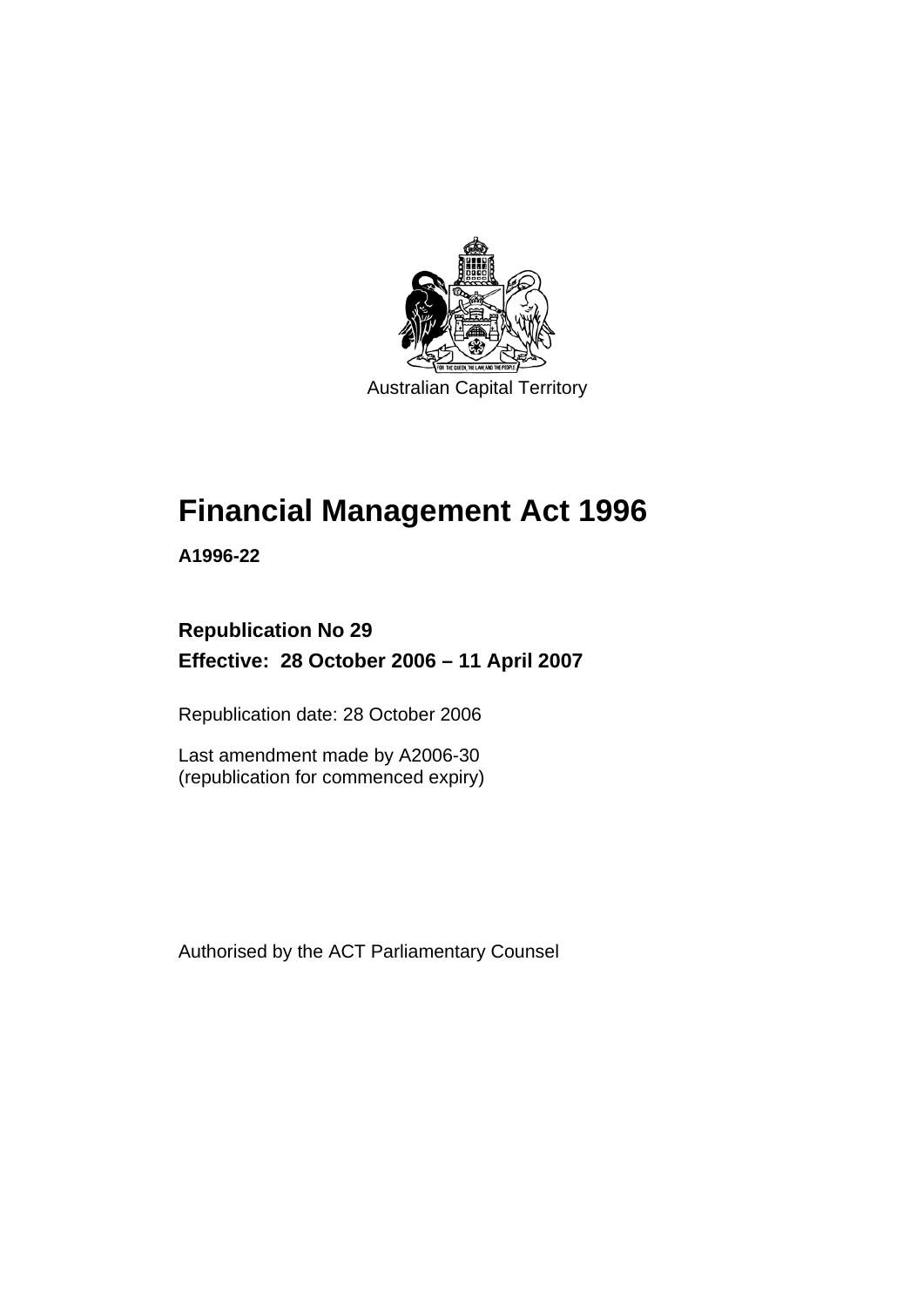#### **About this republication**

#### **The republished law**

This is a republication of the *Financial Management Act 1996* (including any amendment made under the *Legislation Act 2001*, part 11.3 (Editorial changes)) as in force on 28 October 2006*.*  It also includes any amendment, repeal or expiry affecting the republished law to 28 October 2006.

The legislation history and amendment history of the republished law are set out in endnotes 3 and 4.

#### **Kinds of republications**

The Parliamentary Counsel's Office prepares 2 kinds of republications of ACT laws (see the ACT legislation register at www.legislation.act.gov.au):

- authorised republications to which the *Legislation Act 2001* applies
- unauthorised republications.

The status of this republication appears on the bottom of each page.

#### **Editorial changes**

The *Legislation Act 2001*, part 11.3 authorises the Parliamentary Counsel to make editorial amendments and other changes of a formal nature when preparing a law for republication. Editorial changes do not change the effect of the law, but have effect as if they had been made by an Act commencing on the republication date (see *Legislation Act 2001*, s 115 and s 117). The changes are made if the Parliamentary Counsel considers they are desirable to bring the law into line, or more closely into line, with current legislative drafting practice.

This republication does not include amendments made under part 11.3 (see endnote 1).

#### **Uncommenced provisions and amendments**

If a provision of the republished law has not commenced or is affected by an uncommenced amendment, the symbol  $\mathbf{U}$  appears immediately before the provision heading. The text of the uncommenced provision or amendment appears only in the last endnote.

#### **Modifications**

If a provision of the republished law is affected by a current modification, the symbol  $\mathbf{M}$ appears immediately before the provision heading. The text of the modifying provision appears in the endnotes. For the legal status of modifications, see *Legislation Act 2001*, section 95.

#### **Penalties**

The value of a penalty unit for an offence against this republished law at the republication date is—

- (a) if the person charged is an individual—\$100; or
- (b) if the person charged is a corporation—\$500.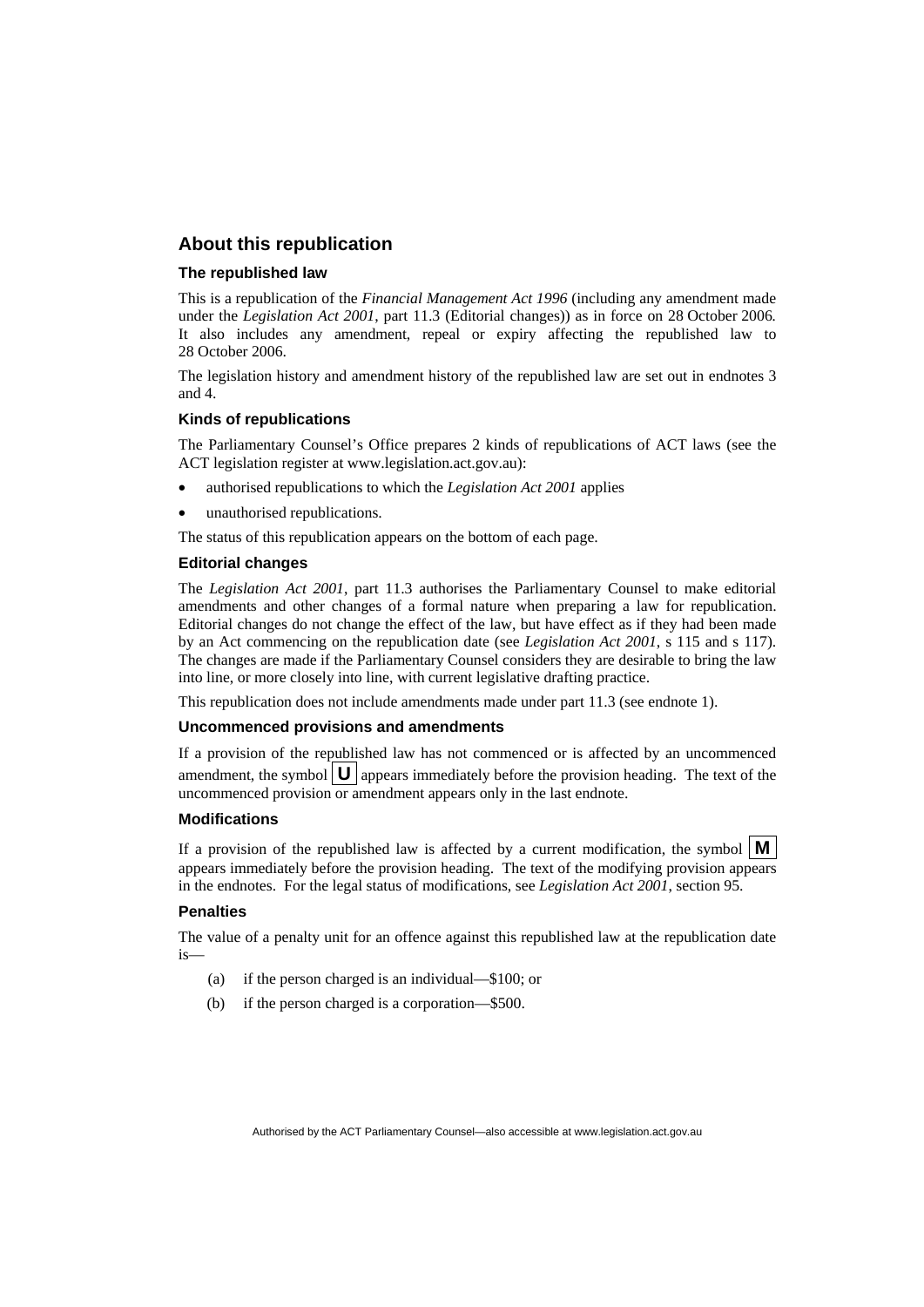

# **Financial Management Act 1996**

## **Contents**

|                     |                                                                        | Page       |  |
|---------------------|------------------------------------------------------------------------|------------|--|
| Part 1              | <b>Preliminary</b>                                                     |            |  |
| 1                   | Name of Act                                                            | 2          |  |
| 2                   | Act subject to Territory Superannuation Provision Protection Act       | 2          |  |
| 3                   | Dictionary                                                             | 2          |  |
| 3A                  | <b>Notes</b>                                                           | 2          |  |
| 3B                  | Declaration that certain bodies are not territory authorities for Act  | 3          |  |
| 4                   | Application of pt 2, pt 3 and pt 5 to Legislative Assembly secretariat | 3          |  |
| Part 2              | <b>Budget management</b>                                               |            |  |
| <b>Division 2.1</b> | <b>Appropriations and budgets</b>                                      |            |  |
| 5                   | Timing of first Appropriation Bill for financial year                  | 4          |  |
| 6                   | Necessity for appropriation                                            | 4          |  |
| 7                   | Payments authorised on lapse of appropriation                          |            |  |
| 8                   | Form of appropriations                                                 | 5          |  |
| R <sub>29</sub>     | <b>Financial Management Act 1996</b>                                   | contents 1 |  |
| 28/10/06            | Effective: 28/10/06-11/04/07                                           |            |  |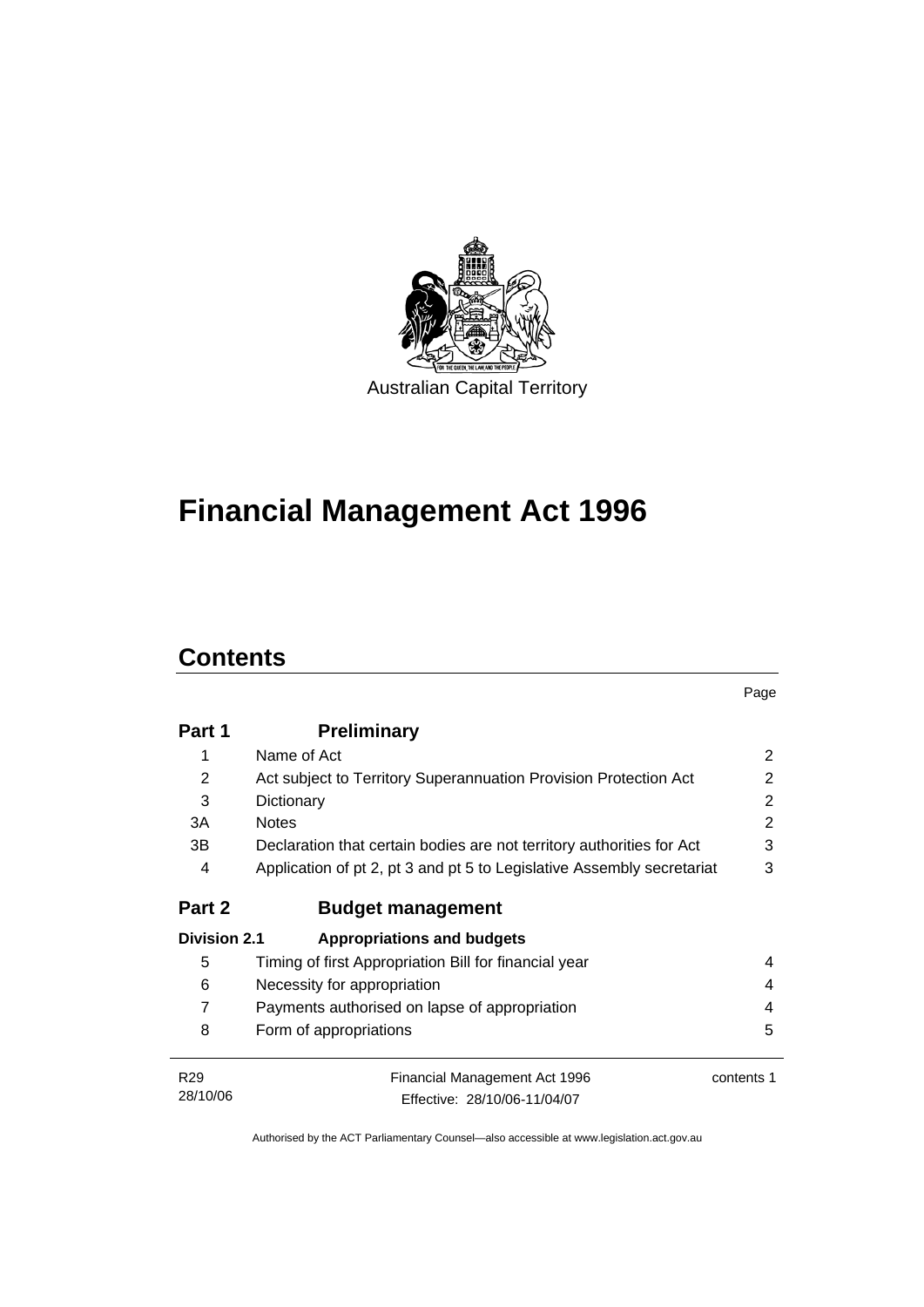#### **Contents**

|                     |                                                                                | Page            |
|---------------------|--------------------------------------------------------------------------------|-----------------|
| 9                   | Net appropriations for outputs                                                 | 5               |
| 9A                  | Net appropriations for capital injections                                      | 6               |
| 9B                  | Appropriations for payments on behalf of Territory to be net<br>appropriations | 6               |
| 10                  | <b>Budget papers</b>                                                           | 6               |
| 11                  | <b>Territory budgets</b>                                                       | $\overline{7}$  |
| 11A                 | Financial policy objectives and strategies statement                           | 10              |
| 12                  | Departmental budgets                                                           | 11              |
| 12A                 | Territory authority and territory-owned corporation budgets                    | 12              |
| 13                  | Supplementary budget papers                                                    | 13              |
| 13A                 | Amendment of budgets for supplementary appropriation                           | 14              |
| 14                  | Transfer of funds between appropriations                                       | 15              |
| 15                  | Transfer of funds within appropriations                                        | 15              |
| 15A                 | Reclassification of certain appropriations                                     | 16              |
| 16                  | Transfer of functions after Appropriation Act passed                           | 16              |
| 17                  | Variation of appropriations for Commonwealth grants                            | 17              |
| 17A                 | Variations of appropriations for certain payments to Commonwealth              | 18              |
| 18                  | Treasurer's advance                                                            | 18              |
| 18A                 | Assembly to be told about treasurer's advance                                  | 20              |
| 19                  | Refunds of payments made without liability                                     | 20              |
| 19A                 | Payments for Territory GST liabilities                                         | 21              |
| 19B                 | Authorisation of expenditure of certain Commonwealth grants                    | 21              |
| 19C                 | Amendment of capital injection conditions                                      | 21              |
| 19D                 | Amendment of performance criteria                                              | 22              |
| 20                  | <b>Budgets for Legislative Assembly secretariat</b>                            | 24              |
| <b>Division 2.2</b> | <b>Budget reviews and pre-election updates</b>                                 |                 |
| 20A                 | <b>Budget review</b>                                                           | 24              |
| 20 <sub>B</sub>     | Purpose and contents of budget review                                          | 24              |
| 20C                 | Pre-election budget update                                                     | 26              |
| 20D                 | Purpose and contents of pre-election budget update                             | 26              |
| Part 3              | <b>Financial reports</b>                                                       |                 |
| <b>Division 3.1</b> | <b>Financial reports of the Territory</b>                                      |                 |
| 21                  | Meaning of the Territory in div 3.1                                            | 28              |
| contents 2          | Financial Management Act 1996                                                  | R <sub>29</sub> |
|                     | Effective: 28/10/06-11/04/07                                                   | 28/10/06        |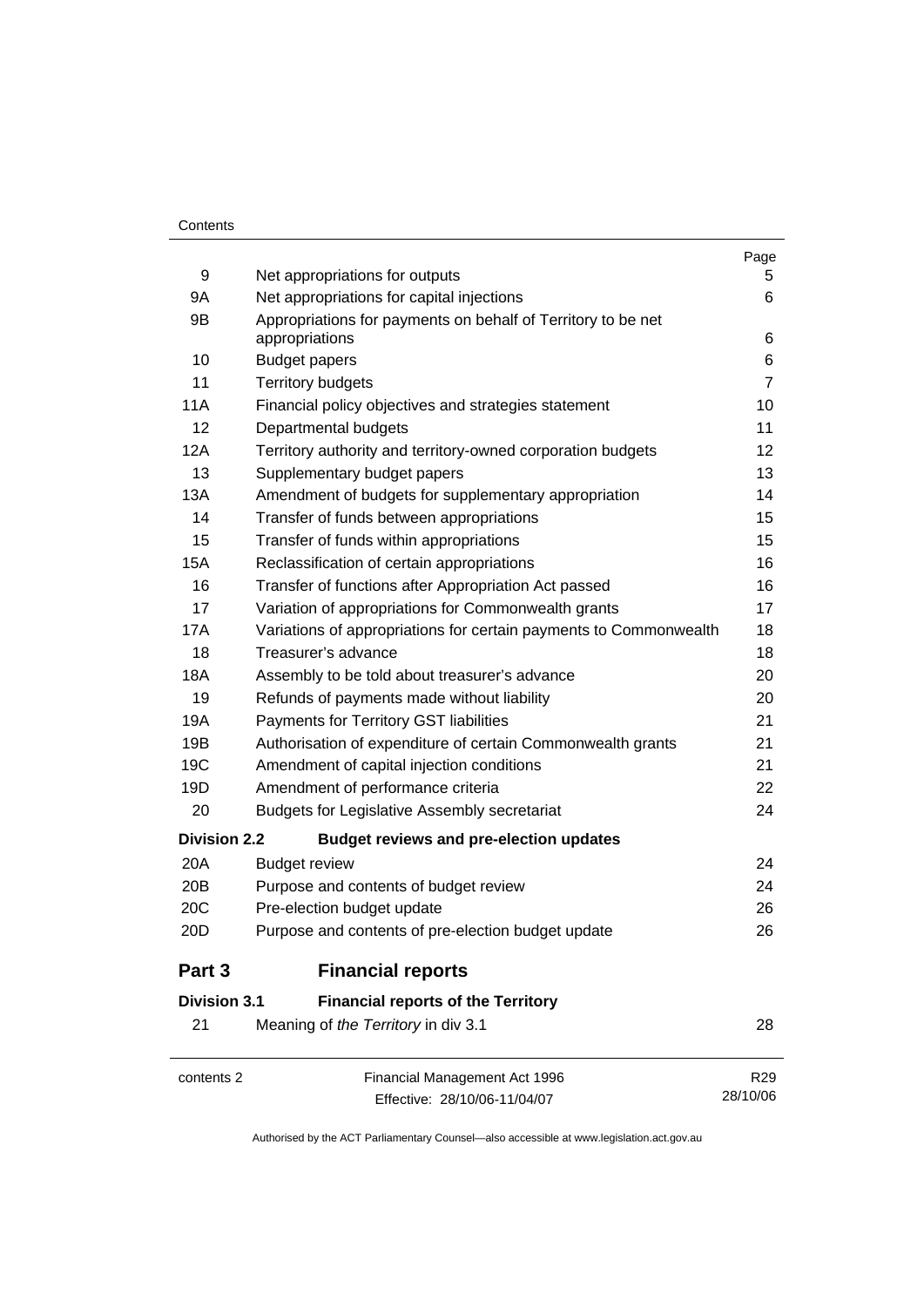|                                                                                       |                                                                                  | Contents |
|---------------------------------------------------------------------------------------|----------------------------------------------------------------------------------|----------|
|                                                                                       |                                                                                  | Page     |
| 22                                                                                    | Annual financial statements of the Territory                                     | 28       |
| 23                                                                                    | Responsibility for annual financial statements                                   | 28       |
| 24                                                                                    | Audit of annual financial statements                                             | 29       |
| 25                                                                                    | Presentation of annual financial statements to Legislative Assembly              | 30       |
| 26                                                                                    | Periodic financial statements                                                    | 30       |
| <b>Division 3.2</b>                                                                   | Financial reports and performance statements of<br>departments                   |          |
| 27                                                                                    | Annual financial statements of departments                                       | 31       |
| 28                                                                                    | Responsibility for annual financial statements of departments                    | 32       |
| 29                                                                                    | Audit of financial statements of departments                                     | 32       |
| 30                                                                                    | Departmental annual financial statements to be included in annual<br>reports etc | 32       |
| 30A                                                                                   | Statements of performance of departments                                         | 33       |
| 30 <sub>B</sub>                                                                       | Responsibility for departmental statements of performance                        | 33       |
| 30C                                                                                   | Scrutiny of departmental statements of performance                               | 34       |
| 30D                                                                                   | Departmental statements of performance to be included in annual<br>reports etc   | 34       |
| 30E                                                                                   | Half-yearly departmental performance reports                                     | 34       |
| Part 4<br>Financial management responsibilities of chief<br>executives of departments |                                                                                  |          |
| 31                                                                                    | Responsibilities of chief executives of departments                              | 36       |
| Part 5                                                                                | <b>Banking and investment</b>                                                    |          |
| 32                                                                                    | Agreement for the conduct of banking for Territory                               | 38       |
| 33                                                                                    | Territory banking account                                                        | 38       |
| 34                                                                                    | Departmental banking accounts                                                    | 38       |
| 34A                                                                                   | Transfer of departmental banking account                                         | 39       |
| 34B                                                                                   | End of year balances of departmental banking accounts                            | 40       |
| 35                                                                                    | Payments into banking accounts                                                   | 40       |
| 36                                                                                    | Transfer following change in departmental responsibilities                       | 41       |
| 36A                                                                                   | Transfers from departmental banking accounts to territory banking<br>account     | 41       |
| 37                                                                                    | Payments from territory banking account                                          | 41       |
| 38                                                                                    | Investment of certain public money                                               | 42       |
|                                                                                       |                                                                                  |          |

R29 28/10/06 Financial Management Act 1996 Effective: 28/10/06-11/04/07 contents 3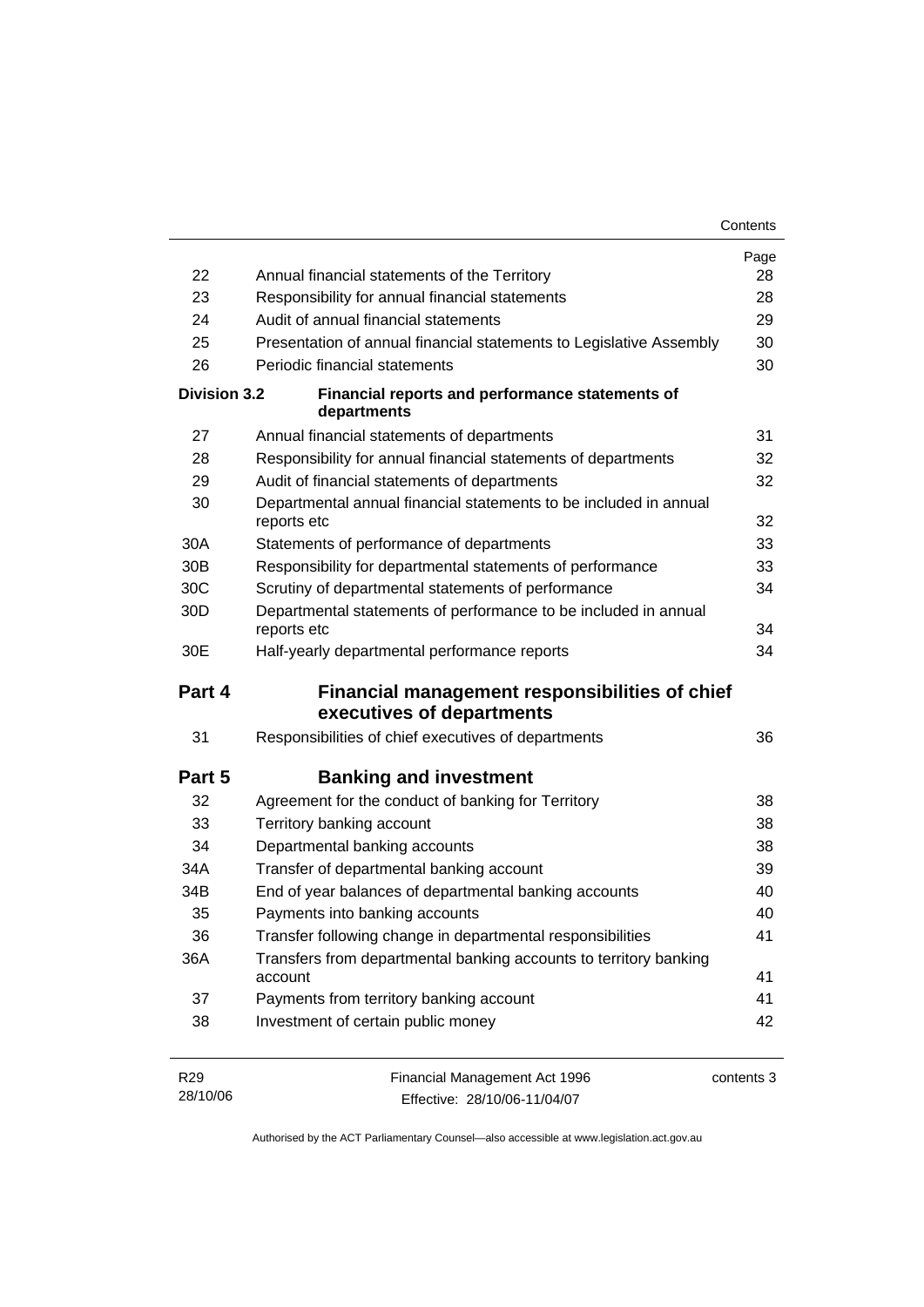#### **Contents**

| Part 6     | Borrowing and guarantees                                                             |                 |
|------------|--------------------------------------------------------------------------------------|-----------------|
| 39         | Power of Territory to borrow                                                         | 44              |
| 40         | Treasurer may borrow on behalf of Territory                                          | 44              |
| 41         | Power of territory authorities to borrow                                             | 44              |
| 42         | Borrowings by territory authorities to be approved                                   | 44              |
| 43         | Territory authorities may give security                                              | 45              |
| 44         | Power to approve borrowings not delegable                                            | 45              |
| 45         | Loans to be paid into territory banking account                                      | 45              |
| 46         | Payments by Treasurer                                                                | 45              |
| 47         | <b>Guarantees by Territory</b>                                                       | 45              |
| Part 7     | <b>Trust money</b>                                                                   |                 |
| 49         | Identity of trust money                                                              | 47              |
| 50         | Administration of trust money                                                        | 47              |
| 51         | Departmental trust banking accounts                                                  | 47              |
| 51A        | Transfer of departmental trust banking accounts                                      | 48              |
| 51B        | Transfers between trust banking accounts-changes in departmental<br>responsibilities | 48              |
| 51C        | Transfers between trust banking accounts-investment                                  | 49              |
| 52         | Transfers between trust banking account and territory banking account                | 49              |
| 53         | Investment of trust money                                                            | 49              |
| 53A        | Unclaimed trust money                                                                | 49              |
| 53B        | Review of decisions                                                                  | 51              |
| 53C        | Notification of decisions                                                            | 51              |
| Part 8     | <b>Financial provisions for territory authorities</b>                                |                 |
| 54         | Application-pt 8                                                                     | 52              |
| 55         | Responsibilities of chief executive officers of territory authorities                | 52              |
| 56         | Responsibilities of governing boards of territory authorities                        | 54              |
| 57         | Banking accounts of territory authorities                                            | 55              |
| 58         | Investment by territory authorities                                                  | 55              |
| 59         | Borrowing by territory authorities                                                   | 56              |
| 60         | Guarantees by territory authorities                                                  | 58              |
| 61         | Territory authority statements of intent                                             | 58              |
| 62         | Presentation of statements of intent of territory authorities                        | 59              |
| contents 4 | Financial Management Act 1996                                                        | R <sub>29</sub> |
|            | Effective: 28/10/06-11/04/07                                                         | 28/10/06        |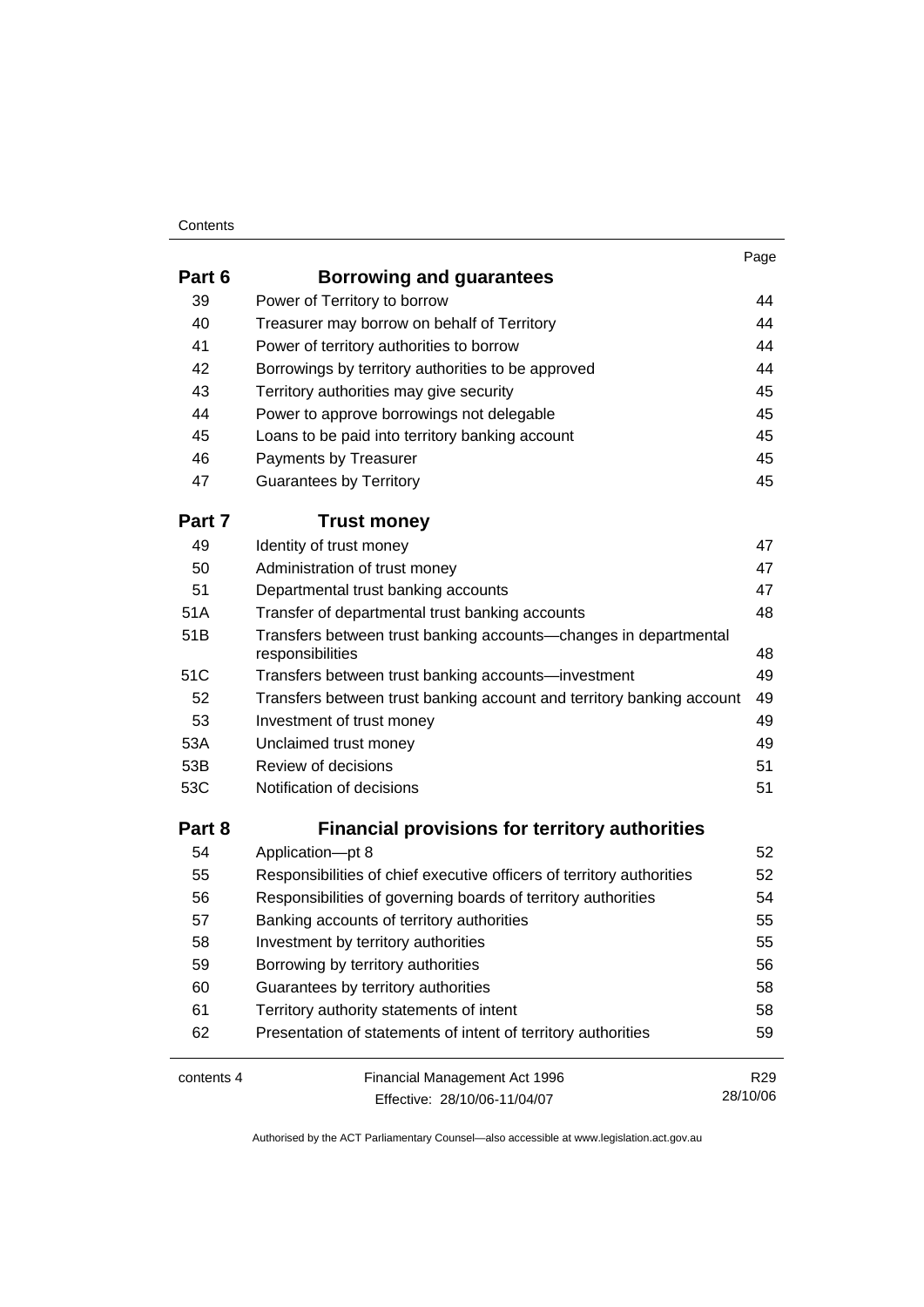|                     |                                                                                                     | Page       |
|---------------------|-----------------------------------------------------------------------------------------------------|------------|
| 63                  | Annual financial statements of territory authorities                                                | 60         |
| 64                  | Responsibility for annual financial statements of territory authorities                             | 61         |
| 65                  | Audit of annual financial statements of territory authorities                                       | 61         |
| 66                  | Annual financial statements of territory authorities to be included in<br>annual reports etc        | 62         |
| 67                  | Treasurer may require interim financial statements etc for territory<br>authorities                 | 62         |
| 68                  | Statements of performance of territory authorities                                                  | 63         |
| 69                  | Responsibility for territory authority statements of performance                                    | 63         |
| 70                  | Scrutiny of territory authority statements of performance                                           | 64         |
| 71                  | Territory authority statements of performance to be included in annual<br>reports etc               | 65         |
| Part 9              | <b>Governance of territory authorities</b>                                                          |            |
| <b>Division 9.1</b> | <b>Definitions and important concepts</b>                                                           |            |
| 72                  | Definitions-pt 9                                                                                    | 66         |
| 73                  | Nature of relevant territory authorities                                                            | 67         |
| 74                  | Powers of territory authorities generally                                                           | 68         |
| 75                  | Execution of documents and assumptions people dealing with relevant<br>territory authority may make | 69         |
| 76                  | Governing board of territory authority                                                              | 70         |
| 77                  | Role of governing board                                                                             | 70         |
| <b>Division 9.2</b> | Governing board member appointments                                                                 |            |
| 78                  | Appointment of governing board members generally                                                    | 71         |
| 79                  | Appointment of chair and deputy chair                                                               | 72         |
| 80                  | Appointment of CEO of authority with governing board                                                | 72         |
| 81                  | Ending board member appointments                                                                    | 73         |
| <b>Division 9.3</b> | <b>Functions of governing board members</b>                                                         |            |
| 82                  | Chair's functions                                                                                   | 75         |
| 83                  | Deputy chair's functions                                                                            | 75         |
| 84                  | <b>CEO's functions</b>                                                                              | 76         |
| 85                  | Honesty, care and diligence of governing board members                                              | 77         |
| 86                  | Conflicts of interest by governing board members                                                    | 77         |
| 87                  | Agenda to require disclosure of interest item                                                       | 77         |
| R <sub>29</sub>     | Financial Management Act 1996                                                                       | contents 5 |

| R <sub>29</sub> | Financial Management Act 1996 | contents |
|-----------------|-------------------------------|----------|
| 28/10/06        | Effective: 28/10/06-11/04/07  |          |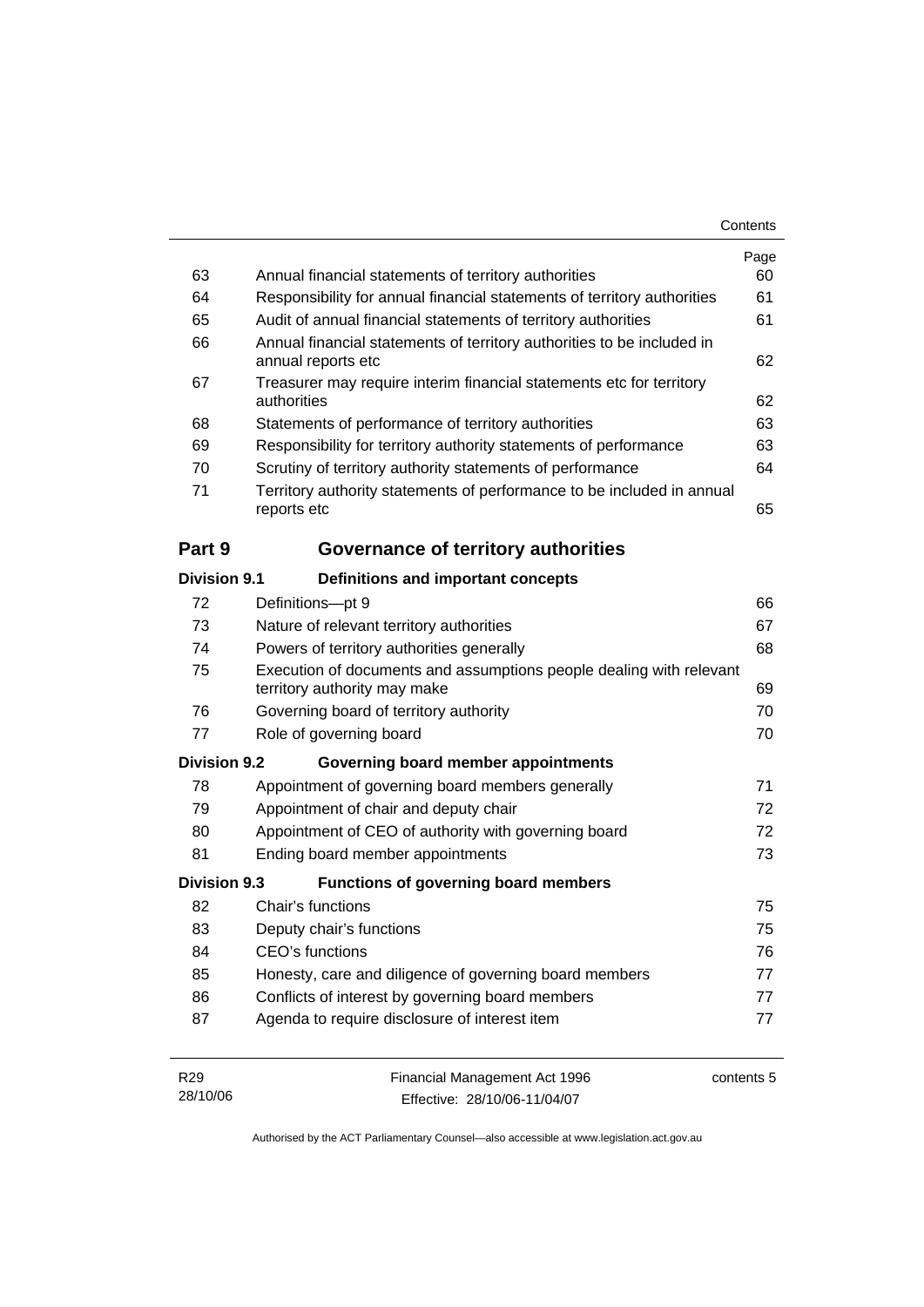#### **Contents**

|                     |                                                                                                   | Page            |
|---------------------|---------------------------------------------------------------------------------------------------|-----------------|
| 88                  | Disclosure of interests by governing board members                                                | 77              |
| 89                  | Reporting of disclosed governing board interests to Minister                                      | 79              |
| 90                  | Protection of governing board members from liability                                              | 80              |
| 91                  | Indemnification and exemption of governing board members                                          | 80              |
| 92                  | Compensation for exercise of functions etc                                                        | 81              |
| <b>Division 9.4</b> | <b>Governing board meetings</b>                                                                   |                 |
| 93                  | Time and place of governing board meetings                                                        | 82              |
| 94                  | Presiding member at governing board meetings                                                      | 82              |
| 95                  | Quorum at governing board meetings                                                                | 83              |
| 96                  | Voting at governing board meetings                                                                | 83              |
| 97                  | Conduct of governing board meetings etc                                                           | 83              |
| <b>Division 9.5</b> | Requirements and obligations for territory authorities                                            |                 |
| 98                  | Limitations on authorities forming corporations etc                                               | 84              |
| 99                  | Limitations on authorities taking part in joint ventures and trusts                               | 85              |
| 100                 | Corporations, joint ventures and trusts in which authority has interest                           | 86              |
| 101                 | Obligation of authorities to tell Minister about significant events                               | 86              |
| 102                 | Ministerial directions to authorities about financial etc statements                              | 87              |
| 103                 | Application of government policies to authorities                                                 | 88              |
| <b>Division 9.6</b> | <b>Restructuring of territory authorities</b>                                                     |                 |
| 104                 | Purpose of div 9.6                                                                                | 89              |
| 105                 | What territory authorities does div 9.6 apply to?                                                 | 89              |
| 106                 | Responsible Minister may direct div 9.6 authority to sell or transfer<br>assets                   | 89              |
| 107                 | Transfer of assets by declaration-div 9.6 authorities                                             | 90              |
| 108                 | Transfer of contractual rights and liabilities by declaration-div 9.6                             |                 |
|                     | authorities                                                                                       | 91              |
| 109                 | Transfer of liabilities by declaration-div 9.6 authorities                                        | 92              |
| 110                 | Assistance given by authorities for div 9.6                                                       | 93              |
| 111                 | Assistance given by governing board members for div 9.6                                           | 94              |
| 112                 | Use of information by Territory and div 9.6 authorities                                           | 95              |
| 113                 | Contracts relating to the protection of information-responsible Minister<br>for div 9.6 authority | 96              |
| 114                 | Contracts relating to the protection of information—div 9.6 authority                             | 96              |
| 115                 | Transfer of pending proceedings-div 9.6 authorities                                               | 96              |
| contents 6          | Financial Management Act 1996                                                                     | R <sub>29</sub> |
|                     | Effective: 28/10/06-11/04/07                                                                      | 28/10/06        |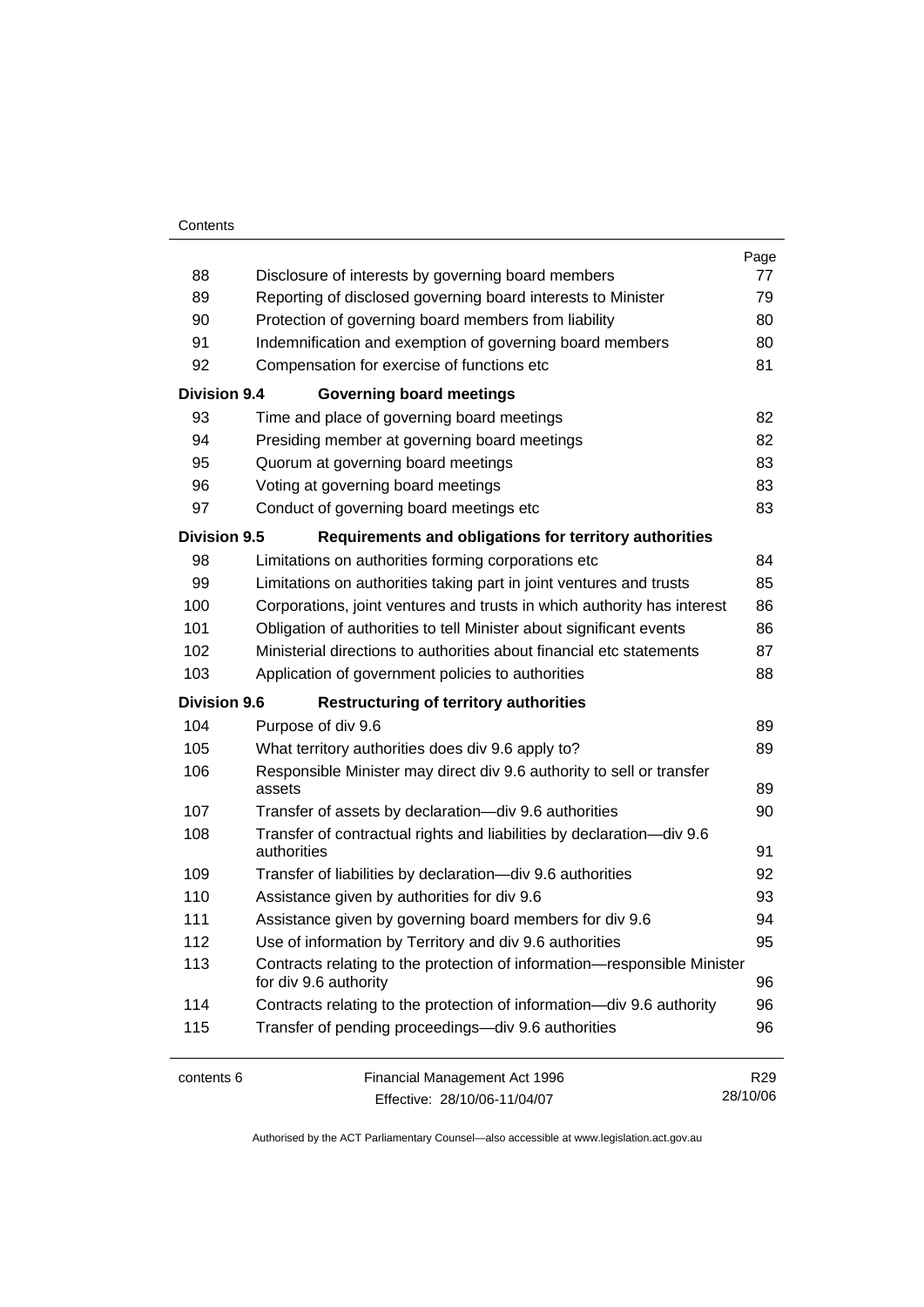|                     |                                                                                          | Contents |
|---------------------|------------------------------------------------------------------------------------------|----------|
|                     |                                                                                          | Page     |
| 116                 | Proceedings and evidence—div 9.6 authorities                                             | 97       |
| 117                 | Operation of div 9.6 not breach of contract etc                                          | 98       |
| 118                 | Transfer of assets etc not otherwise disposed of-div 9.6 authorities                     | 99       |
| 119                 | Annual reports etc for div 9.6 authorities                                               | 100      |
| <b>Division 9.7</b> | Additional provisions for restructuring of certain territory<br>authorities              |          |
| 120                 | What territory authorities does div 9.7 apply to?                                        | 102      |
| 121                 | Definitions-div 9.7                                                                      | 102      |
| 122                 | Vesting of assets, rights and liabilities-div 9.7 authorities                            | 102      |
| 123                 | Proceedings and evidence-div 9.7 authorities                                             | 103      |
| 124                 | Annual reports and financial statements for div 9.7 authorities                          | 104      |
| 125                 | References to div 9.7 authority                                                          | 105      |
| Part 10             | <b>Miscellaneous</b>                                                                     |          |
| 130                 | Act of grace payments                                                                    | 106      |
| 131                 | Waiver of debts etc                                                                      | 107      |
| 132                 | Payments in relation to deceased estates                                                 | 108      |
| 133                 | Guideline-making power                                                                   | 109      |
| 134                 | Regulation-making power                                                                  | 109      |
| Part 19             | <b>Transitional-Financial Management Legislation</b><br><b>Amendment Act 2005</b>        |          |
| 152                 | Application of Legislation Act, s 94 to certain appointments, elections<br>and approvals | 110      |
| 155                 | <b>Transitional regulations</b>                                                          | 110      |
| Part 20             | <b>Transitional-Administrative (Miscellaneous</b><br><b>Amendments) Act 2006</b>         |          |
| 222                 | Transitional regulations-Administrative (Miscellaneous Amendments)<br>Act 2006           | 111      |
| 223                 | Expiry-pt 20                                                                             | 111      |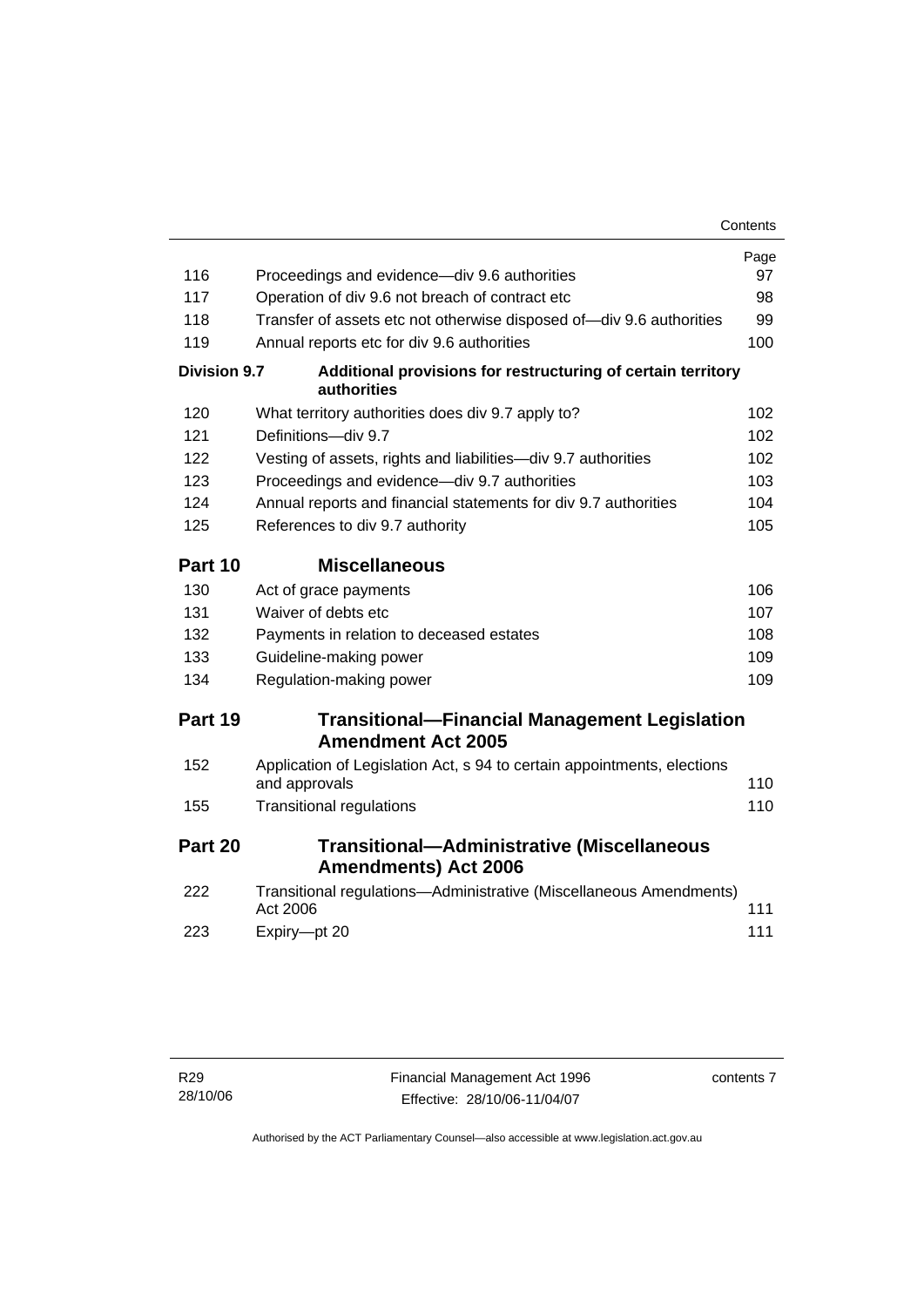**Contents** 

#### **Dictionary** 112

#### **Endnotes**

|   | About the endnotes                                     | 119  |
|---|--------------------------------------------------------|------|
| 2 | Abbreviation key                                       | 119  |
| 3 | Legislation history                                    | 120  |
| 4 | Amendment history                                      | 125  |
| 5 | Earlier republications                                 | 141  |
| 6 | Modifications of republished law with temporary effect | 143. |

contents 8 Financial Management Act 1996 Effective: 28/10/06-11/04/07

R29 28/10/06

Page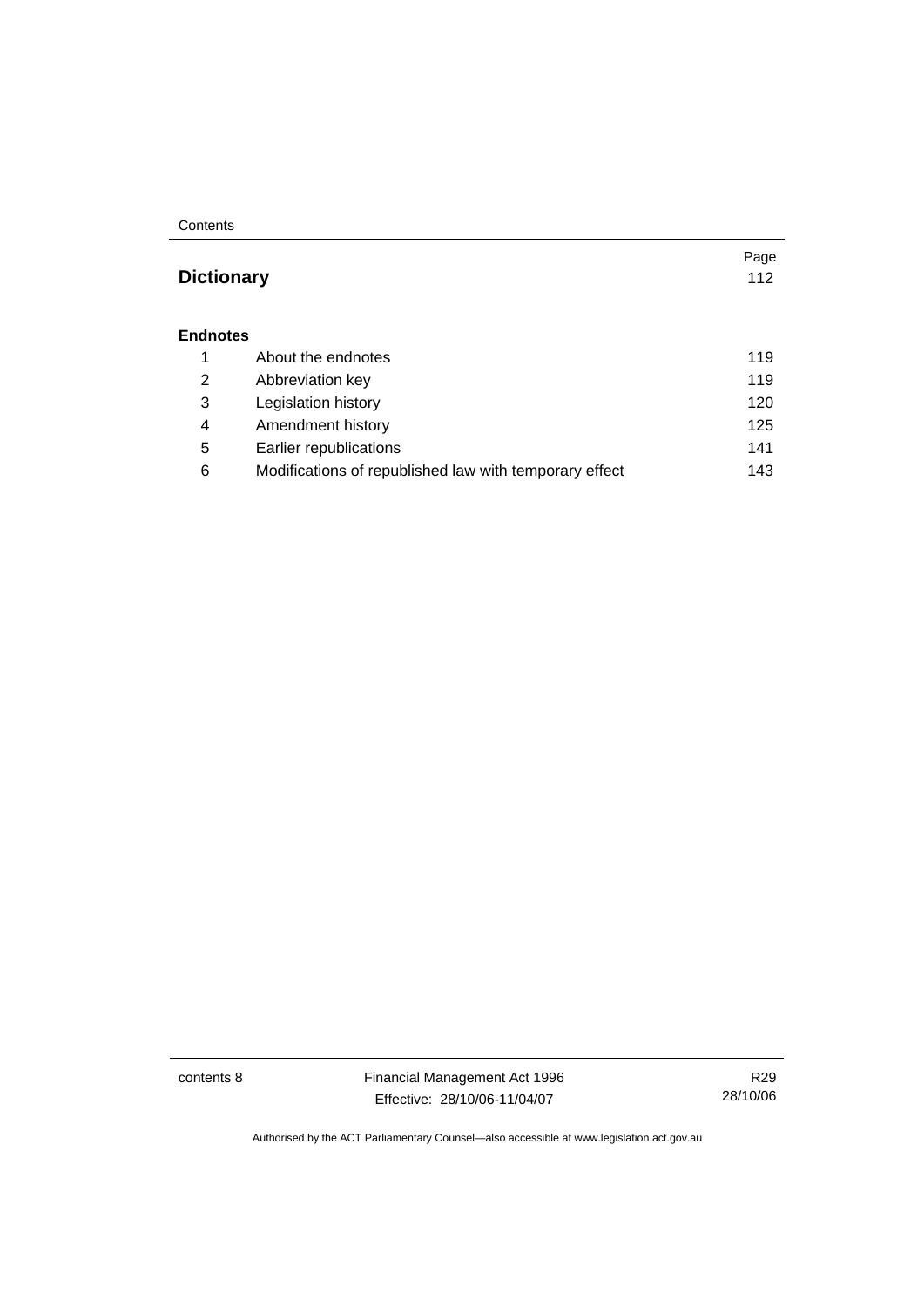

# **Financial Management Act 1996**

An Act to provide for the financial management of the government of the Territory, to provide for the scrutiny of that management by the Legislative Assembly, to specify financial reporting requirements for the government of the Territory, and for related purposes

R29 28/10/06

l

Financial Management Act 1996 Effective: 28/10/06-11/04/07

page 1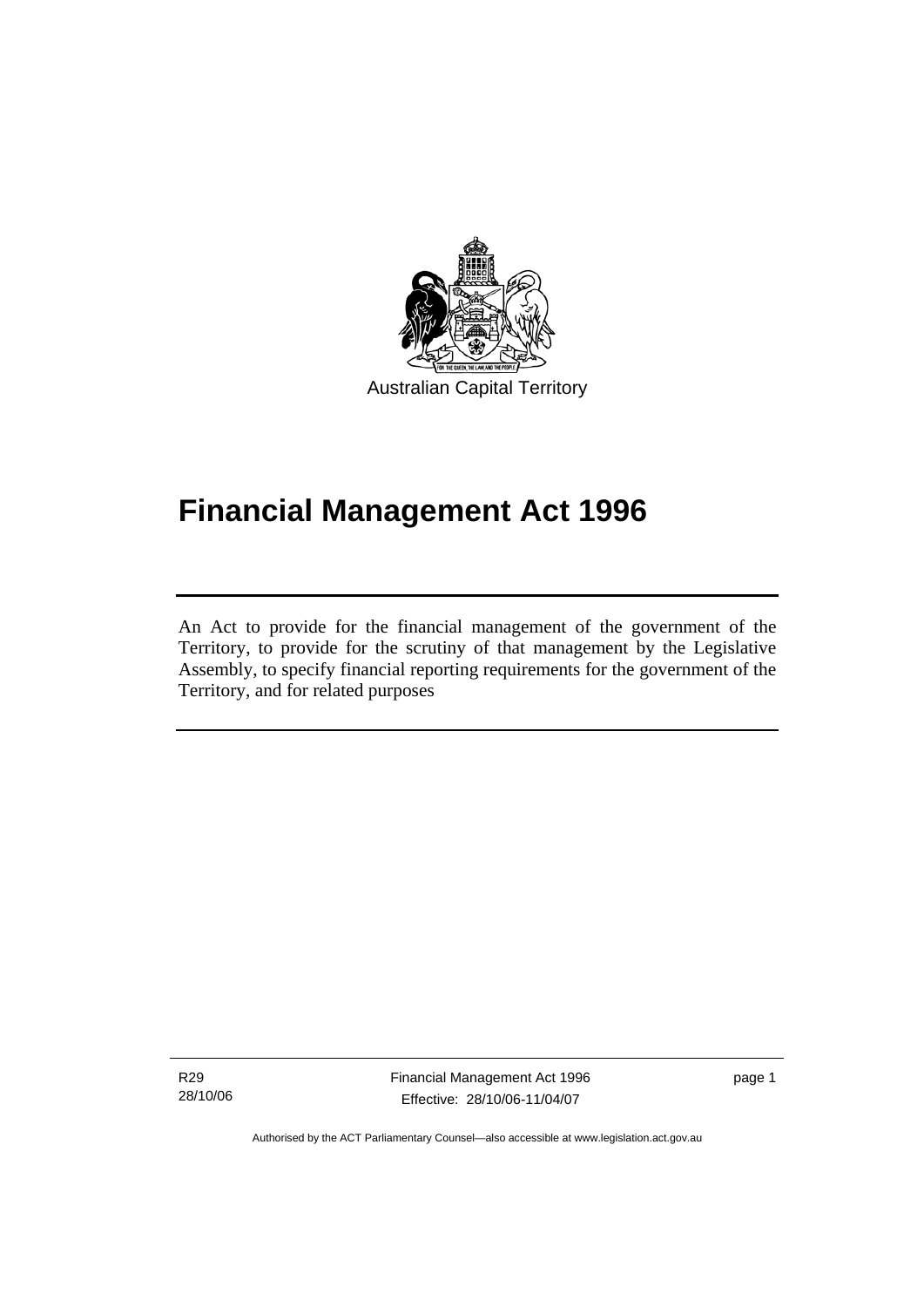#### Part 1 **Preliminary**

Section 1

### **Part 1** Preliminary

#### **1 Name of Act**

This Act is the *Financial Management Act 1996*.

#### **2 Act subject to Territory Superannuation Provision Protection Act**

This Act is subject to the *Territory Superannuation Provision Protection Act 2000*.

#### **3 Dictionary**

The dictionary at the end of this Act is part of this Act.

*Note 1* The dictionary at the end of this Act defines certain terms used in the Act, and includes references (*signpost definitions*) to other terms defined elsewhere in this Act or in other legislation.

> For example, the signpost definition '*superannuation appropriation* see the *Territory Superannuation Provision Protection Act 2000*, dictionary.' means that the term 'superannuation appropriation' is defined in that dictionary and the definition applies to this Act.

*Note 2* A definition in the dictionary (including a signpost definition) applies to the entire Act unless the definition, or another provision of the Act, provides otherwise or the contrary intention otherwise appears (see Legislation Act, s 155 and s 156).

#### **3A Notes**

A note included in this Act is explanatory and is not part of the Act.

*Note* See the Legislation Act, s 127 (1), (4) and (5) for the legal status of notes.

R29 28/10/06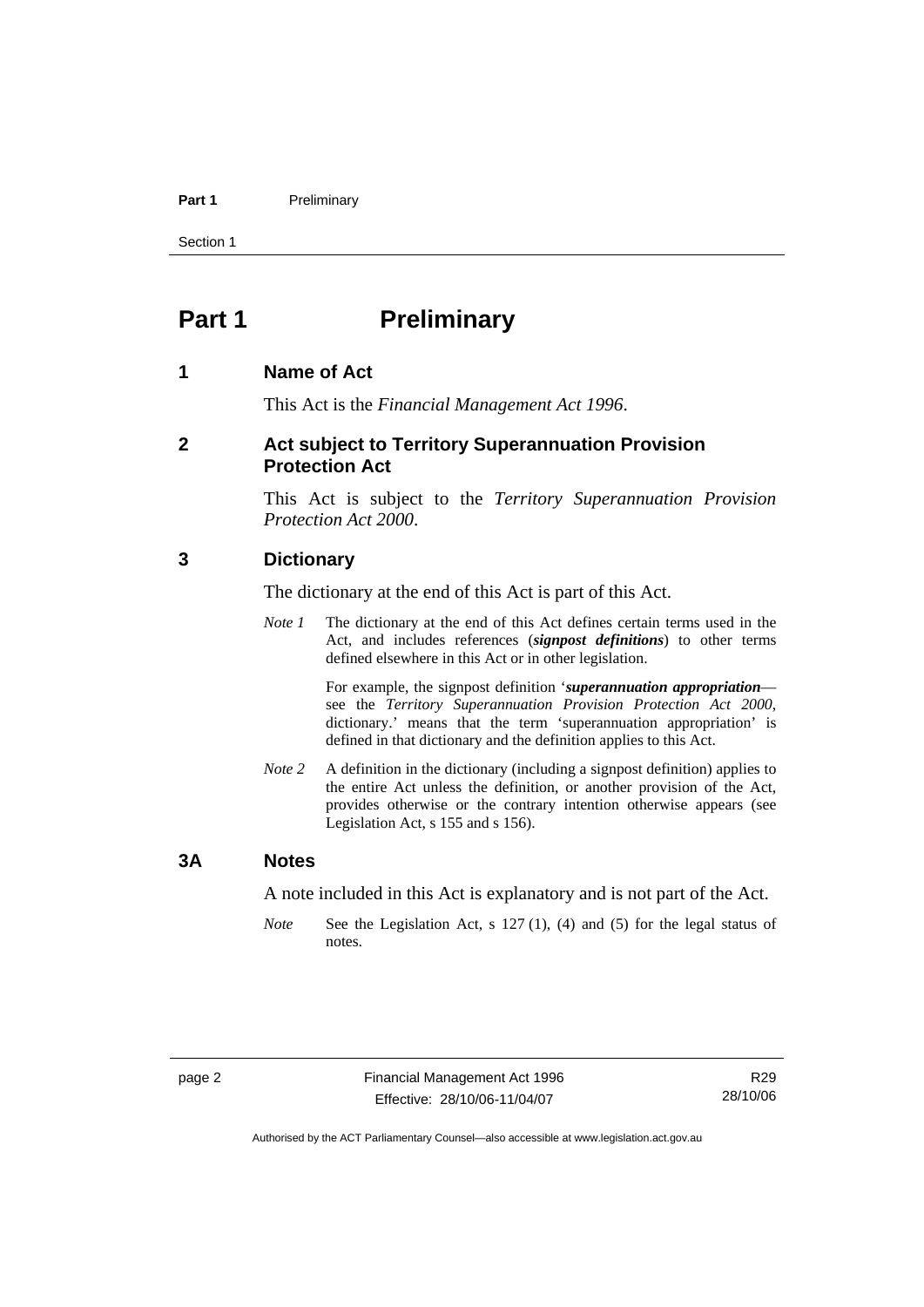#### **3B Declaration that certain bodies are not territory authorities for Act**

- (1) The Treasurer may declare that a stated body (other than a body mentioned in section 54 (1)) is not a territory authority for this Act or a stated provision of this Act.
- (2) The Treasurer may declare that a stated body mentioned in section 54 (1) is not a territory authority for a stated provision of this Act (other than section 73 (1)).
	- *Note* Section 73 gives territory authorities to which pt 9 (Governance of territory authorities) applies corporate status.
- (3) A declaration is a notifiable instrument.

*Note* A notifiable instrument must be notified under the Legislation Act.

#### **4 Application of pt 2, pt 3 and pt 5 to Legislative Assembly secretariat**

Unless the contrary intention appears, the provisions of part 2, part 3 and part 5 apply to the Legislative Assembly secretariat as if—

- (a) a reference in those provisions to a department included a reference to the Legislative Assembly secretariat; and
- (b) a reference in those provisions to the responsible Minister of a department were a reference to the Speaker of the Legislative Assembly; and
- (c) a reference in those provisions to the responsible chief executive of a department included a reference to the clerk of the Legislative Assembly.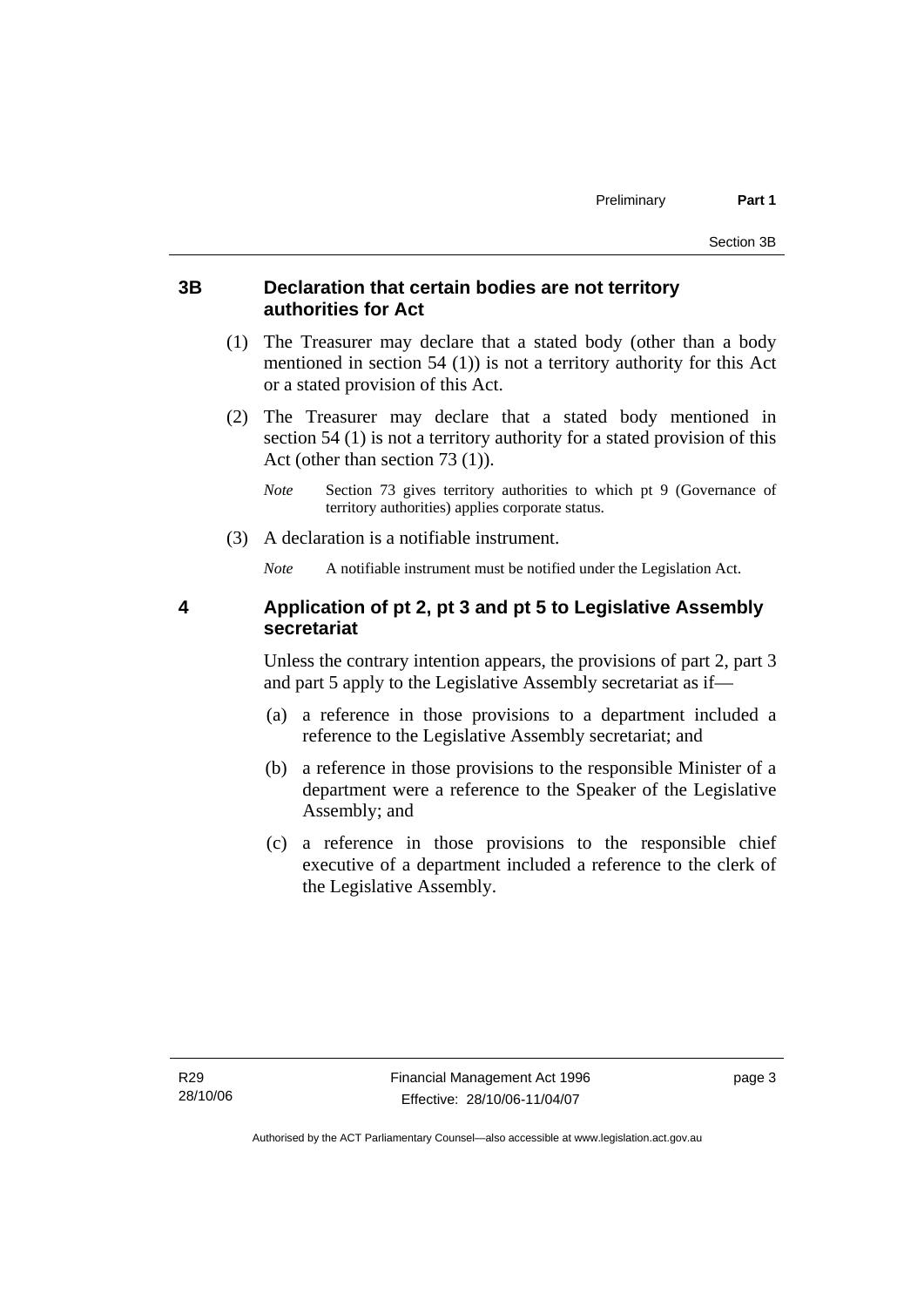**Part 2** Budget management<br>**Division 2.1** Appropriations and be **Division 2.1** Appropriations and budgets Section 5

# **Part 2 Budget management**

#### **Division 2.1 Appropriations and budgets**

#### **5 Timing of first Appropriation Bill for financial year**

Except as otherwise provided by a resolution of the Legislative Assembly, the first Appropriation Bill relating to a financial year must be introduced into the Legislative Assembly not later than 3 months after the beginning of the financial year.

#### **6 Necessity for appropriation**

No payment of public money must be made otherwise than in accordance with an appropriation.

#### **7 Payments authorised on lapse of appropriation**

If, before the end of a financial year, no Act other than this Act has been passed appropriating public money to meet the requirements of the next financial year, the Treasurer may pay the amounts necessary to meet those requirements subject to the following provisions:

- (a) the authority of the Treasurer under this section ceases on the commencement of the first Appropriation Act for the next financial year;
- (b) on that commencement all payments made under this section for the next financial year are taken for all purposes to have been paid out of money appropriated by that Act;
- (c) the payments made under this section for any purpose must not exceed, in total,  $\frac{1}{2}$  of the amount appropriated by Appropriation Acts for the immediately previous financial year for that purpose.

R29 28/10/06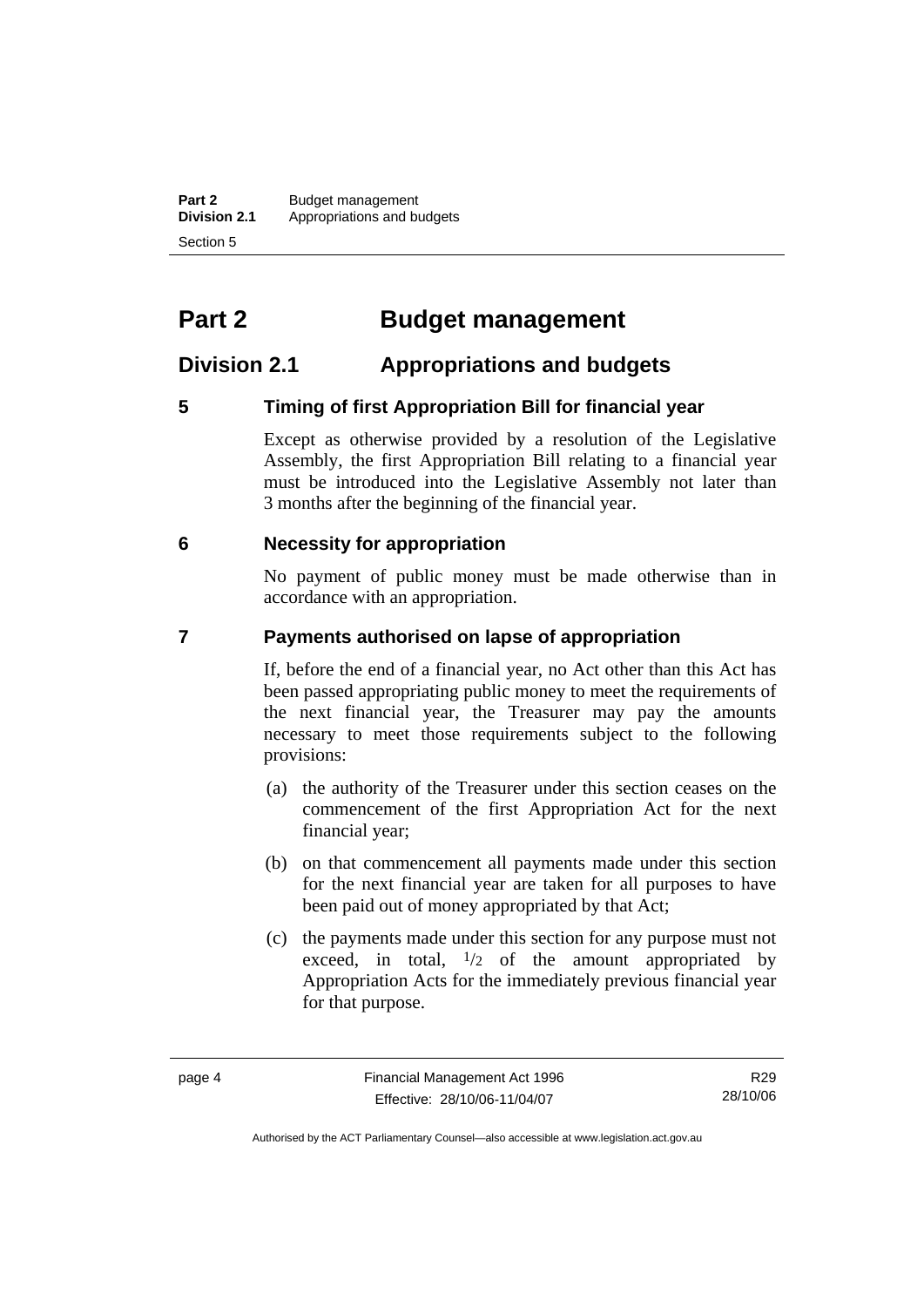#### **8 Form of appropriations**

- (1) An Appropriation Act may make separate appropriations in relation to each department for—
	- (a) the provision of outputs by the department; and
	- (b) any capital injection to be provided to the department; and
	- (c) any payments to be made by the department on behalf of the Territory.
- (2) An Appropriation Act may make separate appropriations in relation to a territory authority or territory-owned corporation for—
	- (a) the provision of outputs by the authority or corporation; and
	- (b) any capital injection to be provided to the authority or corporation.

#### **9 Net appropriations for outputs**

- (1) An appropriation for the provision of outputs may be expressed to be made for the net cost of providing the outputs.
- (2) Despite section 6, if an appropriation for a department is stated to be made for the net cost of providing outputs, the department may apply the following in paying the expenses and liabilities of the department in providing the outputs:
	- (a) the payments it is entitled to receive otherwise than under an Appropriation Act for providing the outputs;
	- (b) the value of the input tax credits to which it is entitled for taxable supplies in relation to providing the outputs.
- (3) To remove any doubt, it is declared that, if the appropriations made by an Appropriation Act for a department do not state an amount, or state an '0' appropriation, for the provision of outputs by the department, the appropriations have effect as if they included an

page 5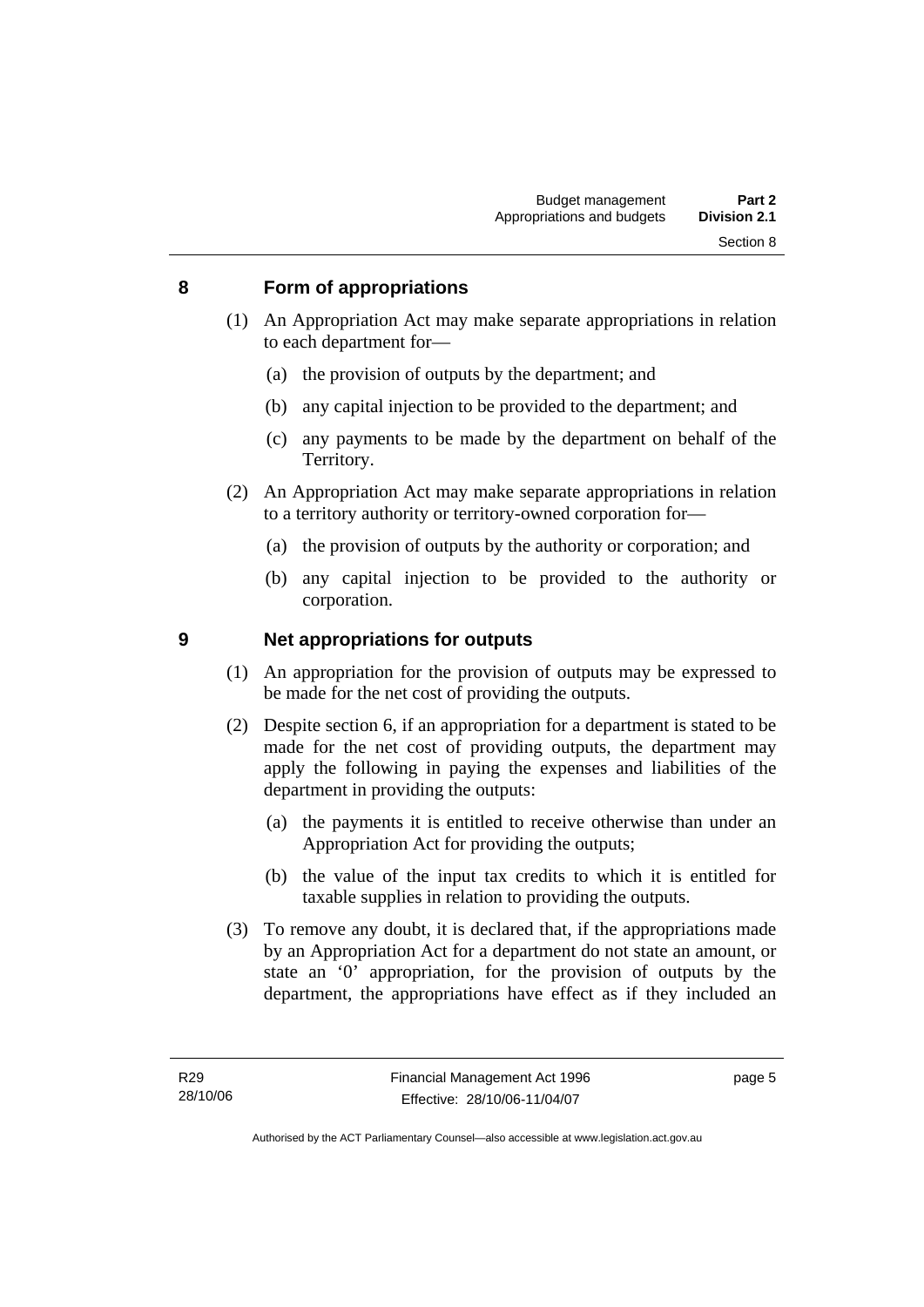| Part 2              | Budget management          |
|---------------------|----------------------------|
| <b>Division 2.1</b> | Appropriations and budgets |
| Section 9A          |                            |

appropriation stated to be made for the provision of outputs by the department at no net cost to the Territory.

#### **9A Net appropriations for capital injections**

- (1) An appropriation for a capital injection may be stated to be made for, or partly for, the net cost of purchasing or developing assets.
- (2) Despite section 6, if an appropriation is stated to be made for, or partly for, the net cost of purchasing or developing assets, the value of the input tax credits to which the relevant entity is entitled for taxable supplies in relation to purchasing or developing the assets may be applied by the entity in paying the expenses and liabilities of the entity in purchasing or developing the assets.
- (3) In this section:

*relevant entity*, in relation to an appropriation for a capital injection, means the department, authority or corporation that is to undertake the purchasing or developing of assets for which the appropriation is made.

#### **9B Appropriations for payments on behalf of Territory to be net appropriations**

Despite section 6 (Necessity for appropriations), if an appropriation for a department is made for payments to be made on behalf of the Territory, the department may apply input tax credits to which the Territory is entitled for taxable supplies for which the payments are made towards the payments under the appropriation.

#### **10 Budget papers**

The Treasurer must, for each financial year, immediately after the presentation of the bill for the first Appropriation Act relating to the year, present to the Legislative Assembly—

- (a) the proposed budget for the Territory for the year; and
- (b) the proposed budget for each department for the year; and

R29 28/10/06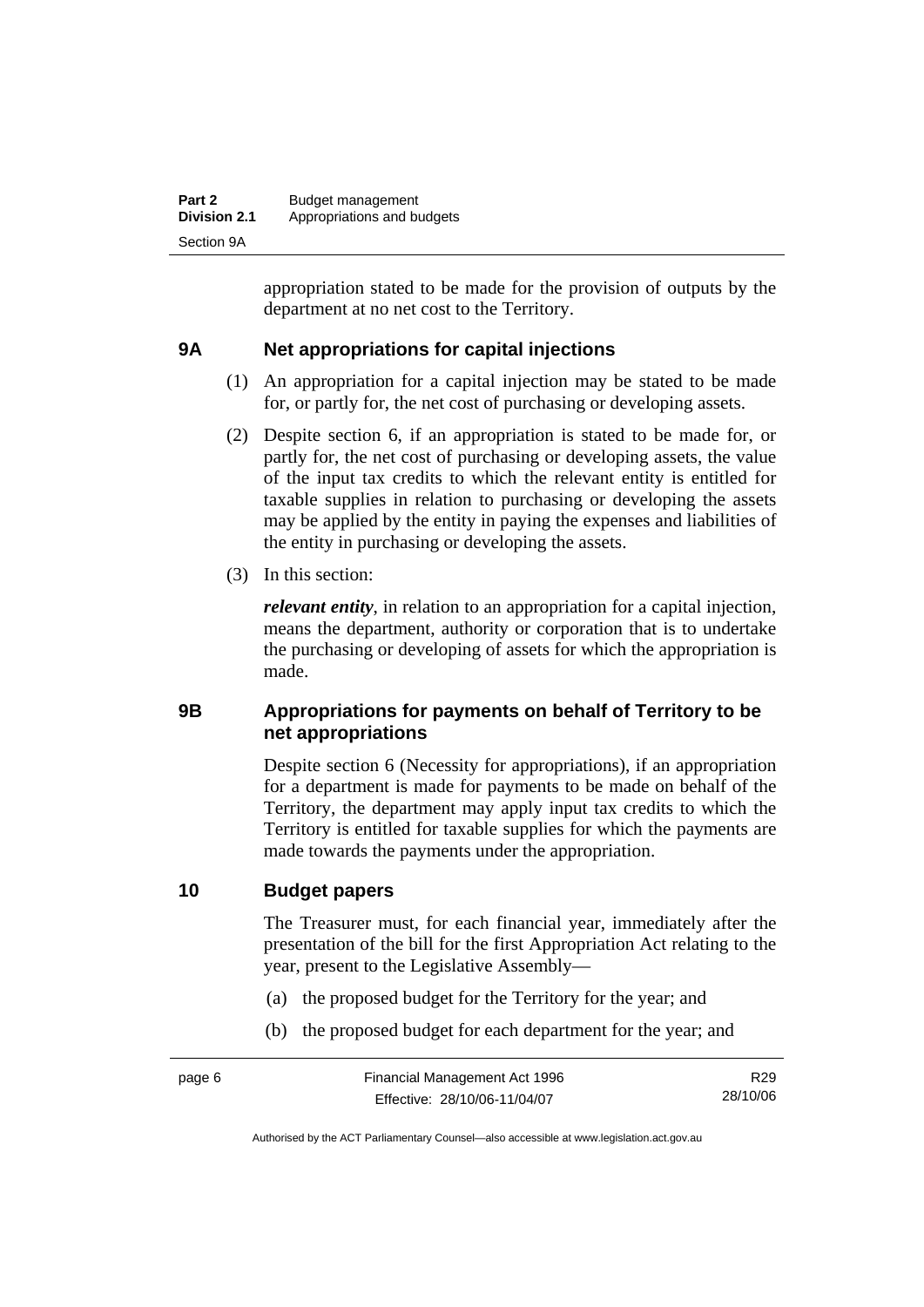- (c) the proposed budget for each territory authority and territory-owned corporation for the year; and
- (d) a consolidated financial management statement in relation to—
	- (i) the general government sector; and
	- (ii) the public trading enterprise sector.

#### **11 Territory budgets**

- (1) The proposed budget for the Territory for a financial year presented to the Legislative Assembly under section 10 (a) must include—
	- (a) a financial policy objectives and strategies statement under section 11A for the financial year; and
	- (b) a statement of the economic or other assumptions used to make the budget estimates; and
	- (c) a statement about the sensitivity of the budget estimates to changes in the economic or other assumptions; and
	- (d) a statement of the risks, quantified if possible, that may affect the budget estimates, including contingent liabilities; and
	- (e) the financial statements required under the financial management guidelines.
- (2) The proposed budget must be prepared in a form that assists a comparison, for each appropriation unit, between the budget for the Territory for the previous financial year and the proposed budget.
- (3) The financial statements included in the proposed budget under subsection (1) (e) must include budget estimates, for each appropriation unit, for each of the next 3 financial years.
- (4) The proposed budget must be prepared taking into account—
	- (a) the principles of responsible fiscal management;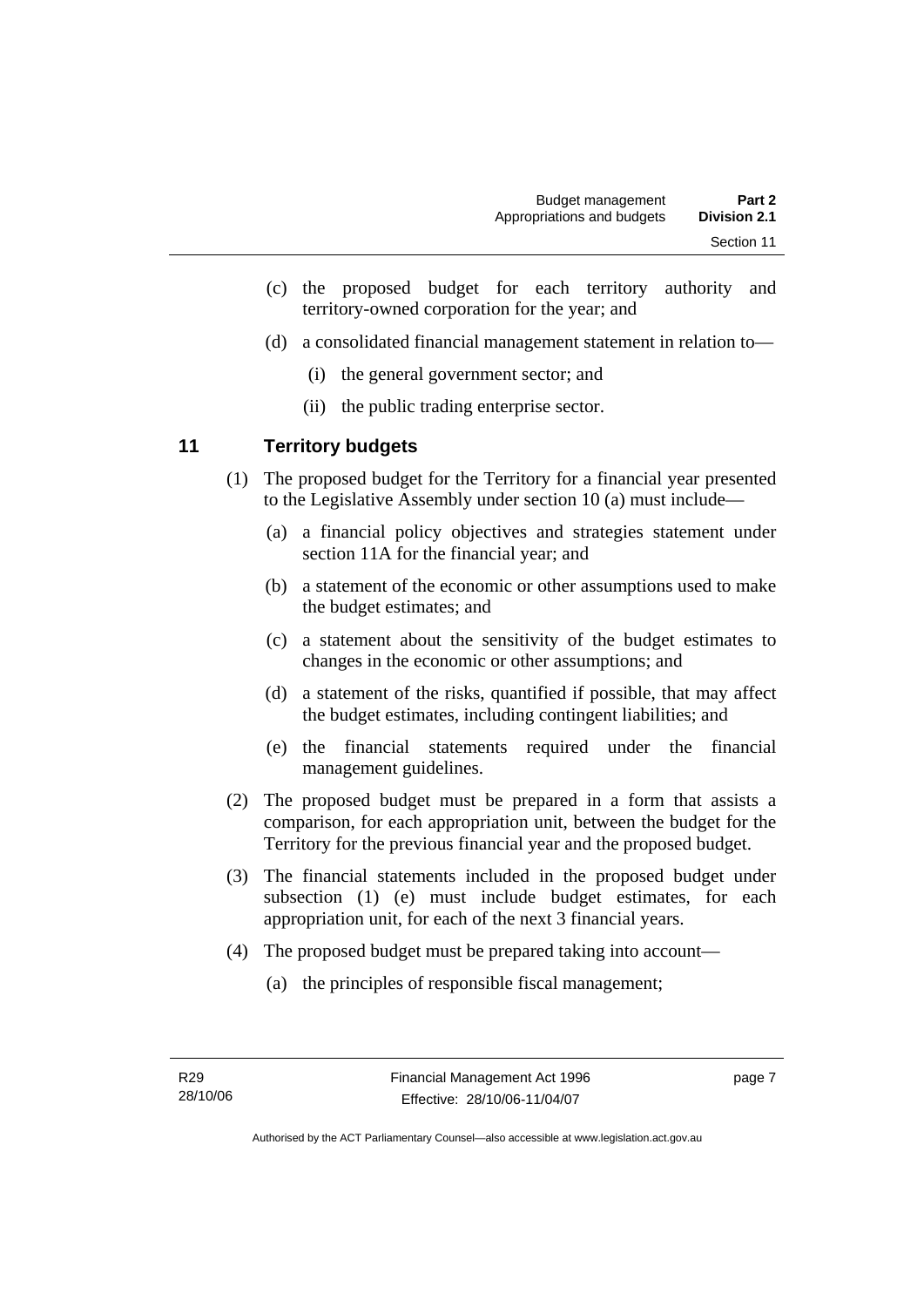| Part 2              | Budget management          |
|---------------------|----------------------------|
| <b>Division 2.1</b> | Appropriations and budgets |
| Section 11          |                            |

- (b) the object of providing a basis for sustainable social and economic services and infrastructure fairly to all ACT residents; and
- (c) the object of ecologically sustainable development.
- (5) The proposed budget may depart from the principles of responsible fiscal management, but if it does depart—
	- (a) any departure must be temporary; and
	- (b) the Treasurer must present to the Legislative Assembly, when the first Appropriation Bill for the financial year is presented to the Legislative Assembly, a statement setting out—
		- (i) the reasons for the departure; and
		- (ii) the approach intended to be taken to return to the principles; and
		- (iii) when the principles are expected to be returned to.
- (6) In this section:

*ecologically sustainable development* means the effective integration of economic and environmental considerations in decision-making processes achievable through implementation of the following principles:

- (a) the precautionary principle;
- (b) the inter-generational equity principle;
- (c) conservation of biological diversity and ecological integrity;
- (d) improved valuation and pricing of environmental resources.

*fiscal risks* include the following:

 (a) risks from the level of the Territory's general government sector debt;

R29 28/10/06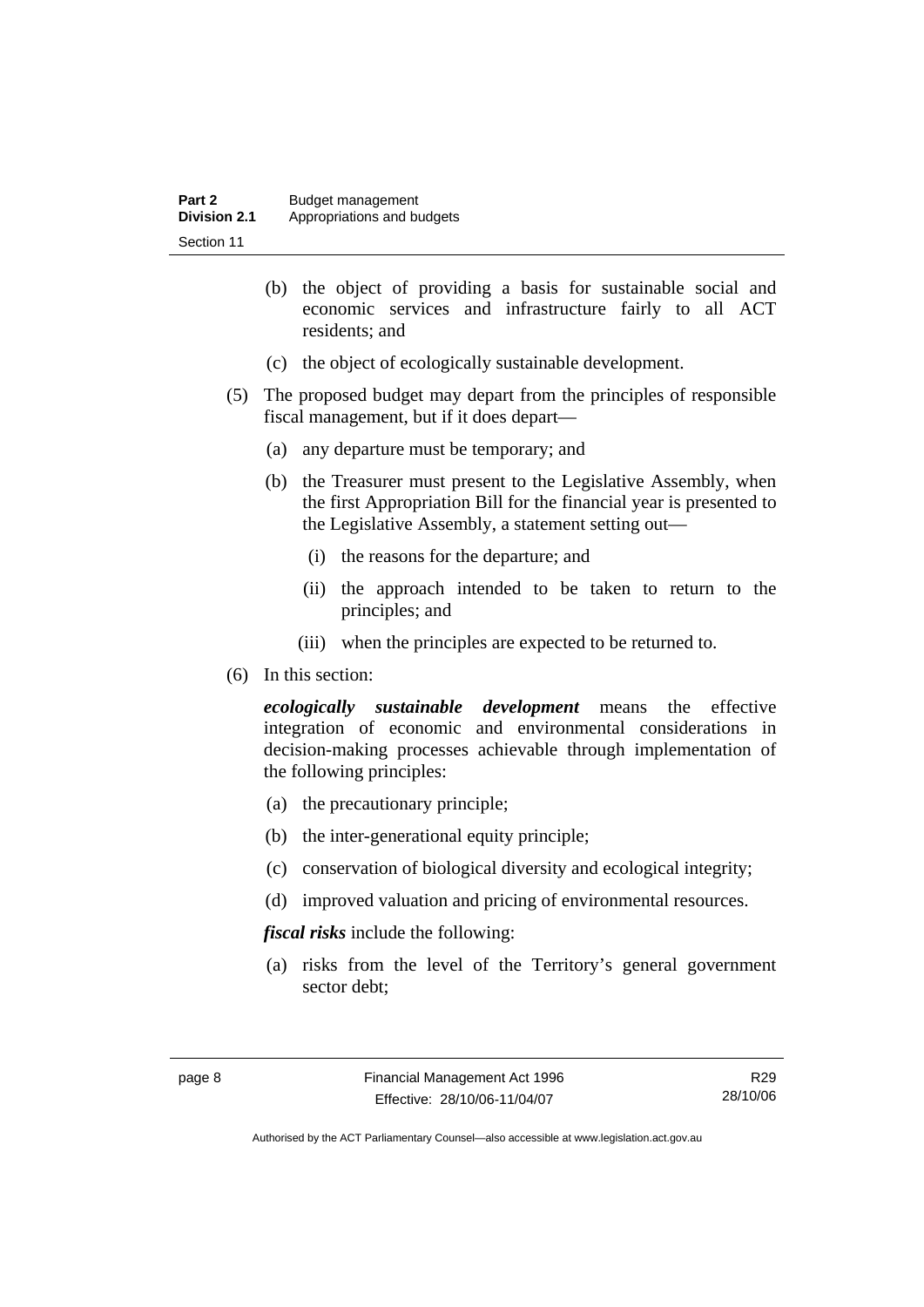- (b) commercial risks from ownership of corporations and public enterprises;
- (c) risks from changes in the structure of the Territory's tax base;
- (d) risks from management of the Territory's assets and liabilities.

*inter-generational equity principle* means that the present generation should ensure that the health, diversity and productivity of the environment is maintained or enhanced for the benefit of future generations.

*precautionary principle* means that, if there is a threat of serious or irreversible environmental damage, a lack of full scientific certainty should not be used as a reason for postponing measures to prevent environmental degradation.

*principles of responsible fiscal management* means the following principles:

- (a) ensuring that the total liabilities of the Territory are at prudent levels to provide a buffer against factors that may impact adversely on the level of total Territory liabilities in the future, and ensuring that, until prudent levels have been achieved, the total operating expenses of the Territory in each financial year are less than its operating income levels in the same financial year;
- (b) when prudent levels of total Territory liabilities have been achieved, maintaining the levels by ensuring that, on average, over a reasonable period of time, the total operating expenses of the Territory do not exceed its operating income levels;
- (c) achieving and maintaining levels of Territory net worth to provide a buffer against factors that may impact adversely on levels of Territory net worth in the future;
- (d) managing prudently the fiscal risks of the Territory;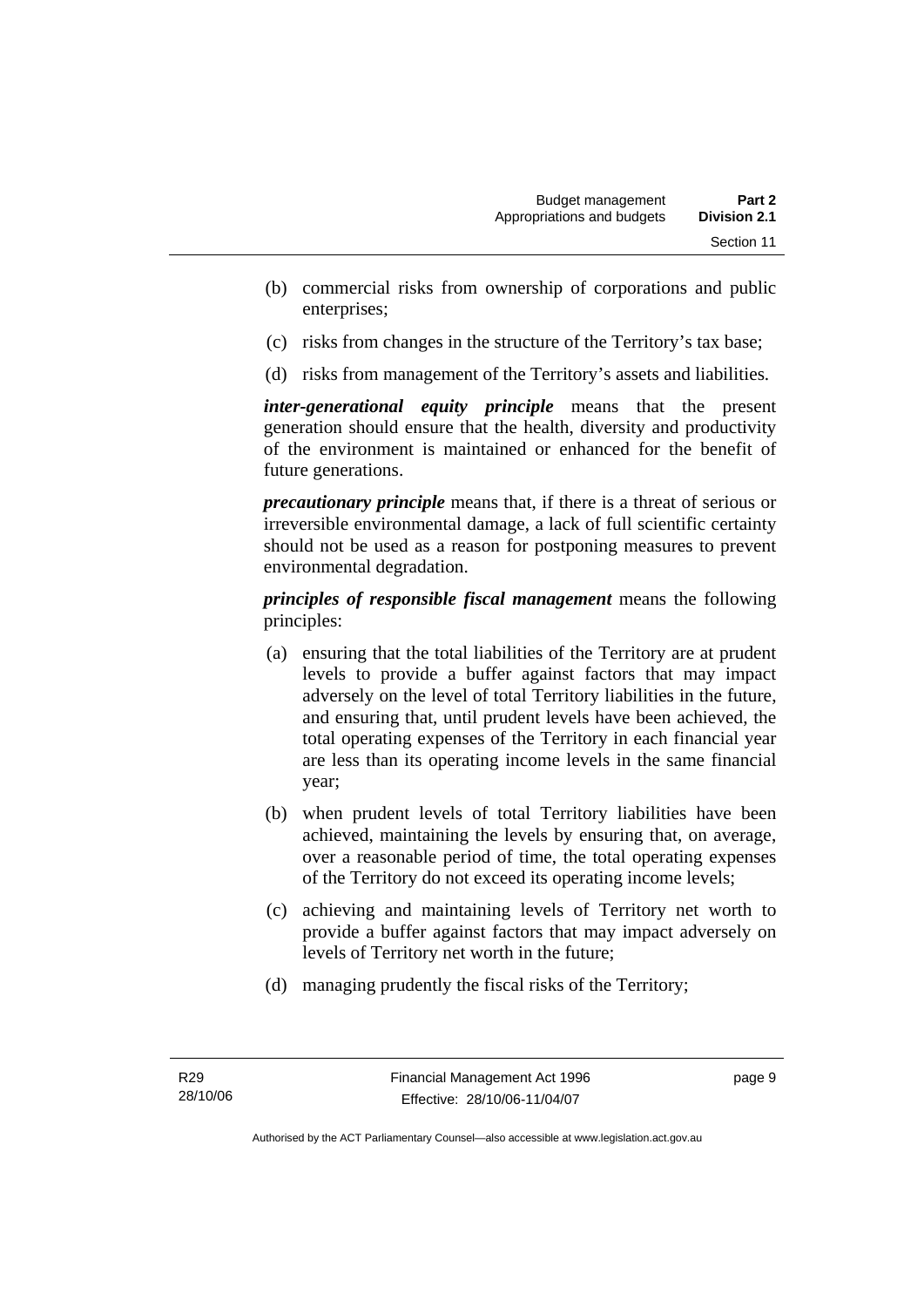- (e) pursuing spending and taxing policies that are consistent with a reasonable degree of stability and predictability in the level of the tax burden;
- (f) giving full, accurate and timely disclosure of financial information about the activities of the government and its agencies.

#### **11A Financial policy objectives and strategies statement**

- (1) The purposes of a financial policy objectives and strategies statement included in a proposed budget under section 11 (1) (a) are—
	- (a) to make transparent the government's financial strategies; and
	- (b) to establish a benchmark for evaluating the government's conduct of financial policy.
- (2) The statement must be based on the principles of responsible fiscal management.
- (3) The statement must—
	- (a) state the government's long-term financial objectives within which financial policy for the financial year and the next 3 financial years will be framed; and
	- (b) explain the broad strategic priorities on which the budget is based; and
	- (c) state the key financial measures that the government has identified as being important and against which financial policy will be set and assessed; and
	- (d) state, for the financial year and the next 3 financial years—
		- (i) the government's short-term financial objectives; and
		- (ii) the targets for each stated key financial measure; and

R29 28/10/06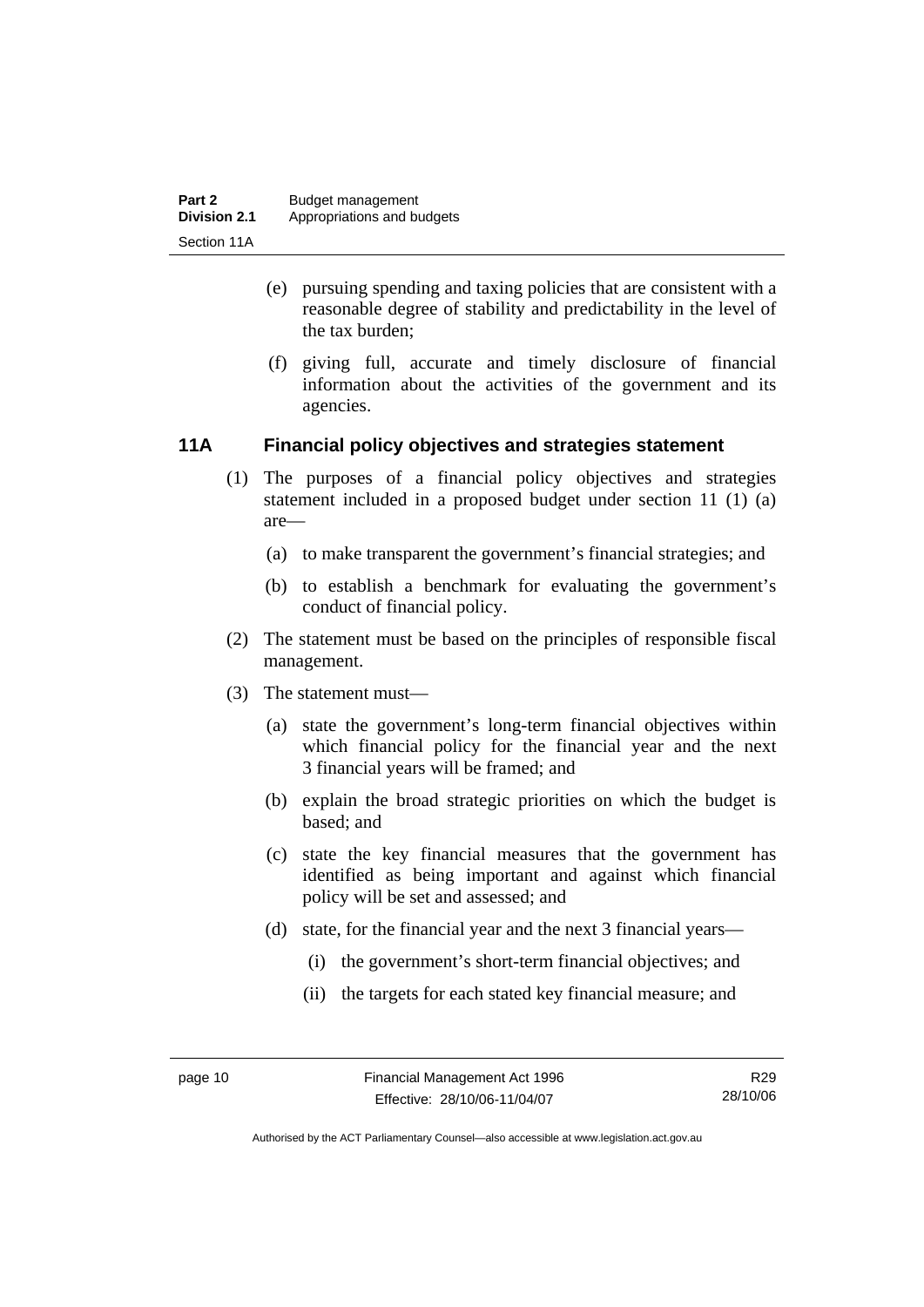- (e) explain how the financial objectives and strategic priorities mentioned in paragraphs (a), (b) and (d) relate to the principles of responsible fiscal management; and
- (f) state the reasons for any changes from the previous financial policy objectives and strategies statement.
- (4) In this section:

*principles of responsible fiscal management*—see section 11 (6).

#### **12 Departmental budgets**

- (1) A proposed budget for a department for a financial year presented to the Legislative Assembly under section 10 (b) must include—
	- (a) the financial statements required under the financial management guidelines; and
	- (b) a statement that sets out the outputs and classes of outputs it is proposed the department should provide during the year and the performance criteria to be met by the department in providing the outputs; and
	- (c) if, during the year, the department is to be given a capital injection that must be repaid—a statement that—
		- (i) states that the capital injection is a capital injection; and
		- (ii) sets out the conditions under which the injection is to be given, including the requirements about the time within which it must be repaid.
- (2) Subsection (1) (b) does not apply to the Legislative Assembly secretariat.
- (3) A proposed budget must be in a form that facilitates a comparison between—
	- (a) the proposed budget for the department; and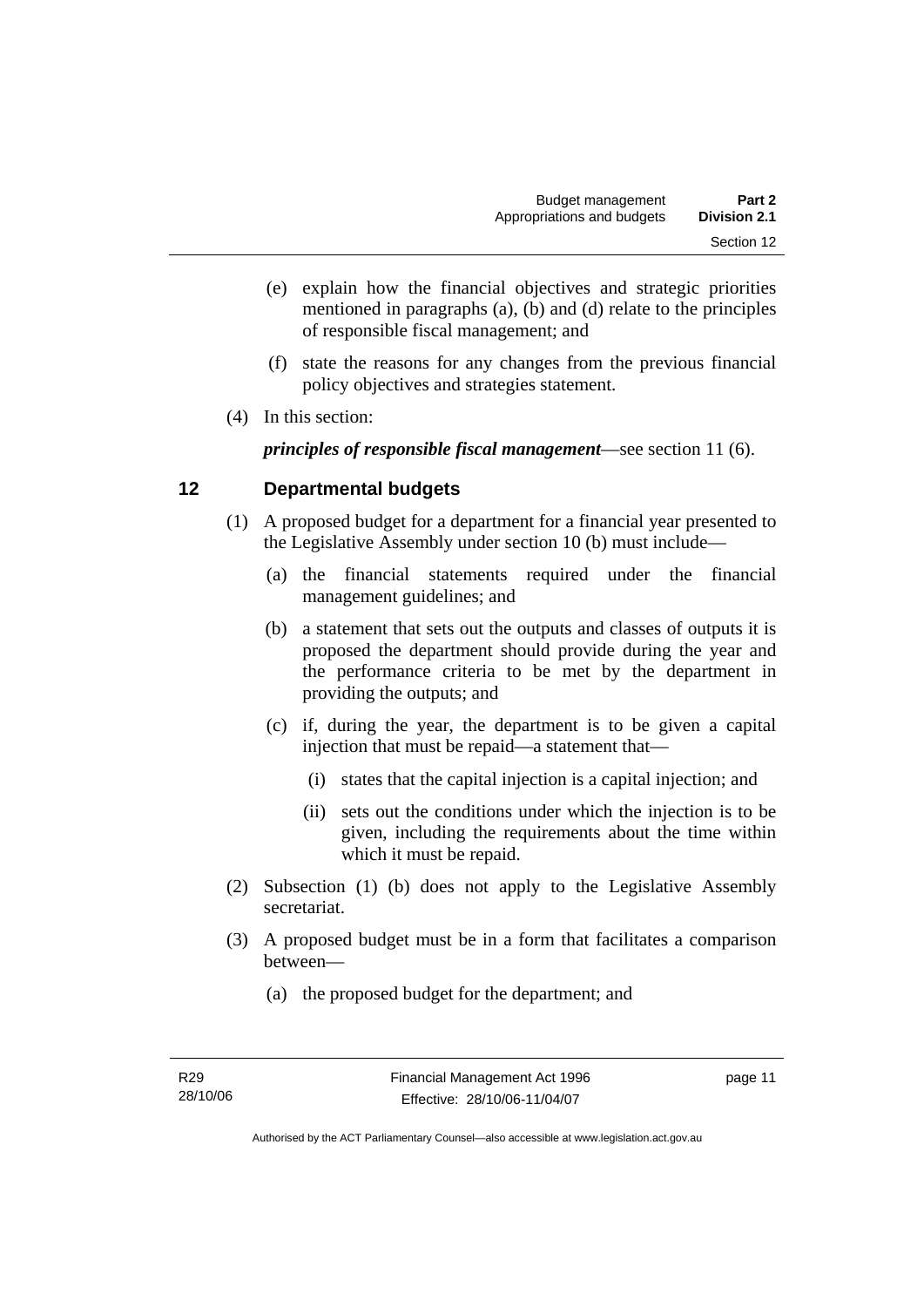- (b) the budget for the department for the previous financial year; and
- (c) the estimated results for the department for the previous financial year.
- (4) A proposed budget must also include, for the financial statements mentioned in subsection (1) (a), budget estimates for each of the next 3 financial years.

#### **12A Territory authority and territory-owned corporation budgets**

- (1) A proposed budget presented to the Legislative Assembly under section 10 (c) for a territory authority or territory-owned corporation for a financial year must include—
	- (a) the financial statements required under the financial management guidelines; and
	- (b) for a prescribed territory authority or prescribed territory-owned corporation—a statement that sets out the outputs and classes of outputs it is proposed that the authority or corporation should provide during the year and the performance criteria to be met by the authority in providing the outputs; and
	- (c) for a territory authority or territory-owned corporation that, during the year, is to be given a capital injection that must be repaid—a statement that—
		- (i) states that the capital injection is an injection that must be repaid; and
		- (ii) sets out the conditions under which the injection is to be given, including the requirements about the time within which it must be repaid.
- (2) A proposed budget must be in a form that facilitates a comparison between—

R29 28/10/06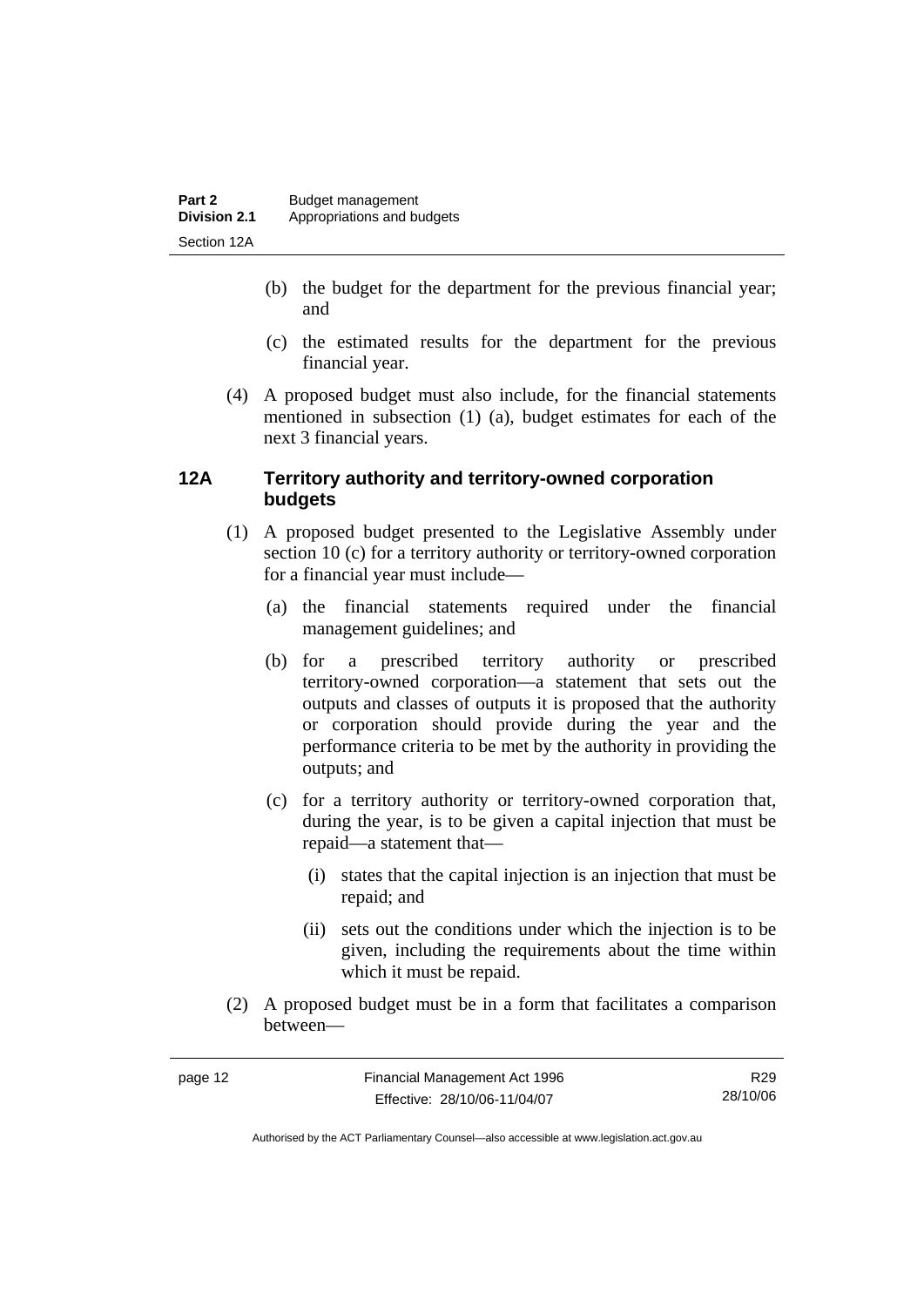- (a) the proposed budget for the authority or corporation; and
- (b) the budget for the authority or corporation for the previous financial year; and
- (c) the estimated results for the authority or corporation for the previous financial year.
- (3) A proposed budget must also include, for the financial statements mentioned in subsection (1) (a), budget estimates for each of the next 3 financial years.

#### **13 Supplementary budget papers**

- (1) The Treasurer must, on the presentation of a bill for an Appropriation Act other than the first Appropriation Act relating to a financial year, present to the Legislative Assembly supplementary budget papers.
- (2) The supplementary budget papers must, for each department, territory authority and territory-owned corporation for which an appropriation is provided by the bill (an *affected entity*)—
	- (a) state, for each purpose mentioned in section 8 that applies to the affected entity—
		- (i) the amount of the appropriation provided in the first Appropriation Act; and
		- (ii) the variations (if any) previously made to the appropriation under this Act; and
		- (iii) the amount of the appropriation provided by the bill; and
		- (iv) the total amount appropriated for the entity for the financial year; and
	- (b) indicate the impact of the proposed variation.

page 13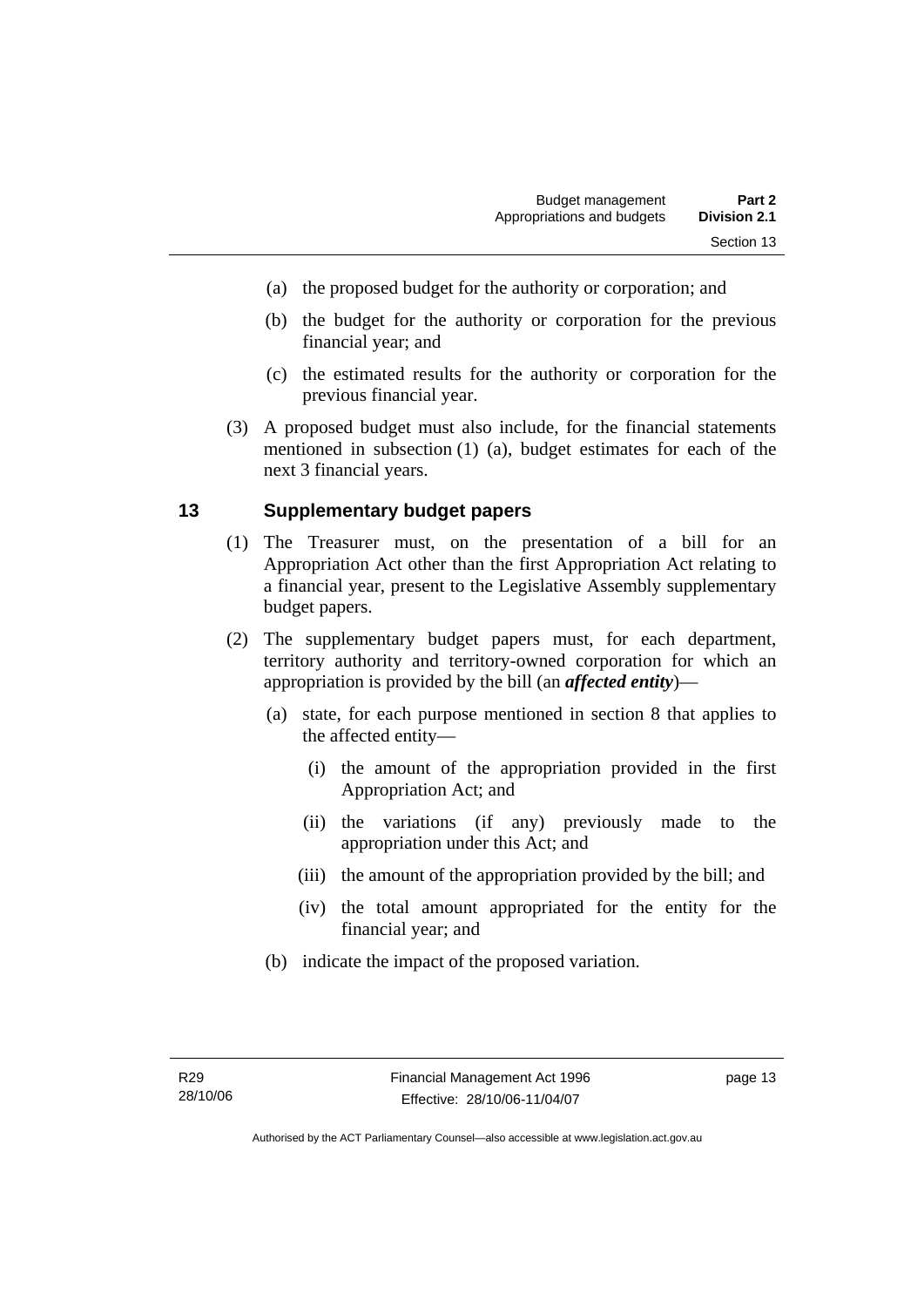| Part 2              | Budget management          |
|---------------------|----------------------------|
| <b>Division 2.1</b> | Appropriations and budgets |
| Section 13A         |                            |

- (3) For subsection (2) (b), the supplementary budget papers need not include an original or final budgeted financial statement (a *budgeted statement*) for an affected entity.
- (4) If the supplementary budget papers do not include a budgeted statement for an affected entity—
	- (a) the supplementary budget papers must state the reasons why the budgeted statement for the entity is not included; and
	- (b) the Treasurer must present the budgeted statement for the entity to the Legislative Assembly as soon as practicable after the passing of the bill.
- (5) A budgeted statement for an affected entity—
	- (a) must include details of the impact on the budget of the entity of all variations to the appropriation that happened in the financial year before the passing of the bill; and
	- (b) may show the impact of variations other than variations resulting from additional appropriations.

#### **Example for par (b)**

the impact of revised economic forecasts

*Note* An example is part of the Act, is not exhaustive and may extend, but does not limit, the meaning of the provision in which it appears (see Legislation Act, s 126 and s 132).

#### **13A Amendment of budgets for supplementary appropriation**

- (1) If an appropriation is made for a department, territory authority or territory-owned corporation by an Appropriation Act other than the first Appropriation Act for a financial year, the budget for the department, authority or corporation is amended in accordance with—
	- (a) the supplementary budget papers presented to the Legislative Assembly under section 13 (1) in relation to the bill for the Act by which the appropriation was made; and

| page 14 | Financial Management Act 1996 | R29      |
|---------|-------------------------------|----------|
|         | Effective: 28/10/06-11/04/07  | 28/10/06 |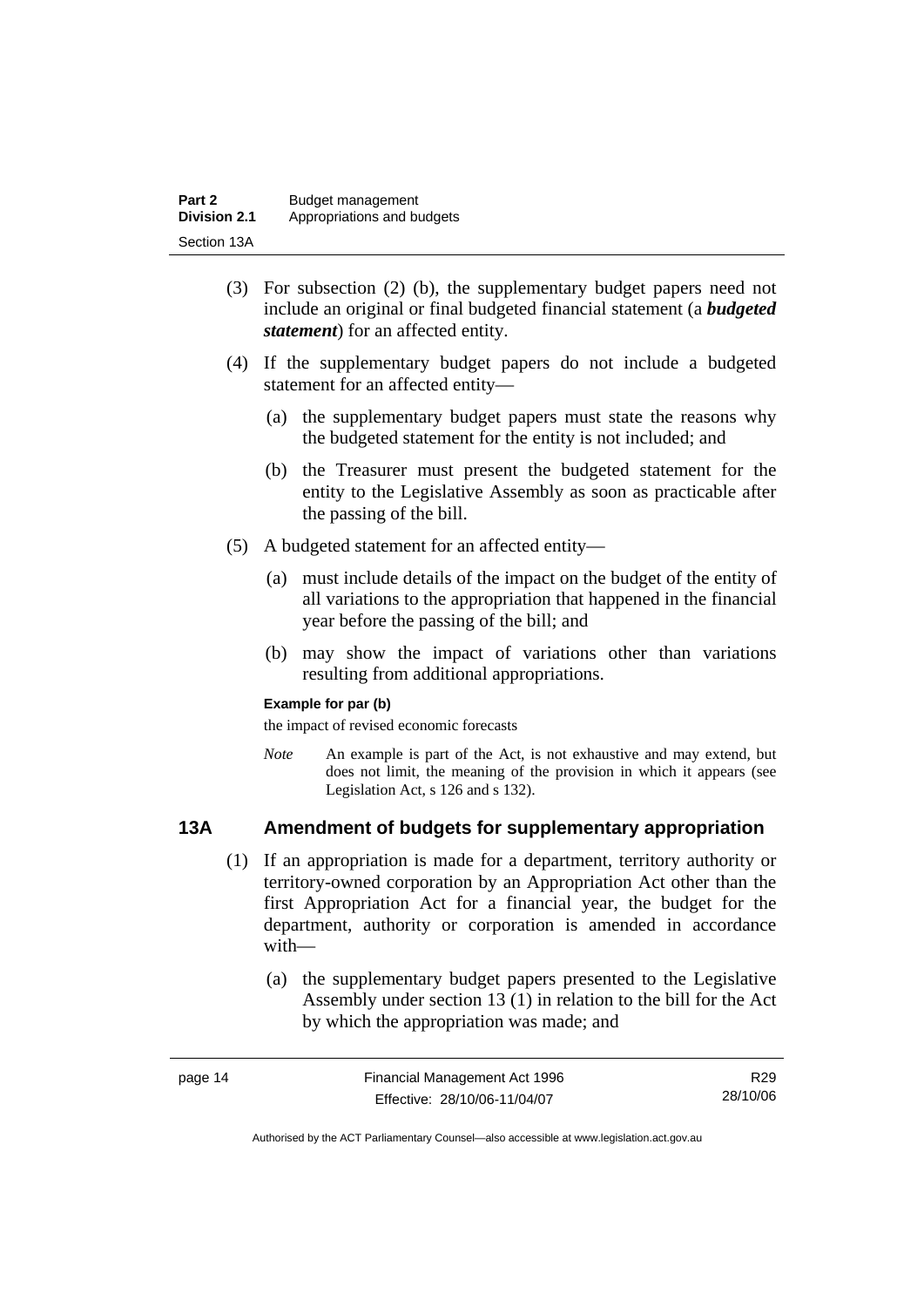- (b) any statement presented to the Legislative Assembly under section 13 (4) (b) in relation to the bill.
- (2) In this section:

*budget*, for the department, territory authority or territory-owned corporation, means the budget for the department, authority or corporation for the financial year presented to the Legislative Assembly under section 10 (b) or (c) (Budget papers) and, if the budget has been amended under this Act, the budget as amended.

#### **14 Transfer of funds between appropriations**

- (1) Despite section 6, the Executive may, in writing, direct that appropriations made by an Appropriation Act be varied by transfers of funds between the appropriations.
- (3) A transfer of funds between appropriations under this section must not cause an appropriation from which funds are transferred to be reduced by more than 3%.
- (4) If the Executive gives a direction under subsection (1), the Treasurer must present the following to the Legislative Assembly within 3 sitting days after the direction is given:
	- (a) a copy of the direction;
	- (b) a statement of the reasons for giving it.
- (5) Subsection (1) does not apply to a superannuation appropriation.

#### **15 Transfer of funds within appropriations**

- (1) The Executive may, in writing, direct that funds within the same appropriation that are allocated for the provision of different classes of outputs be reallocated in relation to those classes of outputs.
- (2) If a reallocation of funds under subsection (1) involves an amount larger than 3% of the appropriation within which the reallocation is made or \$150 000 (whichever is the larger), the Treasurer must

page 15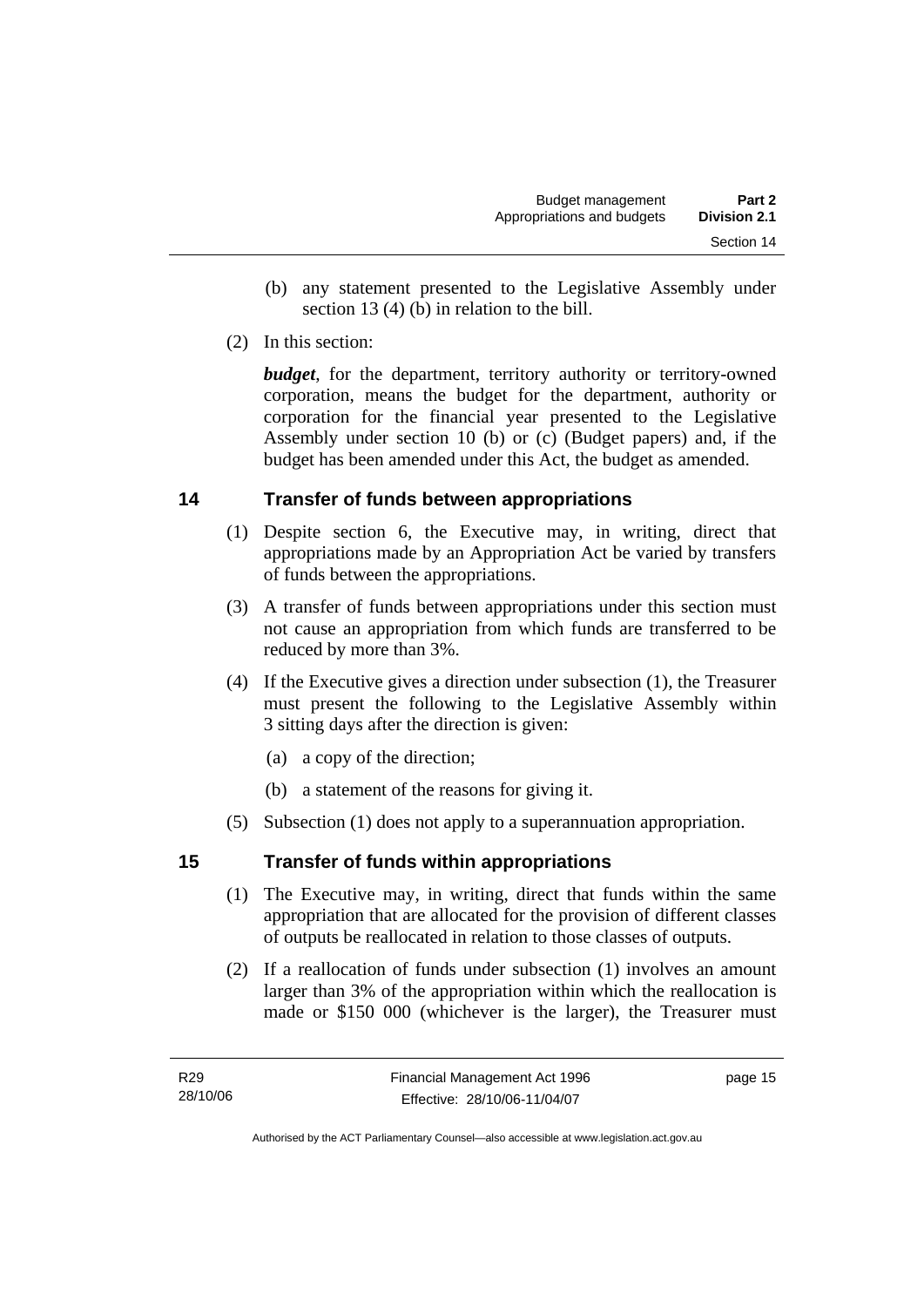| Part 2              | Budget management          |
|---------------------|----------------------------|
| <b>Division 2.1</b> | Appropriations and budgets |
| Section 15A         |                            |

present the following to the Legislative Assembly within 3 sitting days after a direction is given:

- (a) a copy of the direction;
- (b) a statement of the reasons for the reallocation.

#### **15A Reclassification of certain appropriations**

- (1) If an appropriation has been classified by the Act by which it was made as an appropriation for payments to be made by a department on behalf of the Territory, the Treasurer may, if the Treasurer is satisfied that the appropriation should be classified as an appropriation for the provision of outputs by the department, in writing, direct that the classification of the appropriation be changed accordingly.
- (2) If an appropriation has been classified by the Act by which it was made as an appropriation for the provision of outputs by a department, the Treasurer may, if the Treasurer is satisfied that the appropriation should be classified as an appropriation for payments to be made by the department on behalf of the Territory, in writing, direct that the classification of the appropriation be changed accordingly.
- (3) If the Treasurer gives a direction under subsection (1) or (2), the Treasurer must present a copy of the direction to the Legislative Assembly within 3 sitting days after the direction is given.

#### **16 Transfer of functions after Appropriation Act passed**

- (1) This section applies if, after an Appropriation Act for a financial year is passed, the responsibility for a service or function for which an appropriation is made in the Act is transferred from the entity to which the appropriation is made to another entity.
- (2) The Treasurer may, in writing, direct that the appropriation does not lapse but may, in accordance with the direction, be issued to, or applied by, the other entity for the service or function.

R29 28/10/06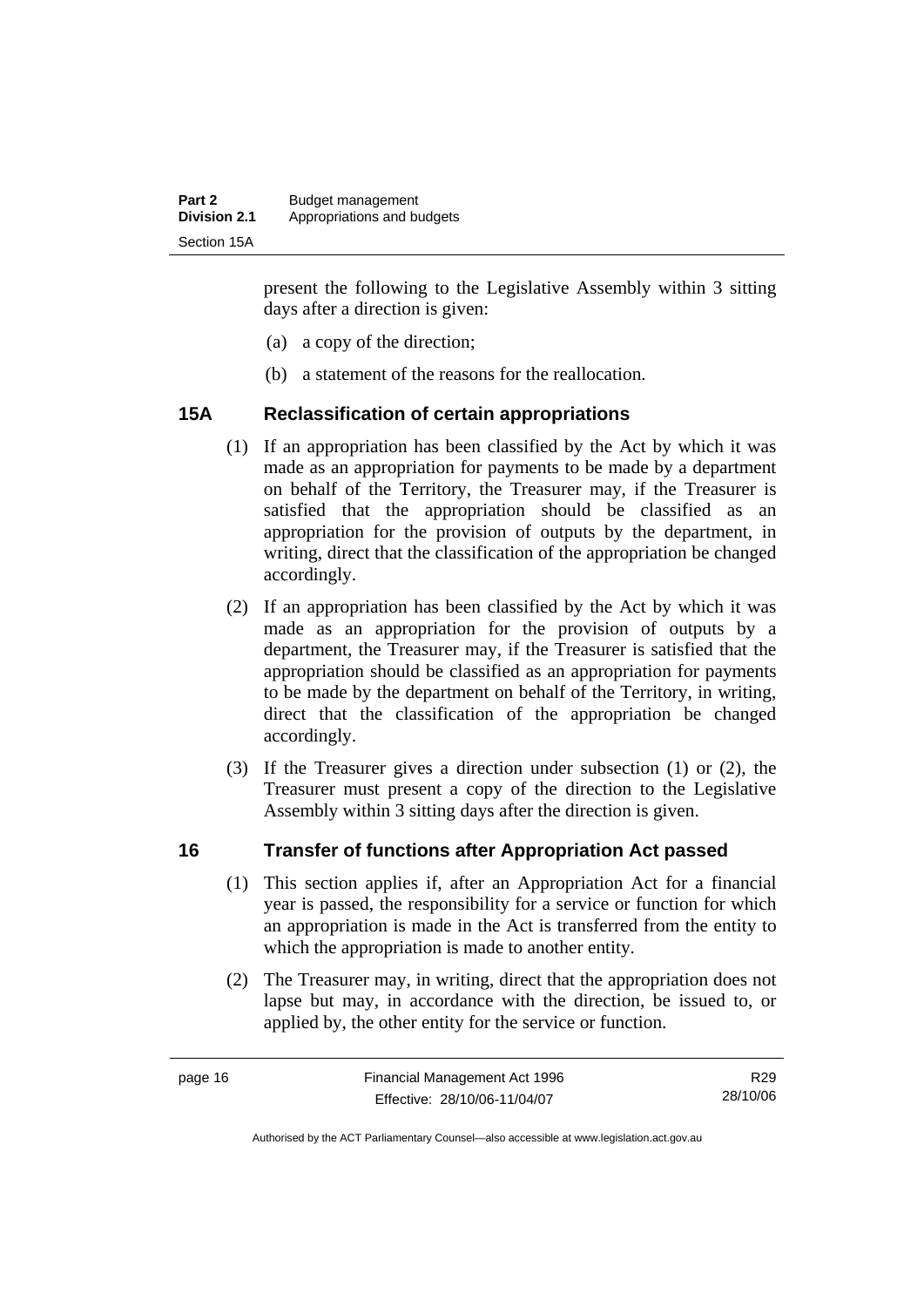- (3) If the Treasurer gives a direction under subsection (2), the Treasurer must present a copy of the direction to the Legislative Assembly within 3 sitting days after the day it is given.
- (4) This section does not apply to a superannuation appropriation.
- (5) In this section:

*entity* means a department, territory authority or territory-owned corporation.

#### **17 Variation of appropriations for Commonwealth grants**

- (1) This section applies to an appropriation that is declared by the Act by which it is made to be an appropriation to which this section applies.
- $(2)$  If—
	- (a) an appropriation to which this section applies is to be funded in whole or in part by a payment made to the Territory by the Commonwealth for a nominated purpose; and
	- (b) an estimate of the level of the funding to be provided to the Territory by the Commonwealth for that purpose is contained in the budget papers presented to the Legislative Assembly in conjunction with the bill for the Act by which the appropriation was made; and
	- (c) the level of funding provided to the Territory by the Commonwealth for that purpose for the financial year for which the appropriation was made is greater than the level of funding specified in those budget papers;

the Treasurer may, in writing, direct that the appropriation be increased by an amount not exceeding the difference between the level of funding specified in the budget papers and the level of funding provided by the Commonwealth.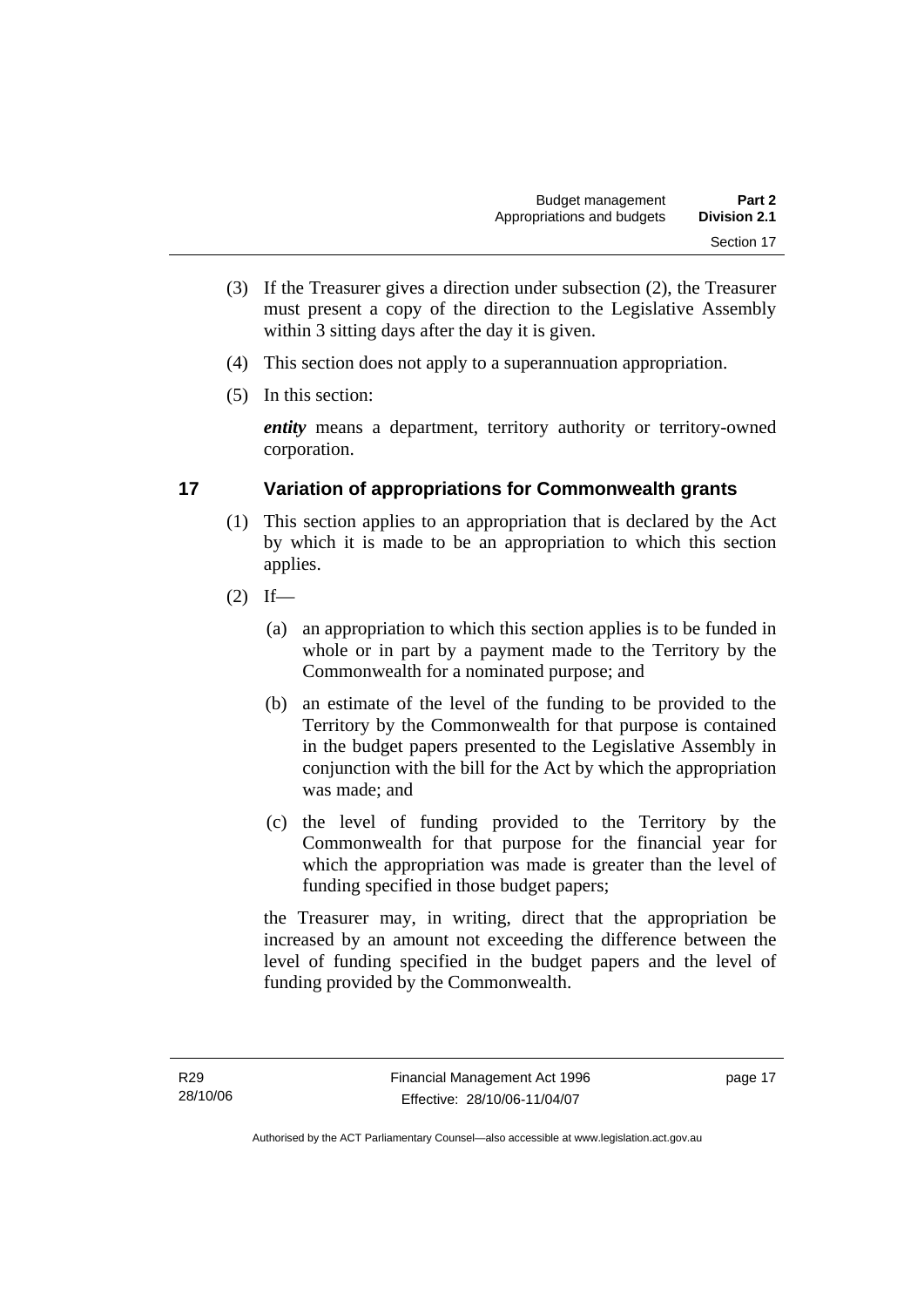| Part 2              | Budget management          |
|---------------------|----------------------------|
| <b>Division 2.1</b> | Appropriations and budgets |
| Section 17A         |                            |

 (3) If the Treasurer gives a direction under subsection (2), the Treasurer must present a copy of the direction to the Legislative Assembly within 3 sitting days after it is given.

#### **17A Variations of appropriations for certain payments to Commonwealth**

- (1) This section applies to an appropriation that is declared by the Act by which it is made to be an appropriation to which the section applies.
- $(2)$  If—
	- (a) an appropriation to which this section applies is made completely or partially for a payment required to be made to the Commonwealth for the provision of a service; and
	- (b) an estimate of the amount of the payment is contained in the budget papers presented to the Legislative Assembly in conjunction with the bill for the Act by which the appropriation is made; and
	- (c) the amount of the payment exceeds the amount of the estimate;

the Treasurer may, in writing, direct that the appropriation be increased by an amount not more than the difference between the amount of the estimate and the amount of the payment.

 (3) If the Treasurer gives a direction under subsection (2), the Treasurer must present a copy of the direction to the Legislative Assembly within 3 sitting days after it is given.

#### **18 Treasurer's advance**

- (1) This section applies to expenditure that is—
	- (a) in excess of the amount specifically appropriated for expenditure of that kind; or
	- (b) not provided for by an appropriation.

R29 28/10/06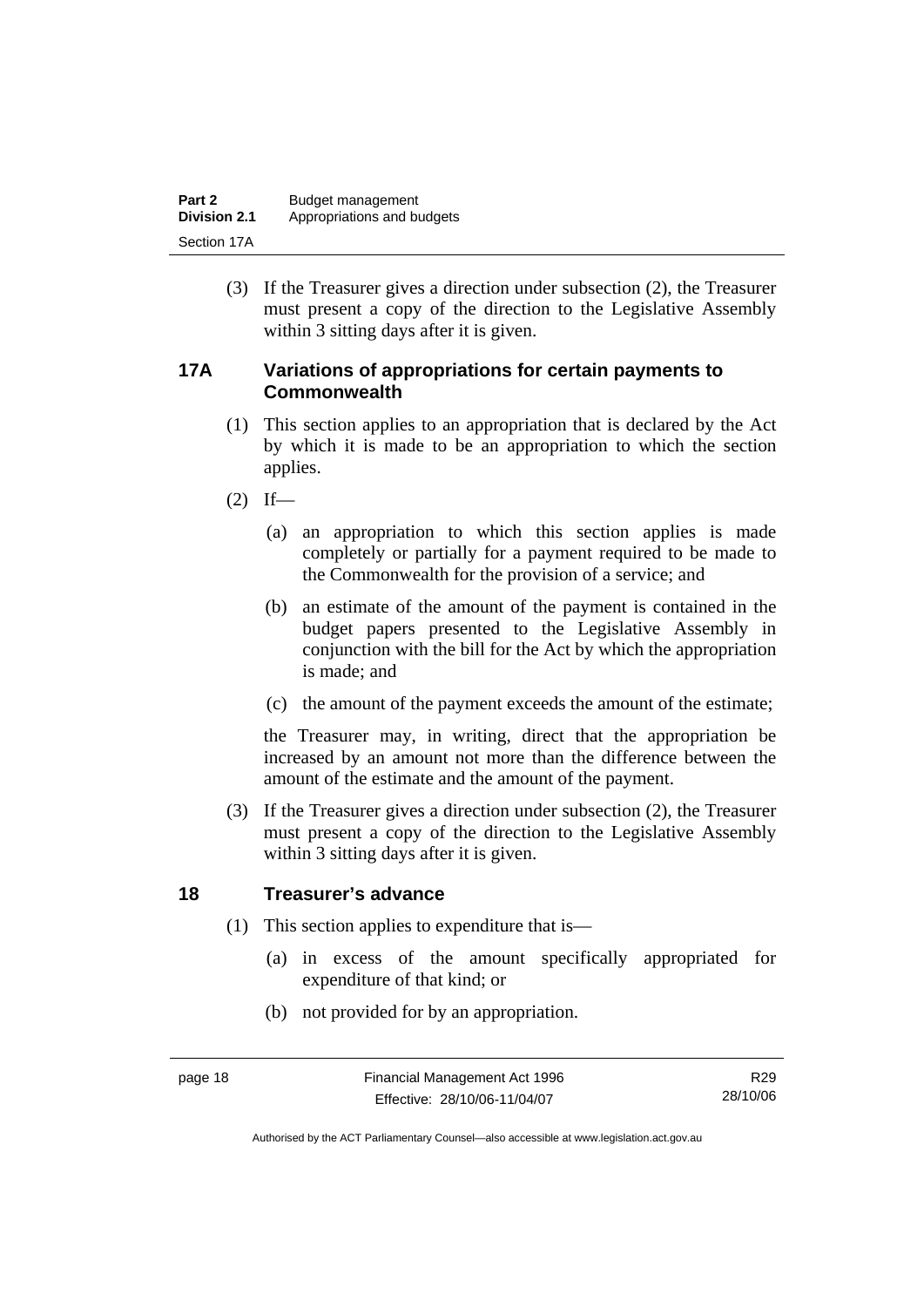- (2) The Treasurer may, in writing, authorise the appropriation if—
	- (a) the Treasurer is satisfied that—
		- (i) there is an urgent need for the expenditure; and
		- (ii) the expenditure is not provided for, or is insufficiently provided for, because of a prescribed circumstance; and
	- (b) the total expenditure authorised under this subsection in any financial year does not exceed the amount appropriated for that year for this section.
- (3) The amount appropriated for this section for a financial year must not exceed 1% of the total amount appropriated by all Appropriation Acts for that year.
- (4) The financial management guidelines may prescribe when there is an *urgent need for expenditure* for subsection (2) (a) (i).
- (5) In this section:

*expenditure* means—

- (a) a payment for, or entering into a contract to make a payment for, an output delivery, including a payment for goods, services or grants; or
- (b) a payment on behalf of the Territory, or entering into a contract to make a payment on behalf of the Territory, including a payment for goods, services or grants; or
- (c) a payment from, or entering into a contract to make a payment from, a capital injection.

*prescribed circumstance*—each of the following is a *prescribed circumstance* in relation to expenditure:

 (a) there was an erroneous omission or understatement in an appropriation;

page 19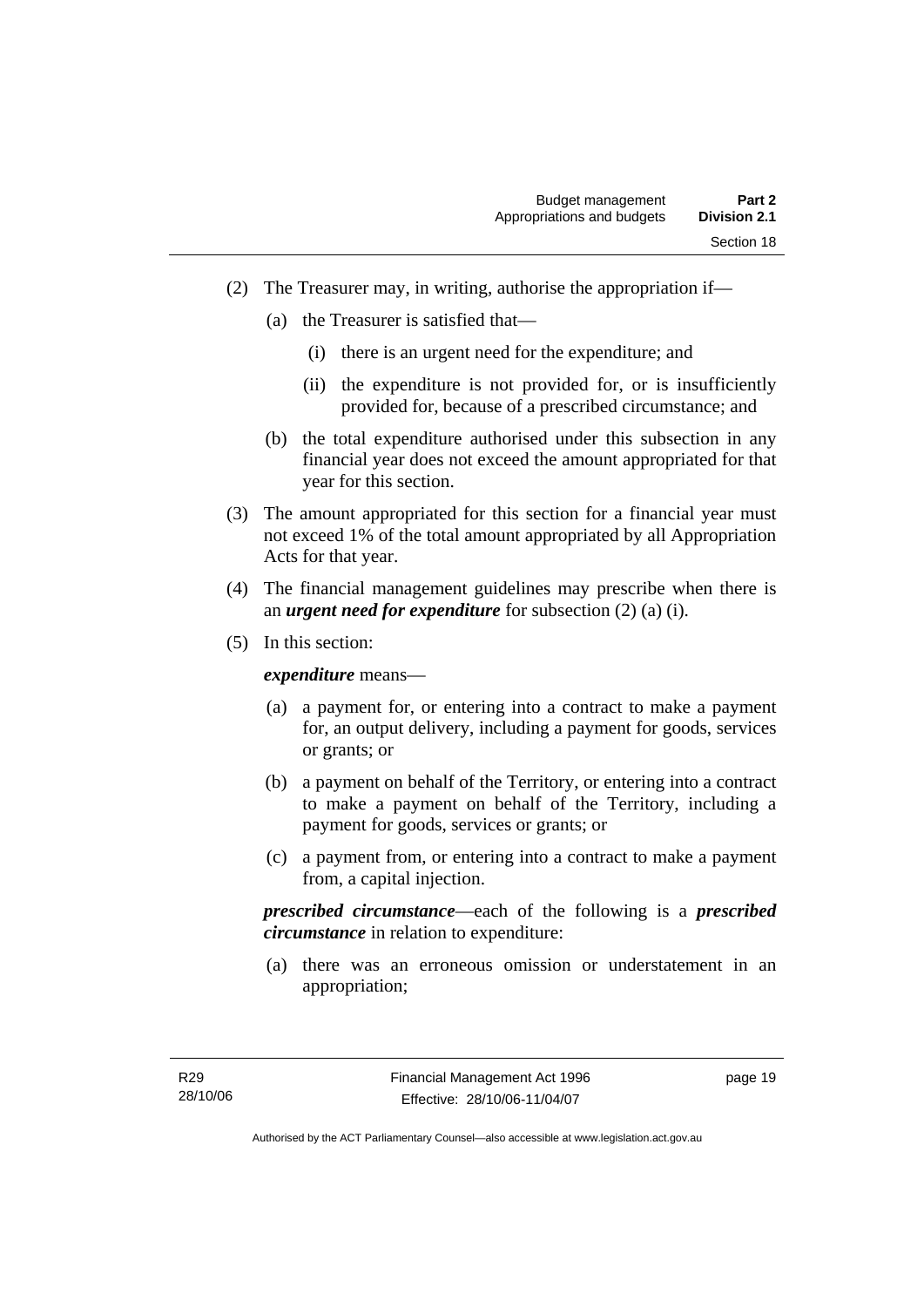| Part 2              | Budget management          |
|---------------------|----------------------------|
| <b>Division 2.1</b> | Appropriations and budgets |
| Section 18A         |                            |

 (b) the expenditure was unforeseen until after the last day when it was practicable to provide for it in the relevant Appropriation Bill before the bill was introduced into the Legislative Assembly.

*relevant Appropriation Bill*, for expenditure, means the 1st Appropriation Bill for the financial year when the expenditure is to happen.

#### **18A Assembly to be told about treasurer's advance**

- (1) This section applies if the Treasurer authorises expenditure under section 18 for a financial year.
- (2) Within 3 sitting days after the day when the authorisation is given, the Treasurer must present to the Legislative Assembly—
	- (a) a copy of the authorisation; and
	- (b) a statement of the reasons for giving it; and
	- (c) a summary of the total expenditure authorised under section 18 for the financial year to date.
- (3) Within 3 sitting days after the end of the financial year, the Treasurer must present to the Legislative Assembly a summary of the total expenditure authorised.

#### **19 Refunds of payments made without liability**

- (1) If a payment is made to the Territory in purported discharge of a liability that does not exist, the amount paid may be refunded to the person by whom the payment was made whether or not there is an appropriation available for that purpose.
- (2) If a payment made to the Territory to discharge a liability exceeds the amount of the liability, the amount by which the payment exceeds the liability may be refunded to the person by whom the payment was made whether or not there is an appropriation available for that purpose.

R29 28/10/06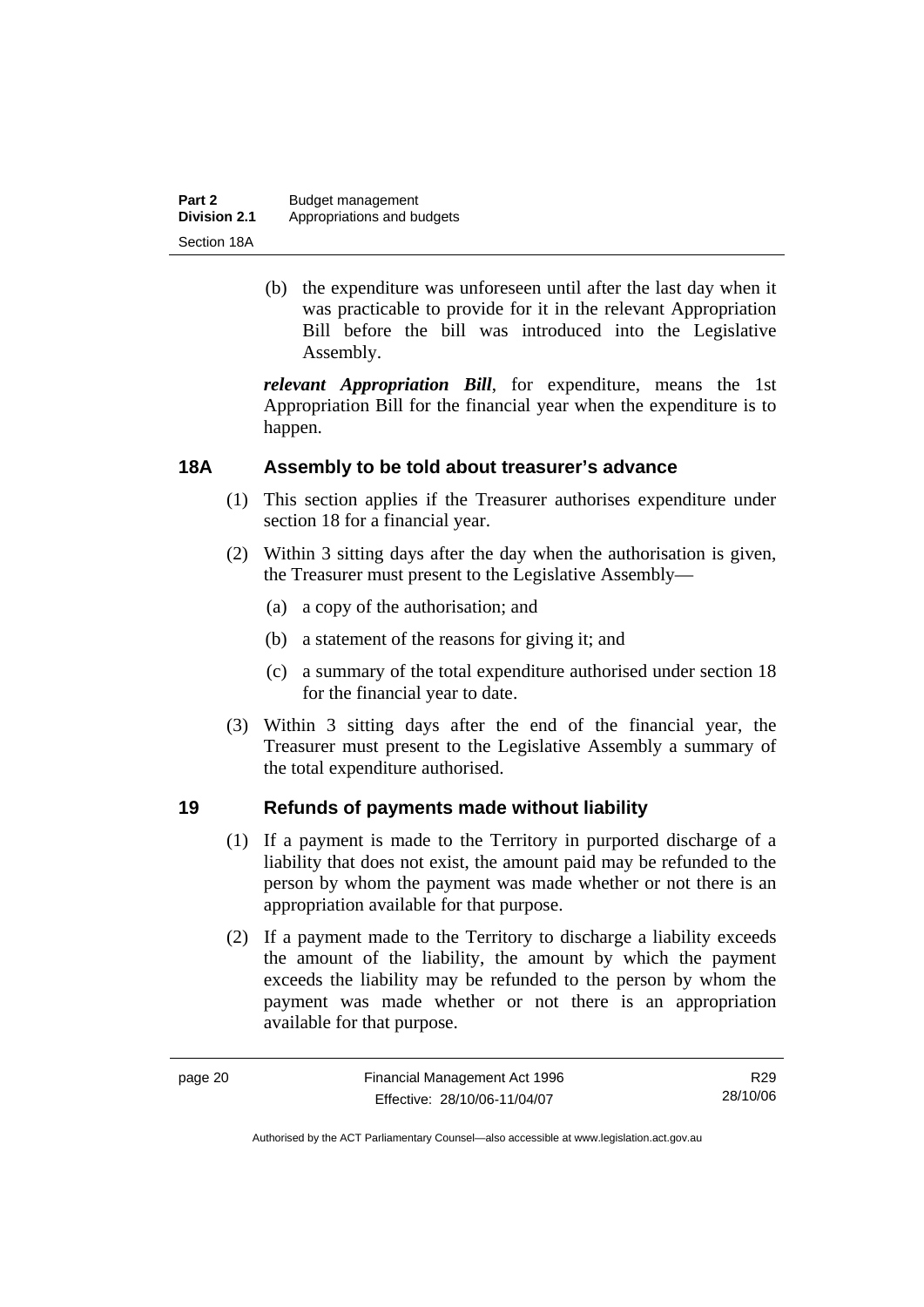- $(3)$  If—
	- (a) a person has paid an amount to the Territory for tax claimed by the Territory to be owing from the person; and
	- (b) a court or tribunal of competent jurisdiction subsequently finds that the person was not liable for that tax or was liable for an amount of tax less than the amount paid;

the amount paid, or the amount by which the payment exceeds the liability, may be refunded to the person who made the payment whether or not there is an appropriation available for that purpose.

#### **19A Payments for Territory GST liabilities**

Payments may be made to the Commonwealth for the GST liabilities of the Territory whether or not there is an appropriation for the purpose.

#### **19B Authorisation of expenditure of certain Commonwealth grants**

- (1) Despite section 6, if—
	- (a) funds have been provided to the Territory by the Commonwealth under an agreement that specifies how the funds may be applied; and
	- (b) no appropriation has been made in relation to the funds;

the Treasurer may, in writing, authorise the expenditure of the funds in accordance with the agreement.

 (2) If the Treasurer gives an authorisation under subsection (1), the Treasurer must present a copy of the authorisation to the Legislative Assembly within 3 sitting days after it is given.

#### **19C Amendment of capital injection conditions**

 (1) This section applies in relation to the conditions of a capital injection set out in a statement included in a proposed budget for a

| R29      | Financial Management Act 1996 | page 21 |
|----------|-------------------------------|---------|
| 28/10/06 | Effective: 28/10/06-11/04/07  |         |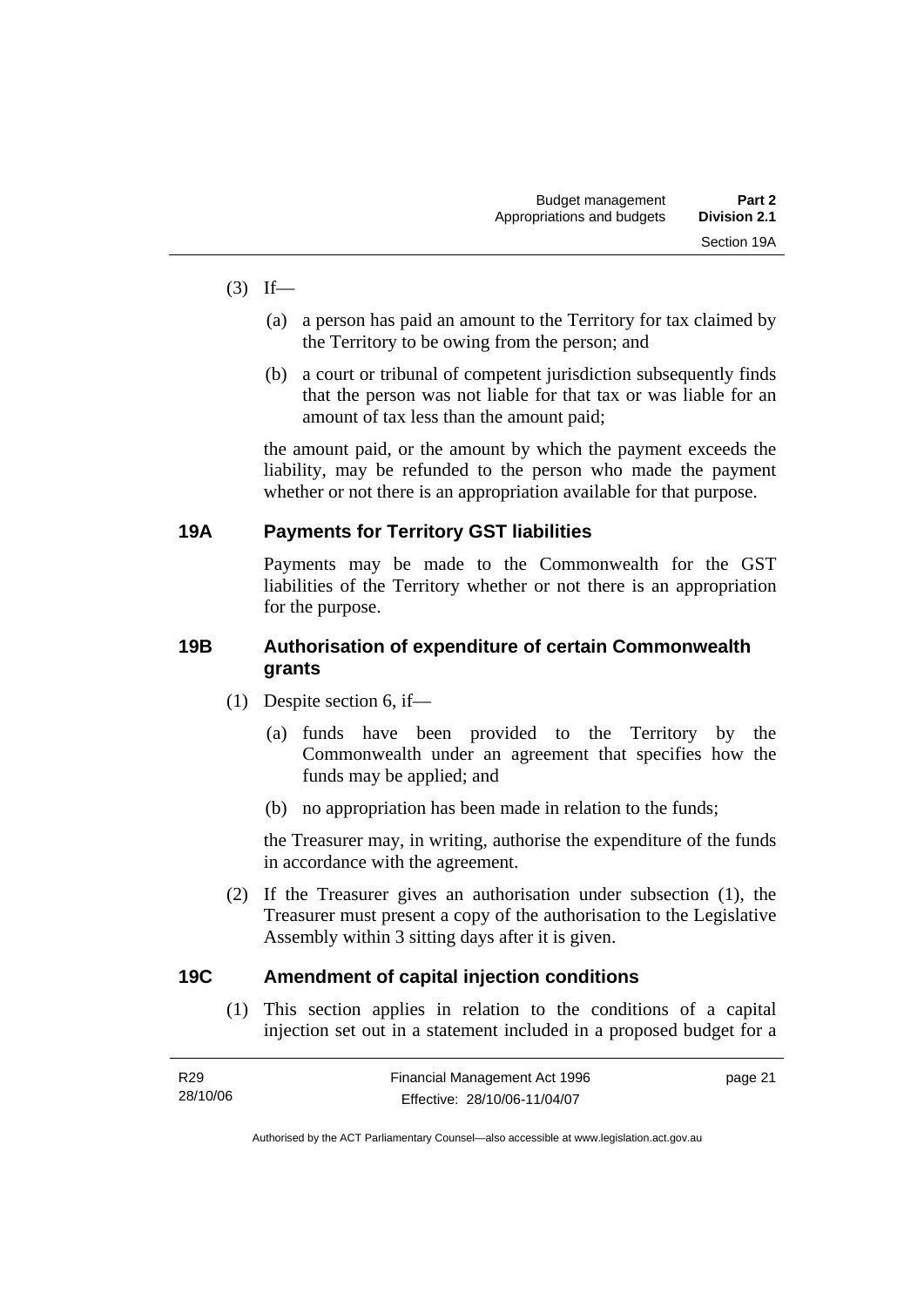department, a territory authority or a territory-owned corporation for a financial year under section  $12 (1) (c) (ii)$  or section  $12A(1)$  (c) (ii).

- (2) The Treasurer may, in writing, amend the conditions.
- (3) An amendment must state the Treasurer's reasons for the amendment.
- (4) An amendment is a notifiable instrument.

*Note* A notifiable instrument must be notified under the Legislation Act.

#### **19D Amendment of performance criteria**

- (1) This section applies in relation to the performance criteria set out in a statement included in a proposed budget for a department, a prescribed territory authority or a prescribed territory-owned corporation for a financial year under section 12 (1) (b) or section 12A (1) (b).
- (2) The responsible Minister for the department, territory authority or territory-owned corporation may, in writing, amend the performance criteria.
- (3) Without limiting subsection (2) the responsible Minister may amend the performance criteria if—
	- (a) the appropriations for the department, authority or corporation are varied under section 14 (Transfer of funds between appropriations) or section 17 (Variation of appropriations for Commonwealth grants); or
	- (b) a direction is given under section 15 (1) (Transfer of funds within appropriations) in relation to an appropriation made for the department, authority or corporation; or
	- (c) funds are transferred to or from the department, authority or corporation under section 16 (Transfer of functions after Appropriation Act passed); or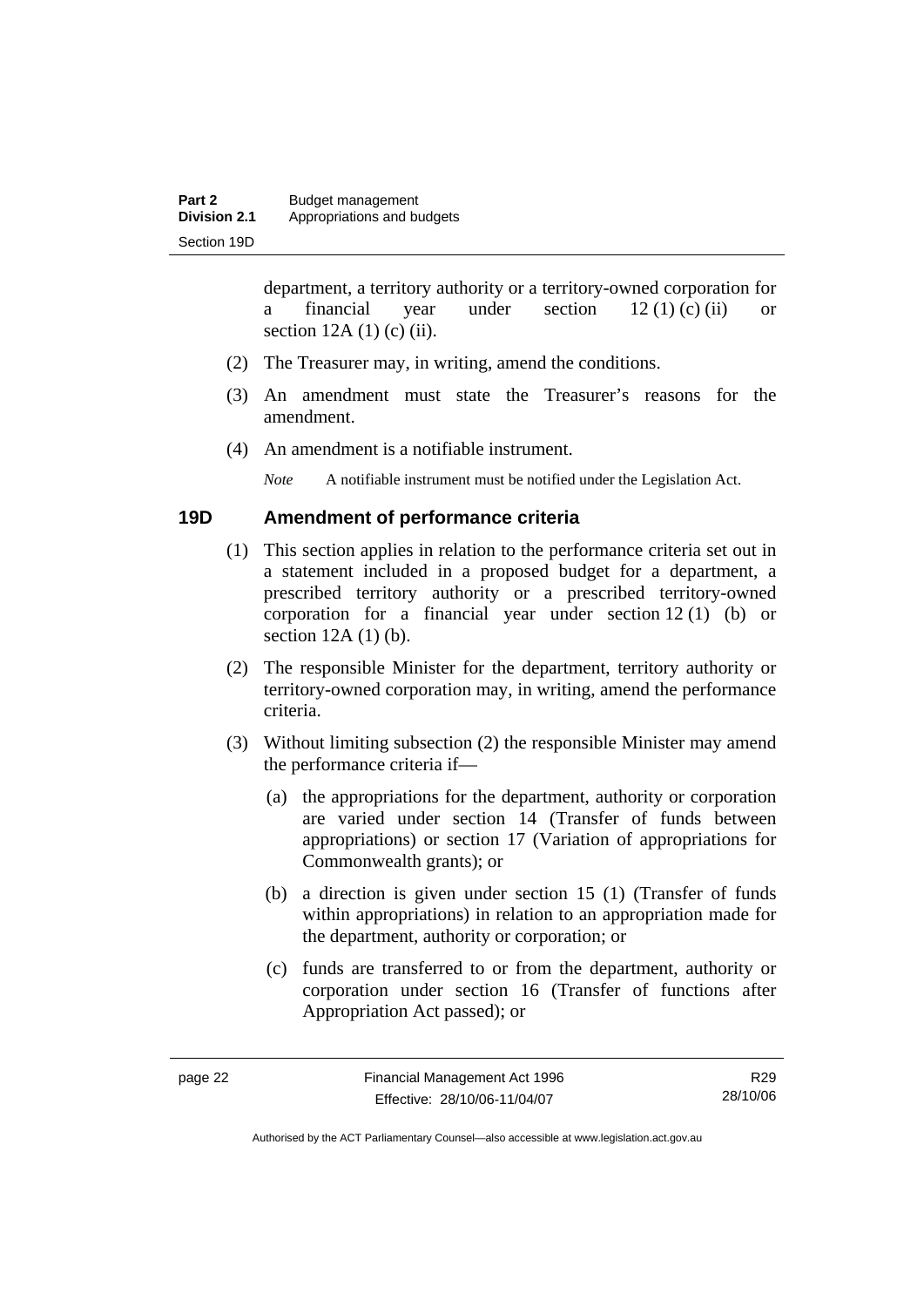- (d) funds are given to the department, authority or corporation under section 18 (Treasurer's advance); or
- (e) funds mentioned in section 19B (Authorisation of expenditure of certain Commonwealth grants) are given to the department, authority or corporation; or
- (f) changes happen in the priorities of the department, authority or corporation; or
- (g) the Minister is satisfied that other performance criteria should be adopted for the provision of outputs by the department, authority or corporation.
- (4) An amendment of the performance criteria must be made in a way that—
	- (a) for a department—the budget as amended will comply with section  $12(3)$ ; and
	- (b) for a territory authority or territory-owned corporation—the budget as amended will comply with section 12A (2).
- (5) An amendment of the performance criteria is a notifiable instrument.

*Note* A notifiable instrument must be notified under the Legislation Act.

(6) In this section:

*budget*, for the department, territory authority or territory-owned corporation, means the budget for the department, authority or corporation for the financial year presented to the Legislative Assembly under section 10 (b) or (c) (Budget papers) and, if the budget has been amended under this Act, the budget as amended.

*prescribed territory authority* means a territory authority prescribed for section  $12A(1)$  (b).

*prescribed territory-owned corporation* means a territory-owned corporation prescribed for section 12A (1) (b).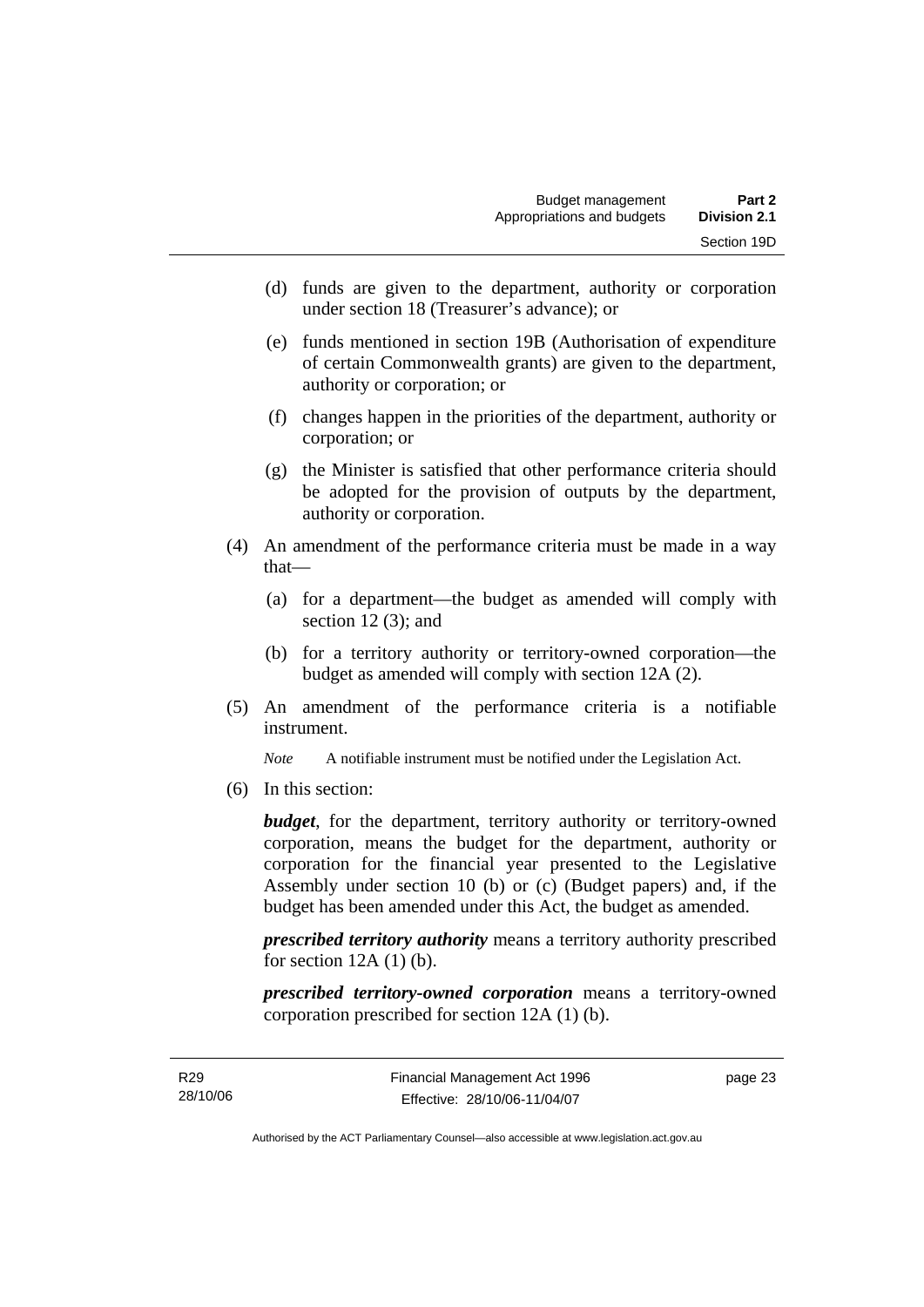#### **20 Budgets for Legislative Assembly secretariat**

Before the beginning of a financial year, the Speaker of the Legislative Assembly may—

- (a) after consultation with an appropriate committee of the Legislative Assembly, advise the Treasurer of the appropriations that the Speaker considers should be made for the Legislative Assembly secretariat for the financial year; and
- (b) provide the Treasurer with a draft budget for the Legislative Assembly secretariat for the financial year that contains the information mentioned in section 12 other than that mentioned in subsection (1) (b).

### **Division 2.2 Budget reviews and pre-election updates**

#### **20A Budget review**

- (1) The Treasurer must prepare a budget review for each financial year.
- (2) The Treasurer must present the budget review for a financial year to the Legislative Assembly not later than 15 February in the financial year.
	- *Note* This is the same day as financial statements for the 2nd quarter of the financial year are required to be presented under s 26 (Periodic financial statements).
- (3) However, if a sitting day does not fall in that year on or before 15 February, the Treasurer must give copies of the budget review to each member of the Legislative Assembly on or before that day.

#### **20B Purpose and contents of budget review**

 (1) The purpose of the budget review for a financial year is to give updated information to allow the assessment of the government's financial performance against the financial policy objectives and

R29 28/10/06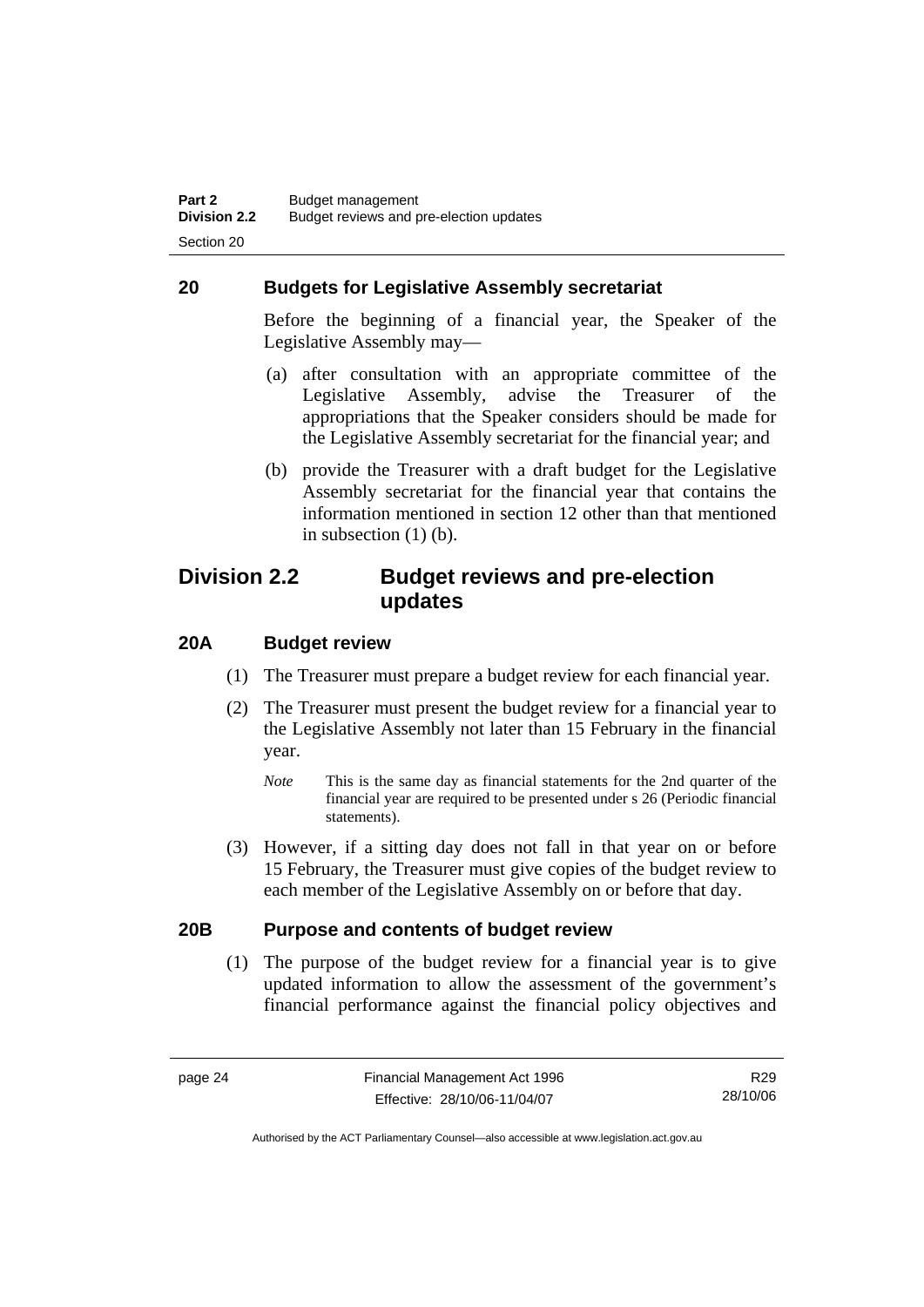strategies set out in the financial policy objectives and strategies statement for the Territory budget for the financial year.

- (2) The budget review for a financial year must be based on the financial policy objectives and strategies statement for the Territory budget for the financial year.
- (3) The budget review for a financial year must—
	- (a) include updated financial statements required under the financial management guidelines for the general government sector for the financial year; and
	- (b) include whole-of-year results for the previous financial year, the budget for the financial year, the estimated financial position of the Territory at the end of the financial year and updated budget estimates for each of the next 3 financial years; and
	- (c) include a review of the financial policy objectives and strategies statement included in the budget for the financial year that satisfies the requirements of section 11A (2) and (3); and
	- (d) state the date as at when the review was done.
- (4) However, if particular information required to be included in the budget review is unchanged from information set out in full in the budget for the Territory under section 11 (1) for the financial year, the review may instead summarise the information and state that it is unchanged from that set out in the budget.
- (5) For subsection (3):

*budget*, for a financial year, means the budget for the year presented to the Legislative Assembly under section 10 (a) (Budget papers) and, if that budget has been amended under this Act, the budget as amended.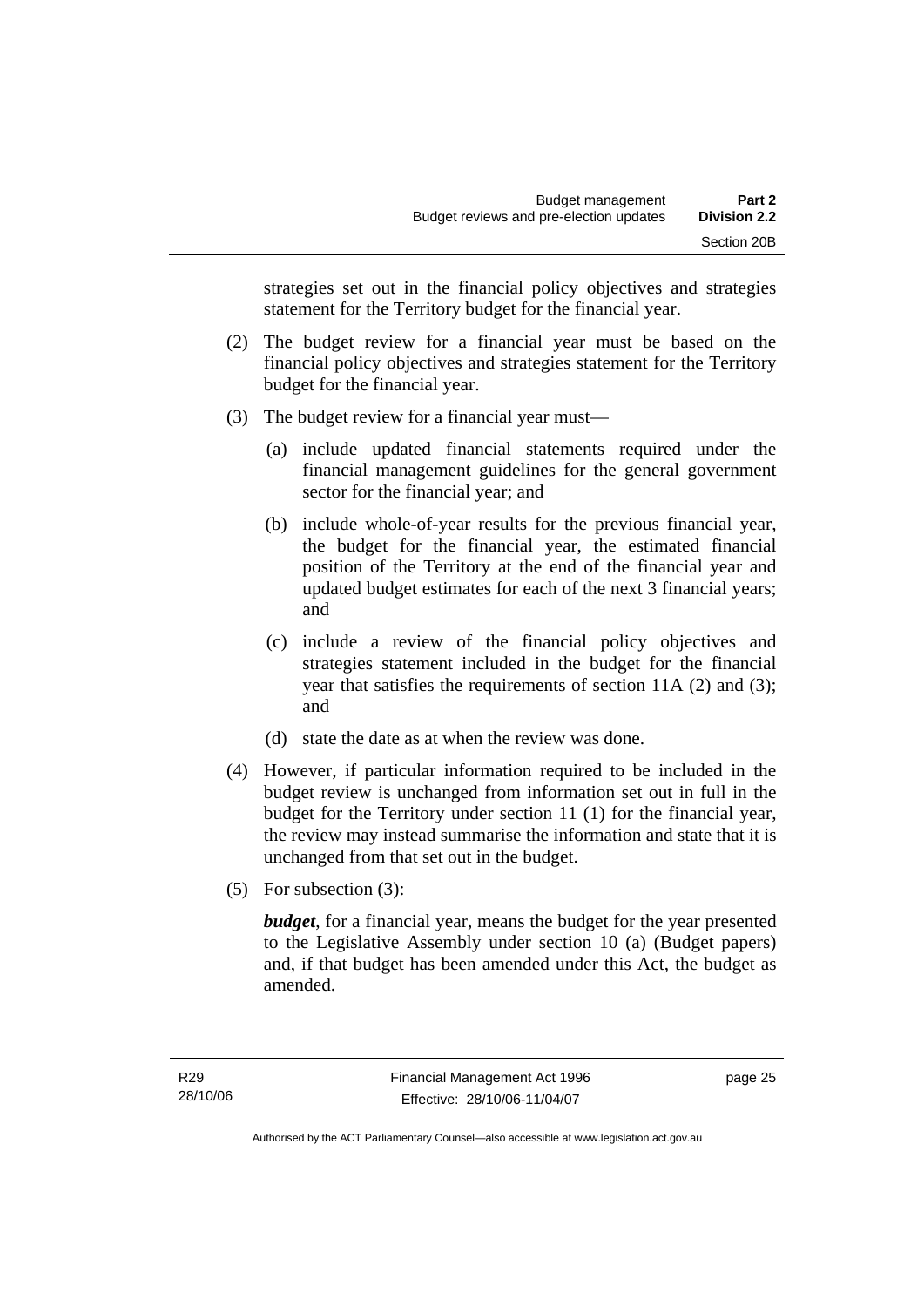#### **20C Pre-election budget update**

- (1) At least 30 days before the polling day for an ordinary election, the chief executive must prepare a pre-election budget update and give it to the parliamentary counsel for notification.
- (2) At least 20 days before the polling day for an election mentioned in the Self-Government Act, section 16 (Dissolution of Assembly by Governor-General) or section 48 (Resolution of no confidence in Chief Minister), the chief executive must prepare a pre-election budget update and give it to the parliamentary counsel for notification.
- (3) A pre-election budget update is a notifiable instrument.

*Note* A notifiable instrument must be notified under the Legislation Act.

(4) In this section:

*ordinary election*—see the *Electoral Act 1992*, dictionary.

*polling day*—see the *Electoral Act 1992*, dictionary.

#### **20D Purpose and contents of pre-election budget update**

- (1) The purpose of a pre-election budget update for an election is—
	- (a) to allow the assessment of the government's financial performance against the financial policy objectives and strategies set out in the latest financial policy objectives and strategies statement; and
	- (b) to give the electorate an accurate picture of the Territory's financial position before the election.
- (2) A pre-election budget update must be based on the latest financial policy objectives and strategies statement.
- (3) A pre-election budget update for an election must include—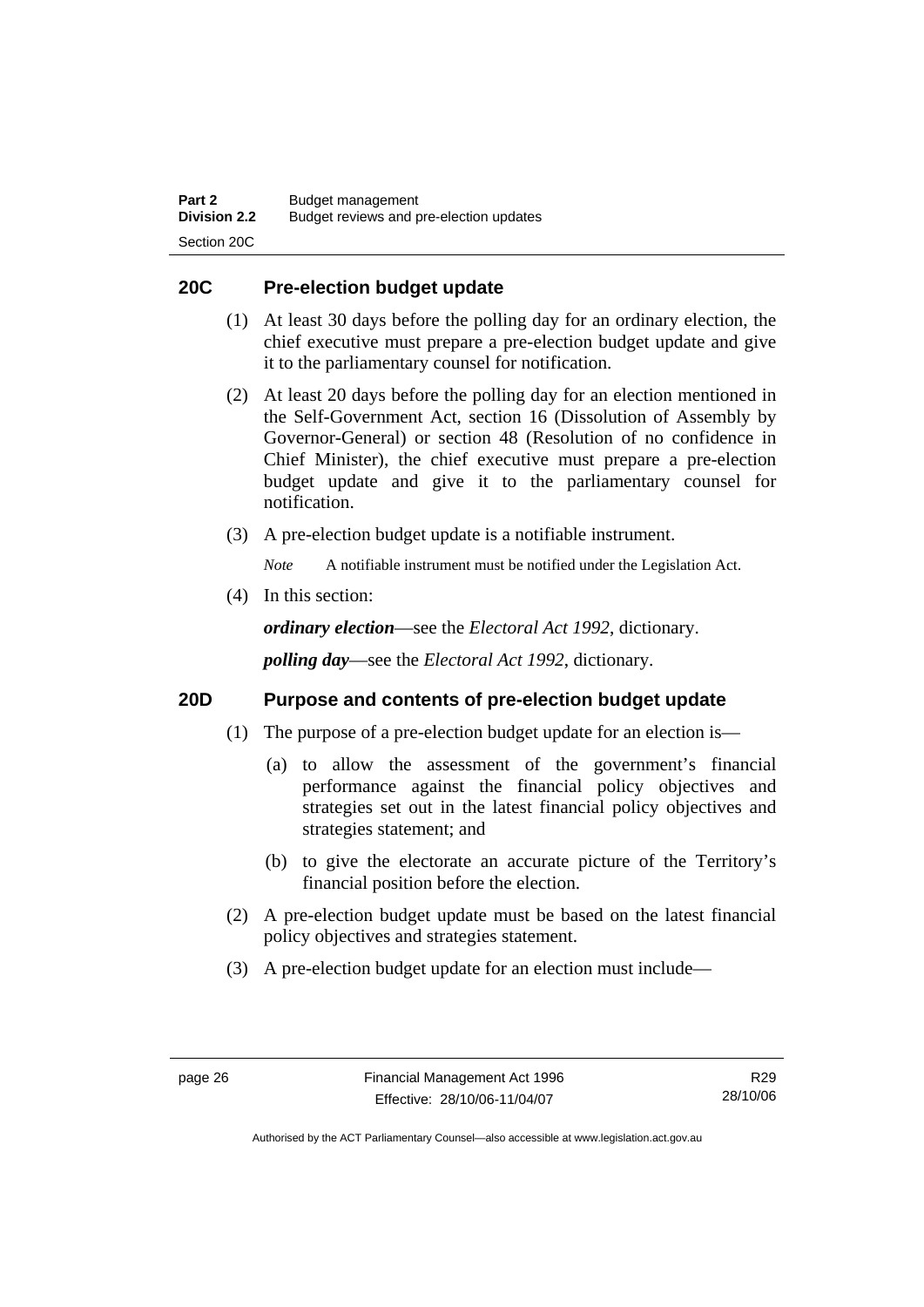- (a) updated financial statements required under the financial management guidelines for the financial year in which the election is to be held; and
- (b) updated budget estimates for the general government sector, the public trading enterprise sector and the Territory for that financial year and for each of the next 3 financial years; and
- (c) a statement of the economic or other assumptions used in preparing the updated financial statements and budget estimates; and
- (d) a statement about the sensitivity of the updated financial statements and budget estimates to changes in the economic or other assumptions; and
- (e) a statement of the risks, quantified if possible, that may affect the economic or other assumptions, including—
	- (i) contingent liabilities; and
	- (ii) publicly announced government commitments that are not yet included in the updated financial statements and budget estimates.
- (4) Information in the pre-election budget update must—
	- (a) take into account government decisions and other circumstances that may have material effect on the financial statements and budget estimates; and
	- (b) state the date as at when the updating was done.
- (5) However, if particular information required to be included in the pre-election budget update is unchanged from information set out in full in the latest financial statements, the budget estimates mentioned in section 11 (Territory budgets) or budget review, the pre-election budget update may instead summarise the information and state that it is unchanged from that set out in the financial statements, budget estimates or budget review.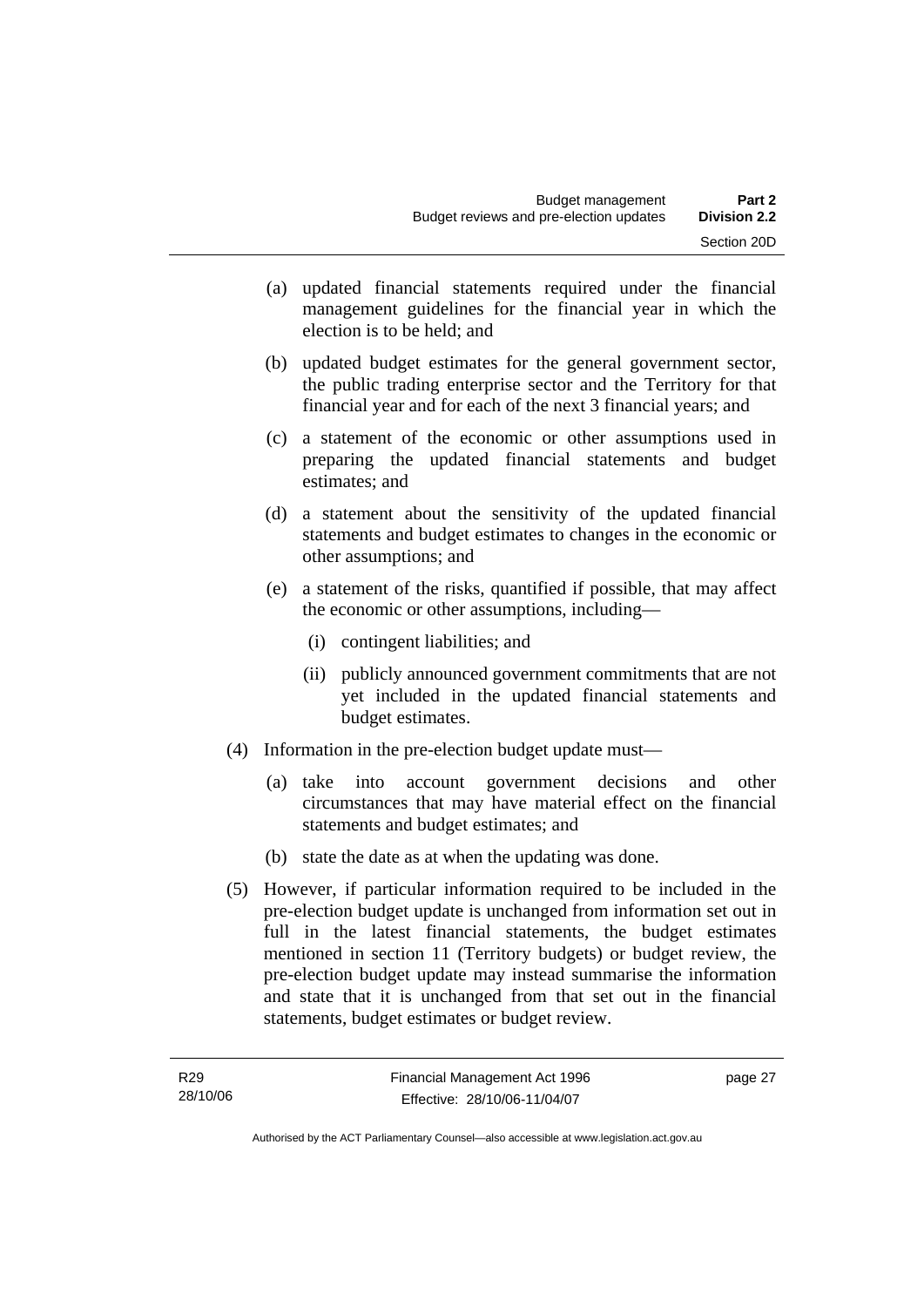# **Part 3 Financial reports**

# **Division 3.1 Financial reports of the Territory**

# **21 Meaning of** *the Territory* **in div 3.1**

In this division, a reference to *the Territory* includes a reference to all territory authorities and all territory-owned corporations.

## **22 Annual financial statements of the Territory**

- (1) The Treasurer must, as soon as practicable after the end of a financial year, prepare annual financial statements for the Territory for that year.
- (2) The statements must be prepared in accordance with generally accepted accounting principles and include—
	- (a) the financial statements required under the financial management guidelines; and
	- (b) a statement of the accounting policies adopted by the Territory; and
	- (c) the other statements that are necessary to fairly reflect the financial operations of the Territory during the year and its financial position at the end of the year.

# **23 Responsibility for annual financial statements**

- (1) Annual financial statements of the Territory must have endorsed on them, or attached to them, a statement of responsibility signed by—
	- (a) the Treasurer; and
	- (b) the chief executive of the administrative unit to which responsibility for the administration of this Act has been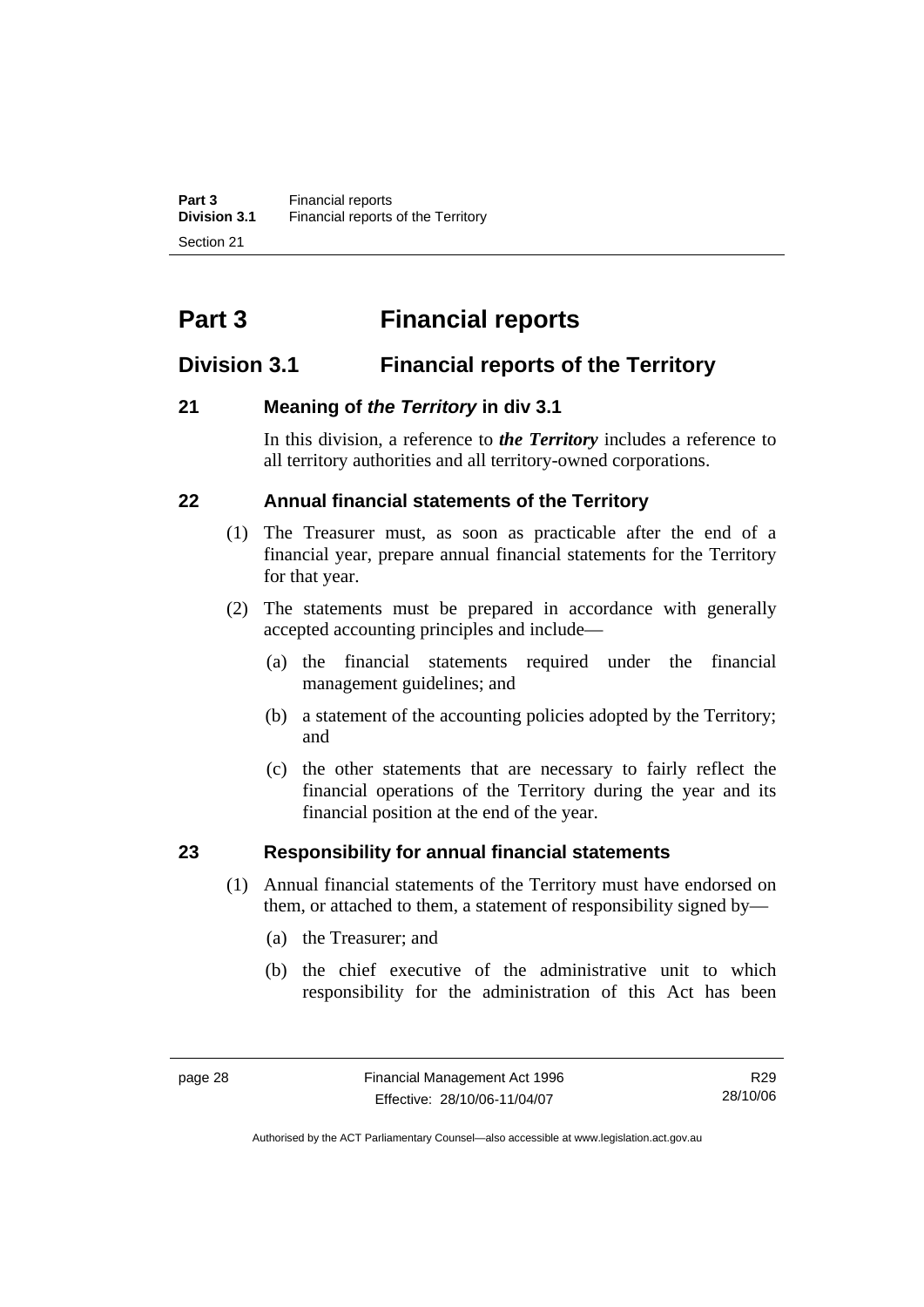allocated under the *Public Sector Management Act 1994*, section 14.

- (2) A statement of responsibility must comprise—
	- (a) a statement by the Treasurer that in his or her opinion the financial statements fairly reflect the financial operations of the Territory during the year to which they relate and the financial position of the Territory at the end of the year; and
	- (b) a statement by the chief executive that the financial statements have been prepared in accordance with generally accepted accounting principles.

#### **24 Audit of annual financial statements**

- (1) The Treasurer must give the auditor-general the annual financial statements of the Territory for a financial year within 3 months after the end of the year.
- (2) The auditor-general must, within 30 days after the auditor-general receives the annual financial statements under subsection (1), give the Treasurer an audit opinion about the statements.
- (3) Despite subsections (1) and (2), if an ordinary election is to be held in the year after the end of the financial year—
	- (a) the Treasurer must give the auditor-general the annual financial statements of the Territory for the financial year in sufficient time for the auditor-general to give an audit opinion about the statements within 3 months after the end of the financial year; and
	- (b) the auditor-general must give an audit opinion to the Treasurer within 3 months after the end of the financial year.
- (4) In this section:

*ordinary election*—see the *Electoral Act 1992*, dictionary.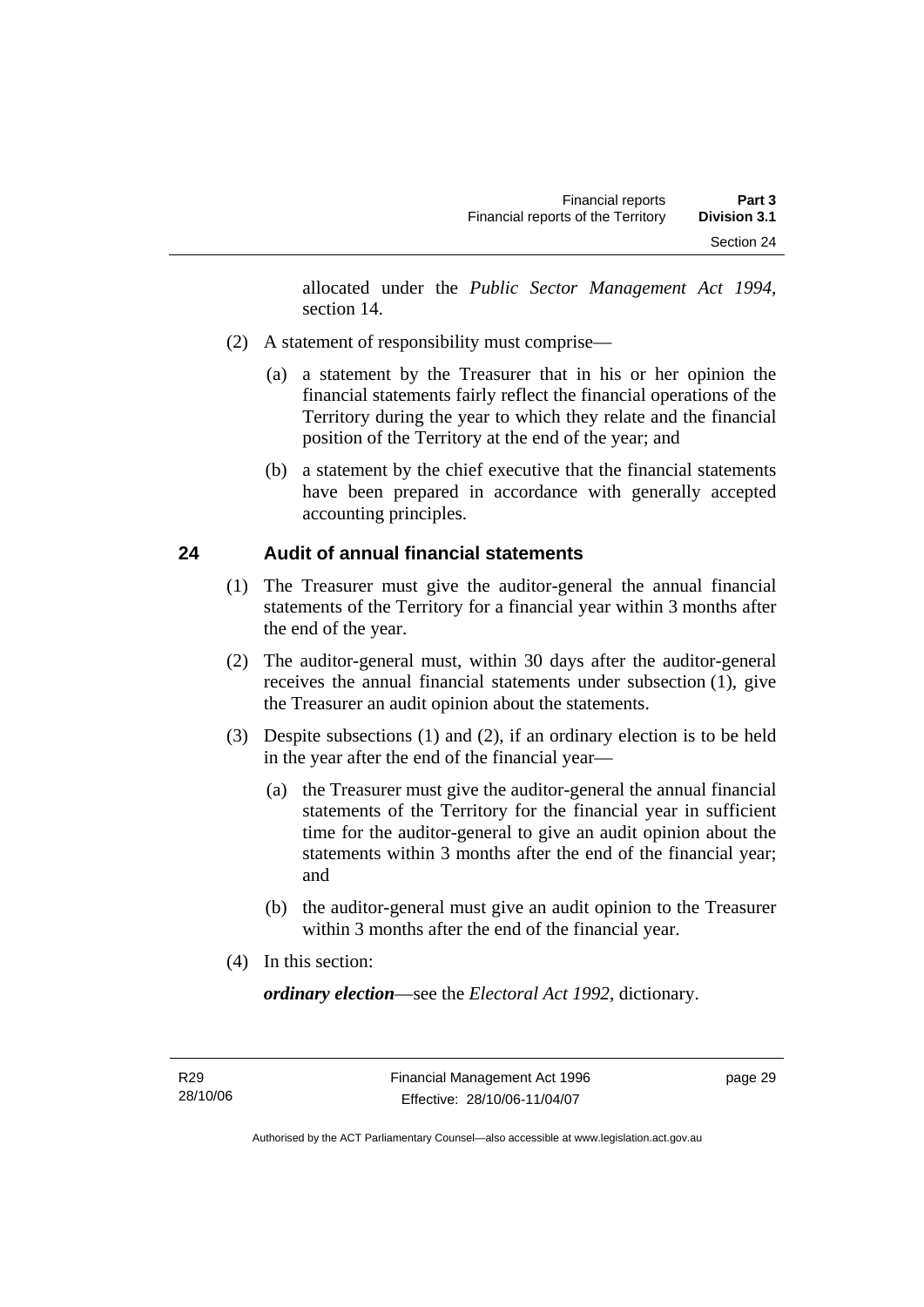### **25 Presentation of annual financial statements to Legislative Assembly**

- (1) If the Treasurer receives, under section 24 (2), an audit opinion about annual financial statements, the Treasurer must present to the Legislative Assembly, within 3 sitting days after receiving the opinion—
	- (a) a copy of the annual financial statements; and
	- (b) a copy of the audit opinion.
- (2) If the Treasurer receives, under section 24 (3) (b), an audit opinion about annual statements, the Treasurer must give to each member of the Legislative Assembly, within 7 days after receiving the opinion—
	- (a) a copy of the annual financial statements; and
	- (b) a copy of the audit opinion.

## **26 Periodic financial statements**

- (1) Within 45 days after the end of each quarter of a financial year, the Treasurer must prepare financial statements for—
	- (a) the quarter; and
	- (b) the period from the beginning of the financial year until the end of the quarter.
- (2) The statements must be prepared in accordance with the financial management guidelines.
- (3) The Treasurer must present copies of the statements prepared under subsection (1) to the Legislative Assembly on the first sitting day after they are prepared.
- (4) If the first sitting day mentioned in subsection (3) does not fall within 45 days after the end of the relevant quarter, the Treasurer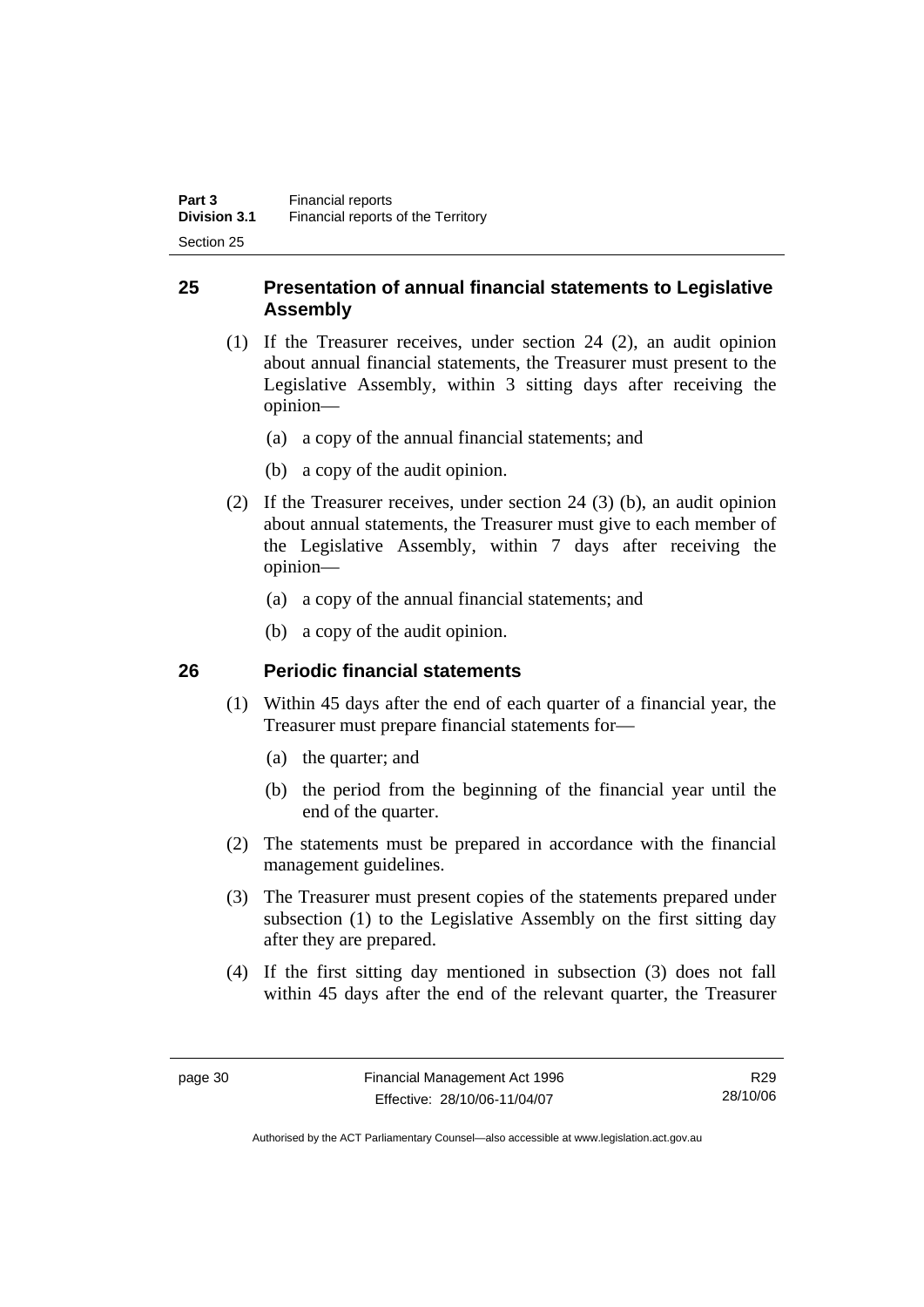must give copies of the statements prepared under subsection (1) to each member of the Legislative Assembly within the 45 days.

# **Division 3.2 Financial reports and performance statements of departments**

# **27 Annual financial statements of departments**

- (1) A department must, as soon as practicable after the end of each financial year, prepare annual financial statements relating to its operations during the year.
- (2) The annual financial statements of a department must be prepared in accordance with generally accepted accounting principles and in a form that facilitates a comparison between the financial operations of the department during the year and the estimates of those operations contained in the budget for the department for the financial year.
- (3) The annual financial statements must include—
	- (a) the financial statements required under the financial management guidelines; and
	- (b) if a change was made during the year to the conditions of a capital injection set out under section 12 (1) (c) (ii) (Departmental budgets) in a statement included in a proposed budget for the department for a financial year—a statement of the change and the reasons for it; and
	- (c) a statement of the accounting policies adopted by the department; and
	- (d) any other statements necessary to fairly reflect the financial operations of the department during the year and its financial position at the end of the year.
- (4) In this section: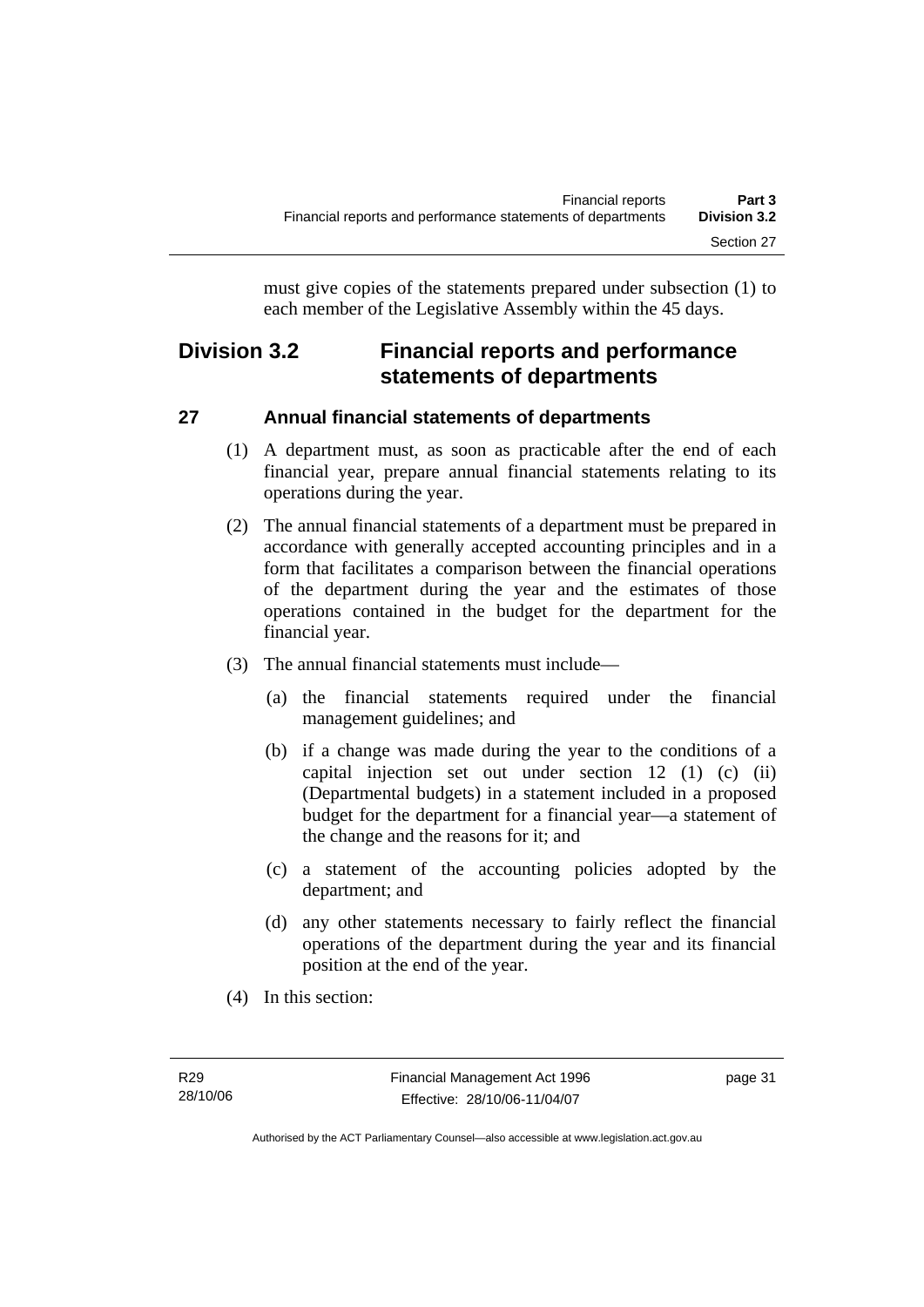| Part 3              | Financial reports                                           |
|---------------------|-------------------------------------------------------------|
| <b>Division 3.2</b> | Financial reports and performance statements of departments |
| Section 28          |                                                             |

*budget*, for a department for a financial year, means the budget for the department for the year presented to the Legislative Assembly under section 10 (b) (Budget papers).

#### **28 Responsibility for annual financial statements of departments**

- (1) The annual financial statements of a department for a financial year must have endorsed on them, or attached to them, a statement of responsibility signed by the responsible chief executive.
- (2) The statement of responsibility must state that, in the responsible chief executive's opinion, the annual financial statements fairly reflect the financial operations of the department during the financial year and the financial position of the department at the end of the year.

#### **29 Audit of financial statements of departments**

- (1) The responsible chief executive of a department must give the auditor-general the financial statements of the department for a financial year as soon as practicable after the statements are prepared.
- (2) The financial statements must have endorsed on them, or attached to them, the statement of responsibility made for them.
- (3) The auditor-general must give the responsible chief executive an audit opinion about the financial statements as soon as practicable after the auditor-general receives them.

#### **30 Departmental annual financial statements to be included in annual reports etc**

A report prepared under the *Annual Reports (Government Agencies) Act 2004* for a department for a financial year must include, or have attached to it—

(a) the department's annual financial statements for the year; and

page 32 Financial Management Act 1996 Effective: 28/10/06-11/04/07 R29 28/10/06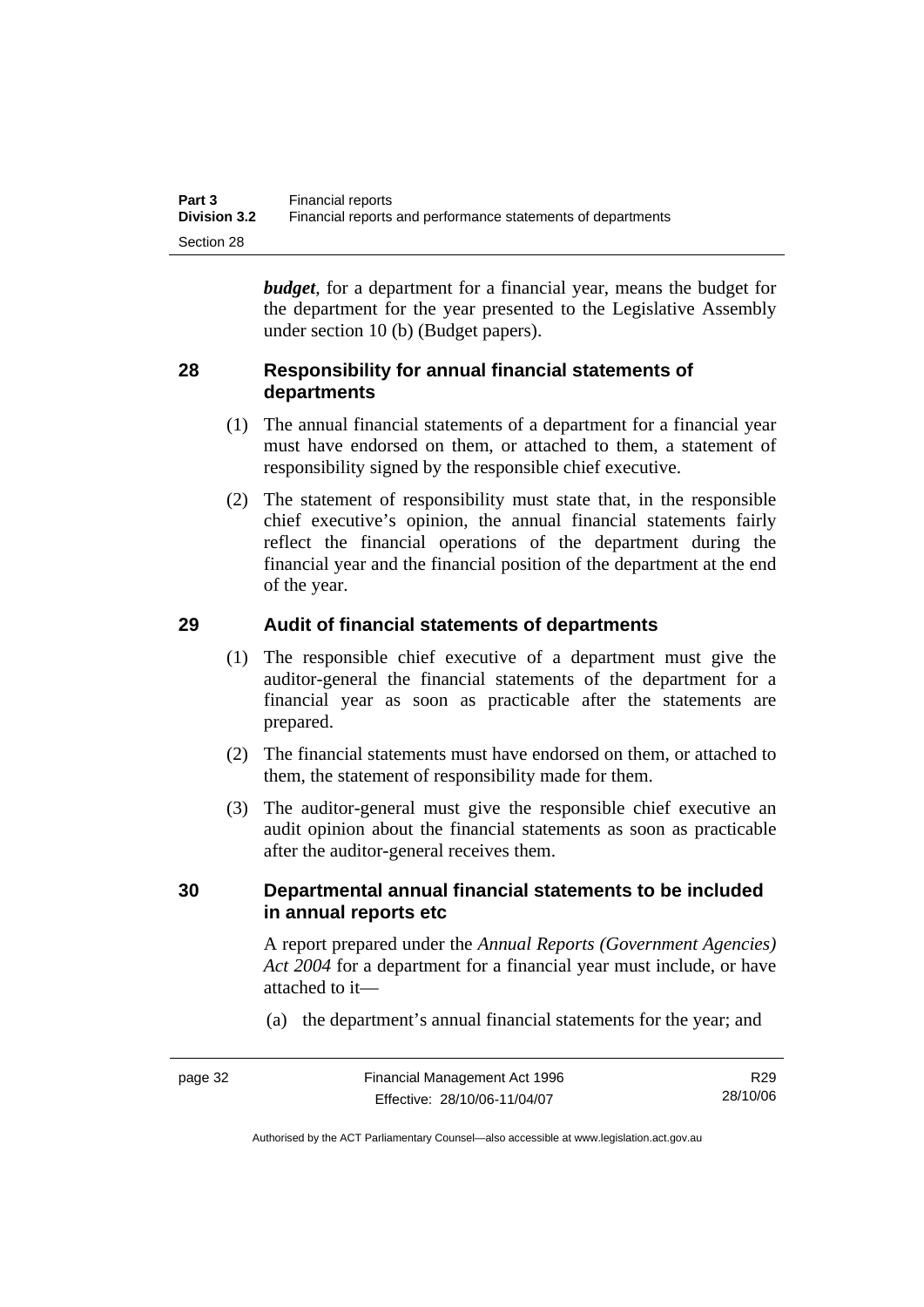(b) the audit opinion under section 29 (3) about the financial statements.

## **30A Statements of performance of departments**

- (1) As soon as practicable after the end of each financial year, each department must prepare a statement of the performance of the department in providing each class of outputs provided by it during the year.
- (2) The statement must—
	- (a) compare the performance of the department in providing each class of the outputs with the forecast of the performance in the department's budget for the year; and
	- (b) give particulars of the extent to which the performance criteria set out in the budget for the provision of the outputs were met.
- (3) In this section:

*budget*, for the department, means the budget for the department for the financial year presented to the Legislative Assembly under section 10 (b) (Budget papers) and, if that budget has been amended under this Act, the budget as amended.

## **30B Responsibility for departmental statements of performance**

- (1) A statement of performance of a department for a financial year must have endorsed on it, or attached to it, a statement of responsibility signed by the responsible chief executive.
- (2) The statement of responsibility must state that, in the responsible chief executive's opinion, the statement of performance fairly reflects the performance of the department in providing each class of outputs during the financial year.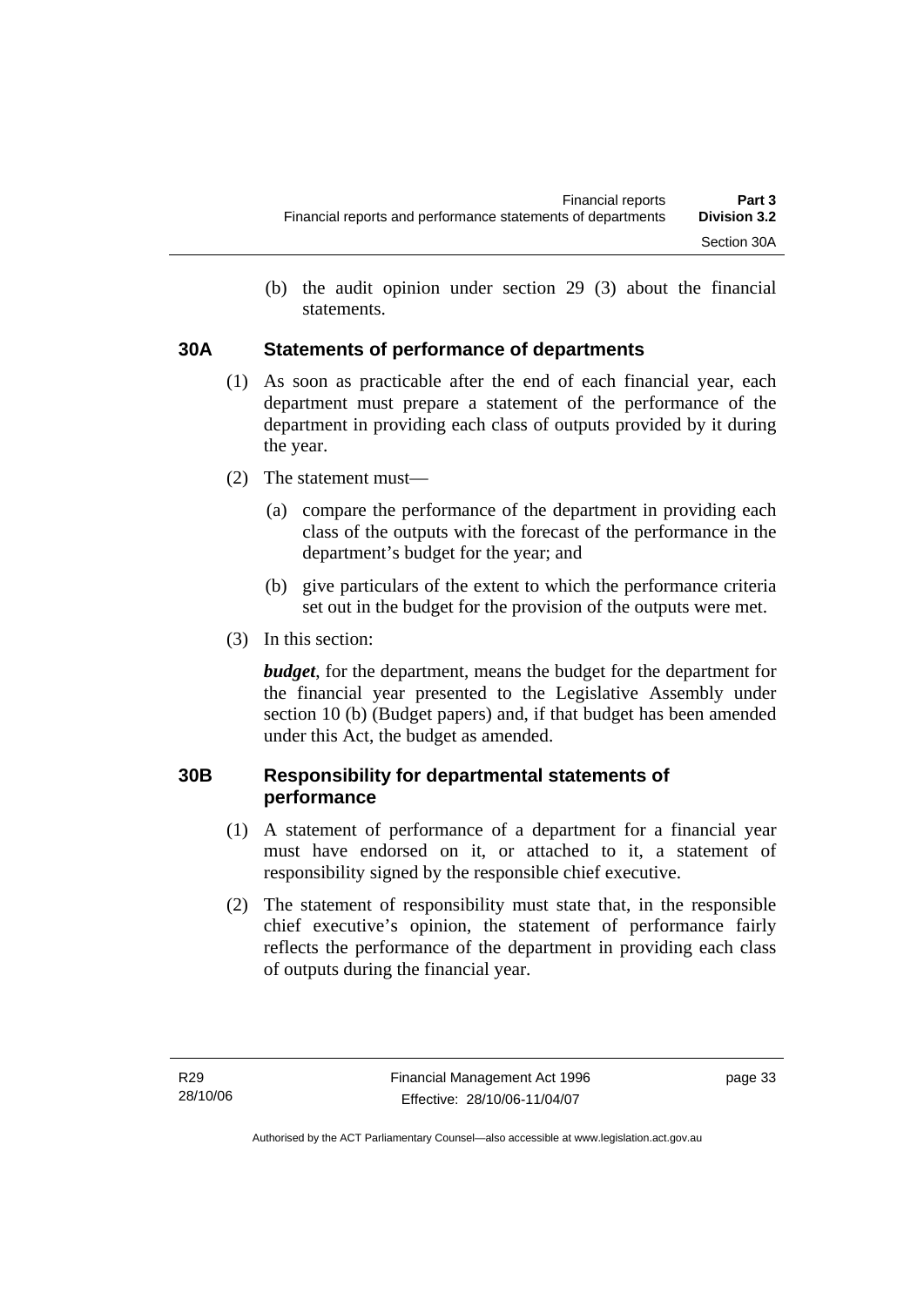#### **30C Scrutiny of departmental statements of performance**

- (1) The responsible chief executive of a department must give the auditor-general the department's statement of performance for a financial year as soon as practicable after the statement is prepared.
- (2) The statement of performance must have endorsed on it, or attached to it, the statement of responsibility made for it under section 30B.
- (3) The auditor-general must give the chief executive a report about the statement of performance as soon as practicable after the auditor-general receives it.
- (4) The report must be prepared in accordance with the financial management guidelines.

#### **30D Departmental statements of performance to be included in annual reports etc**

A report prepared under the *Annual Reports (Government Agencies) Act 2004* for a department for a financial year must include, or have attached to it—

- (a) the department's statement of performance for the year; and
- (b) the auditor-general's report under section 30C (3) about the statement of performance.

#### **30E Half-yearly departmental performance reports**

- (1) Within 30 days after 31 December in each financial year, each Minister must prepare a half-yearly performance report for each department for which the Minister is responsible.
- (2) The report must include—
	- (a) a progress report on delivery of outputs; and
	- (b) an explanation of any significant variations from performance criteria.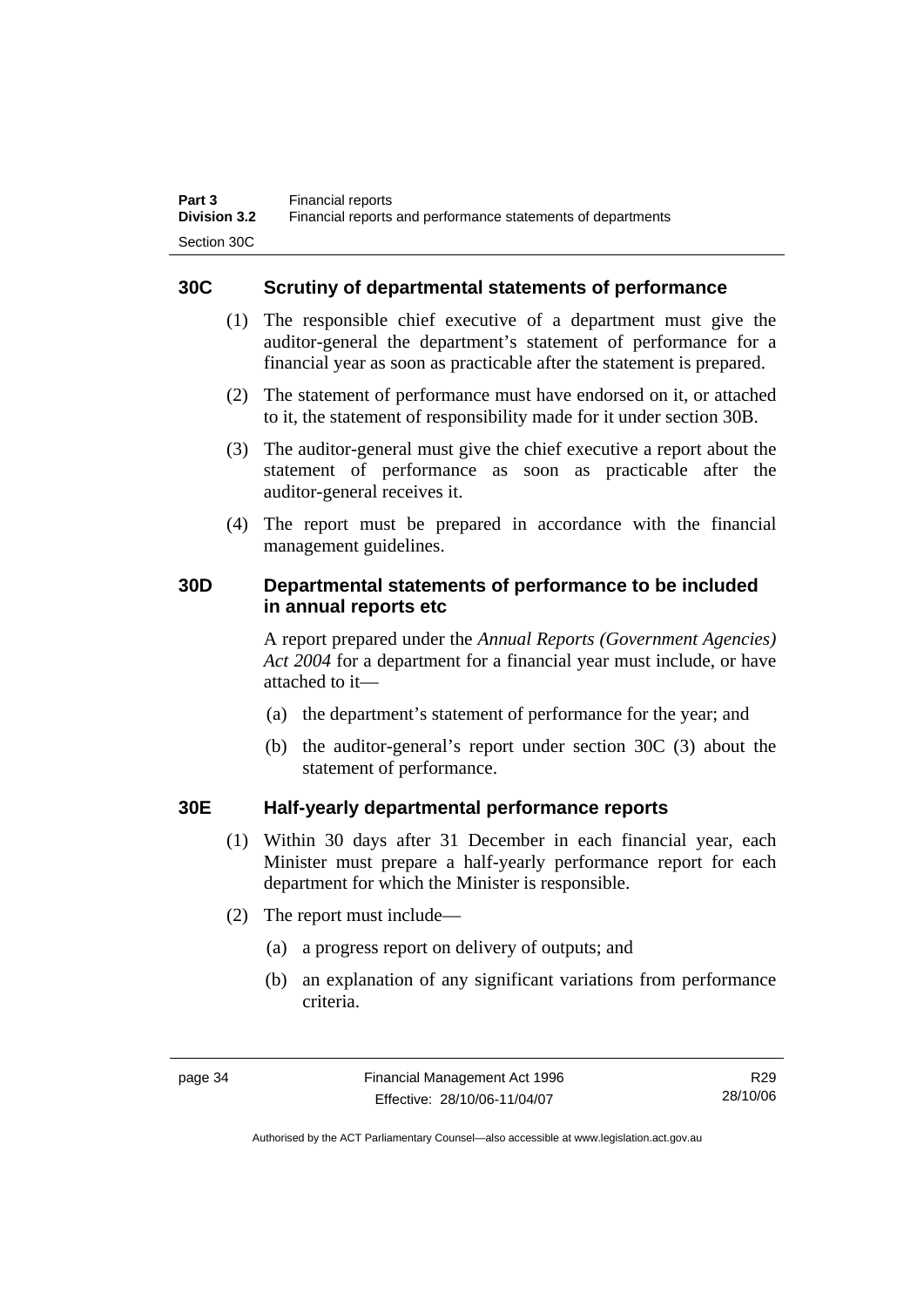- (3) The Minister must present the report to the Legislative Assembly on the first sitting day after the report is prepared.
- (4) If the report is not presented to the Legislative Assembly under subsection (3) within 30 days after 31 December, the Minister must make a copy of the report available to members of the Legislative Assembly within the 30 days.
- (5) This section does not apply to the Legislative Assembly secretariat.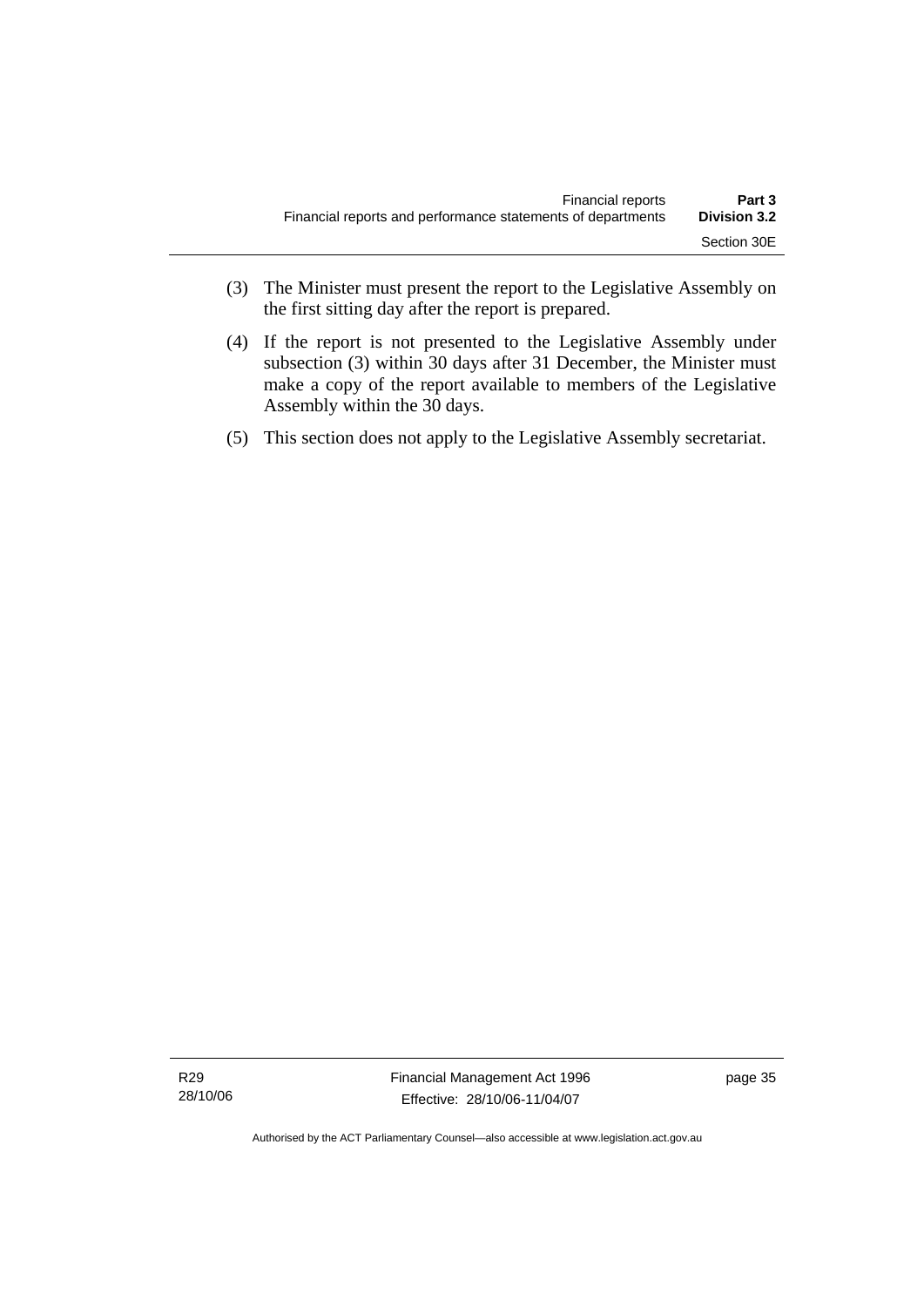# **Part 4 Financial management responsibilities of chief executives of departments**

#### **31 Responsibilities of chief executives of departments**

- (1) The responsible chief executive of a department is accountable to the responsible Minister of the department for the efficient and effective financial management of the department.
- (2) Without limiting subsection (1), the responsible chief executive of a department is responsible, under the responsible Minister, for ensuring—
	- (a) that money spent by the department is spent in accordance with appropriations made for the department (including appropriations available under section 34B); and
	- (b) that, as far as practicable, the operations of the department for a financial year are consistent with, and comparable to, the budget for the department for the year; and
	- (c) that the officers and employees of the department comply with this Act (including the financial management guidelines); and
		- *Note* A reference to an Act includes a reference to the statutory instruments made or in force under the Act, including any guideline (see Legislation Act, s 104).
	- (d) that proper accounts and records are kept of the transactions and affairs of the department in accordance with generally accepted accounting principles; and
	- (e) that adequate control is maintained over the assets of the department and assets in the control of the department; and
	- (f) that adequate control is maintained over the incurring of liabilities by the department.

| page 36 | Financial Management Act 1996 | R29      |
|---------|-------------------------------|----------|
|         | Effective: 28/10/06-11/04/07  | 28/10/06 |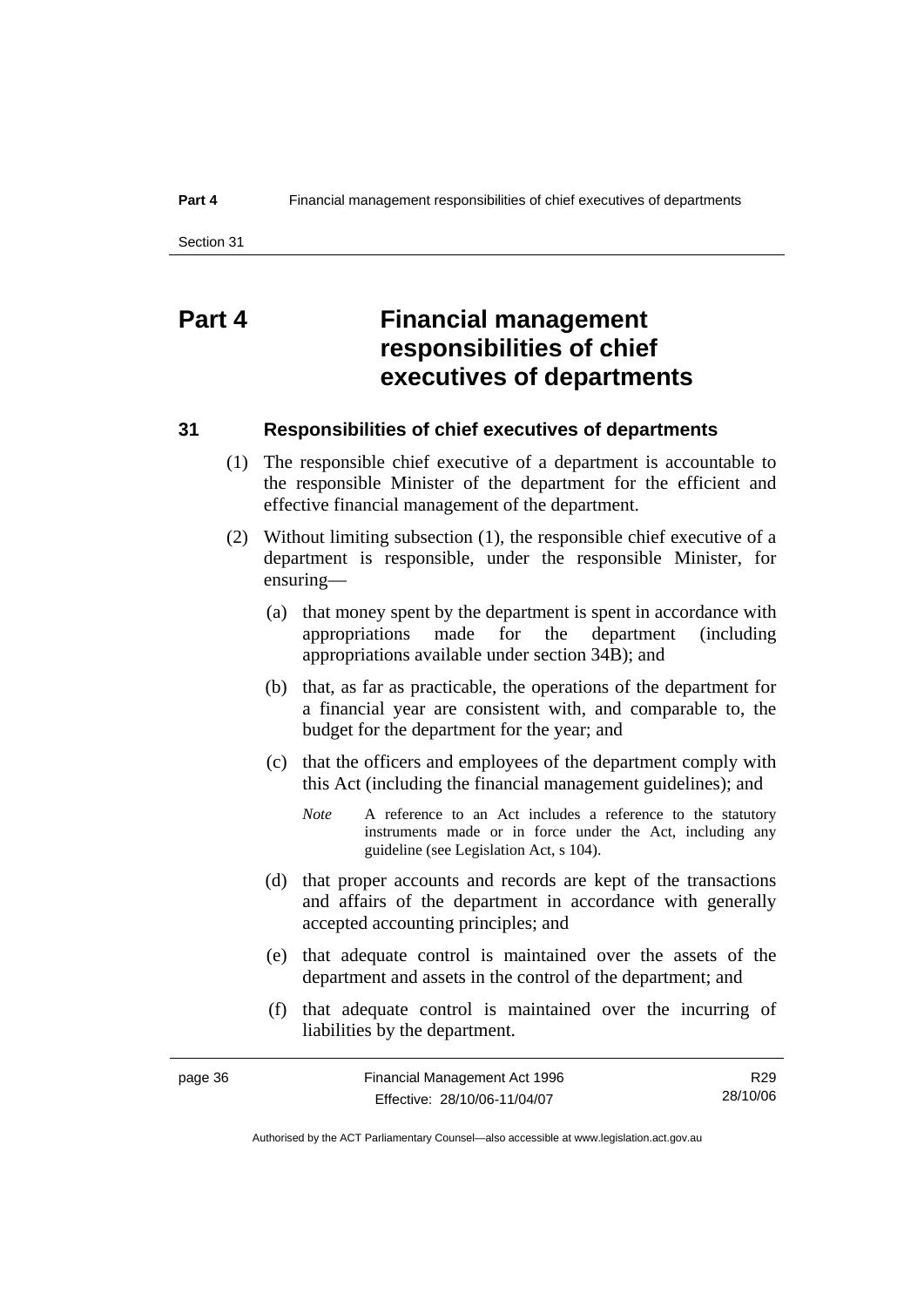- (3) A report prepared under the *Annual Reports (Government Agencies) Act 2004* for a financial year by the responsible chief executive of a department must include an explanation of material variations between the actual results of the department for the year and the budget for the department for the year.
- (4) In this section:

*budget*, for a department for a financial year, means the budget for the department for the year presented to the Legislative Assembly under section 10 (b) (Budget papers) and, if that budget has been amended under this Act, the budget as amended.

R29 28/10/06 Financial Management Act 1996 Effective: 28/10/06-11/04/07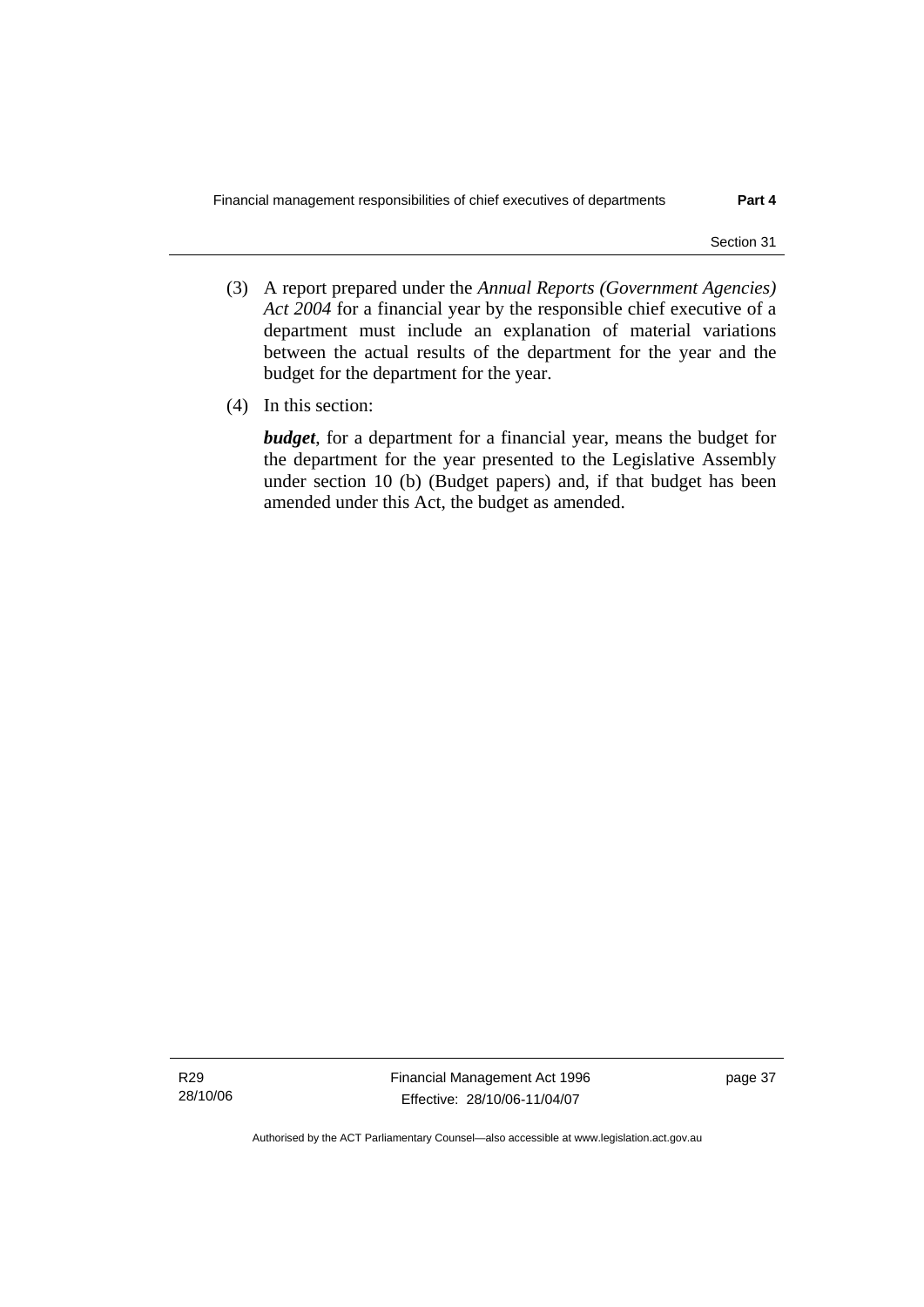#### **Part 5 Banking and investment**

Section 32

# **Part 5 Banking and investment**

#### **32 Agreement for the conduct of banking for Territory**

- (1) The Treasurer may enter into an agreement with an authorised deposit-taking institution relating to the conduct of banking for the Territory.
- (2) An agreement must not be entered into unless it contains a provision to the effect that it may be terminated by the Territory at any time subject to the giving of written notice that specifies the date the termination is to take effect.

#### **33 Territory banking account**

The Treasurer must open and maintain a banking account for the purposes of the Territory.

#### **34 Departmental banking accounts**

- (1) The responsible Minister or the responsible chief executive may open 1 or more banking accounts for the purposes of the relevant department.
- (2) A departmental banking account must be maintained by the chief executive.
- (3) A departmental banking account must not, without the Treasurer's written approval, be opened or maintained otherwise than with an authorised deposit-taking institution with which an agreement is in force under section 32.
- (4) The responsible Minister or the responsible chief executive of a department may close a departmental banking account of the department.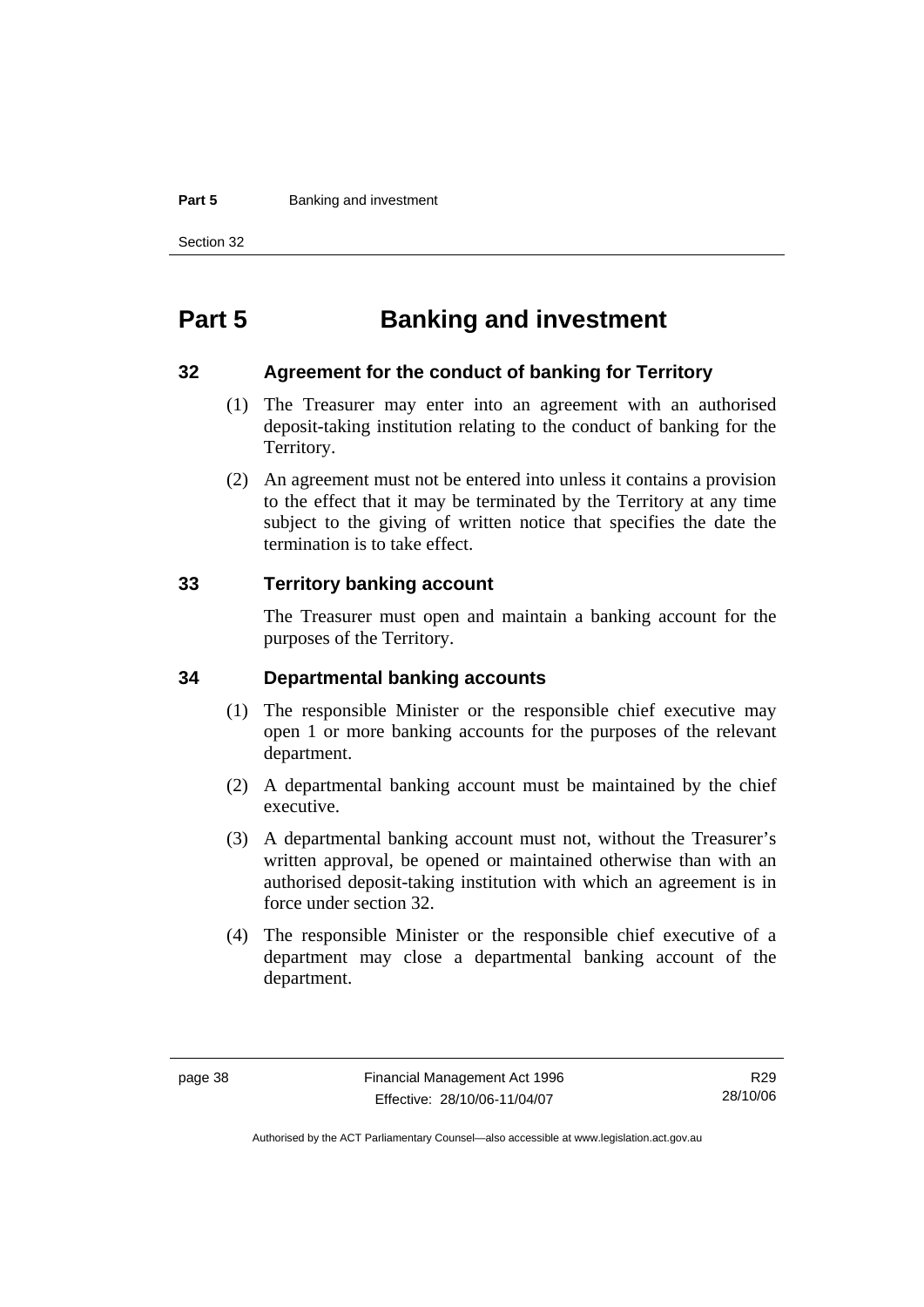- (5) If the responsible Minister or the responsible chief executive of a department closes a departmental banking account under subsection (4), he or she must transfer any money standing to the credit of the account to another departmental banking account of the department or to the territory banking account.
- (6) The Treasurer may, at any time, after consultation with the responsible Minister, close or suspend the operation of a departmental banking account.
- (7) A Minister or a chief executive must not open or operate a departmental banking account otherwise than in accordance with this Act.

## **34A Transfer of departmental banking account**

- (1) If, in the Treasurer's opinion, it is desirable, because of changes in departmental responsibilities, to transfer a departmental banking account from a department to another department, the Treasurer may, in writing, direct the responsible chief executive of the department that holds the account to arrange for it to be transferred to another department nominated in the direction.
- (2) A chief executive who receives a direction under subsection (1) must comply with the direction.
- (3) A departmental banking account transferred in accordance with a direction under subsection (1) becomes a departmental banking account of the department to which it is transferred.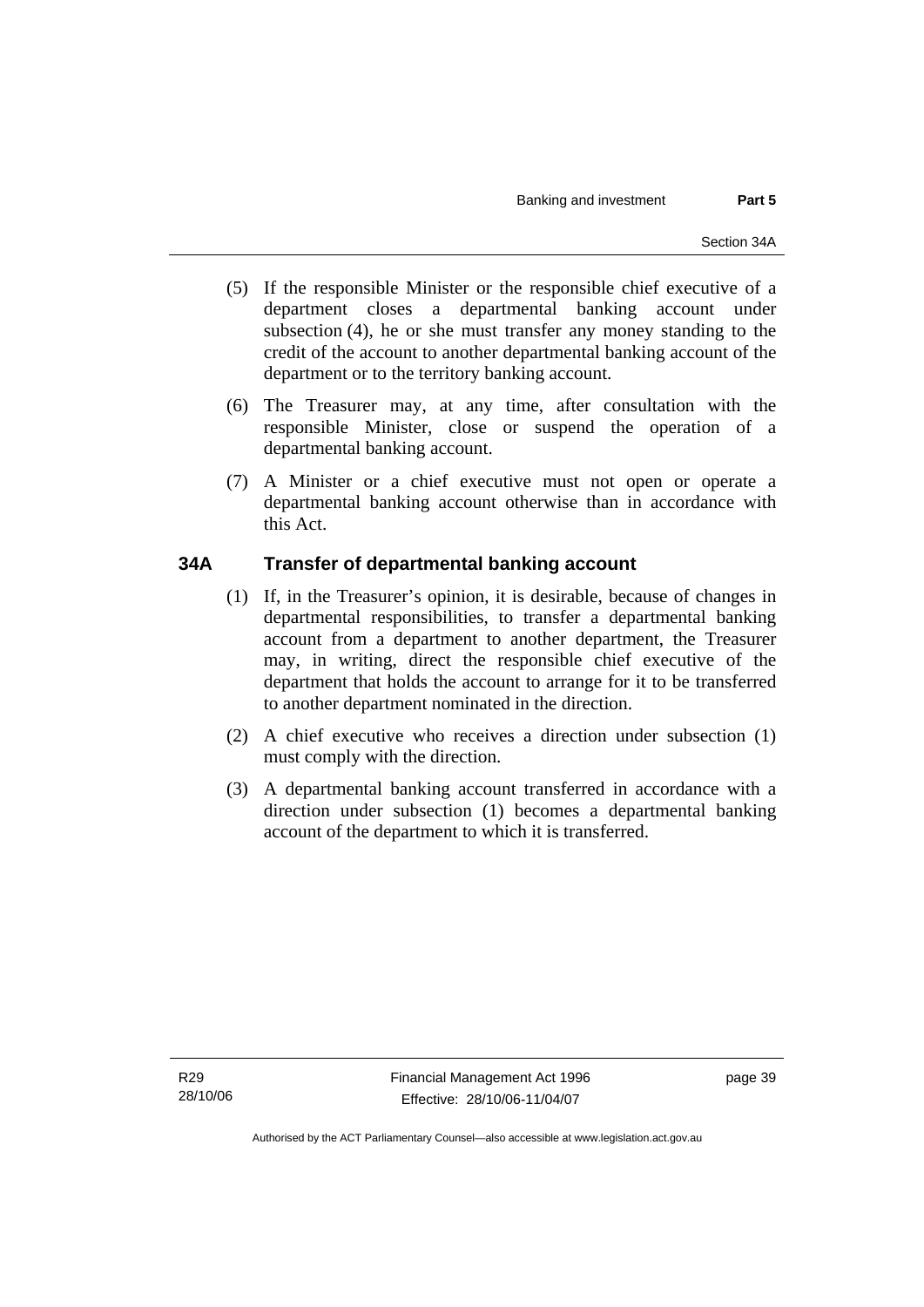#### **Part 5 Banking and investment**

Section 34B

#### **34B End of year balances of departmental banking accounts**

- (1) If at the end of a financial year amounts appropriated for a department for that financial year are held in a departmental banking account, the amounts may be applied after the end of that financial year for the purposes for which they were appropriated.
- (2) If at the end of a financial year a departmental banking account has a debit balance, the chief executive of the department must devise and implement a scheme to recoup the amount of the deficit.

#### **35 Payments into banking accounts**

- (1) All public money is the property of the Territory.
- (2) If public money is received by a person other than for the purpose of making a payment in the course of his or her duties, the person must take reasonable steps to safeguard the money until it is paid into a banking account in accordance with this section.
- (3) Money must be paid into a departmental banking account of a department if the money is—
	- (a) money that may be disbursed to the department as a consequence of an appropriation; or
	- (b) a receipt relating to the operations of the department; or
	- (c) a receipt relating to the sale or disposal of assets of the Territory held by the department.
- (4) All public money, except money payable into a departmental banking account, must be paid into the territory banking account.
- (5) The Treasurer may issue financial management guidelines regarding the banking of public money.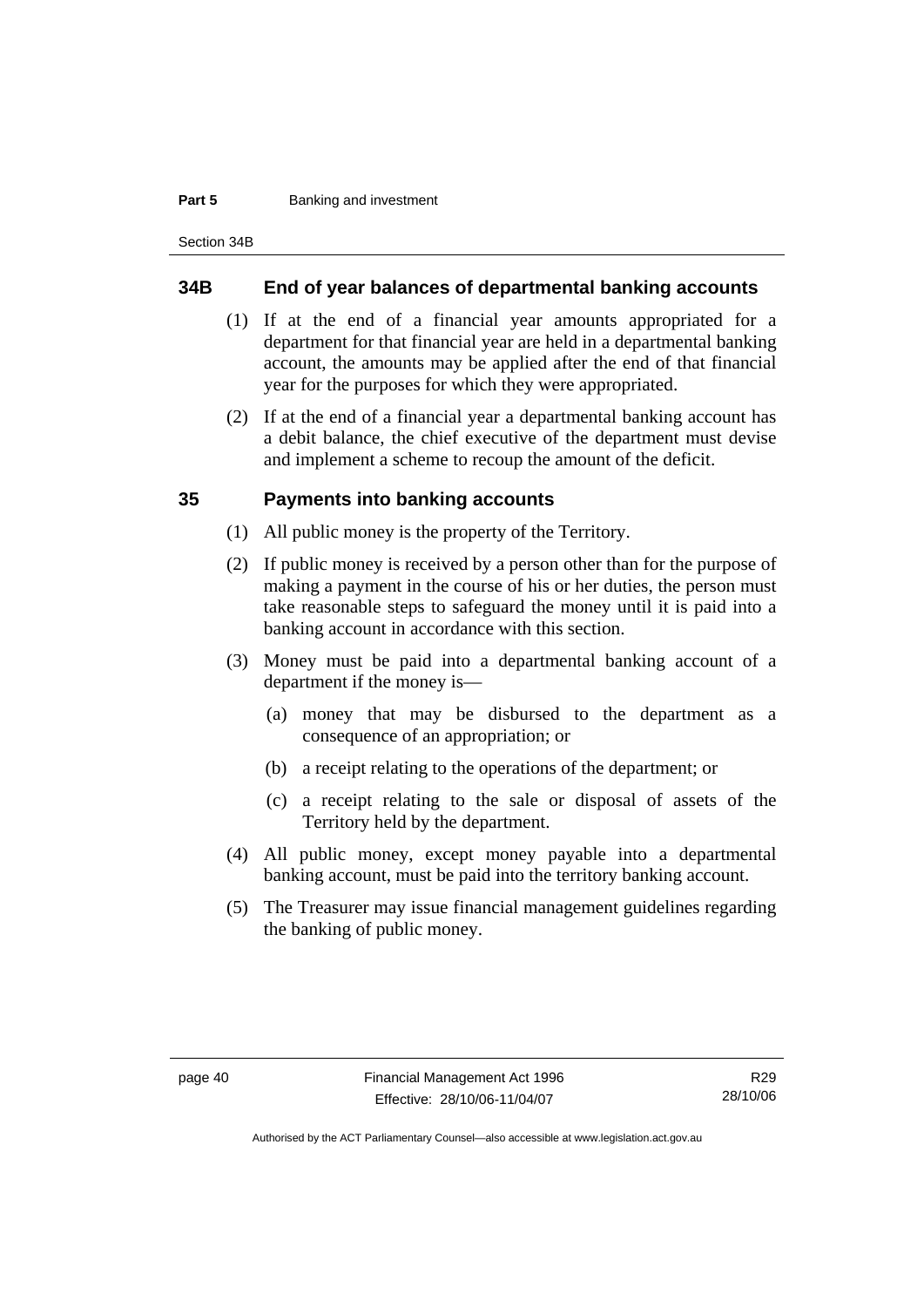#### **36 Transfer following change in departmental responsibilities**

- (1) If, in the Treasurer's opinion, it is necessary as a consequence of changes in departmental responsibilities, to transfer to another account money held in the territory banking account or a departmental banking account, the Treasurer must decide the amount to be transferred and direct that the transfer be made.
- (2) The Treasurer must not exercise the powers under subsection (1) in relation to a departmental banking account except after consultation with the responsible Minister.

#### **36A Transfers from departmental banking accounts to territory banking account**

If, in the Executive's opinion, it is desirable for the management of the public money of the Territory to transfer an amount held in a departmental banking account to the territory banking account, the Executive may direct that the transfer be made.

## **37 Payments from territory banking account**

- (1) An amount must not be paid out of the territory banking account except under an appropriation to a departmental banking account, a territory authority banking account or a territory-owned corporation banking account.
- (2) This section is subject to—
	- (a) the *Territory Superannuation Provision Protection Act 2000*, section 11 (2) (which is about transfers between the territory banking account and departmental banking accounts to facilitate investment of superannuation funds); and
	- (b) this Act, section 38 (3) (which is about transfers of public money to facilitate investment); and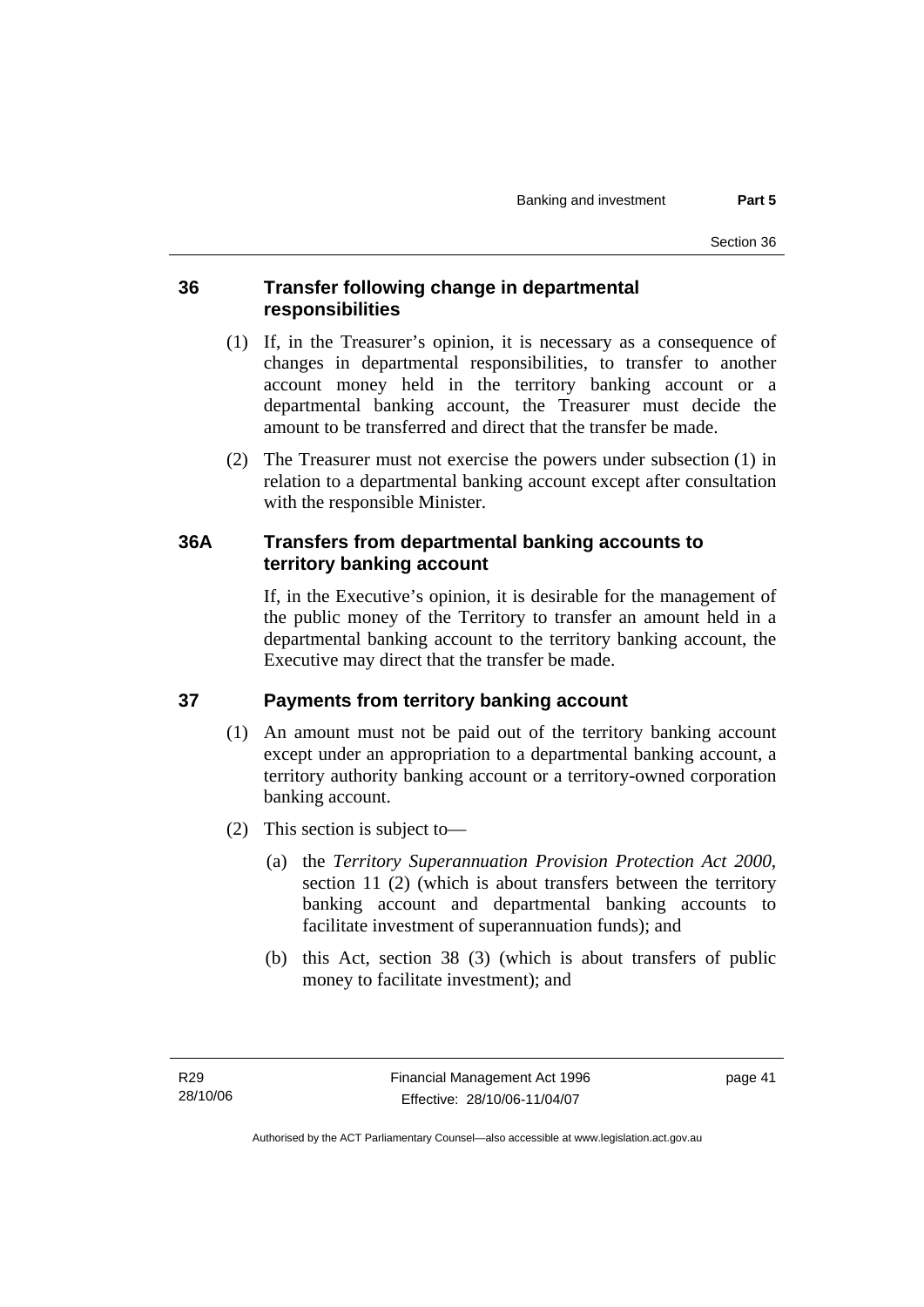#### **Part 5 Banking and investment**

Section 38

- (c) this Act, section 38 (7) (which is about the payment of interest on certain investments of public money); and
- (d) this Act, section 58 (7) (which is about transfers between the territory banking account and territory authorities of interest earned on certain investments for territory authorities).
- (3) This section does not apply to an overdraft or credit facility for a territory authority approved under section 59 (5).

#### **38 Investment of certain public money**

- (1) The Treasurer may invest any money held in the territory banking account or departmental banking accounts for the period and on the terms and conditions the Treasurer considers appropriate—
	- (a) on deposit with an authorised deposit-taking institution; or
	- (b) in the purchase of a bill of exchange that is drawn or accepted by an authorised deposit-taking institution; or
	- (c) in a loan to a person who is a dealer in the short-term money market; or
	- (d) in Territory, State or Commonwealth securities; or
	- (e) in any investment prescribed under the financial management guidelines for this paragraph.
- (2) However, an investment may be made under this section only to increase or protect the financial wealth of the Territory.
- (3) Transfers of money for investment, including transfers between the territory banking account and departmental banking accounts to facilitate investment, may be made without appropriation.
- (4) Interest received from the investment of public money under this section shall be paid to the territory banking account.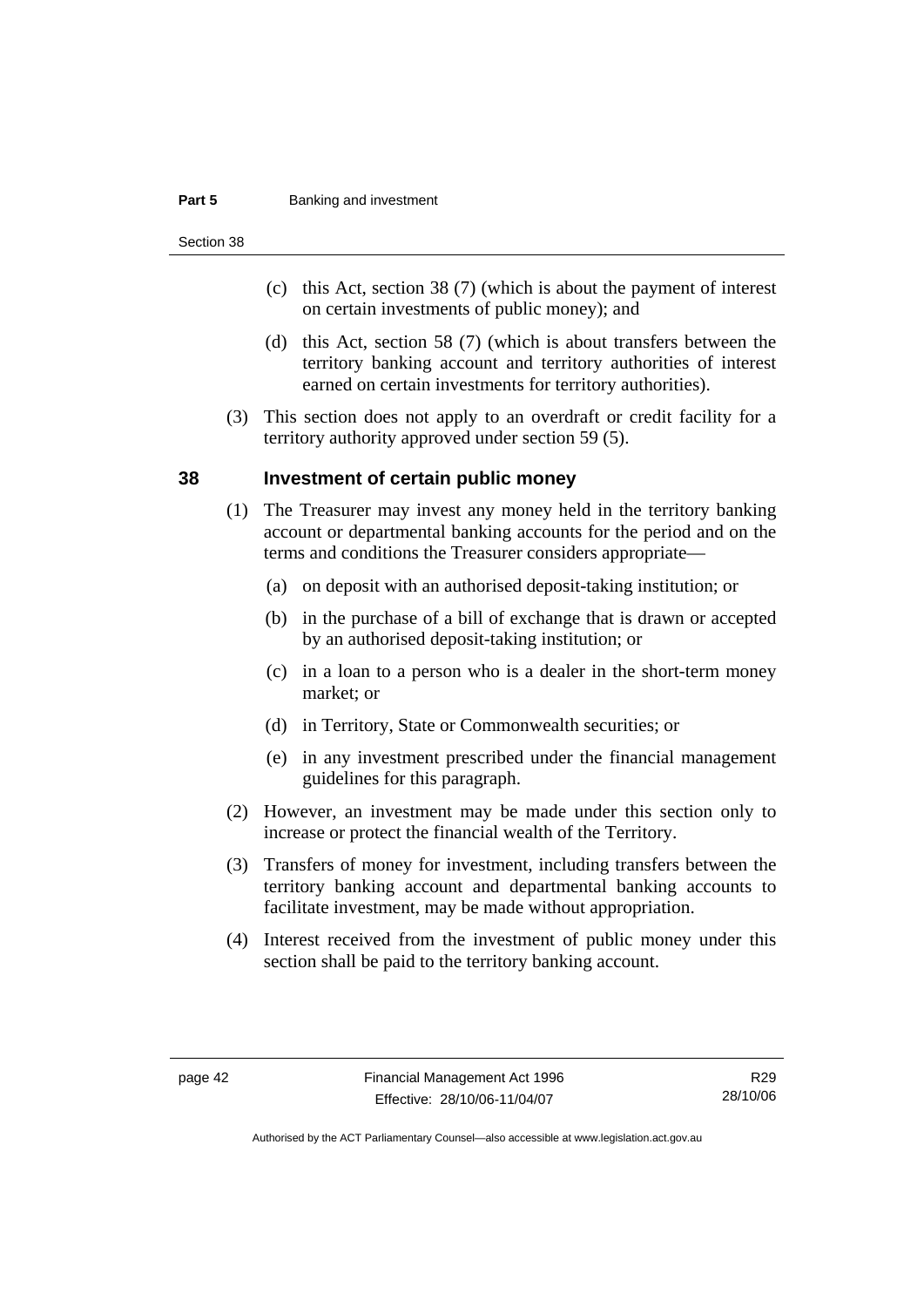- (5) However, if an investment of public money is made or managed for the Territory by an entity other than a department, the entity may deduct from the interest received by the entity for the investment—
	- (a) a fee charged by the entity for making or managing the investment; and
	- (b) expenses reasonably incurred by the entity in making or managing the investment.
- (6) The Treasurer may decide the amounts of interest from investments under this section that are to be credited to departmental banking accounts.
- (7) The amounts decided by the Treasurer may be paid from the territory banking account without further appropriation.
- (8) However, the total of the amounts paid under subsection (7) must not exceed the total of the interest received from investments under this section.
- (9) This section does not apply to money held in a superannuation banking account.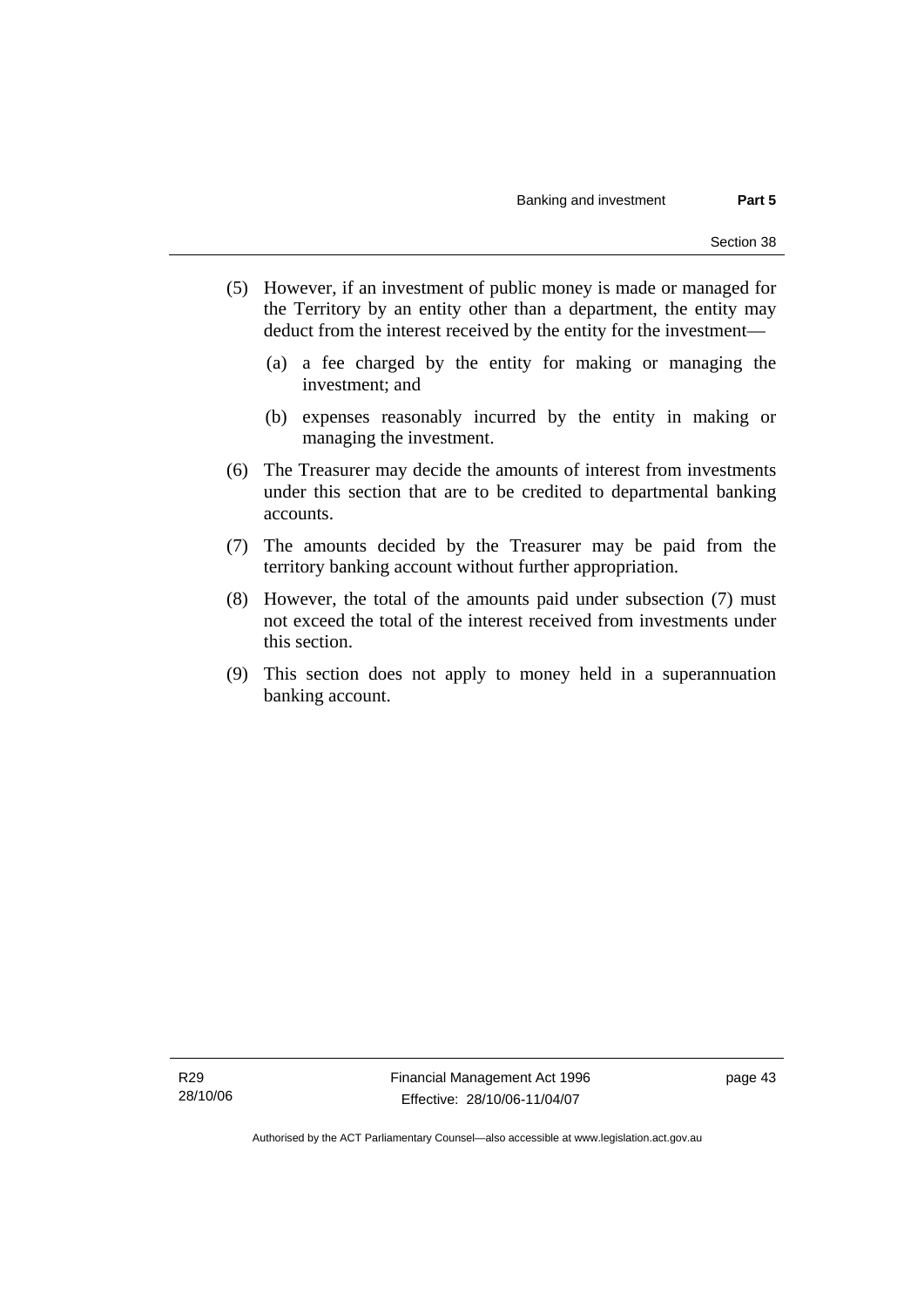#### **Part 6 Borrowing and guarantees**

Section 39

# **Part 6 Borrowing and guarantees**

#### **39 Power of Territory to borrow**

The Territory may only borrow in accordance with this Act or another law of the Territory.

#### **40 Treasurer may borrow on behalf of Territory**

The Treasurer may, on behalf of the Territory, if necessary or expedient in the public interest to do so—

- (a) borrow money; or
- (b) give security for the repayment of an amount borrowed or the payment of interest on an amount borrowed; or
- (c) enter into a financing lease.

#### **41 Power of territory authorities to borrow**

Despite any other Act, a territory authority may only borrow (other than from the Territory) in accordance with this Act.

#### **42 Borrowings by territory authorities to be approved**

- (1) A territory authority must not borrow unless—
	- (a) the borrowing is approved in writing by the Treasurer; and
	- (b) the terms and conditions of the borrowing include the terms and conditions (if any) specified in the approval and are otherwise consistent with the approval; and
	- (c) the borrowing is within the borrowing limits (if any) of the authority for the financial year in which the borrowing is entered into, that are approved in writing by the Treasurer.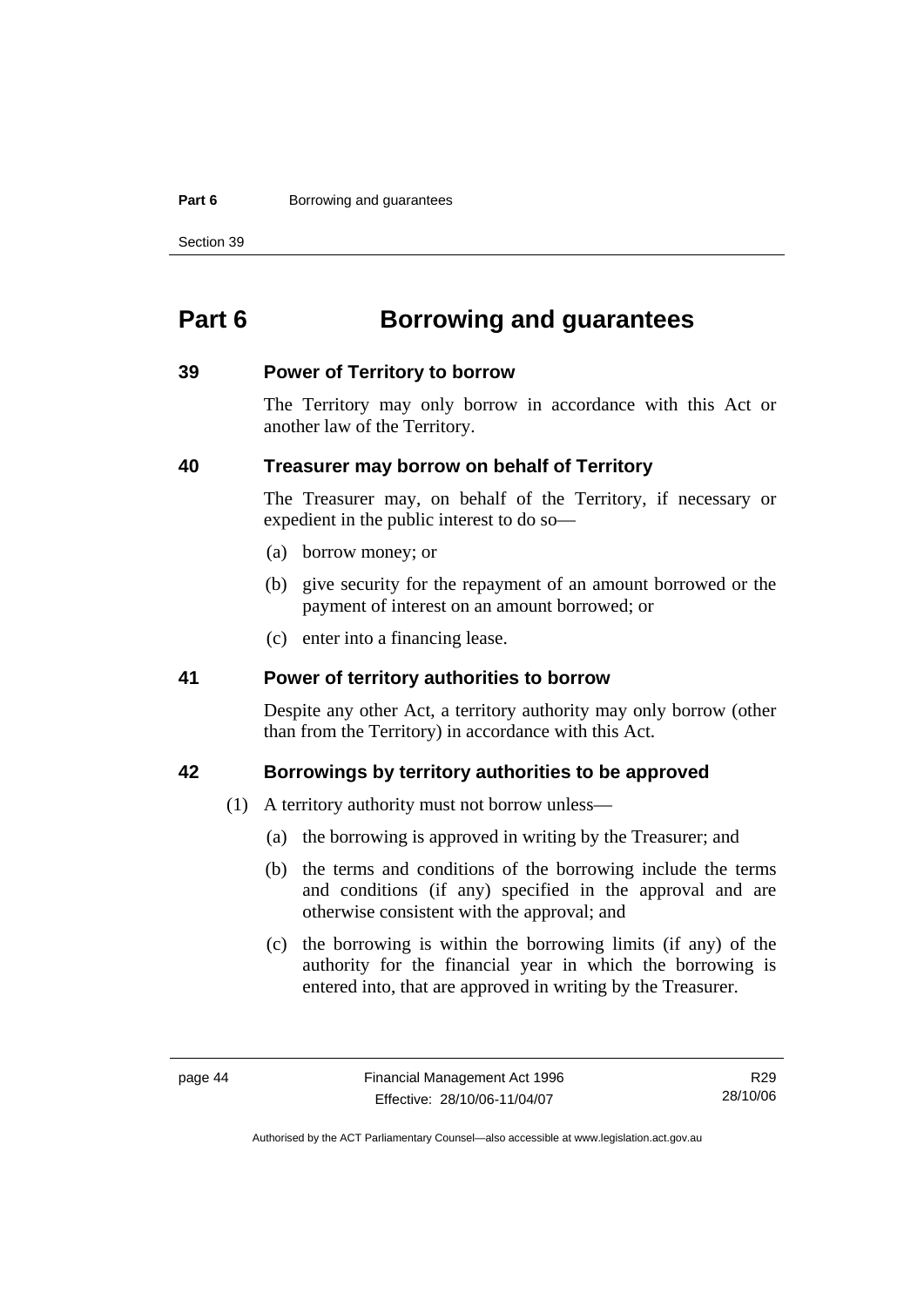(2) However, subsection (1) (a) and (b) does not apply to a loan made to a territory authority under section 57 (1) (b).

#### **43 Territory authorities may give security**

Subject to the Treasurer's approval of the borrowing under section 42 (a), a territory authority may give security for the repayment of an amount borrowed, or for the payment of interest on that amount, by issuing securities.

#### **44 Power to approve borrowings not delegable**

The Treasurer must not delegate to anyone the power under section 42 (a) to approve borrowings by territory authorities.

#### **45 Loans to be paid into territory banking account**

Subject to this Act and any other Act, the proceeds of a loan raised on behalf of the Territory must be paid into the territory banking account.

## **46 Payments by Treasurer**

The Treasurer may, without further appropriation, make payments needed for—

- (a) payment of interest on borrowings made for the Territory; or
- (b) repayment of borrowings made for the Territory; or
- (c) payment of the expenses of making or repaying borrowings for the Territory.

## **47 Guarantees by Territory**

- (1) The Territory may only give a guarantee for the payment of money or the performance of an obligation in accordance with this Act.
- (2) The Treasurer may approve in writing a guarantee by the Territory for the payment of money or the performance by any person of an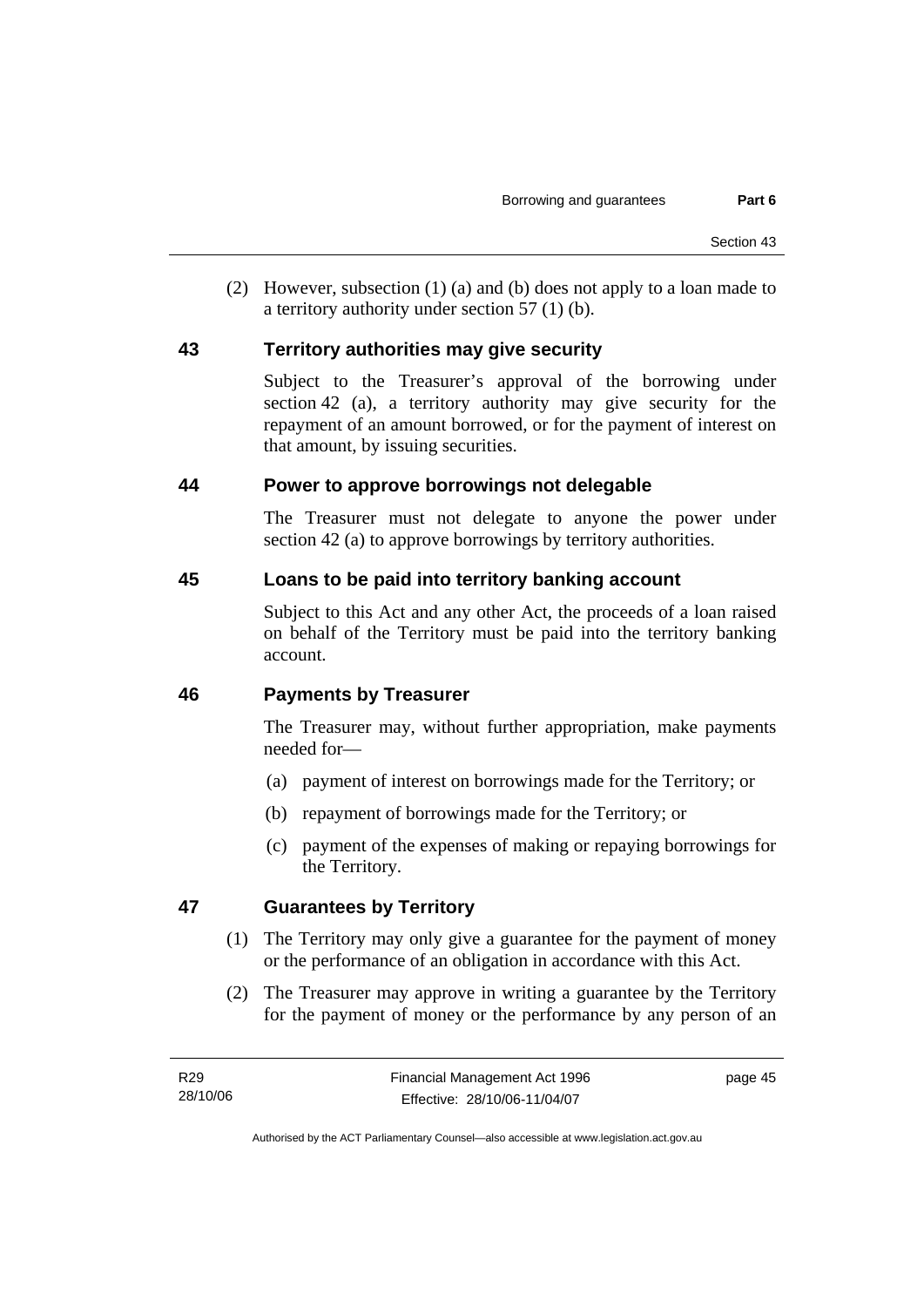#### **Part 6 Borrowing and guarantees**

Section 47

obligation under a contract, subject to any conditions the Treasurer may specify in the approval.

 (3) If the Treasurer approves a guarantee under subsection (2), the Treasurer must present a copy of the approval to the Legislative Assembly within 3 sitting days after the approval is given.

page 46 Financial Management Act 1996 Effective: 28/10/06-11/04/07

R29 28/10/06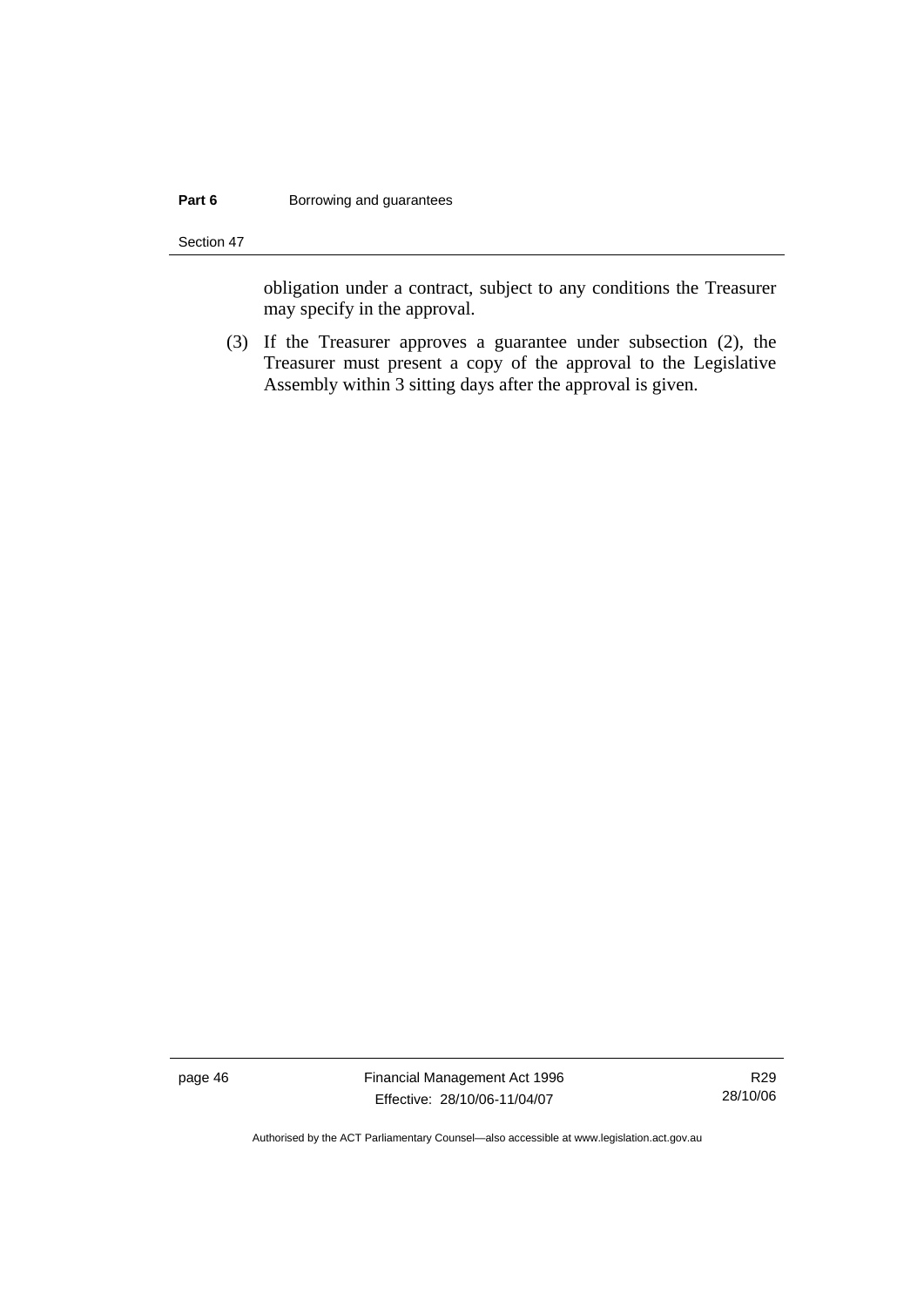# **Part 7 Trust money**

#### **49 Identity of trust money**

All trust money held by the Territory must be accounted for separately from public money.

#### **50 Administration of trust money**

- (1) Trust money must be administered by the appropriate department on behalf of the Territory.
- (2) The Treasurer may, in writing, specify a department as the appropriate department in relation to an amount of trust money.
- (3) In this section:

*appropriate department*, in relation to an amount of trust money, means—

- (a) except if paragraph (b) applies—the department responsible for matters or enactments that relate most closely to the purpose of the payment; or
- (b) the department specified under subsection (2).

## **51 Departmental trust banking accounts**

- (1) The responsible Minister or the responsible chief executive may open a trust banking account for the purposes of the relevant department.
- (2) A trust banking account must be maintained by the chief executive.
- (3) A trust banking account must not, without the Treasurer's written approval, be opened or maintained otherwise than with an authorised deposit-taking institution with which an agreement is in force under section 32 (Agreement for the conduct of banking for Territory).

| R29      | Financial Management Act 1996 | page 47 |
|----------|-------------------------------|---------|
| 28/10/06 | Effective: 28/10/06-11/04/07  |         |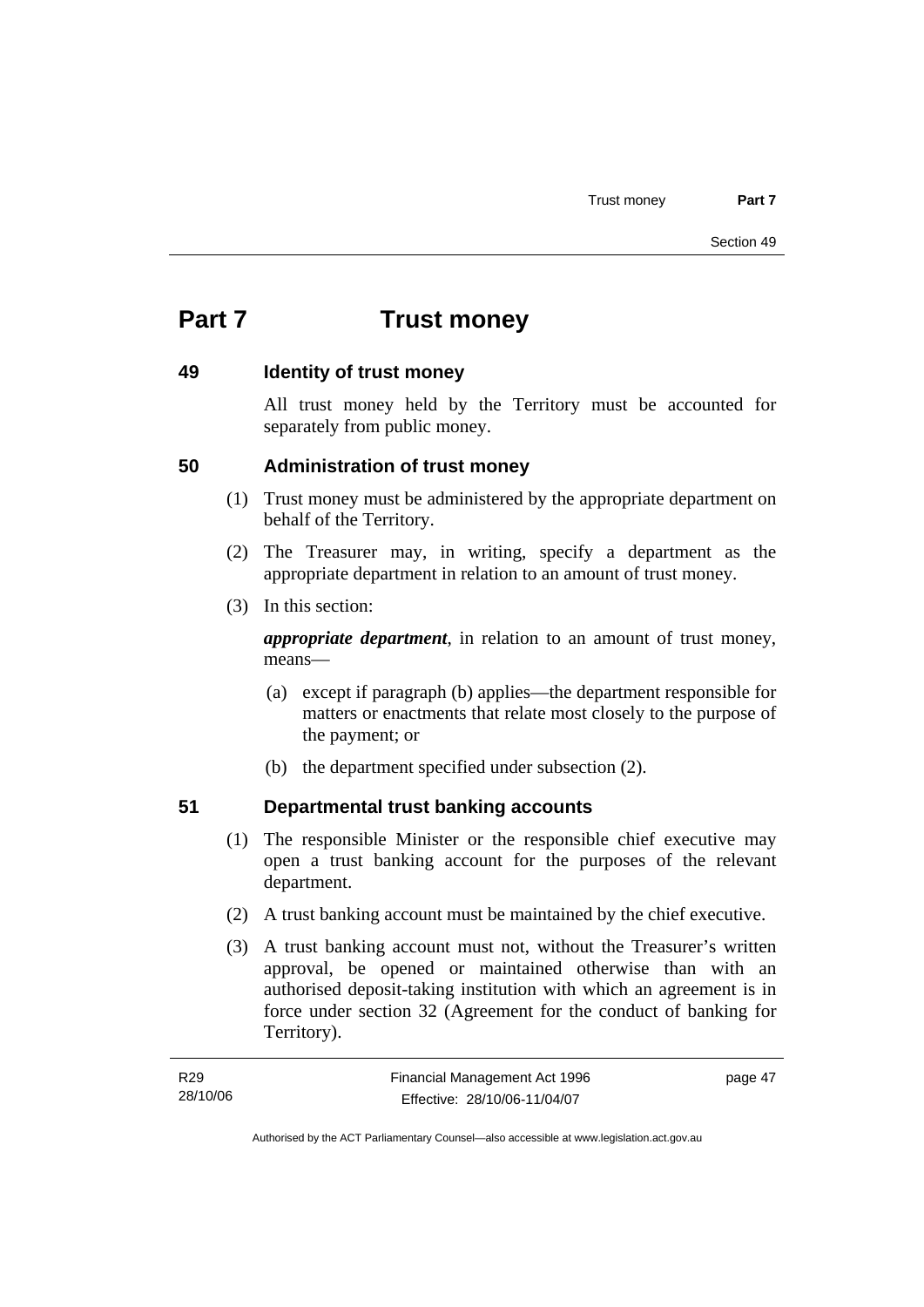#### **Part 7 Trust money**

Section 51A

- (4) No money may be held in a trust banking account other than trust money.
- (5) A Minister or a chief executive must not open or operate a trust banking account otherwise than in accordance with this Act.

#### **51A Transfer of departmental trust banking accounts**

- (1) This section applies if the Treasurer believes that it is desirable, because of changes in departmental responsibilities, to transfer a departmental trust banking account from a department to another department.
- (2) The Treasurer may, in writing, direct the responsible chief executive of the department that holds the account to arrange for it to be transferred to the other department.
- (3) If a chief executive receives a direction under subsection (2), the chief executive must comply with it.
- (4) An account transferred in accordance with the direction becomes a trust banking account of the department to which it is transferred.

#### **51B Transfers between trust banking accounts—changes in departmental responsibilities**

- (1) This section applies if the Treasurer believes that it is necessary, because of changes in departmental responsibilities, to transfer an amount held in a departmental trust banking account (the *first account*) to a trust banking account of another department.
- (2) The Treasurer may, in writing, direct the responsible chief executive of the department that holds the first account to transfer the amount.
- (3) If a chief executive receives a direction under subsection (2), the chief executive must comply with it.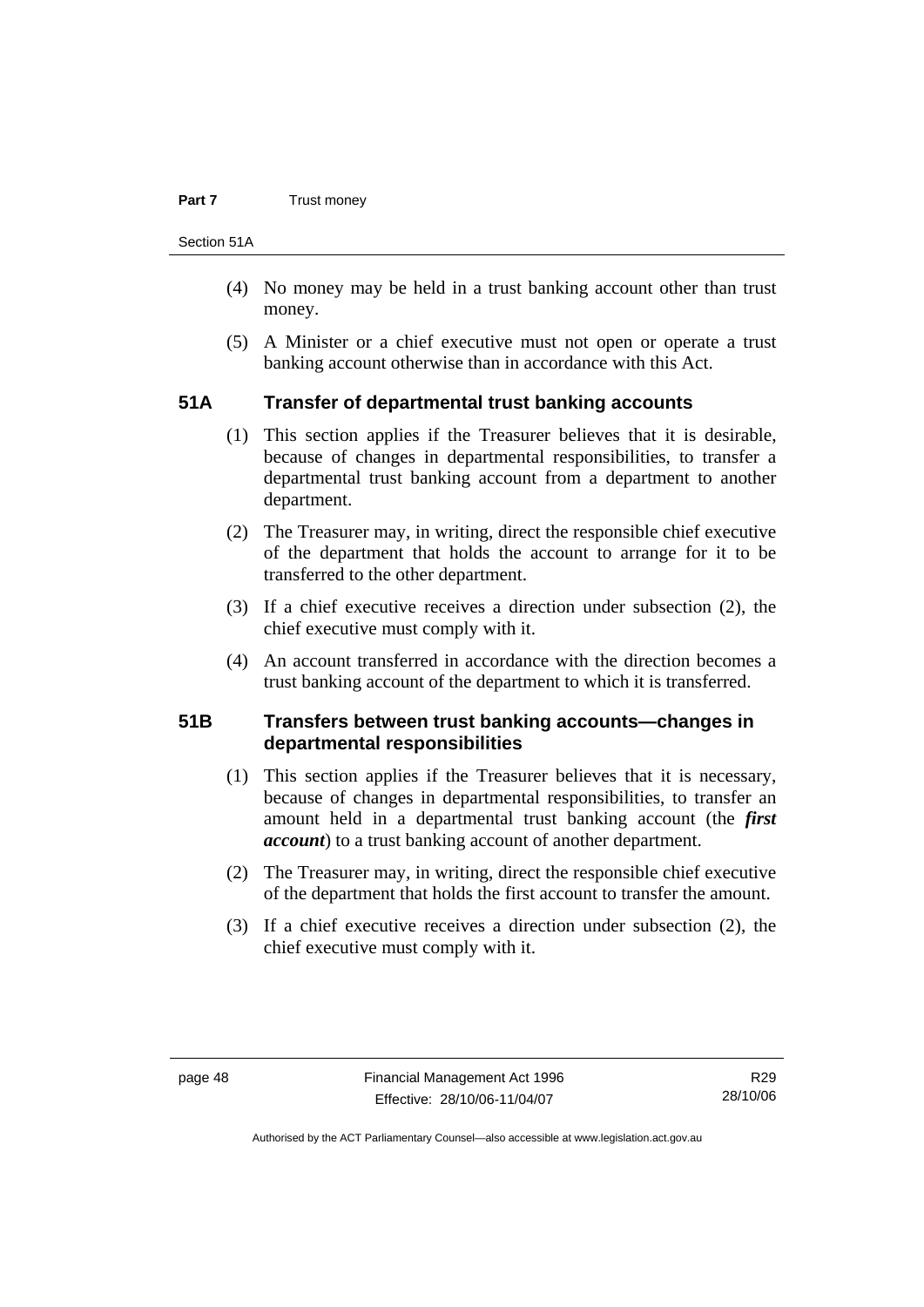#### **51C Transfers between trust banking accounts—investment**

Amounts may at any time be transferred between trust banking accounts to facilitate investment of trust money.

#### **52 Transfers between trust banking account and territory banking account**

Amounts may only be transferred between a trust banking account and the territory banking account—

- (a) to facilitate investment of the trust money; or
- (b) to make a payment required by section 53A (6) (Unclaimed trust money).

#### **53 Investment of trust money**

The Treasurer may invest trust money as if the Treasurer were a trustee under the *Trustee Act 1925.*

#### **53A Unclaimed trust money**

- (1) For this section, money held in a trust banking account is unclaimed trust money if—
	- (a) not less than 6 years has elapsed since the date the money became payable; and
	- (b) during that period, no-one entitled to the money has requested that the money be paid to him or her or according to his or her direction.
- (2) If on 1 January in any year a trust banking account contains unclaimed trust money, the chief executive responsible for maintaining the account must, on or before 31 January in the year, give to the Treasurer a statement of all unclaimed trust money held in the account.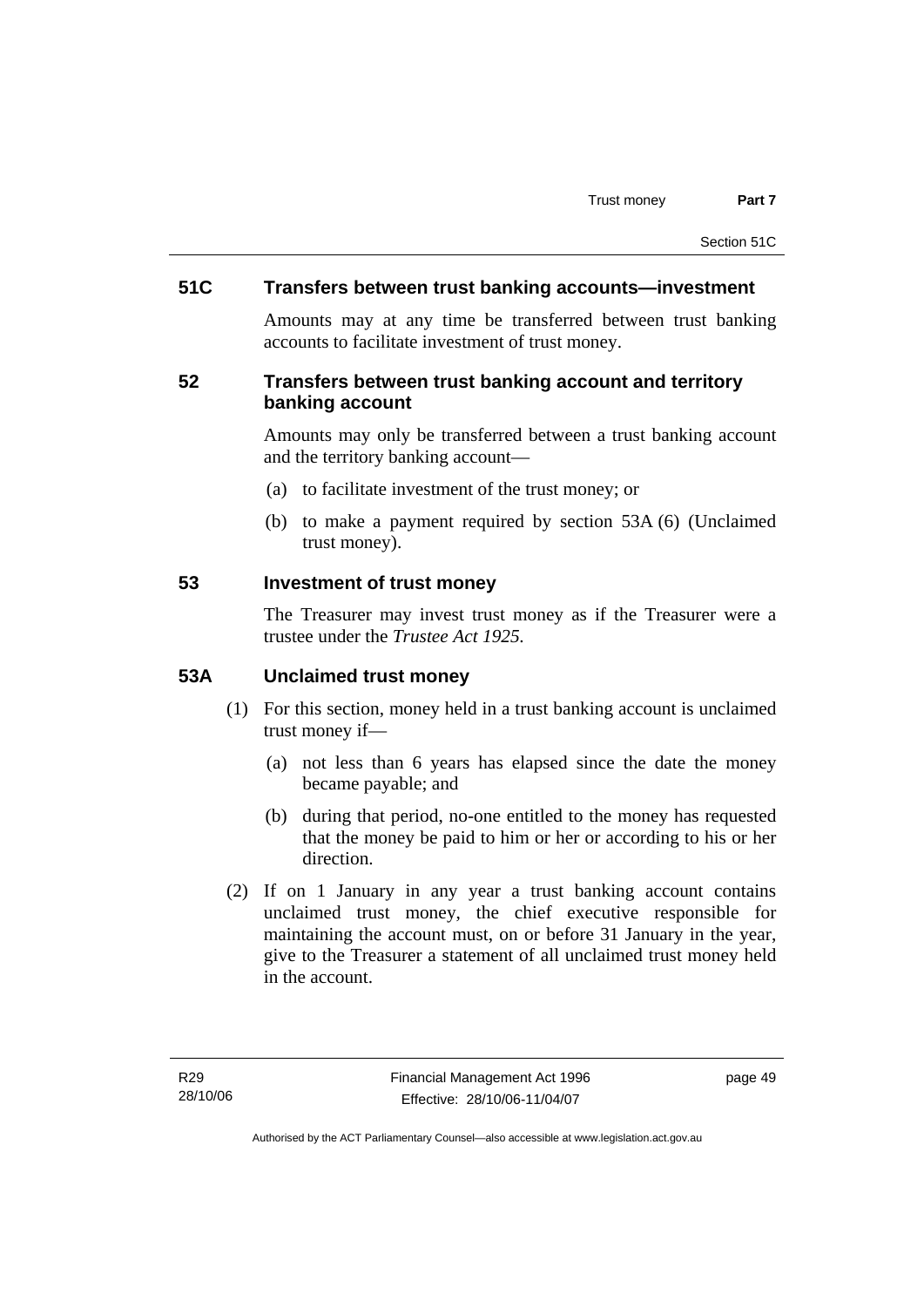#### **Part 7** Trust money

Section 53A

- (3) The statement must set out—
	- (a) the name, and last-known address, of each person entitled to unclaimed trust money held in the account; and
	- (b) the amount of the trust money to which each of those people is entitled; and
	- (c) the authorised deposit-taking institution, and the branch of the institution, with which the trust money is held.
- (4) The statement is a notifiable instrument.

*Note* A notifiable instrument must be notified under the Legislation Act.

- (5) The chief executive must also publish the statement in a newspaper published in the ACT.
- (6) The total amount shown in the statement must be paid into the territory banking account when the statement is given to the Treasurer and, on being paid into that account, becomes public money of the Territory.
- (7) A person who claims to be entitled to any money paid into the territory banking account in accordance with subsection (6) may apply to the Treasurer for a payment of an amount equal to the money to which the person is entitled.
- (8) The Treasurer must consider each application and either refuse it or approve it completely or partly.
- (9) The Treasurer must give the applicant written notice of his or her decision.
- (10) A payment approved by the Treasurer under subsection (8) may be made whether or not an appropriation is available for the purpose.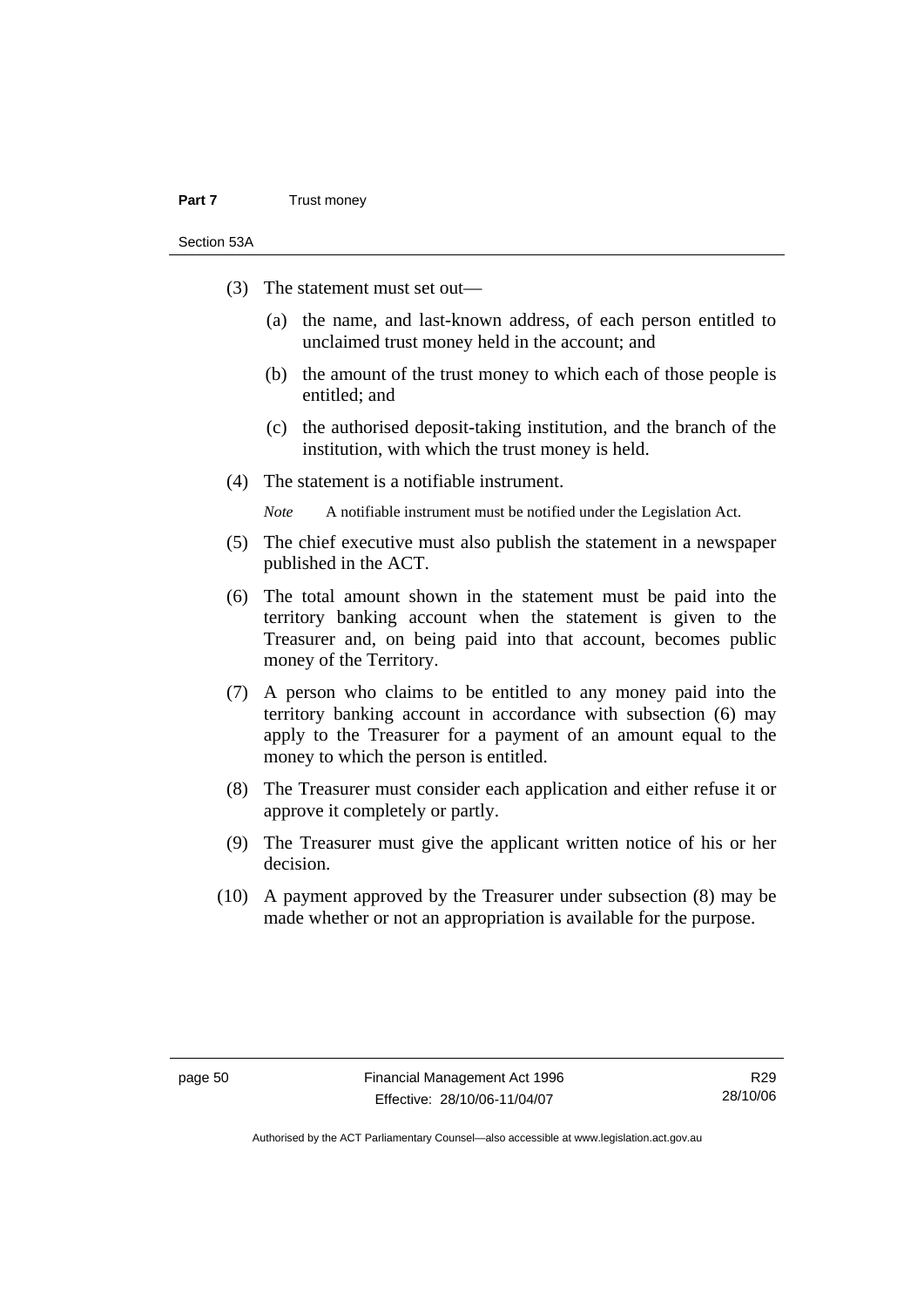#### **53B Review of decisions**

Application may be made to the administrative appeals tribunal for a review of a decision of the Treasurer under section 53A (8) refusing an application completely or partly.

#### **53C Notification of decisions**

A notice given under section 53A (9) must be in accordance with the requirements of the code of practice in force under the *Administrative Appeals Tribunal Act 1989*, section 25B (1).

R29 28/10/06 Financial Management Act 1996 Effective: 28/10/06-11/04/07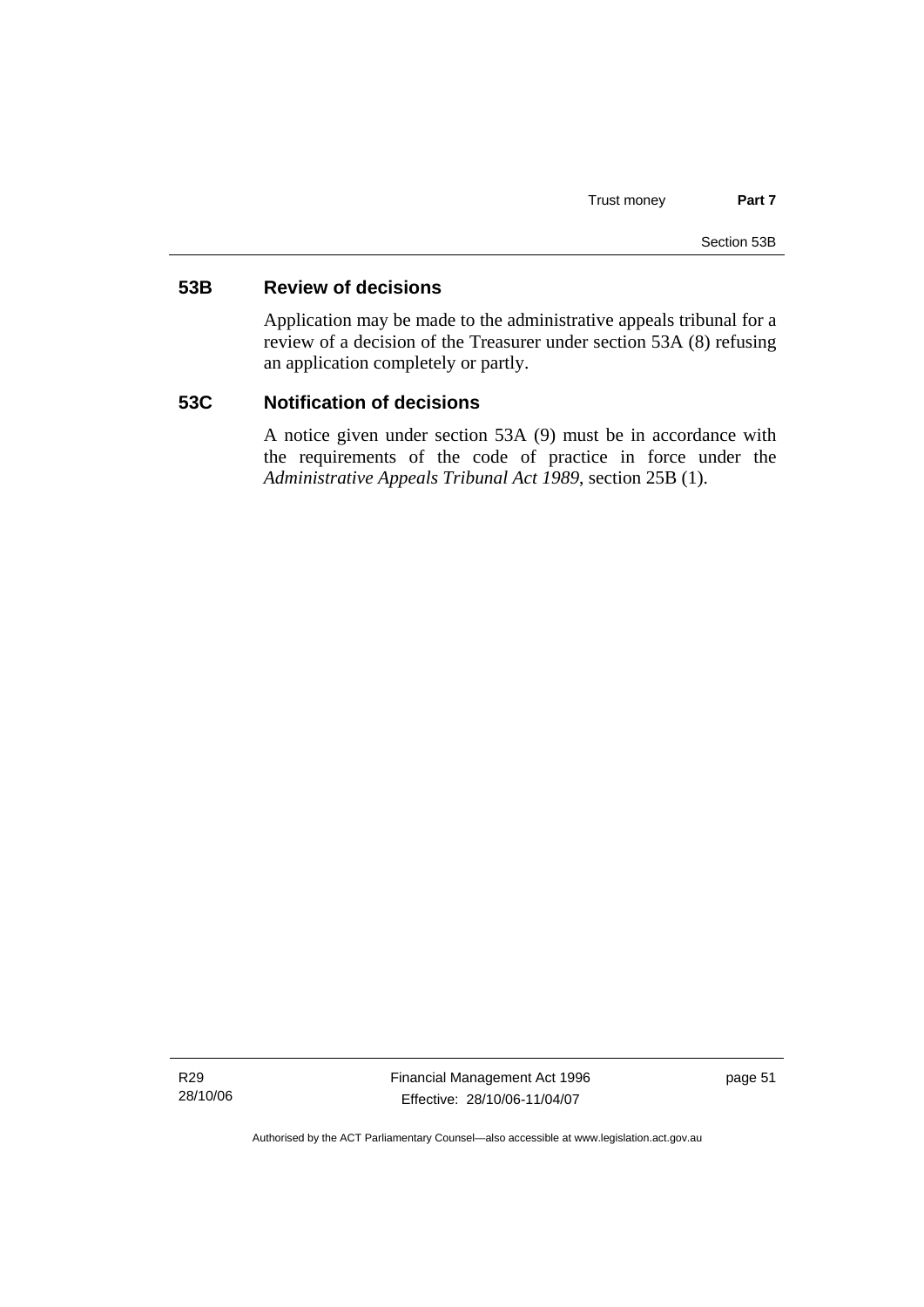Section 54

# **Part 8 Financial provisions for territory authorities**

#### **54 Application—pt 8**

(1) This part applies to the following territory authorities:

- ACT Gambling and Racing Commission
- ACT Insurance Authority
- Australian Capital Territory Public Cemeteries Authority
- Building and Construction Industry Training Fund Authority
- Canberra Institute of Technology
- Cleaning Industry Long Service Leave Authority
- Construction Industry Long Service Leave Authority
- Cultural Facilities Corporation
- **Exhibition Park Corporation**
- Independent Competition and Regulatory Commission for the Australian Capital Territory
- Land Development Agency
- Legal Aid Commission (A.C.T.)
- Public Trustee for the Australian Capital Territory
- University of Canberra.
- (2) This part also applies to a territory authority prescribed by the financial management guidelines.

#### **55 Responsibilities of chief executive officers of territory authorities**

 (1) This section applies to a territory authority if the authority does not have a governing board.

*Note* Section 76 (2) sets out the territory authorities that have governing boards.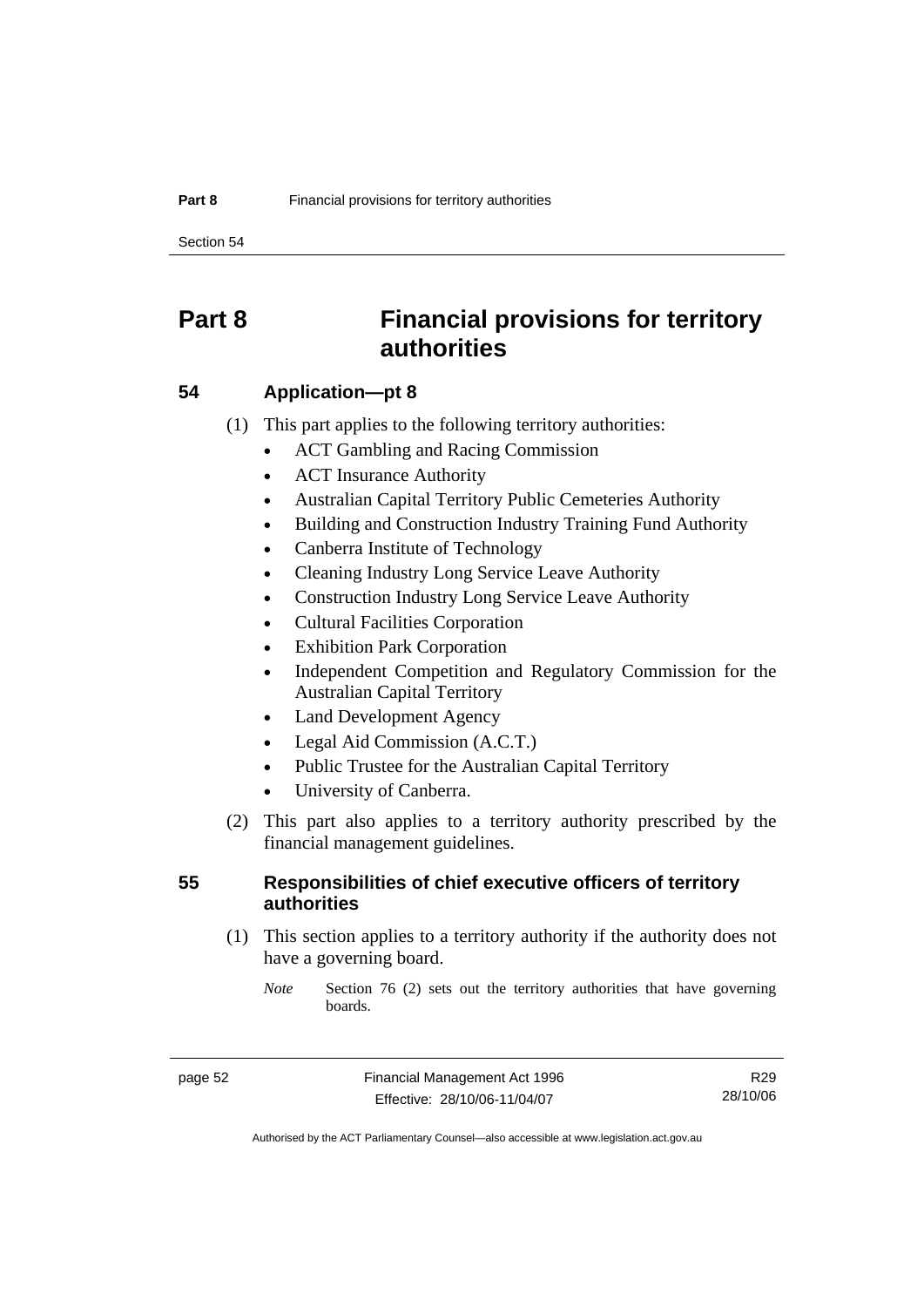- (2) The chief executive officer of the territory authority is responsible, under the responsible Minister, for the efficient and effective financial management of the authority.
- (3) Without limiting subsection (2), the chief executive officer of the territory authority is responsible, under the responsible Minister, for ensuring the following:
	- (a) that the expenses incurred by the authority are properly authorised;
	- (b) that, if an appropriation is made in relation to the authority, any amount of the appropriation spent by the authority is spent in accordance with the appropriation;
	- (c) that, as far as practicable, the operations of the authority during a financial year are consistent with, and comparable to, the estimates in the authority's statement of intent for the year.
	- (d) that payments made by the authority are properly authorised and correctly made;
	- (e) that the staff of the authority comply with the requirements of this Act;
		- *Note* A reference to an Act includes a reference to the statutory instruments made or in force under the Act, including in this case the financial management guidelines (see Legislation Act, s 104).
	- (f) that proper accounts and records are kept of the transactions and affairs of the authority in accordance with generally accepted accounting principles;
	- (g) that adequate control is maintained over the assets of the authority and assets under the authority's control;
	- (h) that adequate control is maintained over the incurring of liabilities by the authority.
- (4) A report prepared by the territory authority under the *Annual Reports (Government Agencies) Act 2004* for a financial year must

Authorised by the ACT Parliamentary Counsel—also accessible at www.legislation.act.gov.au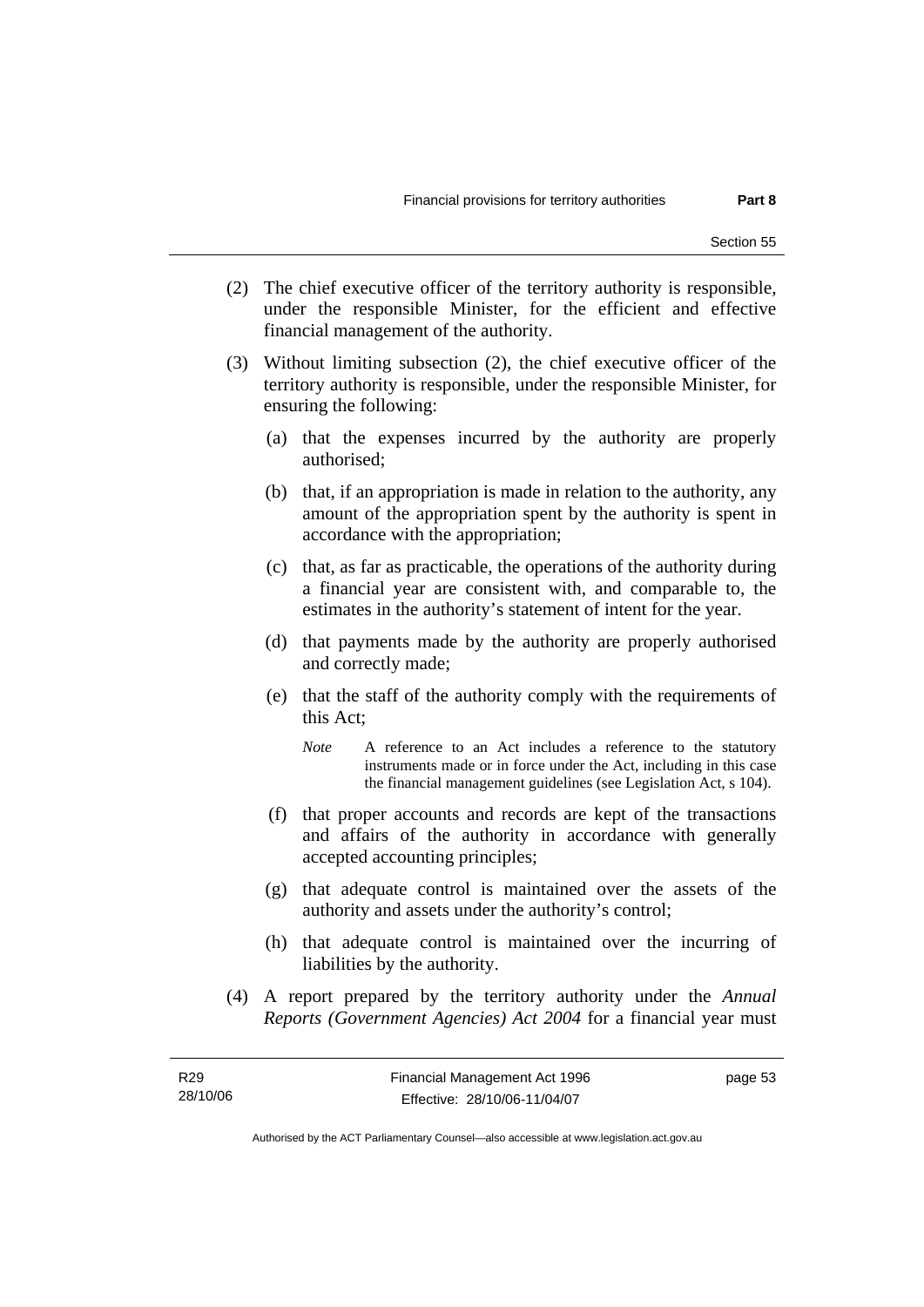Section 56

include an explanation of material variations between the actual results of the authority for the year and the estimates in the authority's statement of intent for the year.

#### **56 Responsibilities of governing boards of territory authorities**

 (1) This section applies to a territory authority if the authority has a governing board.

- (2) The governing board of the territory authority is responsible, under the responsible Minister, for the efficient and effective financial management of the authority.
- (3) Without limiting subsection (2), the governing board of the territory authority is responsible, under the responsible Minister, for ensuring the following:
	- (a) that expenses incurred by the authority are properly authorised;
	- (b) that, if an appropriation is made in relation to the authority, any amount of the appropriation spent by the authority is spent in accordance with the appropriation;
	- (c) that, as far as practicable, the operations of the authority during a financial year are consistent with, and comparable to, the estimates in the authority's statement of intent for the year;
	- (d) that payments made by the authority are properly authorised and correctly made;
	- (e) that the staff of the authority comply with the requirements of this Act;

*Note* Section 76 (2) sets out the territory authorities that have governing boards.

*Note* A reference to an Act includes a reference to the statutory instruments made or in force under the Act, including in this case the financial management guidelines (see Legislation Act, s 104).

Authorised by the ACT Parliamentary Counsel—also accessible at www.legislation.act.gov.au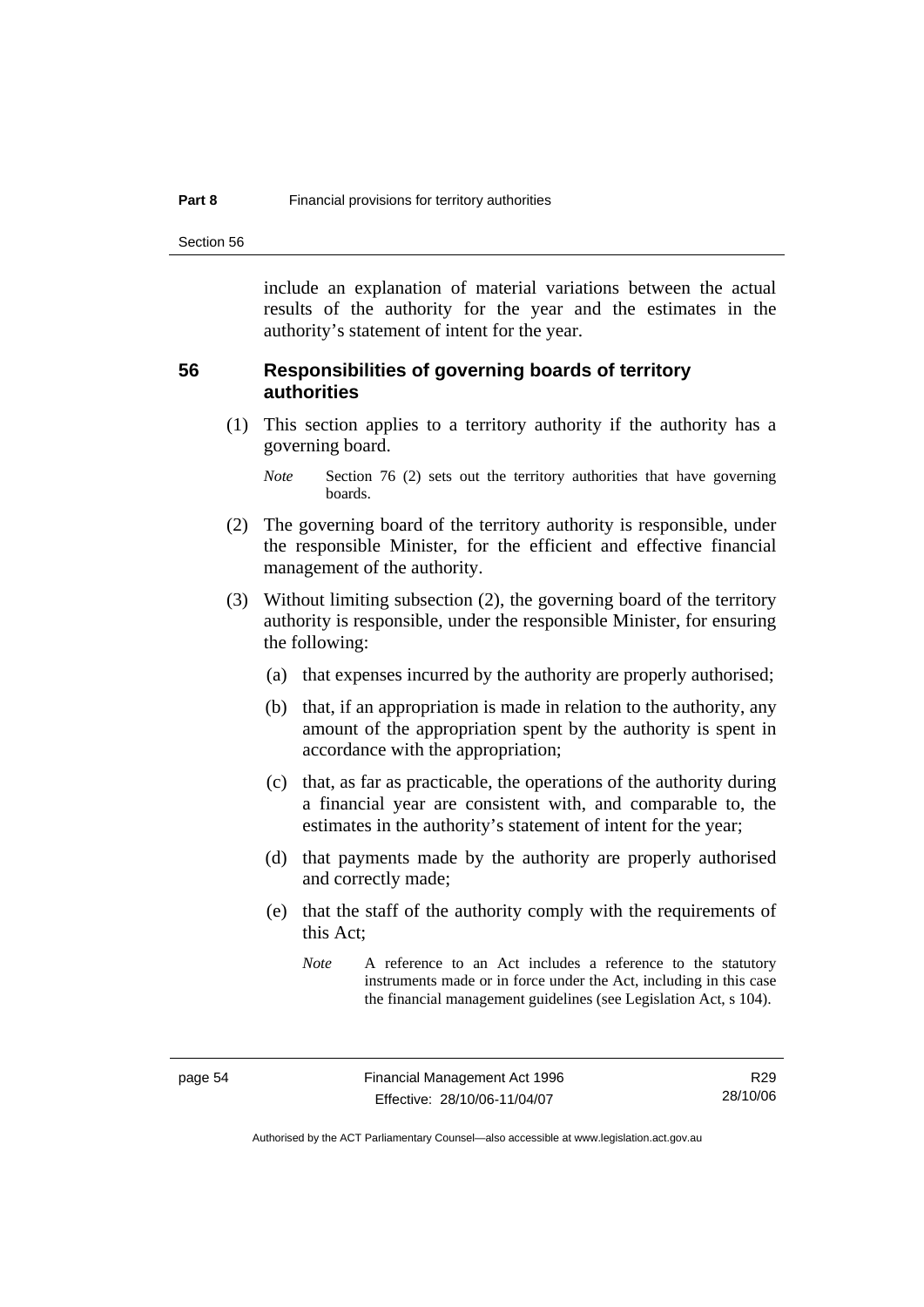- (f) that proper accounts and records are kept of the transactions and affairs of the authority in accordance with generally accepted accounting principles;
- (g) that adequate control is maintained over the assets of the authority and assets under the authority's control;
- (h) that adequate control is maintained over the incurring of liabilities by the authority.
- (4) A report prepared by the territory authority under the *Annual Reports (Government Agencies) Act 2004* for a financial year must include an explanation of material variations between the actual results of the authority for the year and the estimates in the authority's statement of intent for the year.

## **57 Banking accounts of territory authorities**

- (1) A territory authority may open 1 or more banking accounts for the purposes of the authority.
- (2) A territory authority must at all times keep at least 1 banking account.
- (3) A banking account of a territory authority must not, without the Treasurer's written approval, be opened or kept otherwise than with an authorised deposit-taking institution with which an agreement is in force under section 32 (Agreement for the conduct of banking for Territory).

## **58 Investment by territory authorities**

- (1) Funds not immediately required for the purposes of a territory authority may be invested—
	- (a) on deposit with an authorised deposit-taking institution; or
	- (b) in Territory, State or Commonwealth securities; or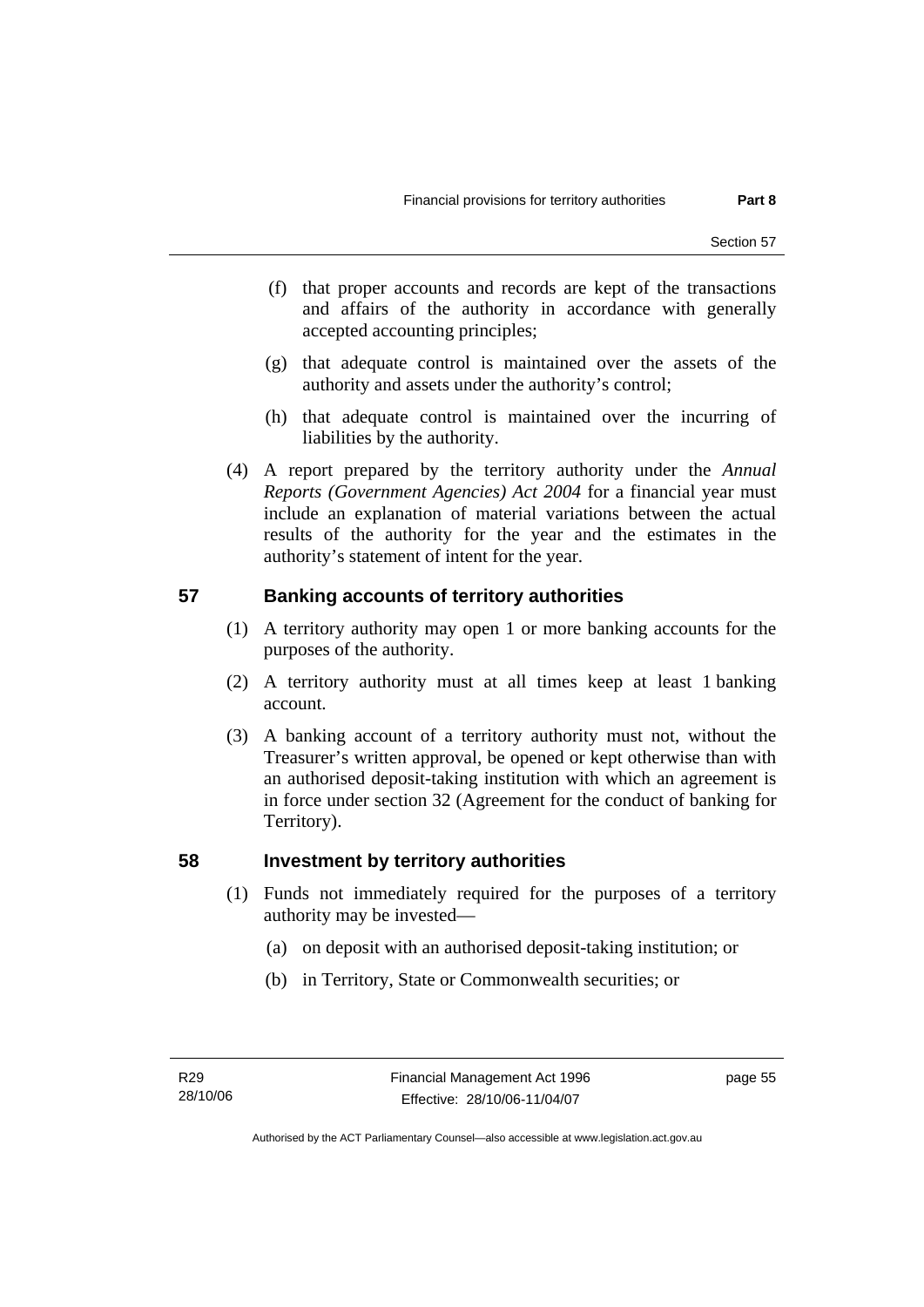Section 59

- (c) by the Treasurer, for the territory authority, in an investment mentioned in section 38 (1) (a) to (e); or
- (d) in an investment prescribed for this paragraph.
- (2) However, the funds of the territory authority may only be invested under this section to increase or protect the financial wealth of the authority.
- (3) Transfers between the territory banking account and the banking account of a territory authority to facilitate investments may be made without appropriation.
- (4) Interest received by the Treasurer for the investment of funds of a territory authority must be paid to the territory authority.
- (5) However, if an investment of funds of a territory authority is made or managed by a department, the department may deduct from the interest received by the department for the investment—
	- (a) a fee charged by the department for making or managing the investment; and
	- (b) expenses reasonably incurred by the department in making or managing the investment.
- (6) Interest that is to be paid to a territory authority under subsection (4) may be paid direct to the territory authority or through the territory banking account.
- (7) If interest to be paid to a territory authority is paid into the territory banking account under subsection (6), the interest may be paid to the authority from that account without further appropriation.
- (8) This section does not apply to money held on trust by a territory authority.

#### **59 Borrowing by territory authorities**

 (1) The Treasurer may, on the terms and conditions the Treasurer considers appropriate—

| e ca |  |
|------|--|
|------|--|

R29 28/10/06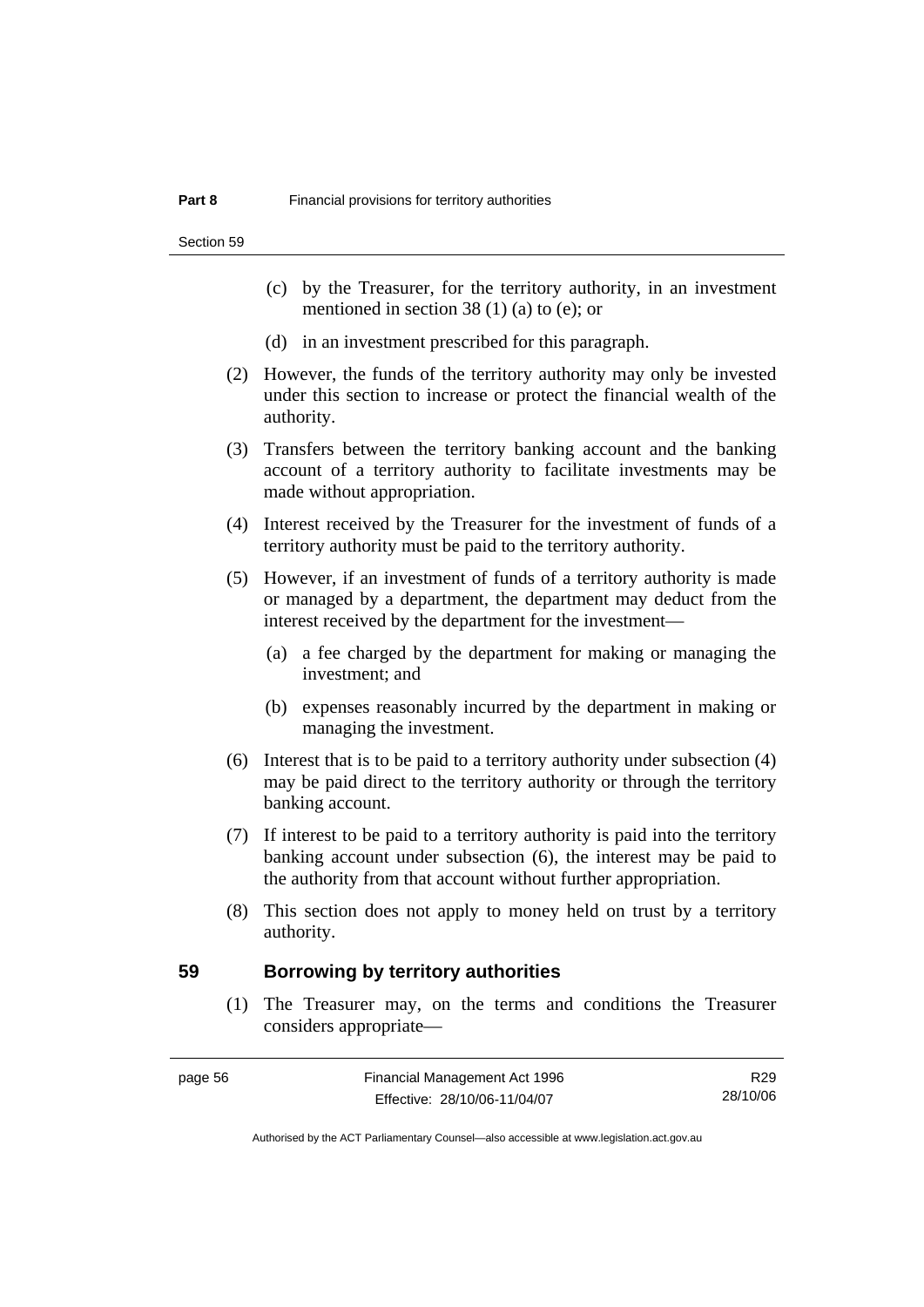- (a) borrow money for a territory authority; or
- (b) lend public money to a territory authority.
- (2) A borrowing may be secured by the territory authority's assets approved by the Treasurer for this section.
- (3) A territory authority may arrange an overdraft or credit facility only with the written approval of the Treasurer.
- (4) A loan under subsection (1) (b) may be made only from—
	- (a) money appropriated for the purpose of making the loan; or
	- (b) money appropriated for purposes that include the purpose of making the loan.
- (5) However, subsection (4) does not apply to an overdraft or credit facility for a territory authority from the territory banking account that is approved, in writing, by the Treasurer for the authority.
- (6) The Treasurer may approve an overdraft or credit facility for a territory authority under subsection (5) only if satisfied that it is for a purpose consistent with a function of the authority.
- (7) An approval under subsection (5) must state, for the overdraft or credit facility—
	- (a) each purpose for which it may be used; and
	- (b) the maximum amount that may be outstanding at any time; and
	- (c) conditions about—
		- (i) the repayment of principal; and
		- (ii) the interest rate; and
		- (iii) the repayment of interest.
- (8) An approval under subsection (5) may also state any other condition that the Treasurer requires.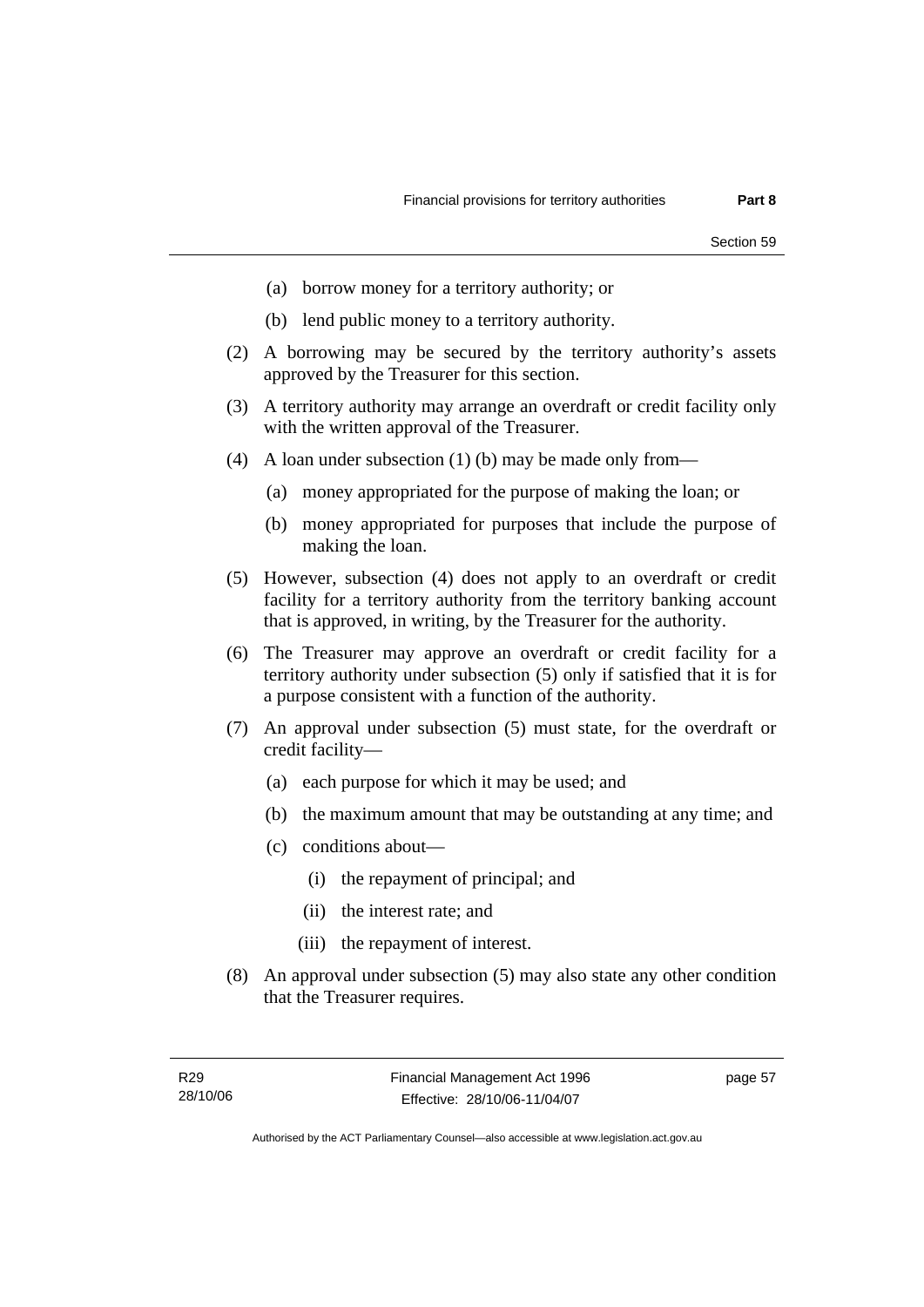Section 60

- (9) An approval under subsection (5) is a disallowable instrument.
	- *Note* A disallowable instrument must be notified, and presented to the Legislative Assembly, under the Legislation Act.
- (10) An overdraft or credit facility approved under subsection (5) must be reviewed annually by the Treasurer.

#### **60 Guarantees by territory authorities**

A territory authority may only give a guarantee with the written approval of the Treasurer.

#### **61 Territory authority statements of intent**

- (1) A territory authority must give the Treasurer a statement (a *statement of intent*) for each financial year.
- (2) A territory authority must consult the responsible Minister in preparing a statement of intent.
- (3) A territory authority must show the responsible Minister a copy of the proposed statement of intent, and take into consideration any comment by the Minister, before giving it to the Treasurer.
- (4) A statement of intent must be—
	- (a) in the form the Treasurer requires; and
	- (b) as agreed between the relevant person for the authority and the Treasurer; and
	- (c) provided to the Treasurer within the period the Treasurer requires.
- (5) A statement of intent for a financial year must include the following:
	- (a) the financial statements required under the financial management guidelines;
	- (b) a statement of the objectives of the authority for the year, and each of the next 3 financial years;

R29 28/10/06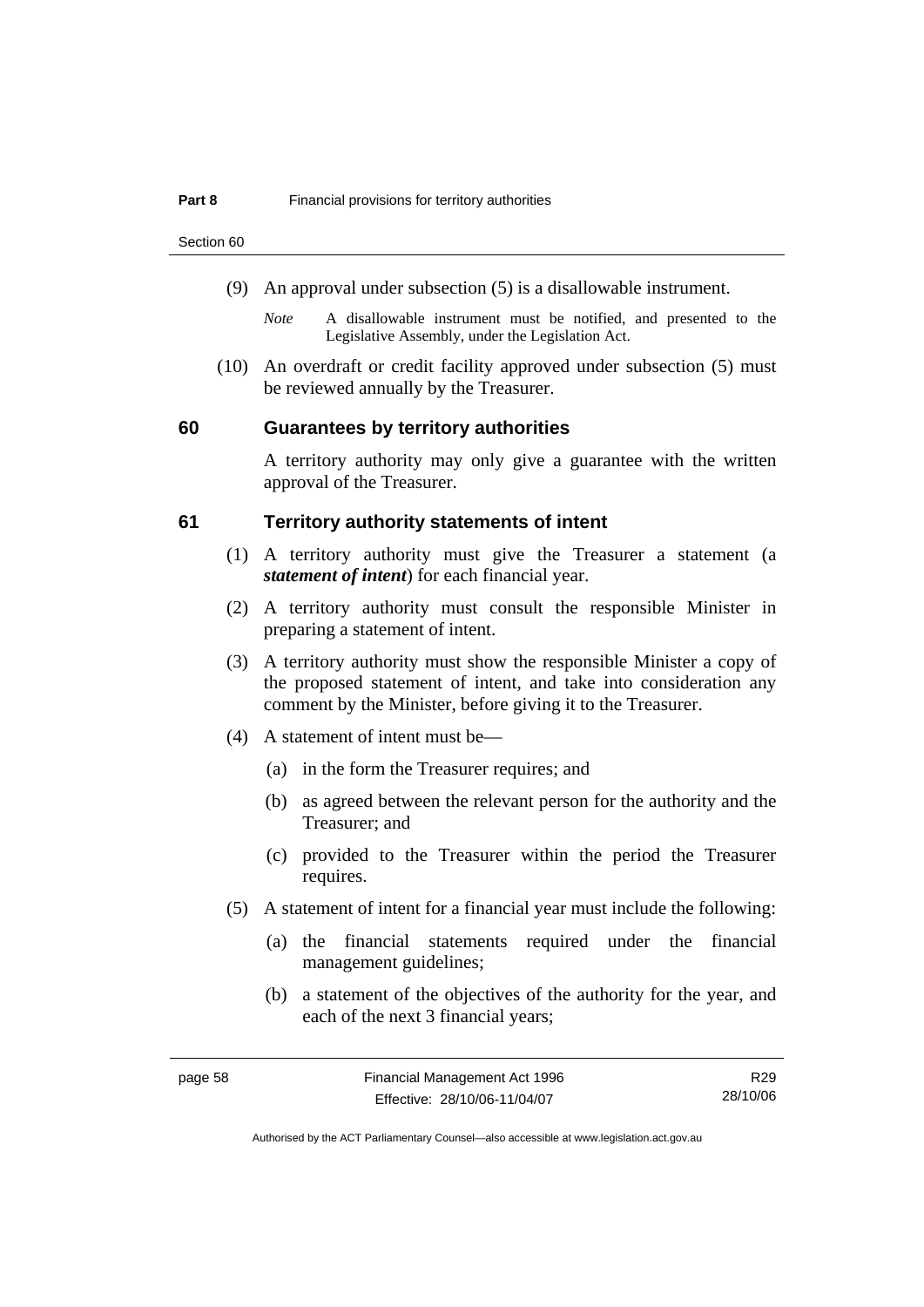- (c) a statement of the nature and scope of the activities to be carried out by the authority during the year, and each of the next 3 financial years;
- (d) the performance criteria and other measures by which the performance of the authority may be assessed against its objectives for the year, and each of the next 3 financial years;
- (e) an assessment of the performance (or estimated performance) of the authority in the previous financial year against its objectives for that year;
- (f) the results of any review under section 59 (10) in the previous financial year of an overdraft or credit facility approved for the authority;
- (g) any other information the Treasurer directs.
- (6) In this section:

*relevant person*, for a territory authority, means—

- (a) if the authority has a governing board—the chair of the governing board; or
- (b) if the authority does not have a governing board—the chief executive officer.

#### **62 Presentation of statements of intent of territory authorities**

- (1) The Treasurer must present to the Legislative Assembly, with the budget papers for a financial year, a statement of intent for each territory authority for the year.
- (2) If the Treasurer does not present to the Legislative Assembly, with the budget papers for a financial year, a statement of intent for a territory authority, the Treasurer must—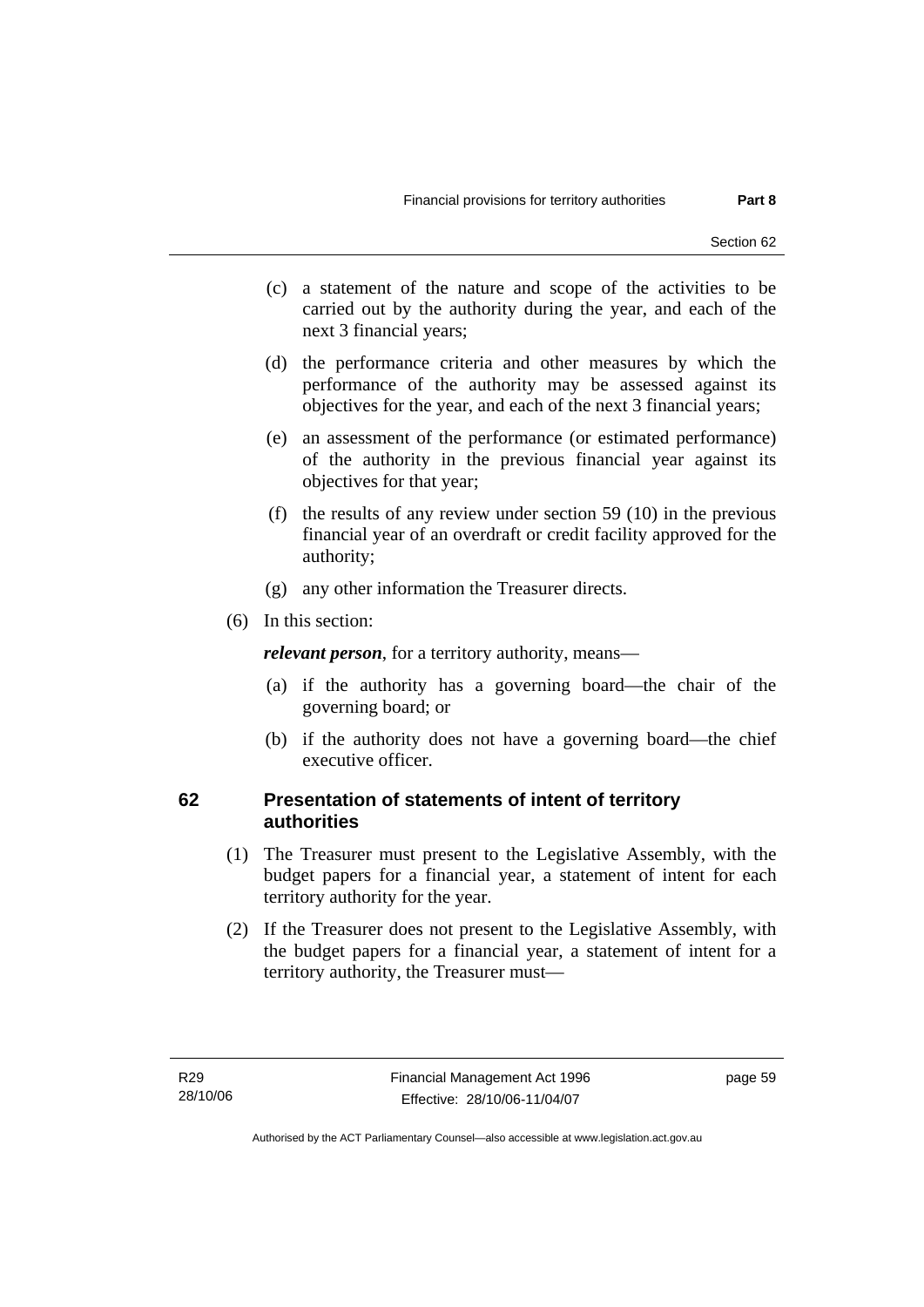Section 63

- (a) as soon as practicable after the budget papers are presented, explain to the Legislative Assembly why the statement of intent was not presented; and
- (b) present the statement of intent to the Legislative Assembly as soon as practicable after presenting the budget papers.

#### **63 Annual financial statements of territory authorities**

- (1) As soon as practicable after the end of each financial year, each territory authority must prepare annual financial statements for its operations during the year.
- (2) The annual financial statements must be prepared in accordance with generally accepted accounting principles and in a form that facilitates a comparison between the financial operations of the territory authority during the financial year and the estimates of the operations in the authority's statement of intent for the year.
- (3) The annual financial statements must include—
	- (a) the financial statements required under the financial management guidelines; and
	- (b) if a change was made during the year to the conditions of a capital injection set out under section 12A (1) (c) (ii) (Territory authority and territory-owned corporation budgets) in a statement included in a proposed budget for the authority for a financial year—a statement of the change and the reasons for it; and
	- (c) any other statement necessary to fairly reflect the financial operations of the authority during the year and its financial position at the end of the year.

R29 28/10/06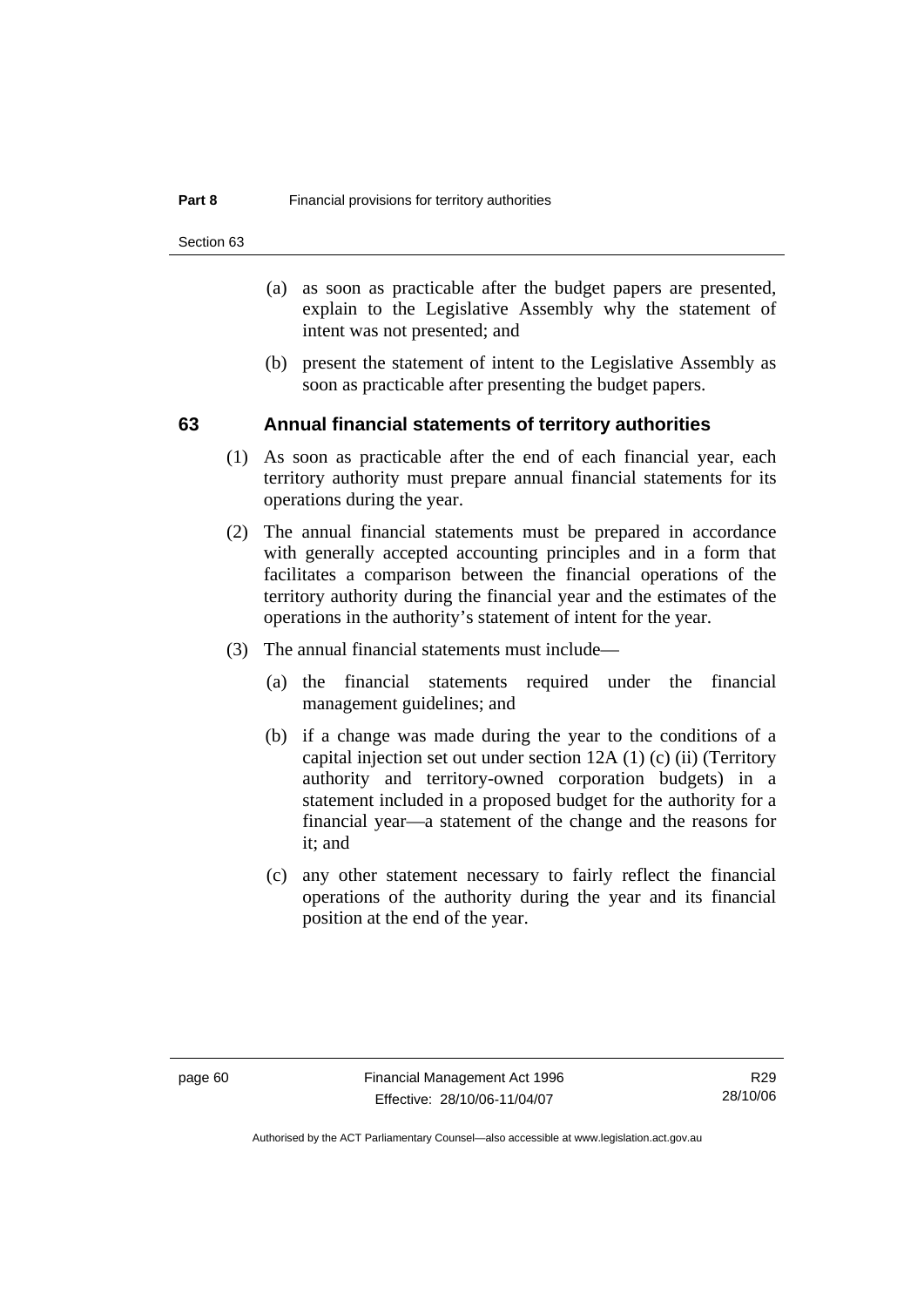#### **64 Responsibility for annual financial statements of territory authorities**

- (1) The annual financial statements of a territory authority for a financial year must have endorsed on them, or attached to them, a statement of responsibility signed by the relevant person for the authority.
- (2) The statement of responsibility must—
	- (a) include a statement of the relevant person's responsibility for the preparation of the annual financial statements and the judgments exercised in preparing them; and
	- (b) state that, in the relevant person's opinion, the financial statements fairly reflect the financial operations of the authority during the financial year and the financial position of the authority at the end of the year.
- (3) In this section:

*relevant person*, for the territory authority, means—

- (a) if the authority has a governing board—the chair of the governing board; or
- (b) if the authority does not have a governing board—the chief executive officer.

#### **65 Audit of annual financial statements of territory authorities**

- (1) The chief executive officer of a territory authority must give the auditor-general the annual financial statements of the authority for a financial year within the prescribed period after the end of the year.
- (2) The financial statements given to the auditor-general must have endorsed on them, or attached to them, the statement of responsibility made for them under section 64.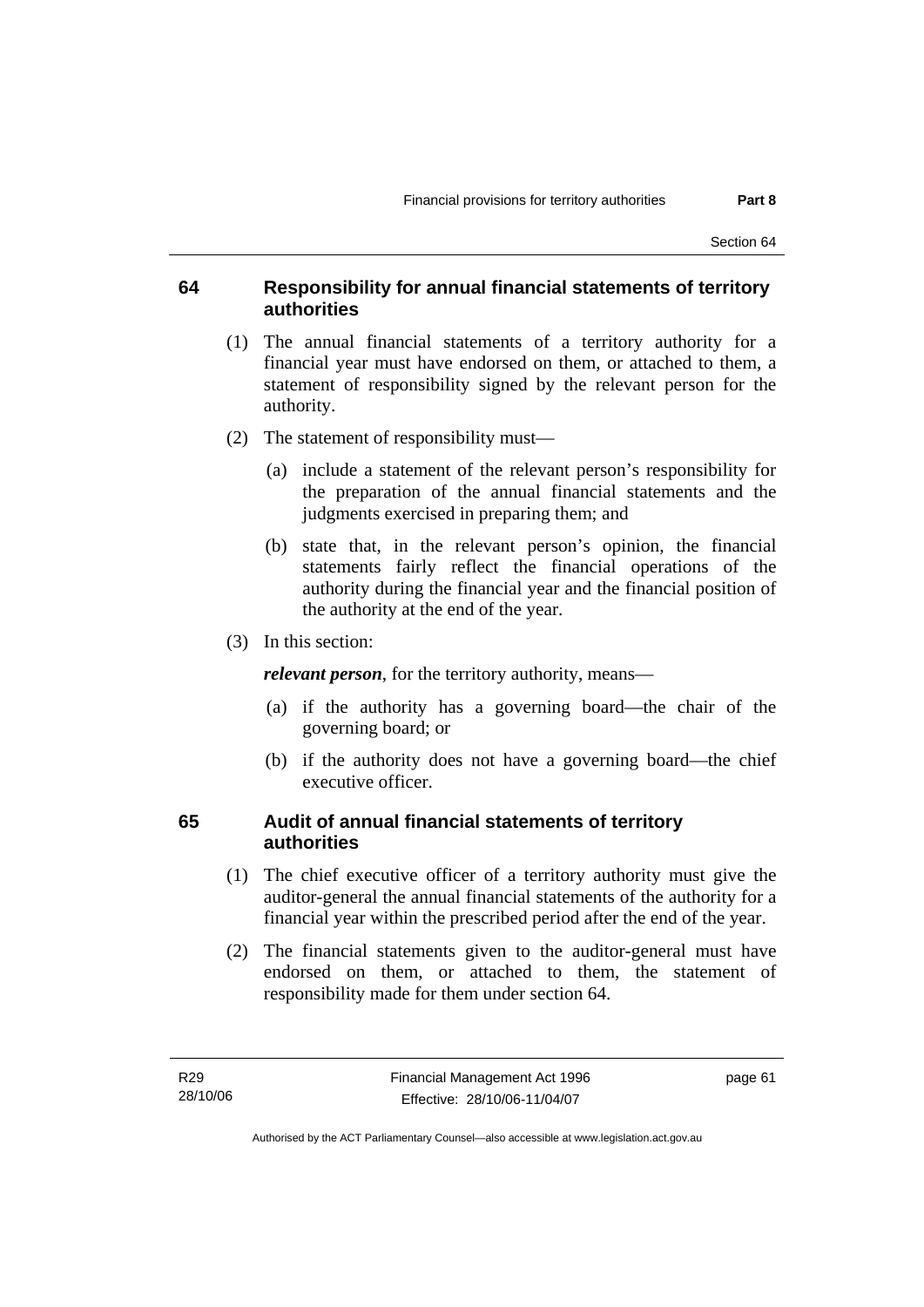Section 66

 (3) The auditor-general must give the chief executive officer an audit opinion about the financial statements as soon as practicable after the auditor-general receives them.

#### **66 Annual financial statements of territory authorities to be included in annual reports etc**

A report prepared under the *Annual Reports (Government Agencies) Act 2004* for a territory authority for a financial year must include, or have attached to it—

- (a) the authority's annual financial statements for the year; and
- (b) the audit opinion under section 65 (3) about the financial statements.

#### **67 Treasurer may require interim financial statements etc for territory authorities**

- (1) The Treasurer may, in writing, direct the relevant person for a territory authority to give the responsible Minister of the authority and the Treasurer financial or other statements relating to the authority for each month, quarter or other stated period of the year.
- (2) The relevant person must prepare the statements required by the direction and give them to the responsible Minister and Treasurer within 1 month after the day the person receives the direction or, if a longer period for compliance is stated in the direction, within the longer period.
- (3) In this section:

*relevant person*, for a territory authority, means—

- (a) if the authority has a governing board—the chair of the governing board; or
- (b) if the authority does not have a governing board—the chief executive officer.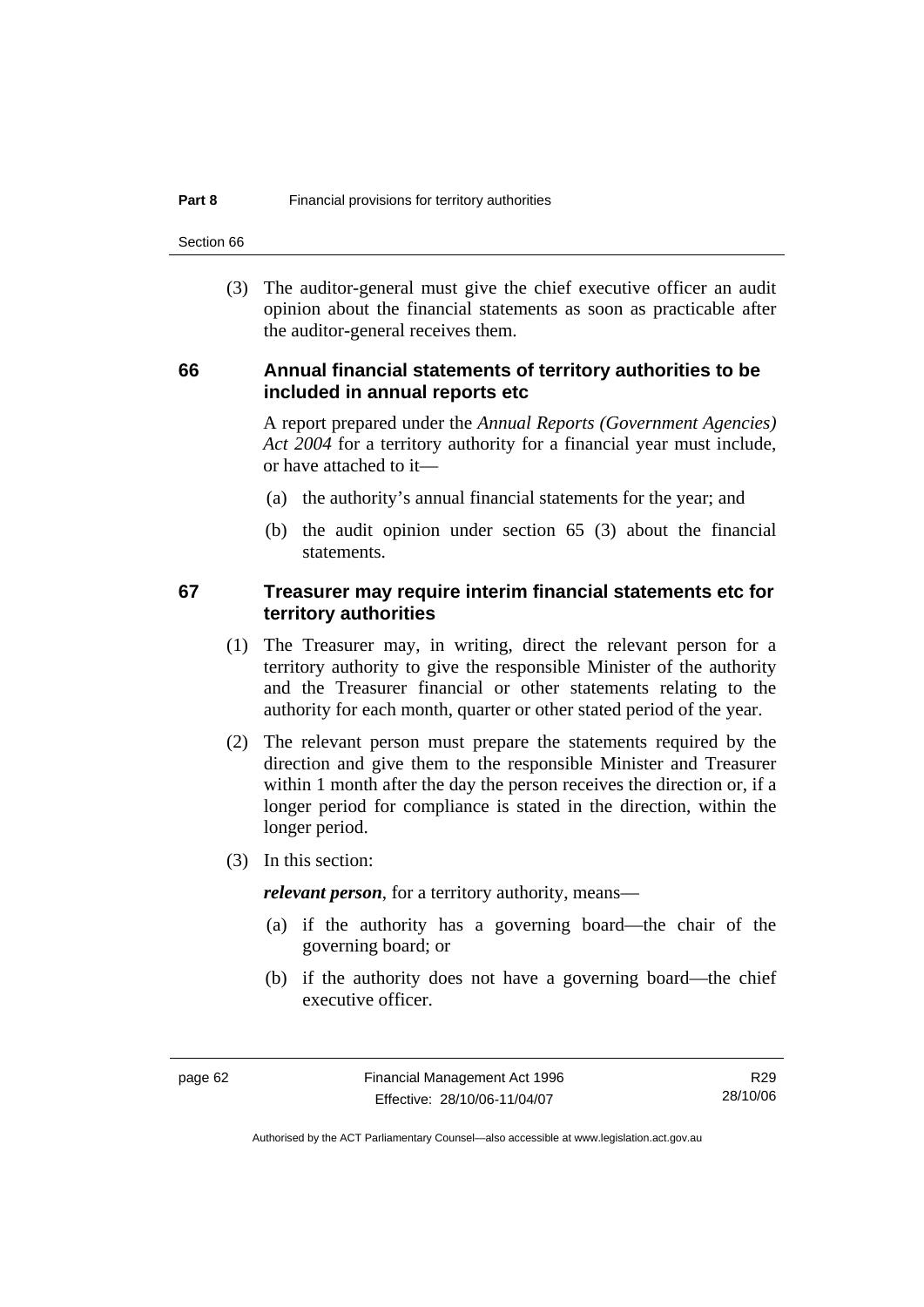### **68 Statements of performance of territory authorities**

- (1) As soon as practicable after the end of each financial year, each territory authority must prepare a statement of the performance of the authority in meeting the objectives in the authority's statement of intent for the year.
- (2) The statement must assess the performance by reference to the performance criteria and other measures included in the statement of intent in accordance with section 61 (5) (d).
- (3) For a prescribed territory authority, the statement must also include a statement of the performance of the authority in providing each class of outputs provided by it during the year and, in particular—
	- (a) compare the performance of the territory authority in providing each class of the outputs with the forecast of the performance in the authority's budget for the year; and
	- (b) give particulars of the extent to which the performance criteria set out in the budget for the provision of the outputs were met.
- (4) In this section:

*budget*, for the territory authority, means the budget for the authority for the financial year presented to the Legislative Assembly under section 10 (c) (Budget papers) and, if that budget has been amended under this Act, the budget as amended.

*prescribed territory authority* means a territory authority prescribed for section 12A (1) (b) (Territory authority and territory-owned corporation budgets).

### **69 Responsibility for territory authority statements of performance**

 (1) A statement of performance of a territory authority for a financial year must have endorsed on it, or attached to it, a statement of responsibility signed by the relevant person for the authority.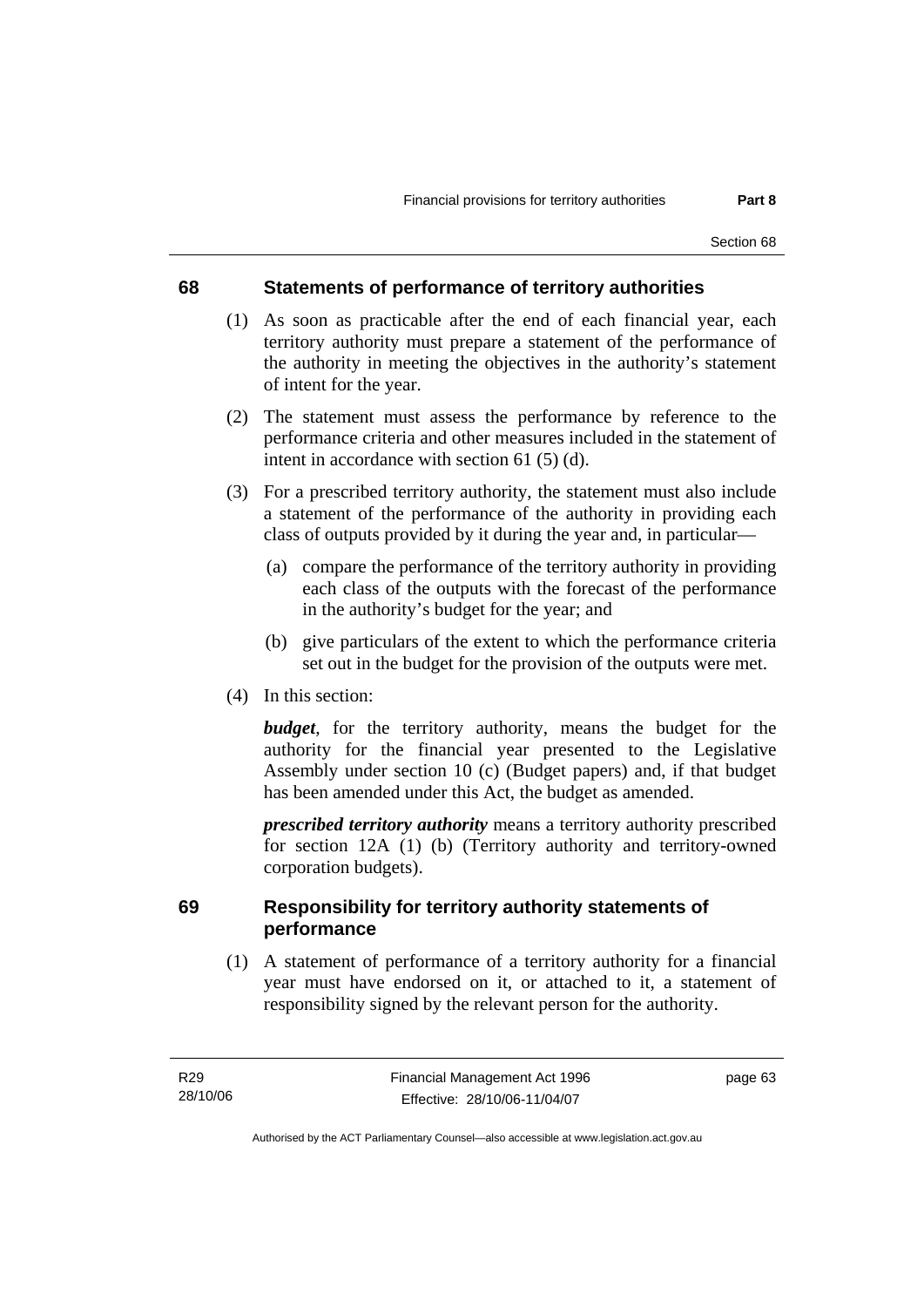Section 70

- (2) The statement of responsibility must—
	- (a) include a statement of the relevant person's responsibility for the preparation of the statement of performance and the judgments exercised in preparing them; and
	- (b) state that, in the relevant person's opinion, the statement of performance fairly reflects the performance of the authority during the financial year.
- (3) In this section:

*relevant person*, for the territory authority, means—

- (a) if the authority has a governing board—the chair of the governing board; or
- (b) if the authority does not have a governing board—the chief executive officer.

### **70 Scrutiny of territory authority statements of performance**

- (1) The chief executive officer of a territory authority must give the auditor-general the authority's statement of performance for a financial year within the prescribed period after the end of the year.
- (2) The statement of performance given to the auditor-general must have endorsed on it, or attached to it, the statement of responsibility made for it under section 69.
- (3) The auditor-general must give the chief executive officer a report about the statement of performance as soon as practicable after the auditor-general receives it.
- (4) The report must be prepared in accordance with the financial management guidelines.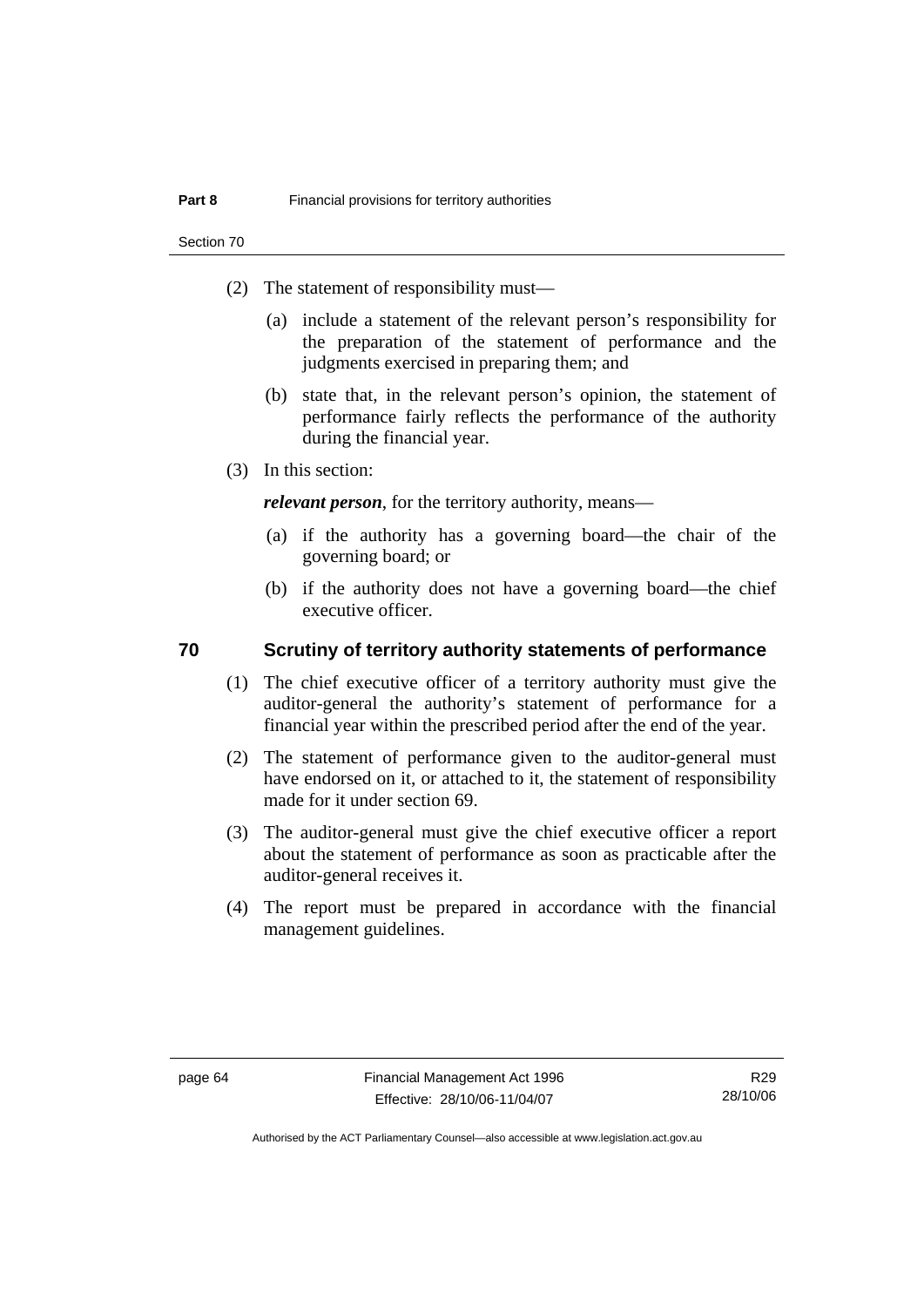### **71 Territory authority statements of performance to be included in annual reports etc**

A report prepared under the *Annual Reports (Government Agencies) Act 2004* for a territory authority for a financial year must include, or have attached to it—

- (a) the authority's statement of performance for the year; and
- (b) the auditor-general's report under section 70 (3) about the statement of performance.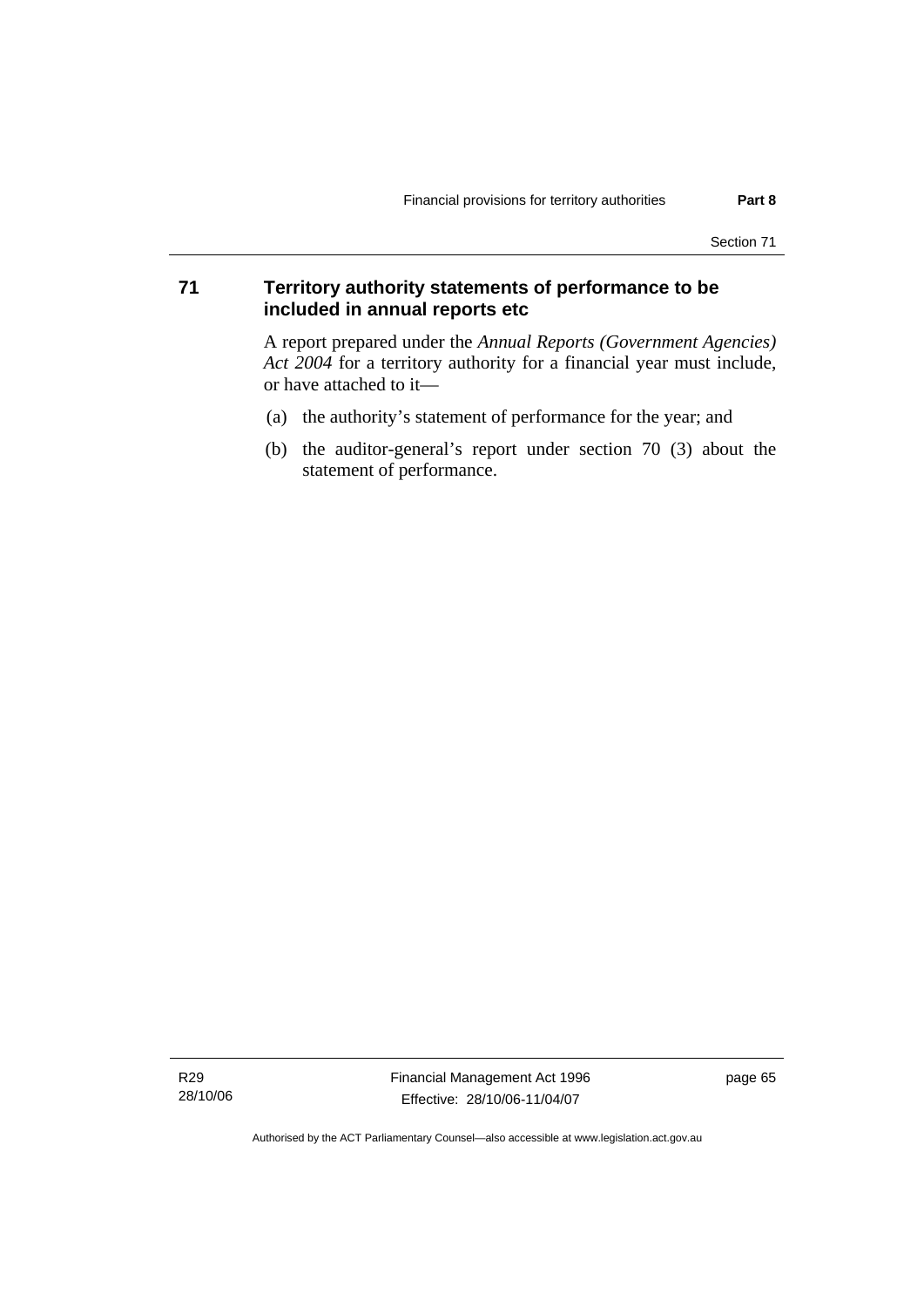# **Part 9 Governance of territory authorities**

#### *Notes for pt 9*

- *Note 1* Div 9.1 and div 9.5 apply to a territory authority, whether or not it has a governing board, unless the establishing Act otherwise provides (see eg the *Legal Aid Act 1977*, s 94A).
- *Note 2* The Legislation Act contains provisions relevant to territory authorities, including the following:
	- making appointments (s 206, s 207)
	- consultation with a committee of the Legislative Assembly (div 19.3.3)
	- eligibility for reappointment (s 208 and dict, pt 1, def *appoint*)
	- acting appointments (s 209)
	- resignations (s 210)
	- effect of appointment irregularity or defect (s 212).
- *Note 3* The *Remuneration Tribunal Act 1995* allows terms and conditions for people appointed to be set by determination under that Act.

# **Division 9.1 Definitions and important concepts**

### **72 Definitions—pt 9**

In this part:

*applicable governmental policies*, for a territory authority—see section 103.

*establishing Act*, for a territory authority, governing board or governing board member, means the Act that establishes the authority or governing board.

*financial year*, for a territory authority, means—

(a) a period of 12 months beginning on 1 July; or

R29 28/10/06

Authorised by the ACT Parliamentary Counsel—also accessible at www.legislation.act.gov.au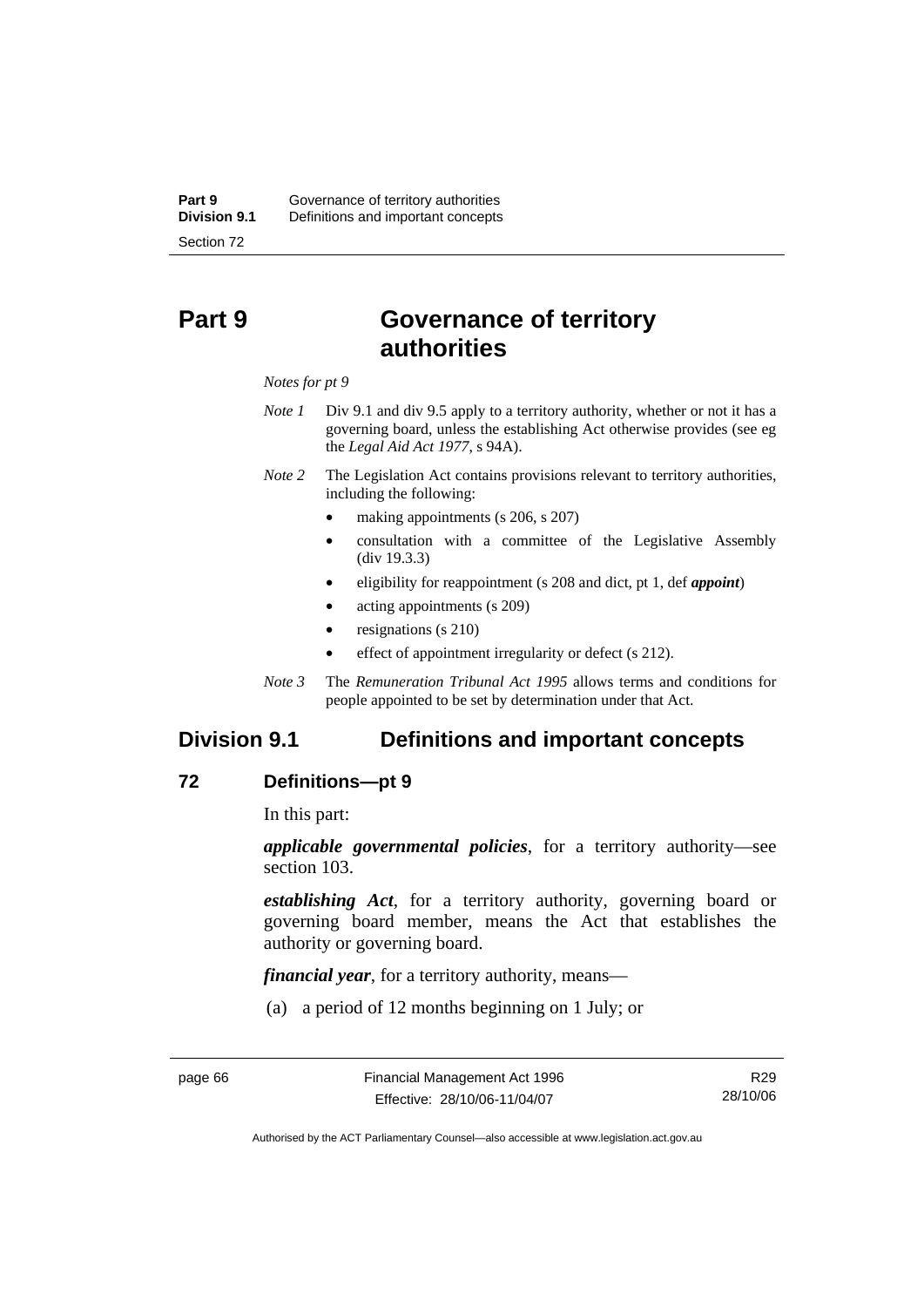(b) if the territory authority has, in writing, fixed another 12-month period as its financial year—the period fixed.

*governing board member*, for a territory authority with a governing board, includes the CEO.

*material interest*—see section 88 (4).

*relevant territory authority*—a territory authority to which part 8 applies is a *relevant territory authority*, unless the establishing Act for the authority provides otherwise.

### **73 Nature of relevant territory authorities**

- (1) A relevant territory authority—
	- (a) is a corporation; and
	- (b) may sue and be sued in its corporate name; and
	- (c) may have a seal.
- (2) A relevant territory authority represents the Territory when exercising its functions, unless the establishing Act for the authority or another territory law otherwise provides.
- (3) A relevant territory authority has the same status, privileges and immunities as the Territory so far as it represents the Territory.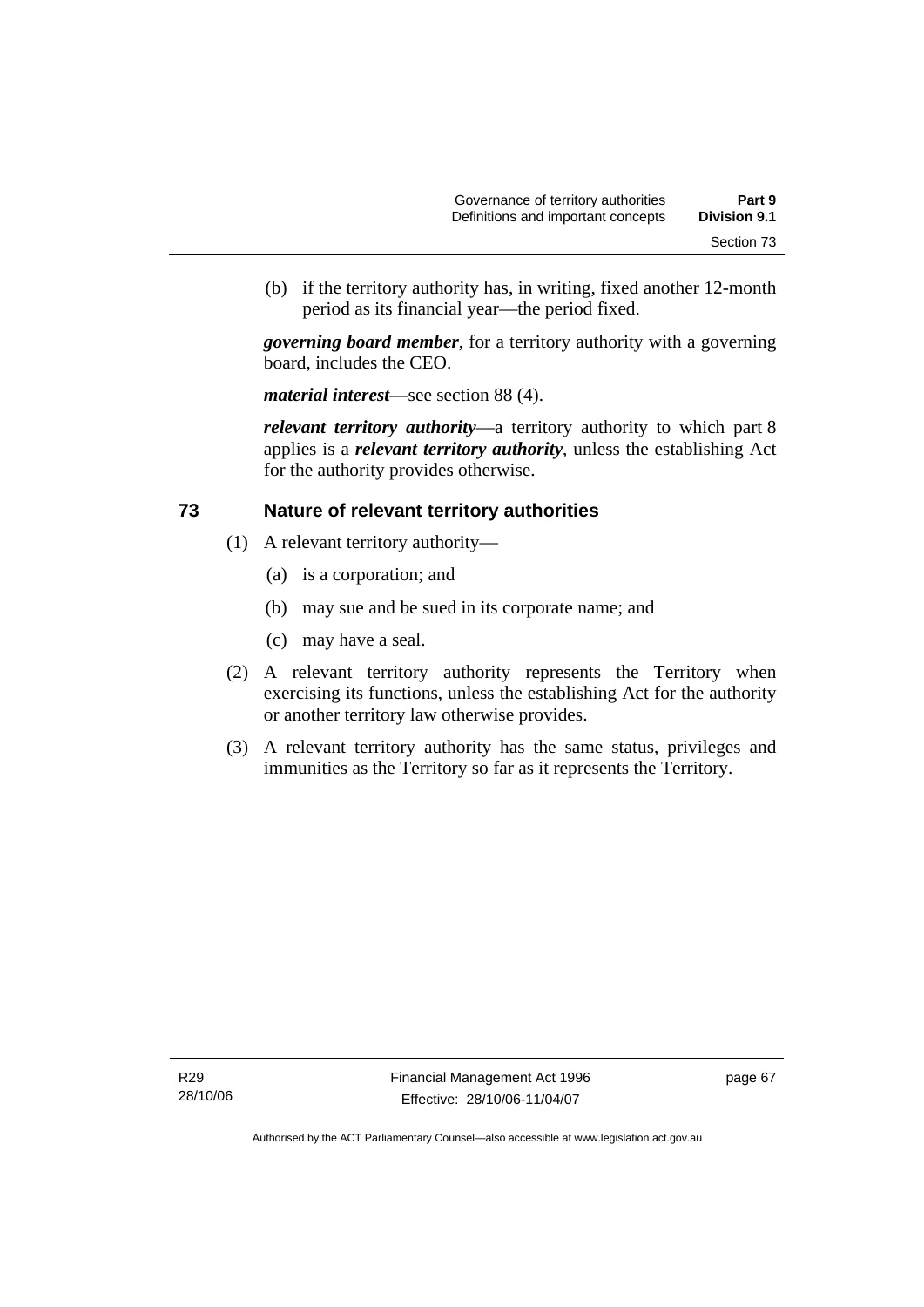### **74 Powers of territory authorities generally**

 (1) A relevant territory authority has the legal capacity and powers of an individual both in and outside the ACT (including outside Australia).

#### **Examples**

- 1 to enter into a contract
- 2 to own, deal with and dispose of property
- 3 to act as trustee
- *Note* An example is part of the Act, is not exhaustive and may extend, but does not limit, the meaning of the provision in which it appears (see Legislation Act, s 126 and s 132).
- (2) Without limiting subsection (1), a relevant territory authority—
	- (a) has the powers given to it under this Act or another territory law; and
	- (b) may do anything that it is authorised to do by a territory law or a law of another jurisdiction; and
	- (c) may exercise its powers in and outside the ACT (including outside Australia).

#### **Example for par (b)**

A territory authority may arrange for the authority to be registered or recognised under a law of another jurisdiction.

- (3) A relevant territory authority's legal capacity to do something is not affected by the fact that the authority's interests are not, or would not be, served by doing it.
- (4) To remove any doubt, this section does not—
	- (a) authorise a relevant territory authority to do anything that is prohibited by a territory law or a law of another jurisdiction; and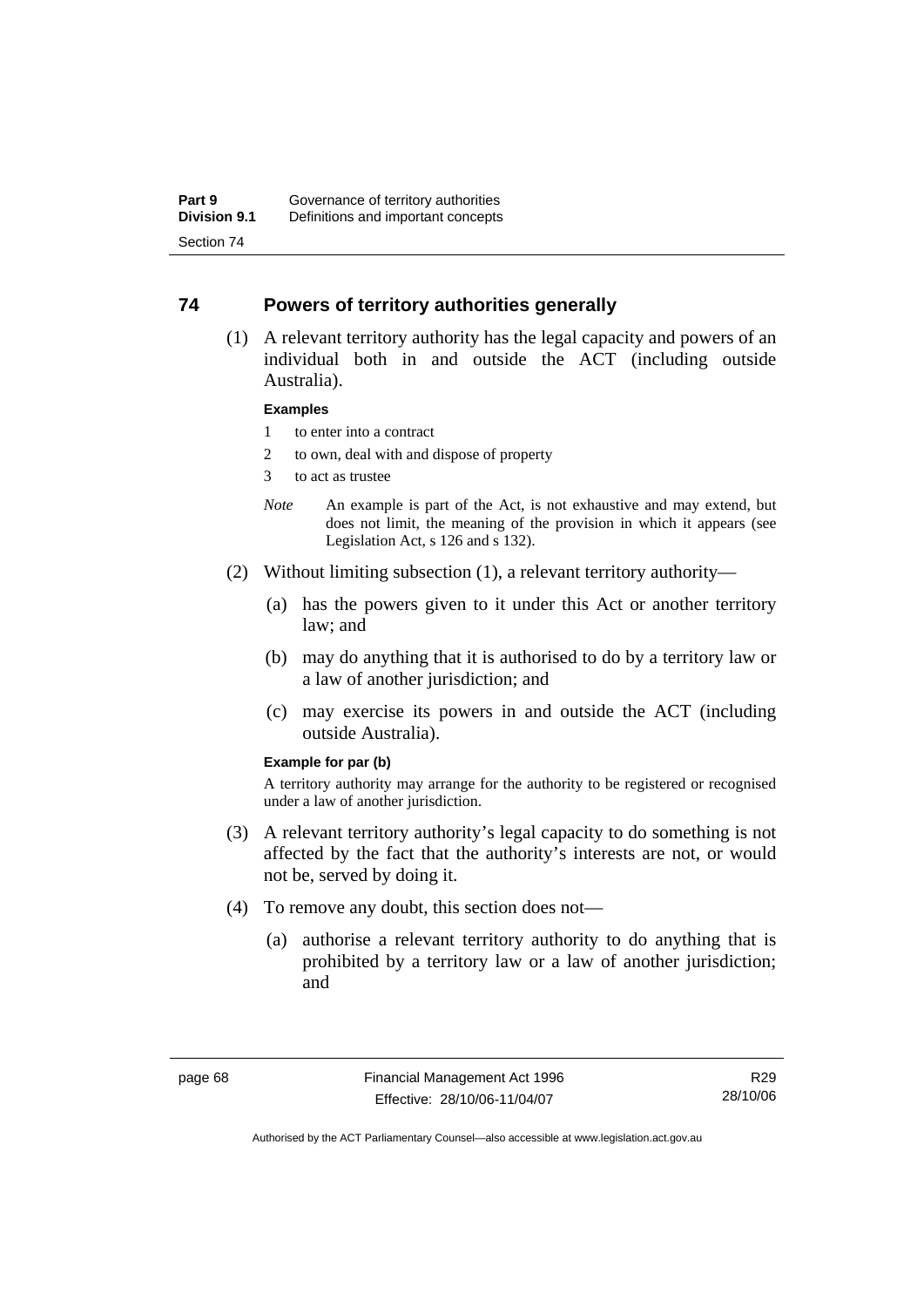- (b) give a relevant territory authority a right that a territory law or a law of another jurisdiction denies to the authority.
- (5) In this section:

*another jurisdiction* means the Commonwealth, a State, another Territory or a foreign country.

### **75 Execution of documents and assumptions people dealing with relevant territory authority may make**

(1) In this section:

*applied Corporations Act provisions* means the following provisions of the Corporations Act:

- (a) section 127 (which is about the execution of documents by a company);
- (b) section 128 (which is about a person's entitlement to make certain assumptions in dealing with a company);
- (c) section 129 (which is about the assumptions that may be made).
- (2) The applied Corporations Act provisions apply to a relevant territory authority as if—
	- (a) a reference to a *company* were a reference to the authority; and
	- (b) a reference to a *common seal* were a reference to any seal of the authority; and
	- (c) a reference to a *director* were a reference to a board member; and
	- (d) a reference to a company's *constitution* were a reference to this Act and the establishing Act; and
	- (e) a reference to an *officer* of a company were a reference to the chief executive officer and any member of staff of the authority; and

| R29      | Financial Management Act 1996 | page 69 |
|----------|-------------------------------|---------|
| 28/10/06 | Effective: 28/10/06-11/04/07  |         |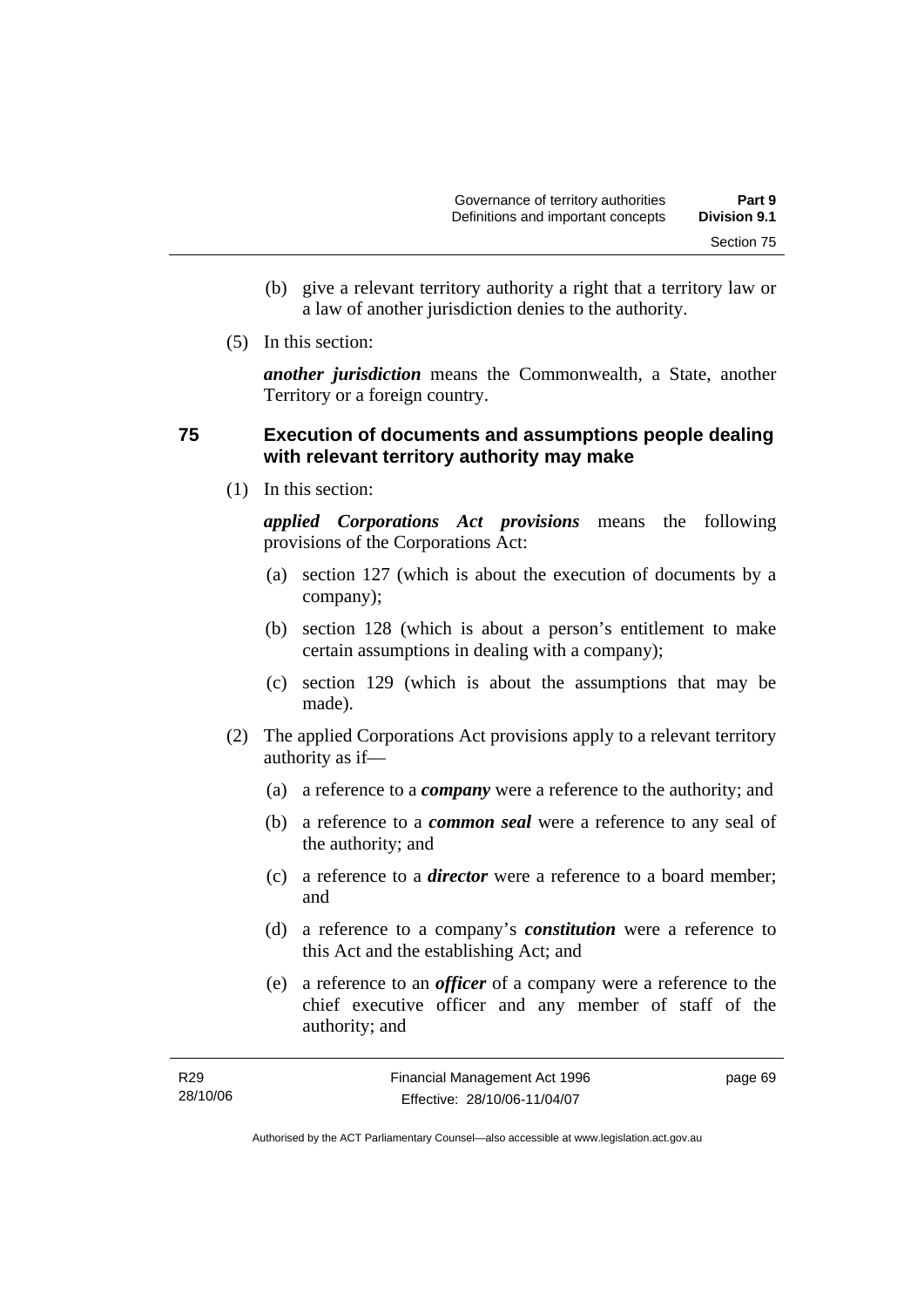- (f) a reference to *information available to the public from ASIC*  were a reference to information available to the public from the Territory; and
- (g) any other necessary changes, and any change prescribed by regulation, were made.

# **76 Governing board of territory authority**

- (1) A territory authority has a governing board if the establishing Act for the authority establishes a governing board for the authority.
- (2) To remove any doubt, only the following territory authorities have governing boards:
	- ACT Gambling and Racing Commission
	- Australian Capital Territory Public Cemeteries Authority
	- Building and Construction Industry Training Fund Authority
	- Cleaning Industry Long Service Leave Authority
	- Construction Industry Long Service Leave Authority
	- Cultural Facilities Corporation
	- Exhibition Park Corporation
	- Land Development Agency
	- a territory authority prescribed by the financial management guidelines.

# **77 Role of governing board**

- (1) If a territory authority has a governing board, the governing board has the following functions:
	- (a) setting the authority's policies and strategies;
	- (b) governing the authority consistently with the authority's establishing Act and other relevant legislation;
	- (c) ensuring, as far as practicable, that the authority operates in a proper, effective and efficient way;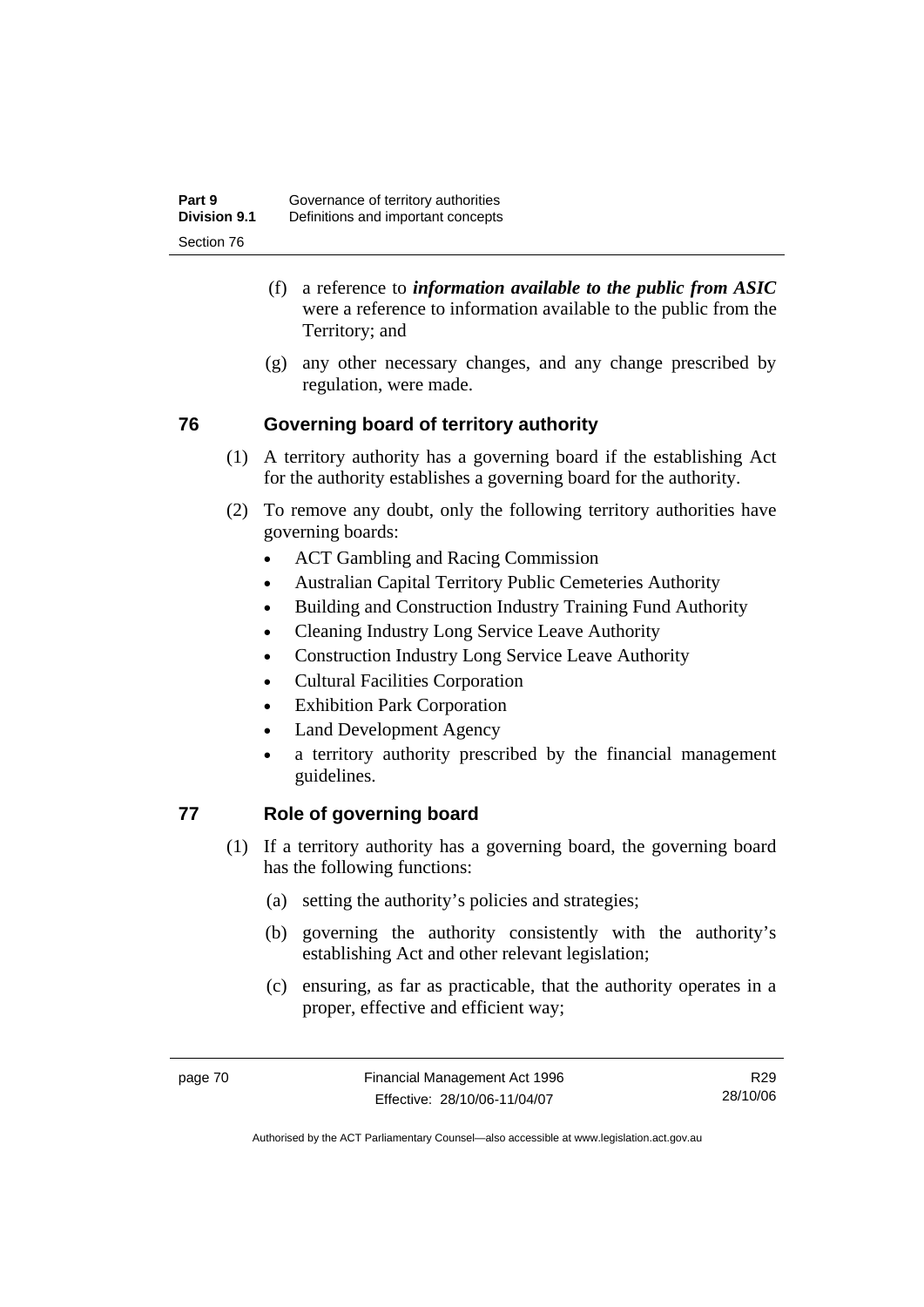(d) ensuring, as far as practicable, that the authority complies with applicable governmental policies (if any).

#### **Examples of policies for par (a)**

- 1 risk management
- 2 communication with government
- 3 corporate planning
- *Note* An example is part of the Act, is not exhaustive and may extend, but does not limit, the meaning of the provision in which it appears (see Legislation Act, s 126 and s 132).
- (2) This section does not limit the functions of a governing board.

# **Division 9.2 Governing board member appointments**

### **78 Appointment of governing board members generally**

- (1) This section applies to the appointment of the members of the governing board of a territory authority, other than the CEO.
- (2) The responsible Minister for the territory authority may appoint the members.
	- *Note 1* For the making of appointments (including acting appointments), see the Legislation Act, pt 19.3.
	- *Note 2* In particular, an appointment may be made by naming a person or nominating the occupant of a position (see s 207).
	- *Note 3* Certain Ministerial appointments require consultation with an Assembly committee and are disallowable (see Legislation Act, div 19.3.3).
- (3) The only criteria for deciding whether to appoint a person as a member are—
	- (a) the contribution the person can make to the goals and objectives of the governing board; and
	- (b) the criteria stated in applicable governmental policies (if any) relating to appointments.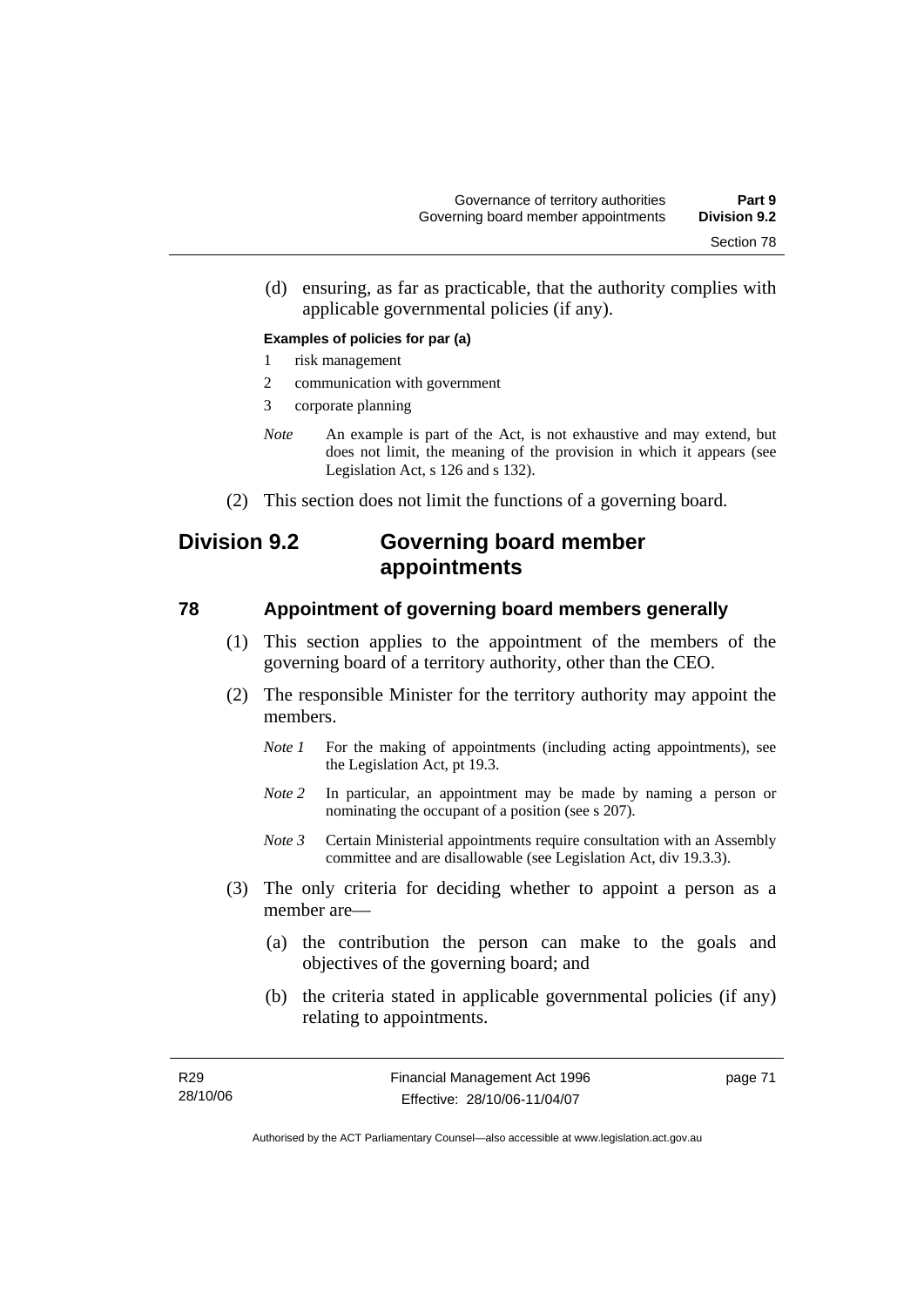- (4) However, the establishing Act may prescribe other criteria for deciding whether to appoint a person as a member.
- (5) An appointment of a member—
	- (a) must not be for longer than 3 years, unless the establishing Act allows a longer period; and
	- (b) is an appointment under the provision of the establishing Act that establishes the governing board.
- (6) The conditions of appointment of a member (other than a member required under the establishing Act to be a public servant or statutory office holder) are the conditions agreed between the Minister and the member, subject to any determination under the *Remuneration Tribunal Act 1995*.

### **79 Appointment of chair and deputy chair**

- (1) The responsible Minister for a territory authority with a governing board may appoint a chair for the board and, unless the establishing Act otherwise provides, a deputy chair for the board.
	- *Note 1* For the making of appointments (including acting appointments), see the Legislation Act, pt 19.3.
	- *Note 2* In particular, an appointment may be made by naming a person or nominating the occupant of a position (see s 207).
	- *Note 3* Certain Ministerial appointments require consultation with an Assembly committee and are disallowable (see Legislation Act, div 19.3.3).
- (2) However, the responsible Minister must not appoint the CEO of the territory authority as chair or deputy chair.
- (3) The responsible Minister must try to ensure that the governing board of a territory authority always has a chair and, unless the establishing Act otherwise provides, deputy chair.

### **80 Appointment of CEO of authority with governing board**

(1) This section applies to a territory authority with a governing board.

R29 28/10/06

Authorised by the ACT Parliamentary Counsel—also accessible at www.legislation.act.gov.au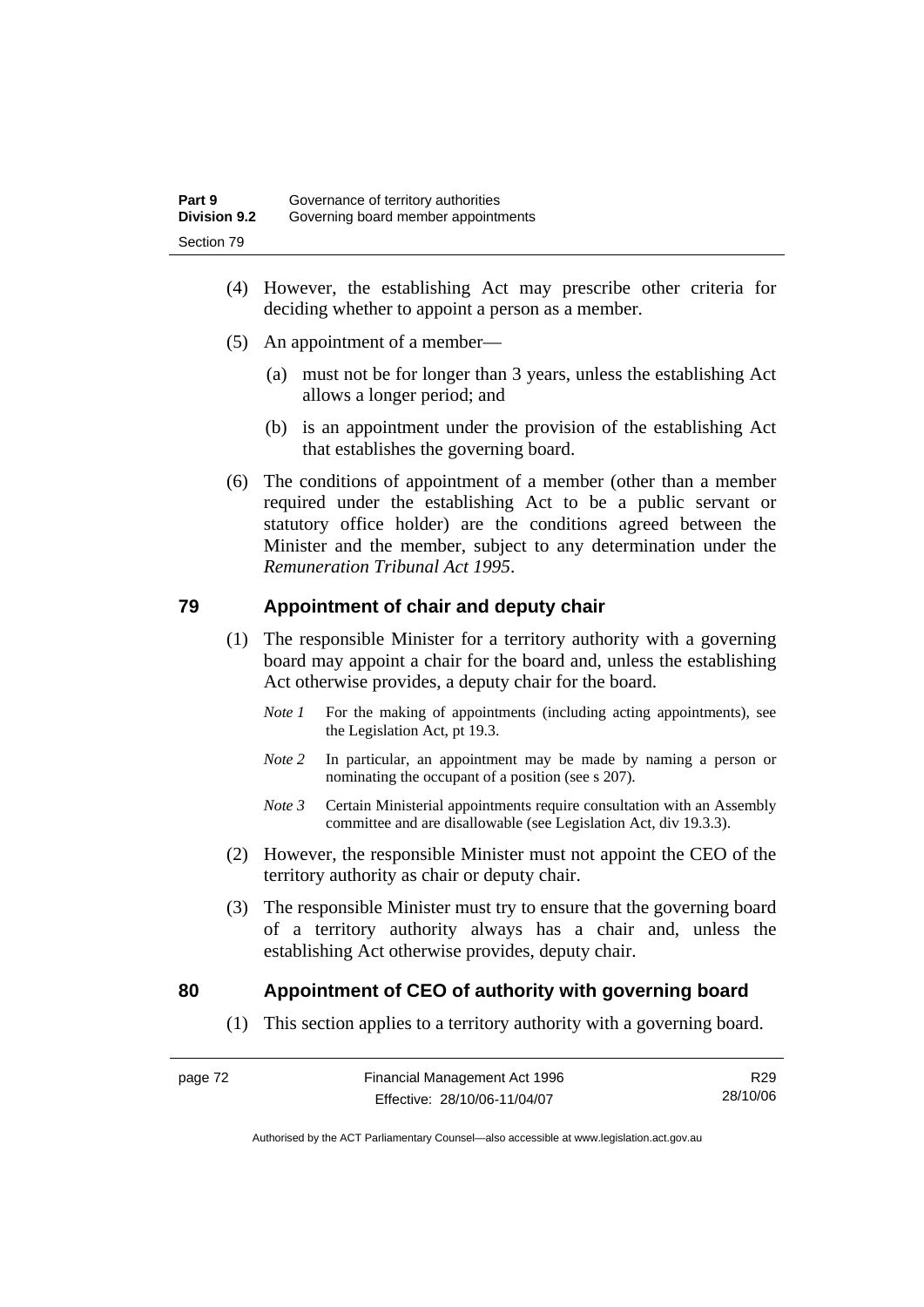- (2) The governing board of the territory authority must, after consulting the responsible Minister, appoint a CEO for the authority.
	- *Note 1* For the making of appointments (including acting appointments), see the Legislation Act, pt 19.3.
	- *Note 2* In particular, an appointment may be made by naming a person or nominating the occupant of a position (see s 207).
- (3) However, if the CEO is required under the establishing Act to be a public servant, the chief executive of the administrative unit responsible for the establishing Act must, after consulting the governing board and the responsible Minister, appoint a CEO for the authority.
- (4) The CEO is a member of the governing board.
- (5) However, the CEO is not a member of the governing board if it is considering or deciding—
	- (a) the appointment, or the ending of the appointment, of the CEO; or
	- (b) the CEO's conditions of appointment.
- (6) The conditions of appointment of a CEO (other than a CEO required under the establishing Act to be a public servant) are the conditions agreed between the governing board and the CEO, subject to any determination under the *Remuneration Tribunal Act 1995*.

### **81 Ending board member appointments**

- (1) This section applies to a governing board member other than the CEO.
- (2) The responsible Minister may end the member's appointment—
	- (a) if the member contravenes a territory law; or
	- (b) for misbehaviour; or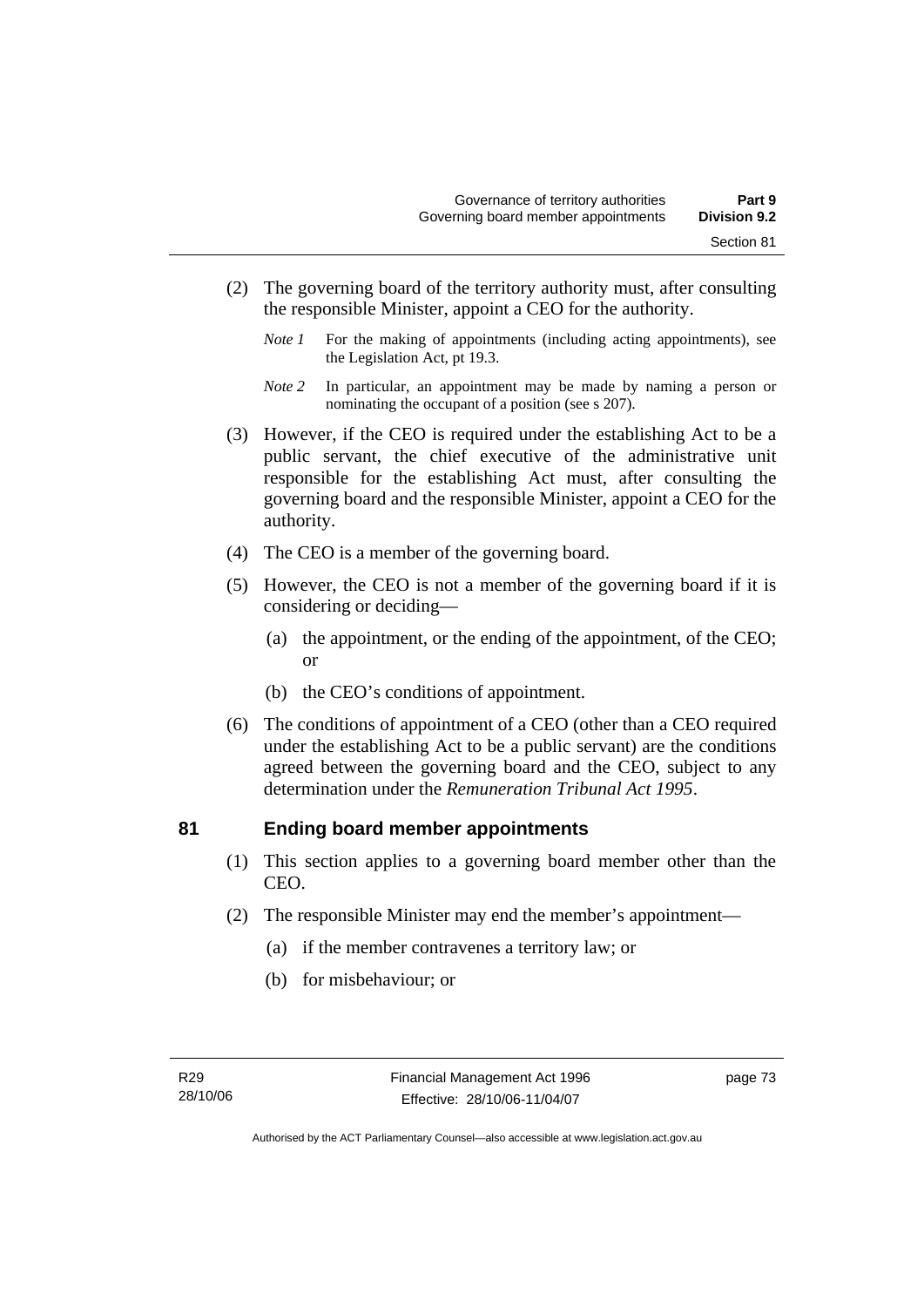- (c) if the member becomes bankrupt or executes a personal insolvency agreement; or
- (d) if the member is convicted, or found guilty, in Australia of an offence punishable by imprisonment for at least 1 year; or
- (e) if the member is convicted, or found guilty, outside Australia of an offence that, if it had been committed in the ACT, would be punishable by imprisonment for at least 1 year; or
- (f) if the member exercises the member's functions other than in accordance with section 85 (Honesty, care and diligence of governing board members); or
- (g) if the member fails to take all reasonable steps to avoid being placed in a position where a conflict of interest arises during the exercise of the member's functions; or
- (h) if the member contravenes section 88 (Disclosure of interests by governing board members); or
- (i) if the member is absent from 3 consecutive meetings of the board, otherwise than on approved leave; or
- (j) for physical or mental incapacity, if the incapacity substantially affects the exercise of the member's functions.
- *Note* A person's appointment also ends if the person resigns (see Legislation Act, s 210).
- (3) The Minister may also end the appointment of the member (the *member concerned*) if the board tells the Minister in writing that it has resolved, by a majority of at least  $\frac{2}{3}$  of the members, to recommend to the Minister that the member's appointment be ended.
- (4) The governing board may pass a resolution mentioned in subsection (3) only if—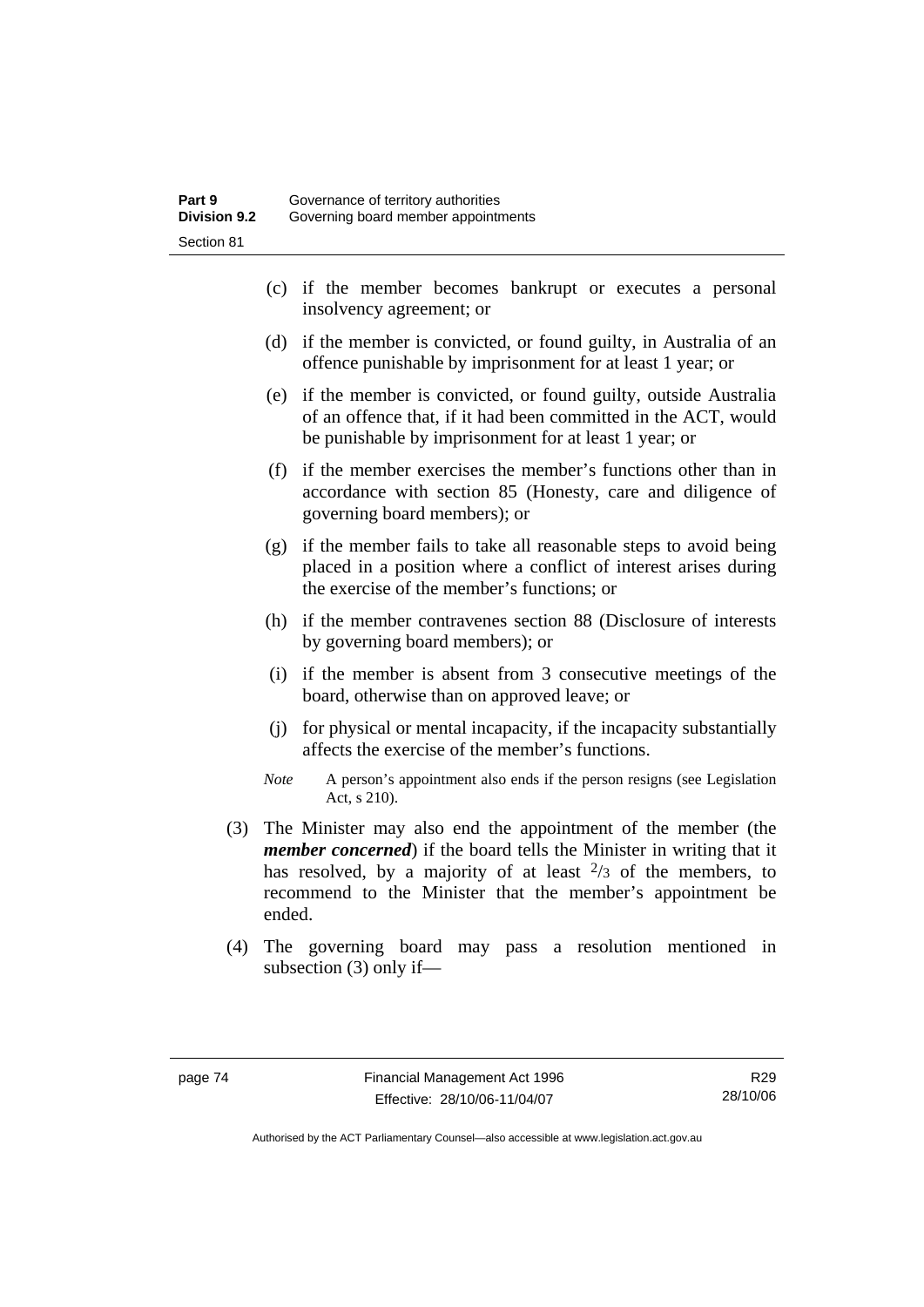- (a) at least 3 weeks written notice of the intention to consider the proposed resolution has been given to the member concerned; and
- (b) the member concerned has been given an opportunity to make submissions and present documents to a meeting of the board; and
- (c) if the member concerned has used the opportunity mentioned in paragraph (b)—a summary of the member's submissions is recorded in the minutes of the board and a copy of any documents presented is included in the minutes.

# **Division 9.3 Functions of governing board members**

# **82 Chair's functions**

The chair of the governing board of a territory authority has the following functions:

- (a) managing the affairs of the governing board;
- (b) ensuring, as far as practicable, that there is a good working relationship between the governing board and management of the authority;
- (c) ensuring the responsible Minister is kept informed about the operations of the authority.

# **83 Deputy chair's functions**

 (1) If the chair of the governing board of a territory authority is absent or cannot for any reason exercise the functions of the chair, the deputy chair of the governing board must exercise the functions of the chair.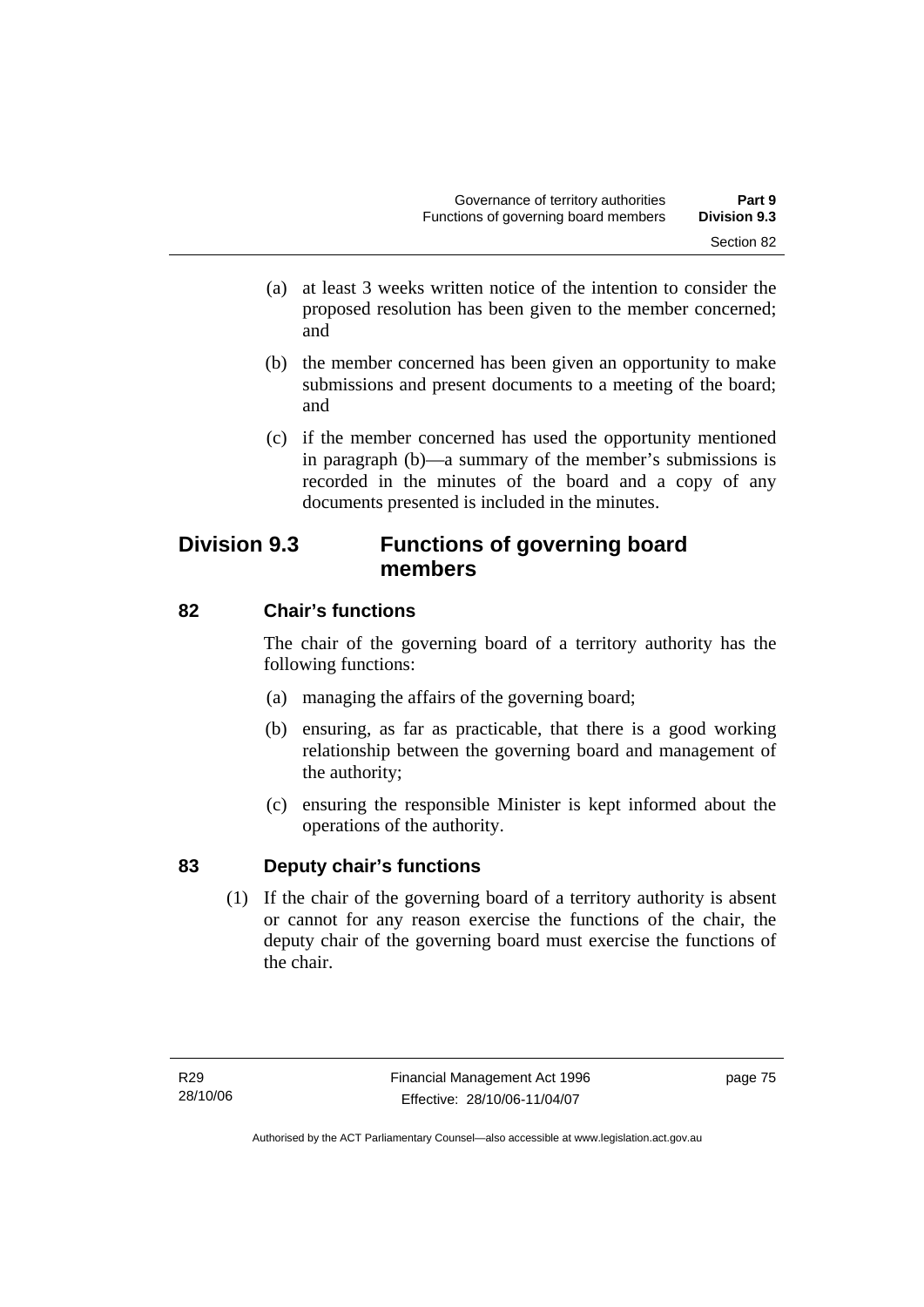| Part 9              | Governance of territory authorities  |
|---------------------|--------------------------------------|
| <b>Division 9.3</b> | Functions of governing board members |
| Section 84          |                                      |

- (2) However, this section does not apply to a territory authority if the establishing Act for the authority provides that it need not have a deputy chair.
	- *Note* The Legislation Act, s 209 deals with acting appointments.

### **84 CEO's functions**

- (1) The CEO of a territory authority with a governing board has the following functions:
	- (a) ensuring, as far as practicable, that the authority's statement of intent is implemented effectively and efficiently;

**Example of implementation of statement of intent** 

achieving objectives in statement of intent

- (b) managing the day-to-day operations of the authority in accordance with—
	- (i) applicable governmental policies (if any); and
	- (ii) the policies of the authority set by the board; and
	- (iii) each legal requirement that applies to the authority;

#### **Example for par (iii)**

a direction by the independent competition and regulatory commission that relates to the authority

- (c) regularly advising the board about the operation and financial performance of the authority;
- (d) immediately advising the board about significant events.
	- *Note* An example is part of the Act, is not exhaustive and may extend, but does not limit, the meaning of the provision in which it appears (see Legislation Act, s 126 and s 132).
- (2) In this section:

*significant event*, for a territory authority, means an event that the authority is required to tell the responsible Minister about under section 101.

| page 76 | Financial Management Act 1996 | R <sub>29</sub> |
|---------|-------------------------------|-----------------|
|         | Effective: 28/10/06-11/04/07  | 28/10/06        |

Authorised by the ACT Parliamentary Counsel—also accessible at www.legislation.act.gov.au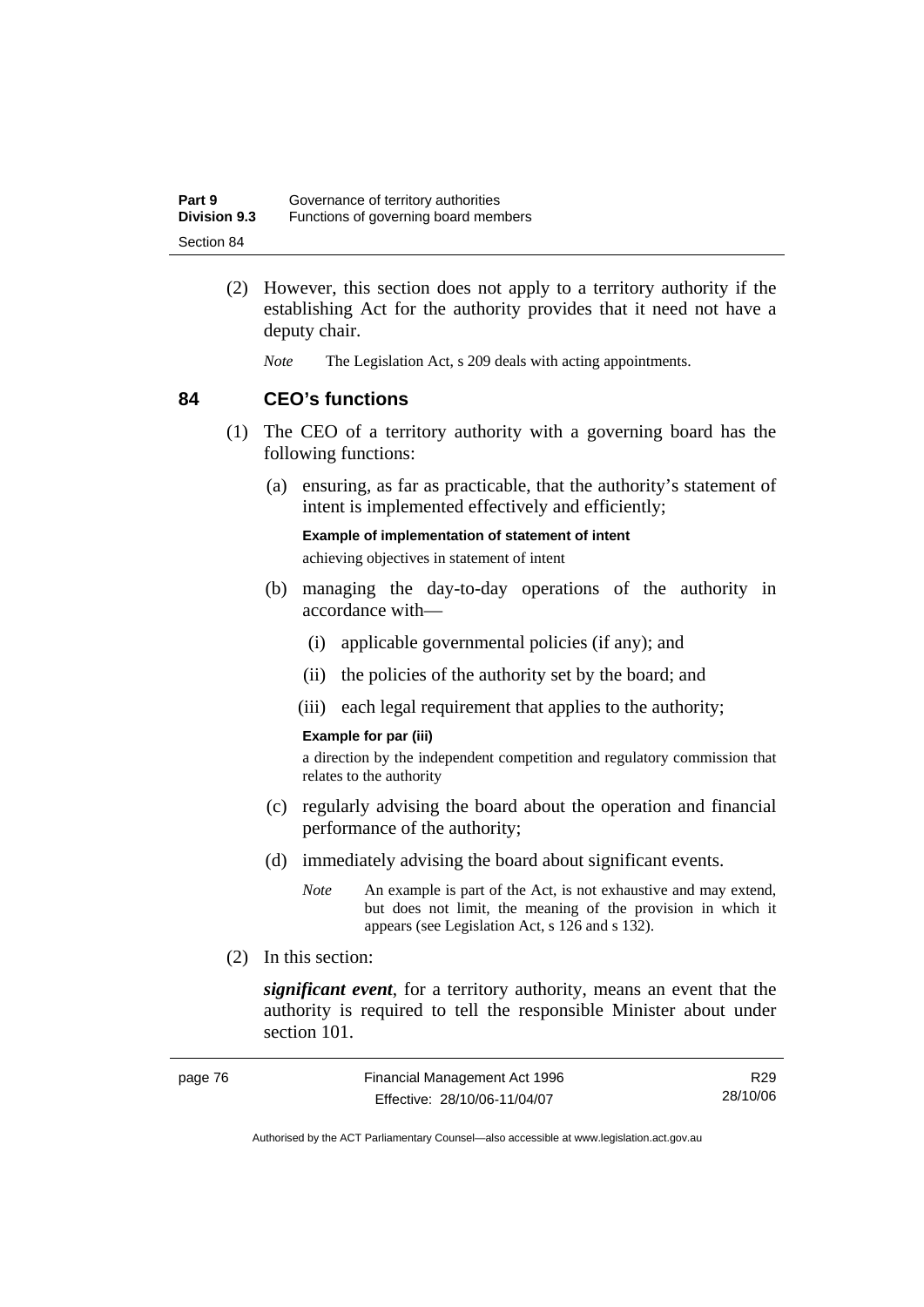### **85 Honesty, care and diligence of governing board members**

In exercising the functions of a governing board member, a member must exercise the degree of honesty, care and diligence required to be exercised by a director of a corporation in relation to the affairs of the corporation.

### **86 Conflicts of interest by governing board members**

A governing board member must take all reasonable steps to avoid being placed in a position where a conflict of interest arises during the exercise of the member's functions.

### **87 Agenda to require disclosure of interest item**

The agenda for each meeting of a territory authority governing board must include an item requiring any material interest in an issue to be considered at the meeting to be disclosed to the meeting.

### **88 Disclosure of interests by governing board members**

- (1) If a governing board member has a material interest in an issue being considered, or about to be considered, by the governing board, the member must disclose the nature of the interest at a board meeting as soon as practicable after the relevant facts come to the member's knowledge.
	- *Note Material interest* is defined in s (4). The definition of *indirect interest* in s (4) applies to the definition of *material interest*.
- (2) The disclosure must be recorded in the governing board's minutes and, unless the board otherwise decides, the member must not—
	- (a) be present when the board considers the issue; or
	- (b) take part in a decision of the board on the issue.

#### **Example**

Albert, Boris and Chloe are members of a governing board. They have an interest in an issue being considered at a governing board meeting and they disclose the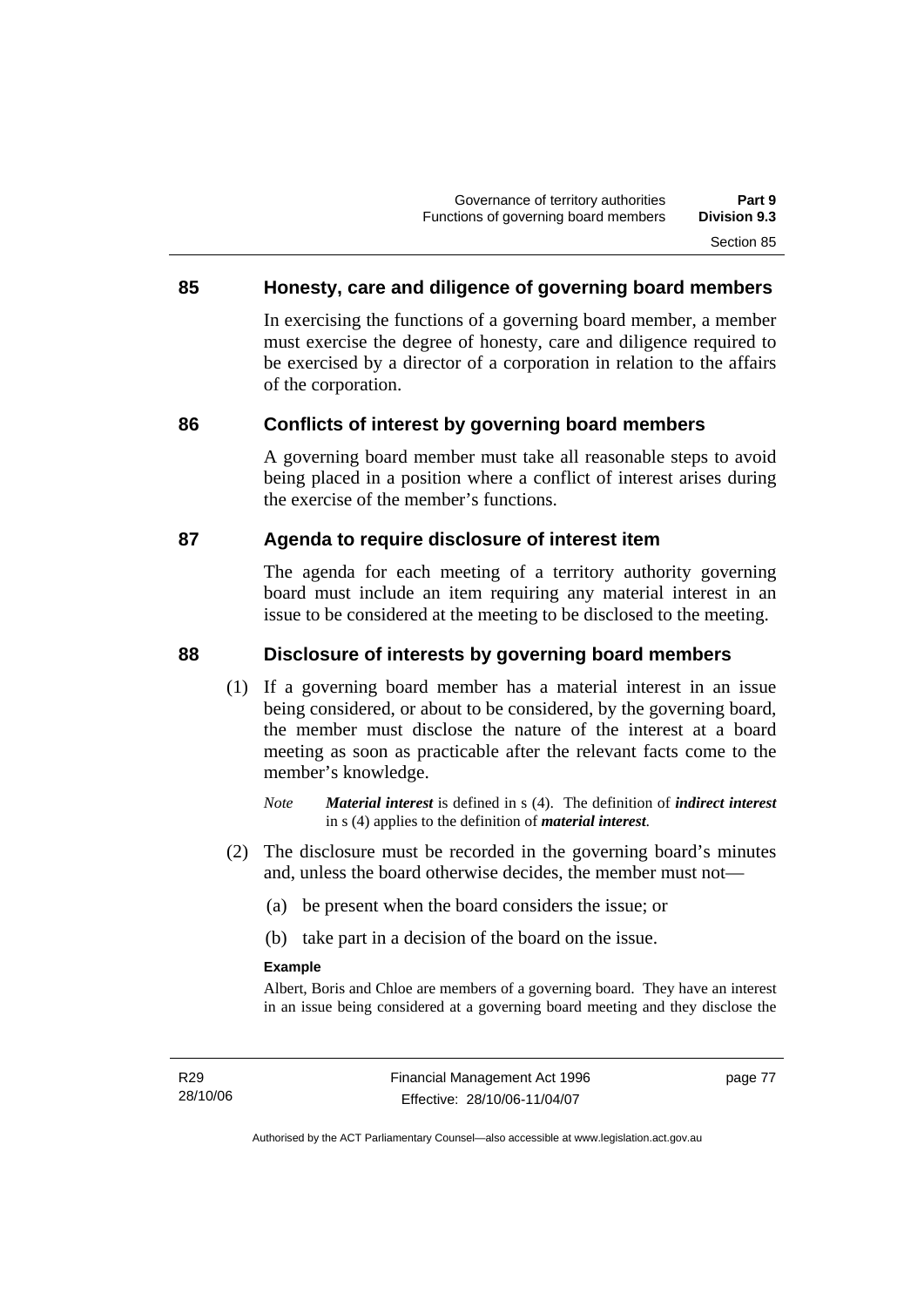#### **Part 9 Governance of territory authorities Division 9.3** Functions of governing board members Section 88

interest as soon as they become aware of it. Albert's and Boris's interests are minor but Chloe has a direct financial interest in the issue.

The governing board considers the disclosures and decides that because of the nature of the interests:

- Albert may be present when the board considers the issue but not take part in the decision
- Boris may be present for the consideration and take part in the decision.

The board does not make a decision allowing Chloe to be present or take part in the board's decision. Accordingly, since Chloe has a material interest she cannot be present for the consideration of the issue or take part in the decision.

- *Note* An example is part of the Act, is not exhaustive and may extend, but does not limit, the meaning of the provision in which it appears (see Legislation Act, s 126 and s 132).
- (3) Any other governing board member who also has a material interest in the issue must not be present when the board is considering its decision under subsection (2).
- (4) In this section:

*associate*, of a person, means—

- (a) the person's business partner; or
- (b) a close friend of the person; or
- (c) a family member of the person.

*executive officer*, of a corporation, means a person (however described) who is concerned with, or takes part in, the corporation's management, whether or not the person is a director of the corporation.

*indirect interest*—without limiting the kinds of indirect interests a person may have, a person has an *indirect interest* in an issue if any of the following has an interest in the issue:

(a) an associate of the person;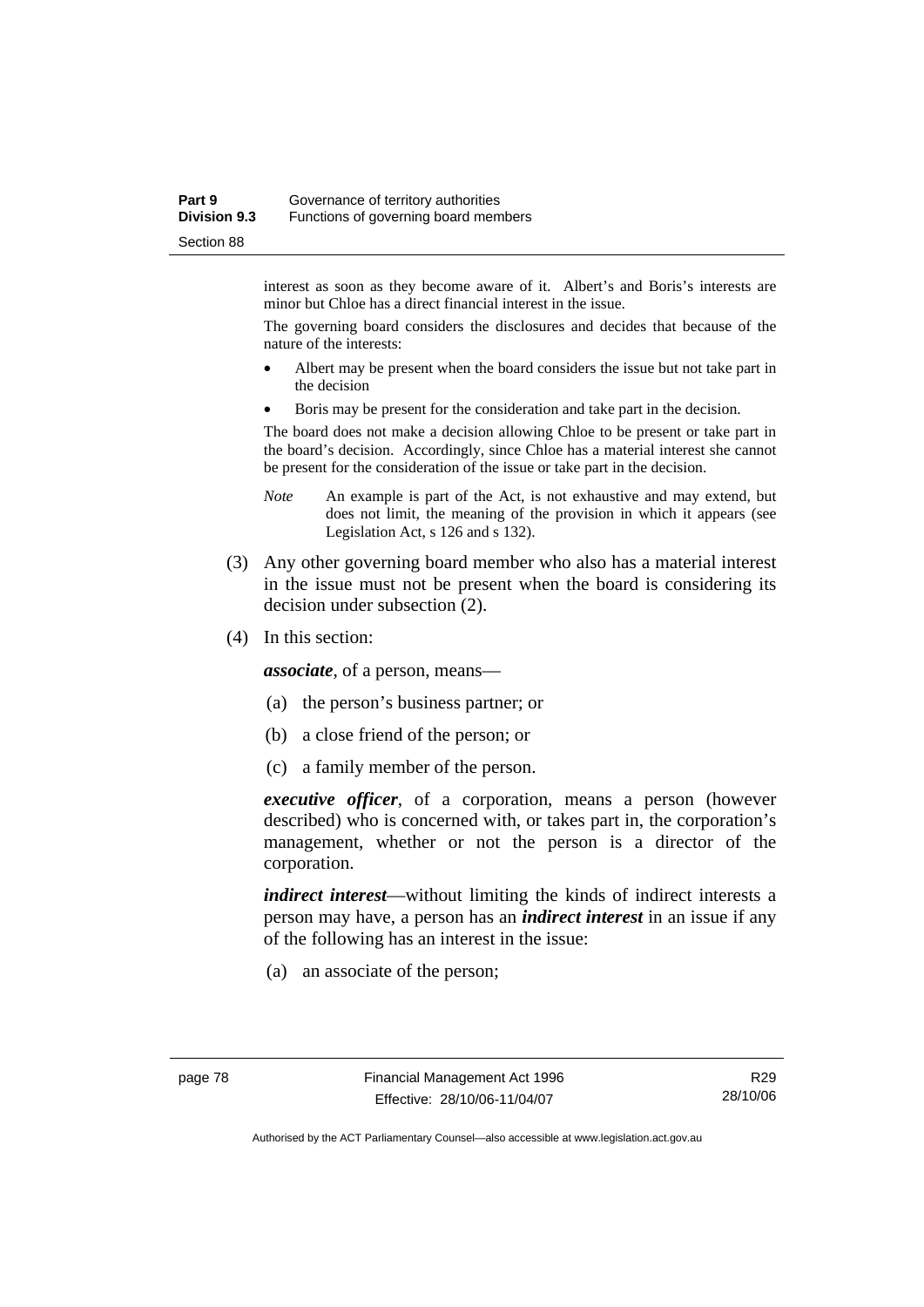- (b) a corporation if the corporation has not more than 100 members and the person, or an associate of the person, is a member of the corporation;
- (c) a subsidiary of a corporation mentioned in paragraph (b);
- (d) a corporation if the person, or an associate of the person, is an executive officer of the corporation;
- (e) the trustee of a trust if the person, or an associate of the person, is a beneficiary of the trust;
- (f) a member of a firm or partnership if the person, or an associate of the person, is a member of the firm or partnership;
- (g) someone else carrying on a business if the person, or an associate of the person, has a direct or indirect right to participate in the profits of the business.

*material interest*—a governing board member has a *material interest* in an issue if the member has—

- (a) a direct or indirect financial interest in the issue; or
- (b) a direct or indirect interest of any other kind if the interest could conflict with the proper exercise of the member's functions in relation to the board's consideration of the issue.

### **89 Reporting of disclosed governing board interests to Minister**

- (1) Within 3 months after the day a material interest is disclosed under section 88 (1), the chair of the governing board must report to the responsible Minister in writing about—
	- (a) the disclosure; and
	- (b) the nature of the interest disclosed; and
	- (c) any decision by the board under section 88 (2).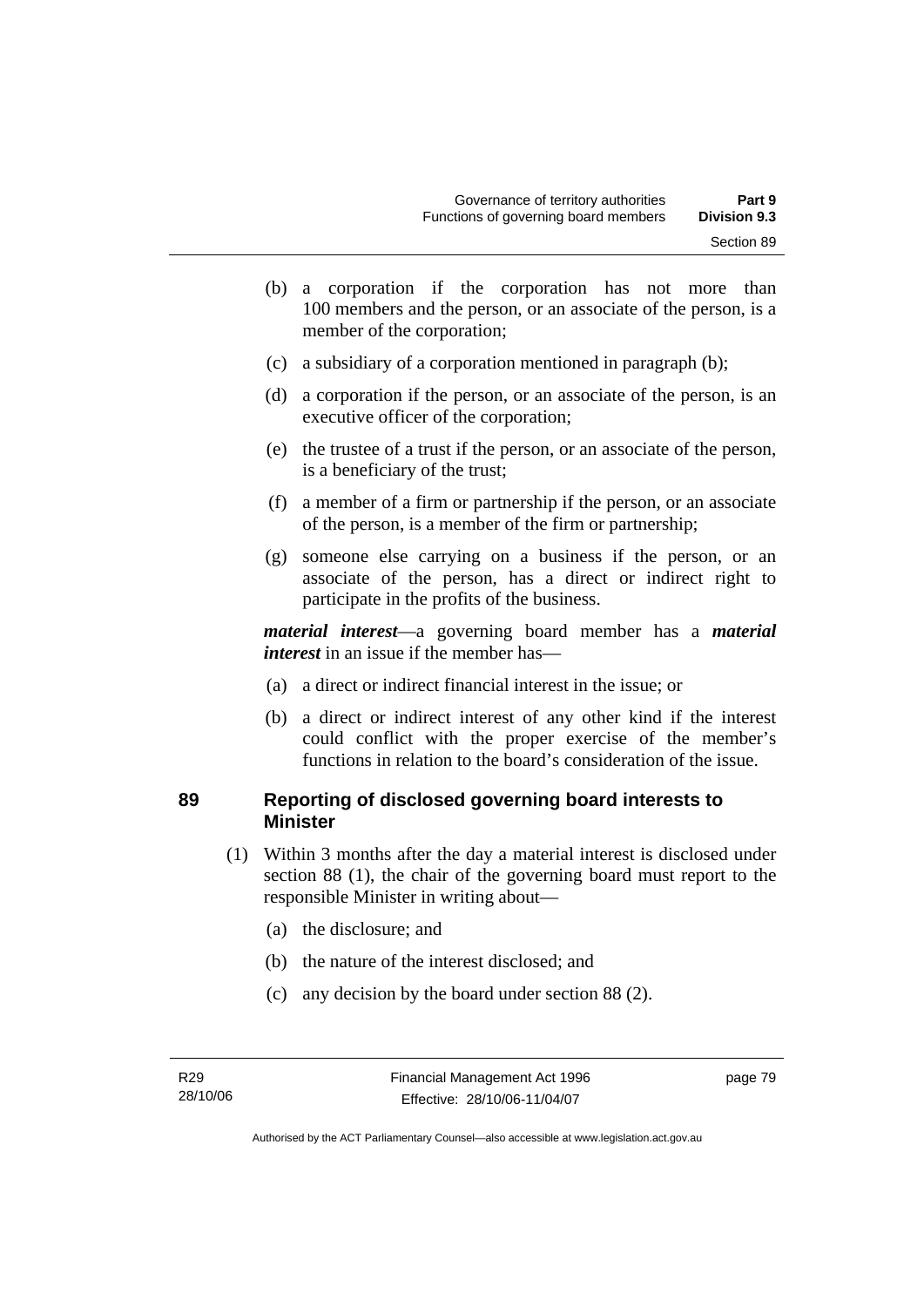| Part 9              | Governance of territory authorities  |
|---------------------|--------------------------------------|
| <b>Division 9.3</b> | Functions of governing board members |
| Section 90          |                                      |

- (2) The chair must also give the responsible Minister, not later than 31 days after the end of each financial year, a statement that sets out the information given to the Minister in reports under subsection (1) that relate to disclosures made during the previous financial year.
- (3) The responsible Minister must give a copy of the statement to the relevant committee of the Legislative Assembly within 31 days after the day the Minister receives the statement.
- (4) In this section:

### *relevant committee* means—

- (a) a standing committee of the Legislative Assembly nominated by the Speaker for subsection (3); or
- (b) if no nomination under paragraph (a) is in effect—the standing committee of the Legislative Assembly responsible for public accounts.

### **90 Protection of governing board members from liability**

- (1) A governing board member is not civilly liable for anything done or omitted to be done honestly and without recklessness—
	- (a) in the exercise of a function under a territory law; or
	- (b) in the reasonable belief that the act or omission was in the exercise of a function under a territory law.
- (2) Any liability that would, apart from this section, attach to a governing board member of a territory authority attaches instead to the authority.

### **91 Indemnification and exemption of governing board members**

 (1) A territory authority must not exempt a governing board member (whether directly or through another entity) from liability to the authority.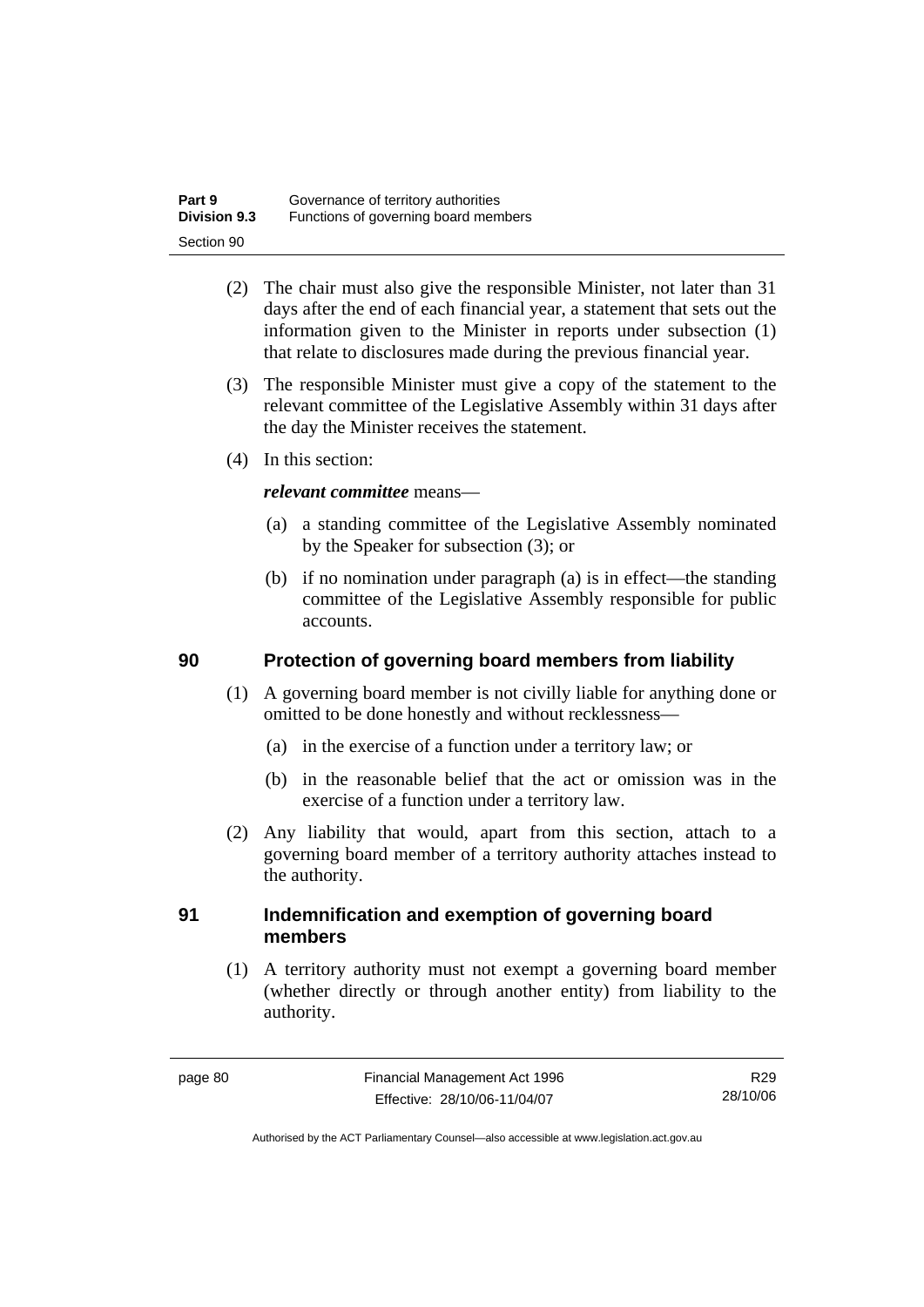- (2) A territory authority must not indemnify a governing board member (whether directly or through another entity and whether by agreement or by making a payment) against any of the following liabilities incurred as a board member:
	- (a) a liability owed to the authority;
	- (b) a liability owed to someone other than the authority that did not arise from honest conduct.
- (3) A territory authority must not indemnify a governing board member (whether directly or through another entity and whether by agreement or by making a payment) against legal costs incurred as a member if the costs are incurred—
	- (a) in defending or resisting a proceeding if the person is found to have a liability for which the person could not be indemnified under subsection (2); or
		- *Note* A governing board member is not personally liable for certain acts done or omissions made honestly and without recklessness (see s 90).
	- (b) in defending or resisting a criminal proceeding in which the person is found guilty.
- (4) In this section:

*authority* includes a subsidiary (if any) of the authority.

### **92 Compensation for exercise of functions etc**

- (1) A person may claim compensation from the Territory if the person suffers loss because of the exercise, or purported exercise, of a function under this part or the establishing Act.
- (2) Compensation may be claimed and ordered in a proceeding for compensation brought in a court of competent jurisdiction.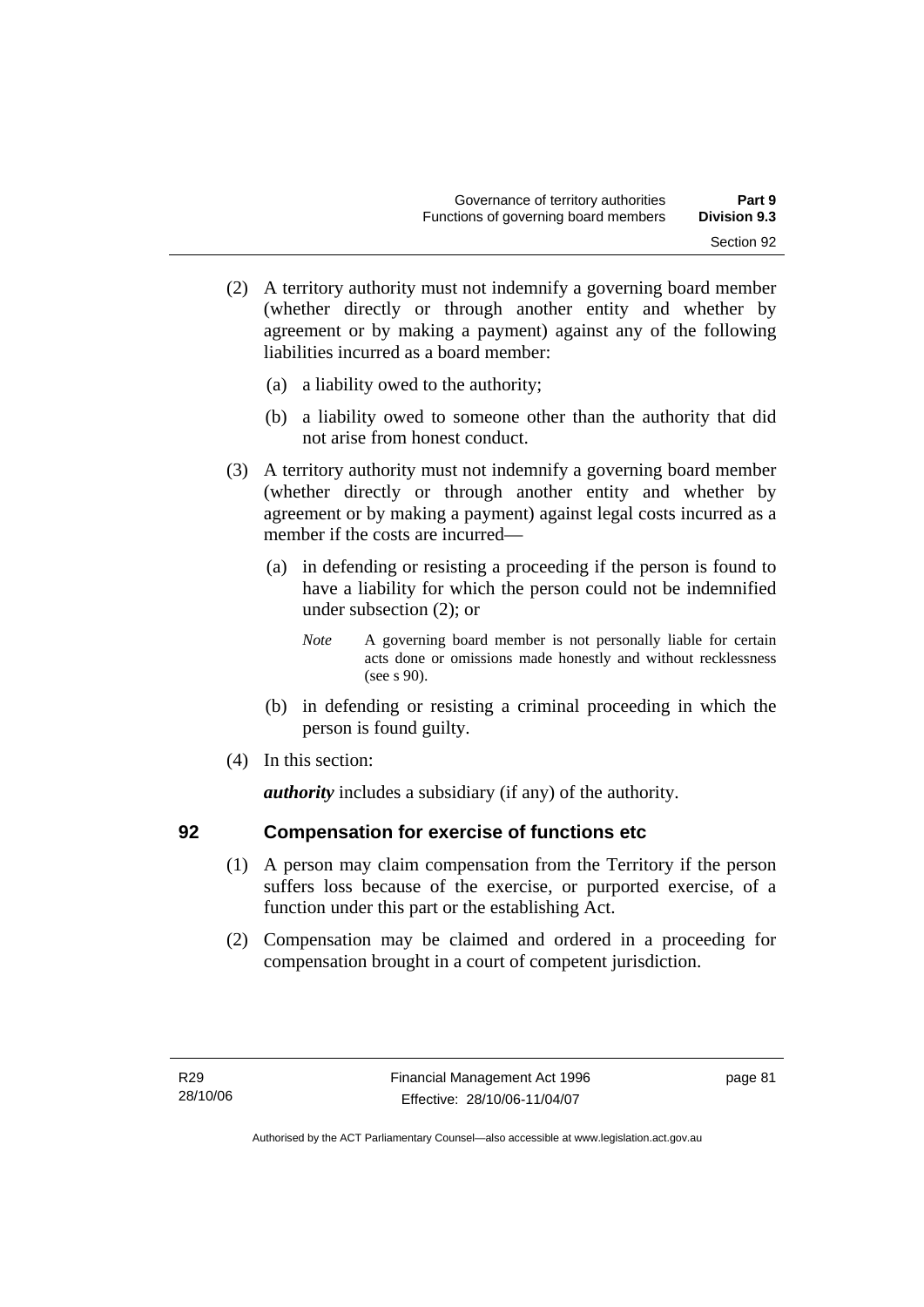| Part 9              | Governance of territory authorities |
|---------------------|-------------------------------------|
| <b>Division 9.4</b> | Governing board meetings            |
| Section 93          |                                     |

- (3) A court may order the payment of reasonable compensation for the loss or expense only if it is satisfied it is just to make the order in the circumstances of the particular case.
- (4) A regulation may prescribe matters that may, must or must not be taken into account by the court in considering whether it is just to make the order.

# **Division 9.4 Governing board meetings**

# **93 Time and place of governing board meetings**

- (1) Meetings of the governing board of a territory authority are to be held when and where it decides.
- (2) However, the governing board must meet—
	- (a) at least once every 3 months; or
	- (b) if the establishing Act requires the governing board to meet more frequently—at the times required under the establishing Act.
- (3) The chair—
	- (a) may at any time call a meeting of the governing board; and
	- (b) must call a meeting if asked by the Minister or at least 2 members.
- (4) The chair must give the other members reasonable notice of the time and place of a meeting called by the chair.

# **94 Presiding member at governing board meetings**

- (1) The chair presides at all meetings at which the chair is present.
- (2) If the chair is absent and the governing board has a deputy chair, the deputy chair presides.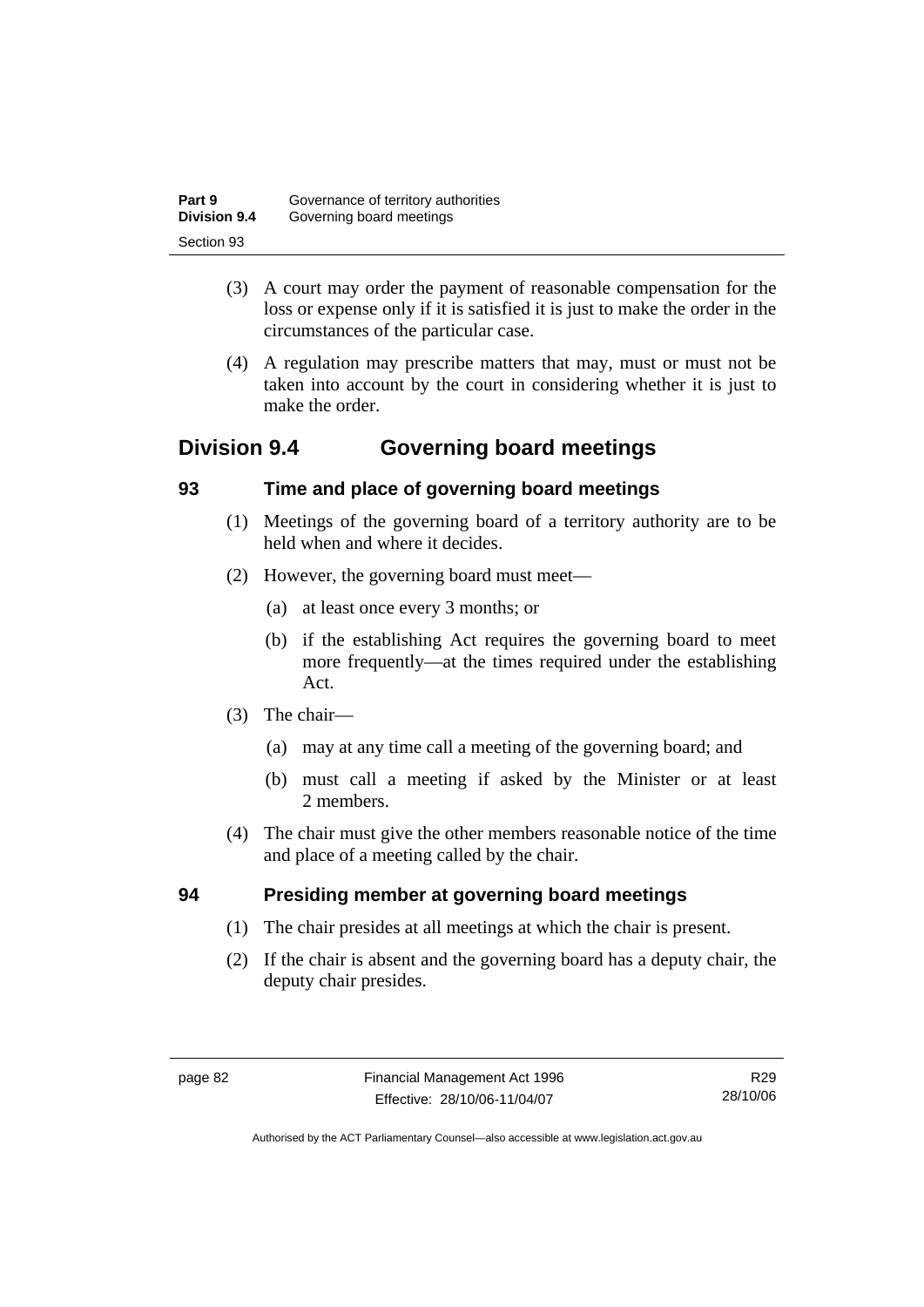- (3) If the chair and the deputy chair are absent or the chair is absent and there is no deputy chair, the member chosen by the members present presides.
- (4) However, the members must not choose the CEO to preside.

### **95 Quorum at governing board meetings**

- (1) Business may be carried on at a meeting of the governing board only if at least 1/2 the number of members appointed are present.
- (2) However, if the establishing Act for the governing board provides that a board member is a non-voting member, that board member is not counted as a member appointed or present for subsection (1).

# **96 Voting at governing board meetings**

- (1) At a meeting of the governing board each member has a vote on each question to be decided, unless the establishing Act for the board otherwise provides.
- (2) A question is decided by a majority of the votes of the members present and voting but, if the votes are equal, the member presiding has a deciding vote.

### **97 Conduct of governing board meetings etc**

- (1) The governing board may conduct its proceedings (including its meetings) as it considers appropriate.
- (2) A meeting may be held using a method of communication, or a combination of methods of communication, that allows a board member taking part to hear what each other member taking part says without the members being in each other's presence.

### **Examples**

a phone link, a satellite link

*Note* An example is part of the Act, is not exhaustive and may extend, but does not limit, the meaning of the provision in which it appears (see Legislation Act, s 126 and s 132).

| R <sub>29</sub> | Financial Management Act 1996 | page 83 |
|-----------------|-------------------------------|---------|
| 28/10/06        | Effective: 28/10/06-11/04/07  |         |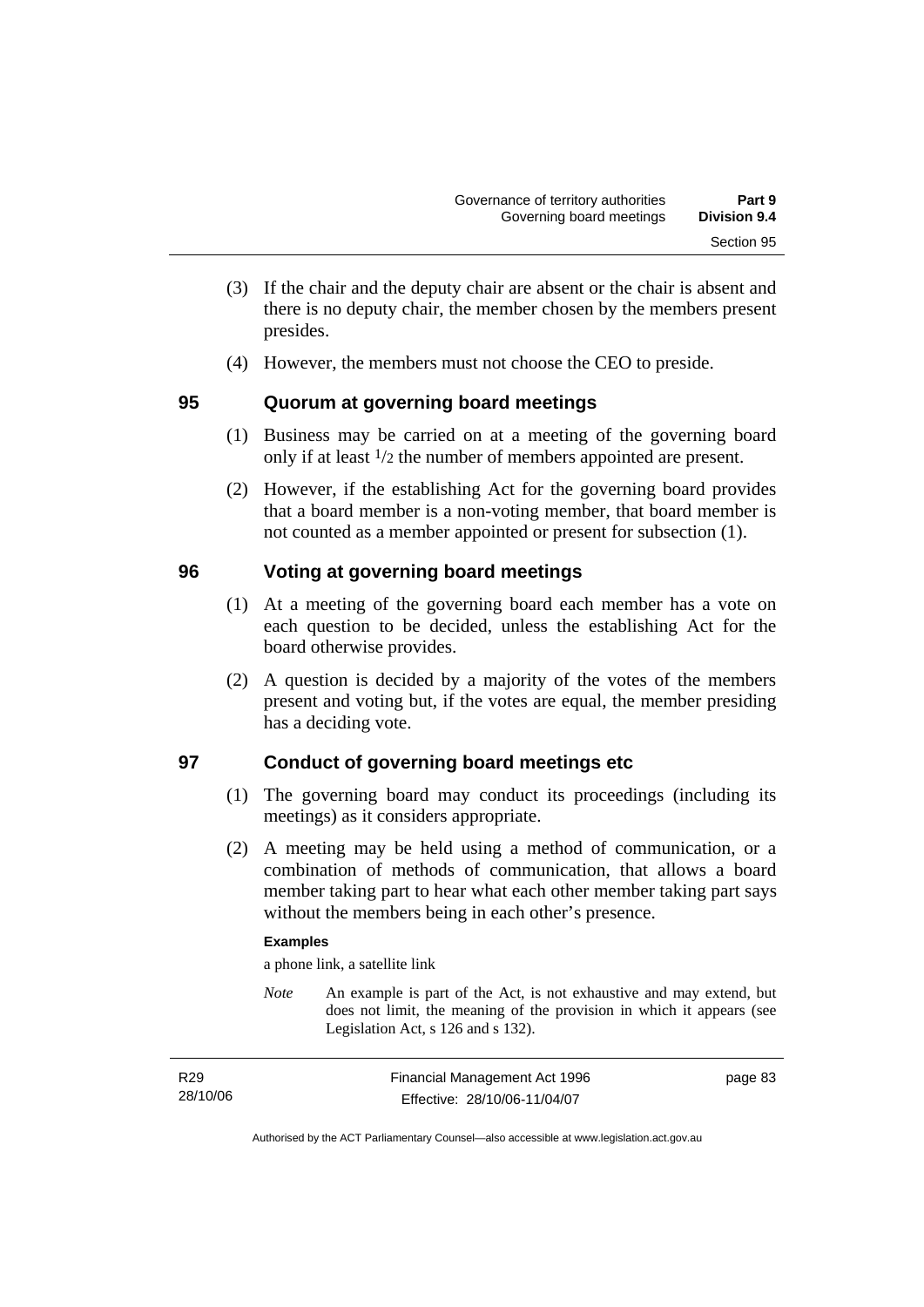| Part 9              | Governance of territory authorities                    |
|---------------------|--------------------------------------------------------|
| <b>Division 9.5</b> | Requirements and obligations for territory authorities |
| Section 98          |                                                        |

- (3) A governing board member who takes part in a meeting conducted under subsection (2) is taken, for all purposes, to be present at the meeting.
- (4) A resolution is a valid resolution of the governing board, even if it is not passed at a meeting of the board, if all members agree to the proposed resolution in writing or by electronic communication.

**Example of electronic communication**  email

(5) The board must keep minutes of its meetings.

# **Division 9.5 Requirements and obligations for territory authorities**

### **98 Limitations on authorities forming corporations etc**

- (1) A relevant territory authority must not do any of the following without the Treasurer's prior written approval:
	- (a) subscribe for, or purchase, shares in or debentures or other securities of, a corporation;
	- (b) form, or take part in the formation of, a corporation.
- (2) An approval under subsection (1)—
	- (a) must relate only to a particular corporation or proposed corporation; and
	- (b) may be given subject to the conditions or restrictions stated in the approval.
- (3) If a relevant territory authority does something mentioned in subsection (1), the authority must tell the responsible Minister within 2 weeks after the day the authority does the thing.
- (4) The responsible Minister must—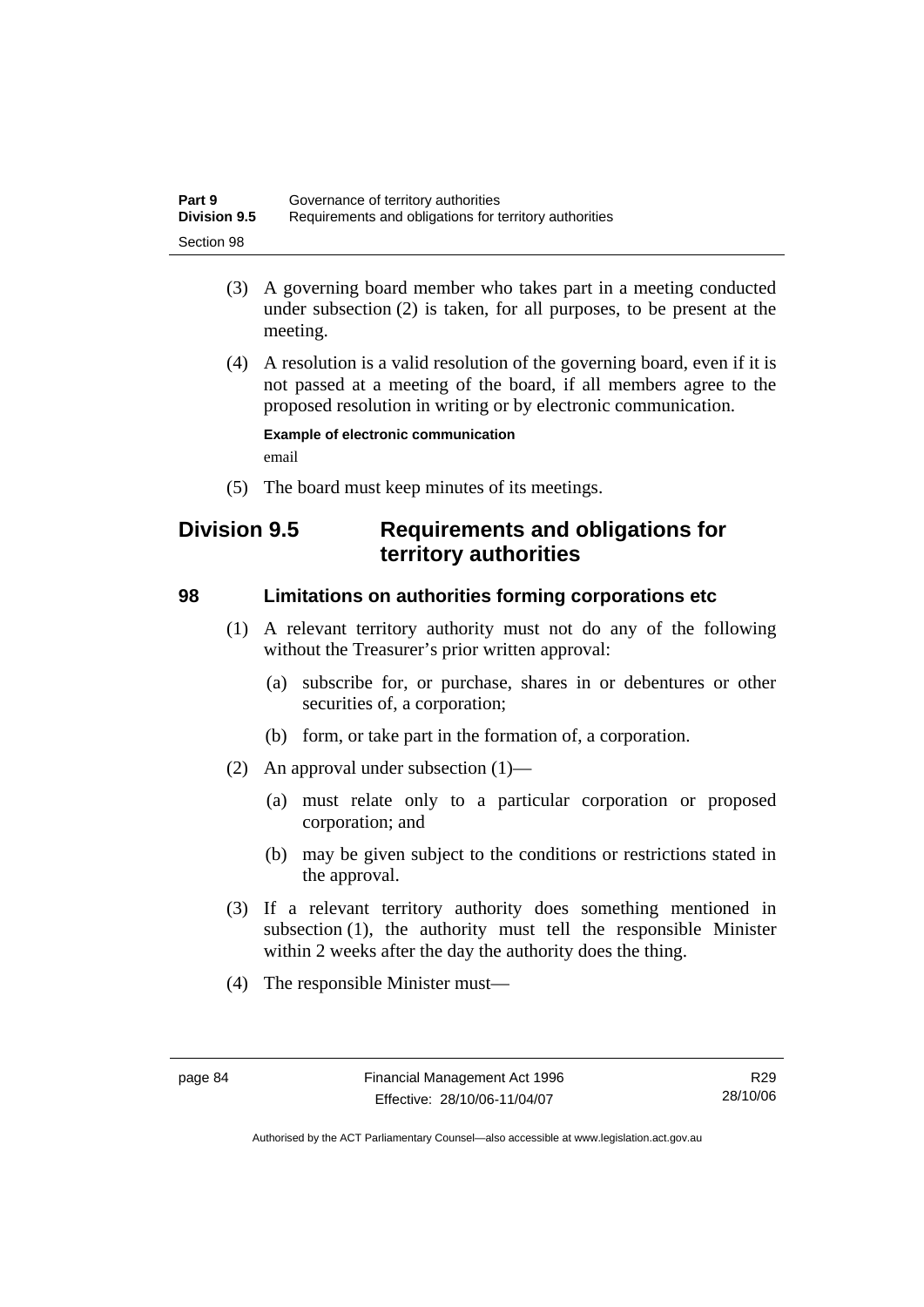- (a) prepare a written statement setting out details of, and reasons for, the relevant territory authority's action; and
- (b) present the statement to the Legislative Assembly within 6 sitting days after the day the Minister is told about the action.
- (5) A statement need not include any material that is commercially sensitive.
- (6) However, if commercially sensitive information is not included in the statement, the responsible Minister must, when presenting the statement to the Legislative Assembly, also present a further statement setting out the general nature of the information and the reason for its non-inclusion in the statement.

### **99 Limitations on authorities taking part in joint ventures and trusts**

- (1) A relevant territory authority must not take part in a joint venture or trust without the Treasurer's prior written approval.
- (2) An approval under subsection (1)—
	- (a) may apply generally or may relate to a particular proposed joint venture or trust; and
	- (b) may be given subject to the conditions or restrictions stated in the approval.
- (3) If a relevant territory authority enters into an agreement for a joint venture or trust, the authority must tell the responsible Minister within 2 weeks after the day the authority enters into the agreement.
- (4) The responsible Minister must—
	- (a) prepare a written statement setting out details of, and reasons for, the agreement; and
	- (b) present the statement to the Legislative Assembly within 6 sitting days after the day the Minister is told about the agreement.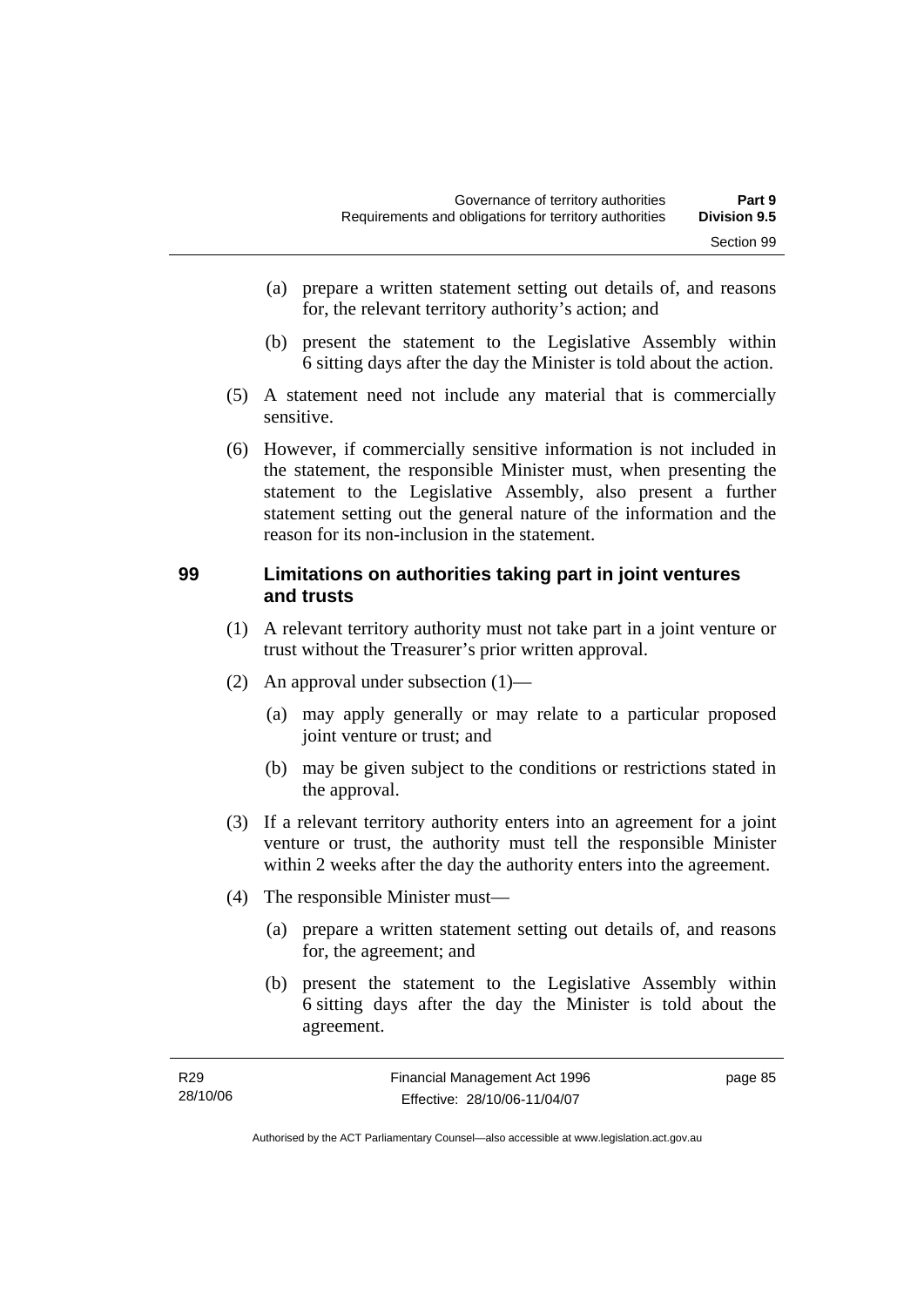| Part 9              | Governance of territory authorities                    |
|---------------------|--------------------------------------------------------|
| <b>Division 9.5</b> | Requirements and obligations for territory authorities |
| Section 100         |                                                        |

- (5) A statement need not include any material that is commercially sensitive.
- (6) However, if commercially sensitive information is not included in the statement, the responsible Minister must, when presenting the statement to the Legislative Assembly, also present a further statement setting out the general nature of the information and the reason for its non-inclusion in the statement.

### **100 Corporations, joint ventures and trusts in which authority has interest**

- (1) If a relevant territory authority has a controlling interest in a corporation, joint venture or trust, the authority must ensure that—
	- (a) the auditor-general is appointed auditor for the corporation, joint venture or trust; and
	- (b) the corporation or joint venture, or a trustee for the trust, does not do anything that the authority itself could not do.
- (2) If a relevant territory authority has an interest, other than a controlling interest, in a corporation, joint venture or trust, the authority must try to ensure that the auditor-general is appointed auditor for the corporation, joint venture or trust.
	- *Note* The *Auditor-General Act 1996*, s 14 allows the auditor-general to require a person to give to the auditor-general information and documents.
- (3) In this section—

*controlling interest*—see the *Auditor-General Act 1996*, section 5.

### **101 Obligation of authorities to tell Minister about significant events**

 (1) A relevant territory authority must, as soon as practicable, tell the responsible Minister of any significant event that affects, or seems likely to affect—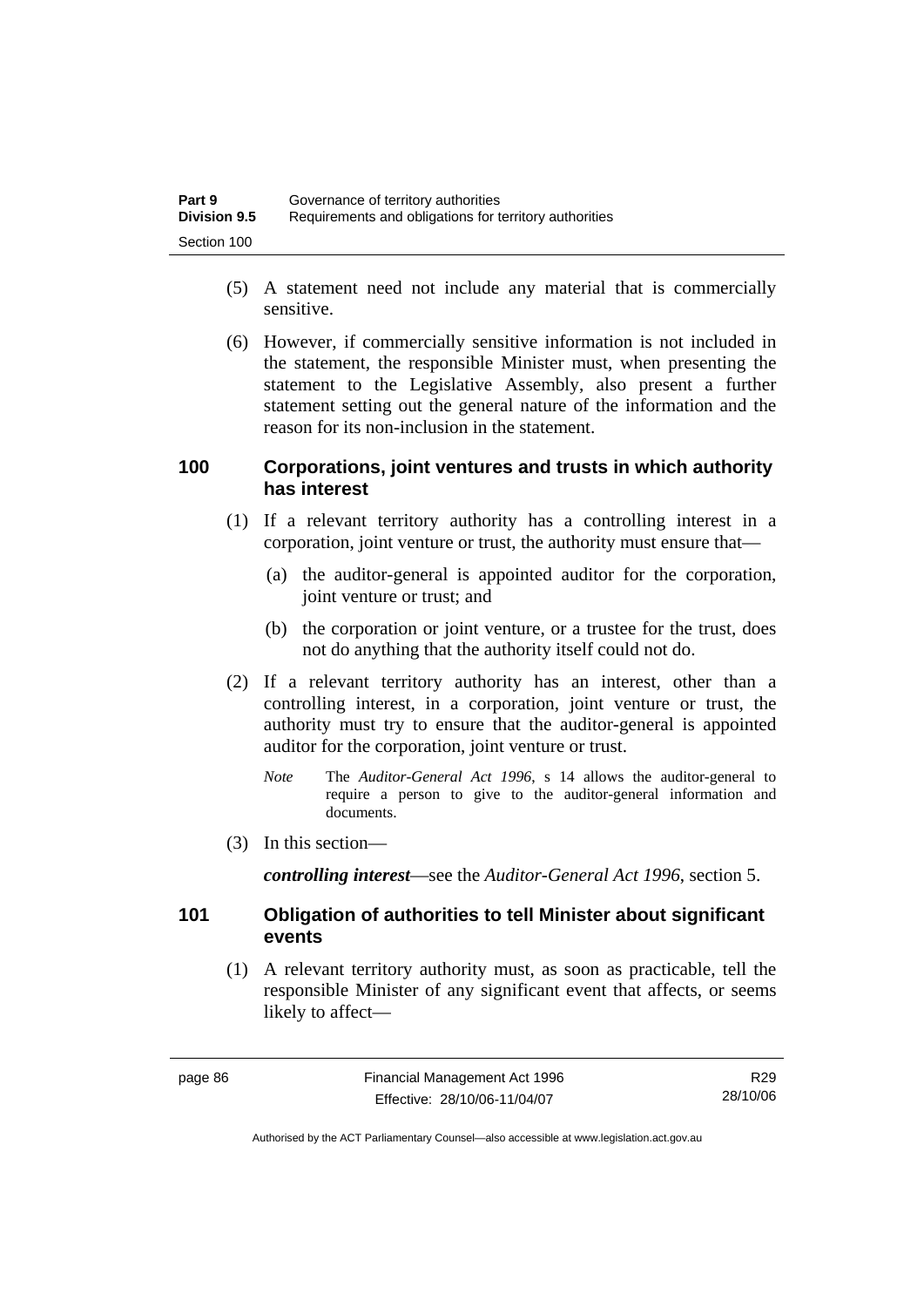- (a) the value of the authority; or
- (b) a significant part of the authority's assets; or
- (c) the performance of the authority as a whole; or
- (d) the carrying out of a significant activity of the authority.
- (2) For this section, an event, part of assets or activity is *significant* for a relevant territory authority if—
	- (a) it is significant when interpreted in accordance with accounting standards relating to materiality ordinarily used in Australia when the decision about whether it is significant is made; or
	- (b) a document published by the authority identifies it as significant (however described); or
	- (c) a memorandum of understanding or other agreement between the responsible Minister or Treasurer and the authority identifies it as significant (however described); or
	- (d) it is prescribed under the financial management guidelines.

### **102 Ministerial directions to authorities about financial etc statements**

- (1) The responsible Minister for a relevant territory authority may, in writing, direct the relevant person for the authority to give the Minister financial or other statements relating to the authority.
- (2) Without limiting subsection (1), the direction may state the form in which the statements are to be given and the period to which they must relate.
- (3) A relevant person for a relevant territory authority who receives a direction under subsection (1) must prepare the statements required by the direction and give them to the responsible Minister within 1 month after the day the person receives the direction or, if a longer period is allowed by the Minister, within the longer period.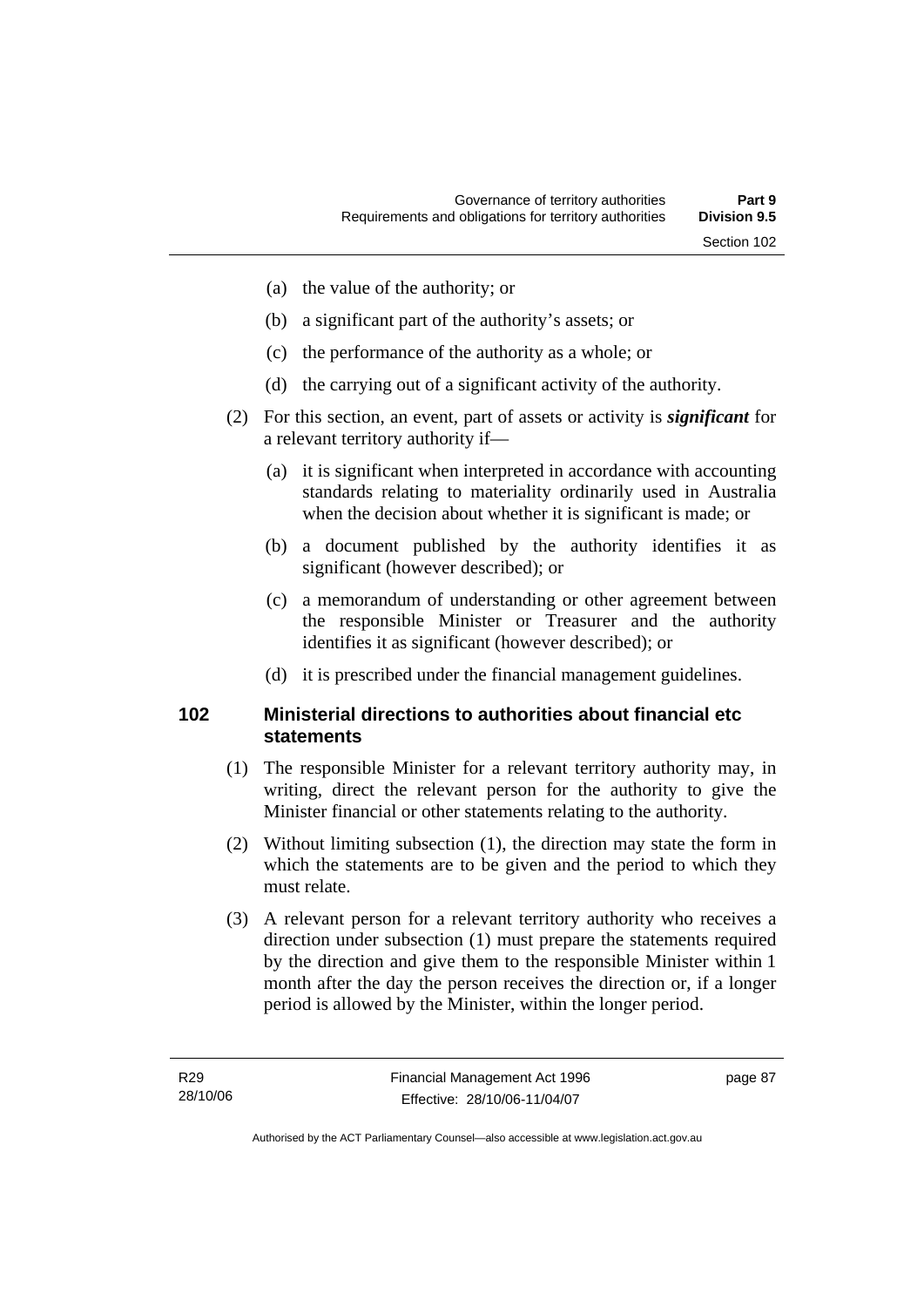| Part 9              | Governance of territory authorities                    |
|---------------------|--------------------------------------------------------|
| <b>Division 9.5</b> | Requirements and obligations for territory authorities |
| Section 103         |                                                        |

- (4) The responsible Minister must not allow a longer period under subsection (3) for complying with a direction unless satisfied that there are special circumstances that justify the longer period.
- (5) In this section:

*relevant person*, for a relevant territory authority, means—

- (a) if the authority has a governing board—the chair of the governing board; or
- (b) if the authority does not have a governing board—the chief executive officer.

### **103 Application of government policies to authorities**

- (1) The responsible Minister for a relevant territory authority may, after consulting the authority, tell the authority, in writing, the general government policies (*applicable governmental policies*) that are to apply to the authority.
- (2) A relevant territory authority must ensure that the authority complies, as far as practicable, with the applicable governmental policies.
- (3) For the *Trade Practices Act 1974* (Cwlth), this Act authorises—
	- (a) the decision to apply applicable governmental policies to an authority; and
	- (b) the doing of, or the failure to do, anything by or in relation to the authority to comply with applicable governmental policies.
- (4) A notice under subsection (1) is a notifiable instrument.

*Note* A notifiable instrument must be notified under the Legislation Act.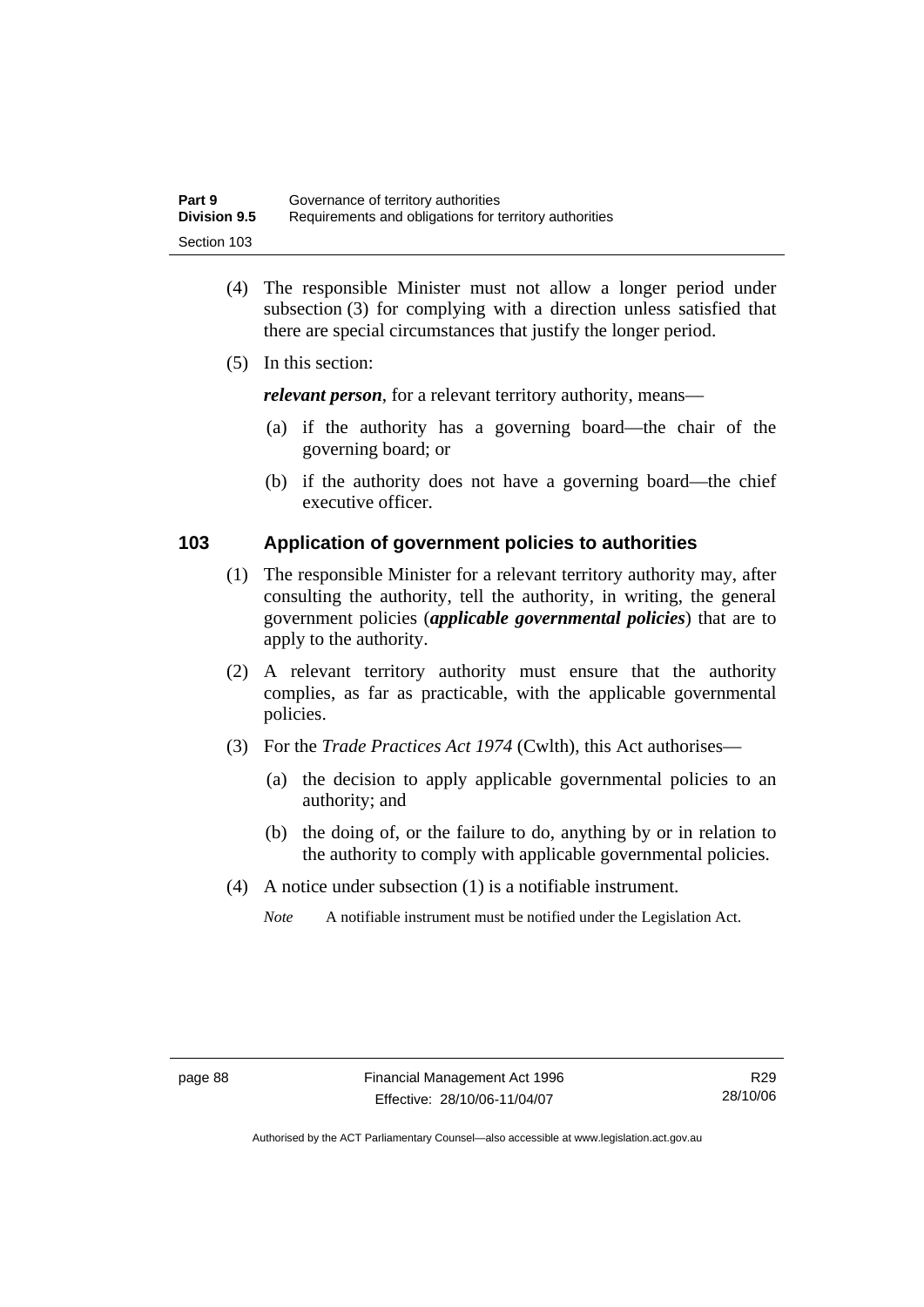# **Division 9.6 Restructuring of territory authorities**

### **104 Purpose of div 9.6**

The purpose of this division is to facilitate the transfer of assets, rights and liabilities of, or held by, territory authorities to which this division applies.

*Note 1* A *liability* includes an obligation (see Legislation Act, dict, pt 1).

*Note 2* See also the Legislation Act, dict, def *asset*.

# **105 What territory authorities does div 9.6 apply to?**

- (1) This division applies to a territory authority if the authority is prescribed by regulation for this division.
- (2) A reference in this division to a *division 9.6 authority* is a reference to a territory authority to which this division applies.
- (3) To remove any doubt—
	- (a) nothing in this Act prevents a division 9.6 authority also being a division 9.7 authority; and
	- (b) a regulation may prescribe a territory authority for this division whether or not this part would otherwise apply to the authority.

### **106 Responsible Minister may direct div 9.6 authority to sell or transfer assets**

 (1) The responsible Minister for a division 9.6 authority may direct the authority to sell or transfer a stated asset of, or held by, the authority.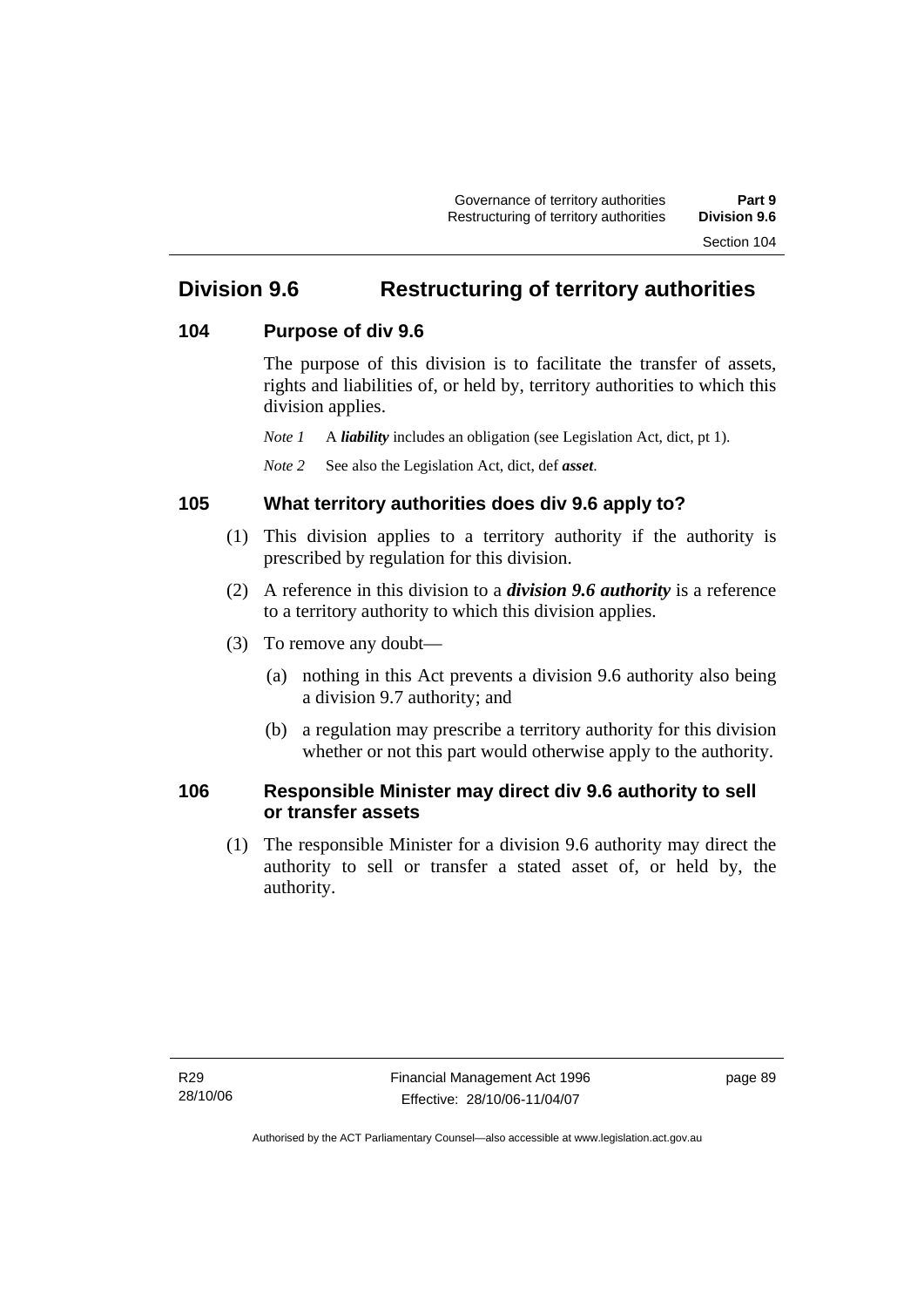| Part 9              | Governance of territory authorities    |
|---------------------|----------------------------------------|
| <b>Division 9.6</b> | Restructuring of territory authorities |
| Section 107         |                                        |

 (2) The direction may also impose on the division 9.6 authority requirements to assist or regulate, or otherwise in relation to, the sale or transfer.

#### **Examples of other requirements**

- 1 that a sale or transfer must be to a stated entity
- 2 that a sale or transfer must be finished before a stated time
- 3 that a sale or transfer must be undertaken in a stated way
- 4 that an asset must be sold for a price within a stated price-range
- 5 that an asset must be marketed, and the sale undertaken, through a stated agent
- *Note* An example is part of the Act, is not exhaustive and may extend, but does not limit, the meaning of the provision in which it appears (see Legislation Act, s 126 and s 132).
- (3) The division 9.6 authority must comply with the direction.
- (4) A direction under subsection (1) is a notifiable instrument.

*Note* A notifiable instrument must be notified under the Legislation Act.

 (5) To remove any doubt, this section is additional to, and does not limit, any other provision of this division.

### **107 Transfer of assets by declaration—div 9.6 authorities**

- (1) The responsible Minister for a division 9.6 authority may make 1 or more of the following declarations (a *transfer declaration*) in relation to an asset of, or held by, the authority:
	- (a) a declaration that the stated asset vests in a stated entity at a stated time without a conveyance, transfer or assignment;
	- (b) a declaration that a stated instrument relating to the asset continues to have effect after the asset vests in a stated entity as if a reference in the instrument to the authority were a reference to the entity;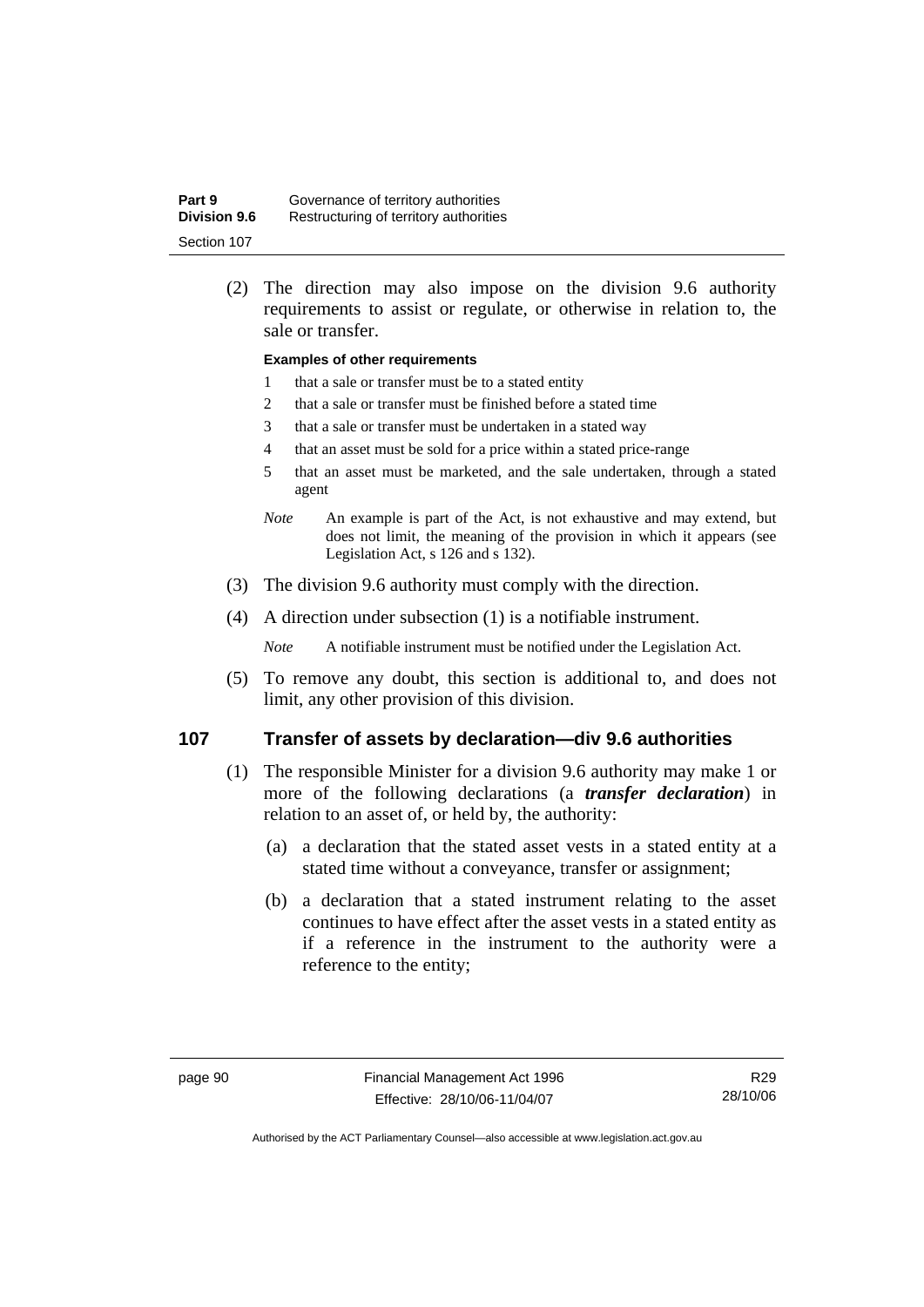- (c) a declaration that a stated entity becomes the authority's successor in law in relation to the asset after the asset vests in the entity.
- (2) A transfer declaration has effect in accordance with its terms.
- (3) A transfer declaration is a notifiable instrument.

*Note* A notifiable instrument must be notified under the Legislation Act.

- (4) To remove any doubt, the making of a transfer declaration in relation to an asset of, or held by, a division 9.6 authority does not prevent the authority from transferring assets not dealt with in the declaration otherwise than in accordance with the declaration.
- (5) To remove any doubt, this section is additional to, and does not limit, any other provision of this division.

### **108 Transfer of contractual rights and liabilities by declaration—div 9.6 authorities**

- (1) The responsible Minister for a division 9.6 authority may declare that the authority's rights and liabilities under a stated contract to which the authority is party—
	- (a) stop being the rights and liabilities of the authority at a stated time; and
	- (b) become rights and liabilities of a stated entity at that time.
- (2) The responsible Minister for a division 9.6 authority may declare that a stated contract continues to have effect after a stated time as if a reference in the contract were a reference to a stated entity.
- (3) The responsible Minister for a division 9.6 authority may declare that a stated instrument relating to a stated contract continues to have effect after the authority's rights and liabilities under the contract become rights and liabilities of a stated entity as if a reference in the instrument to the authority were a reference to the entity.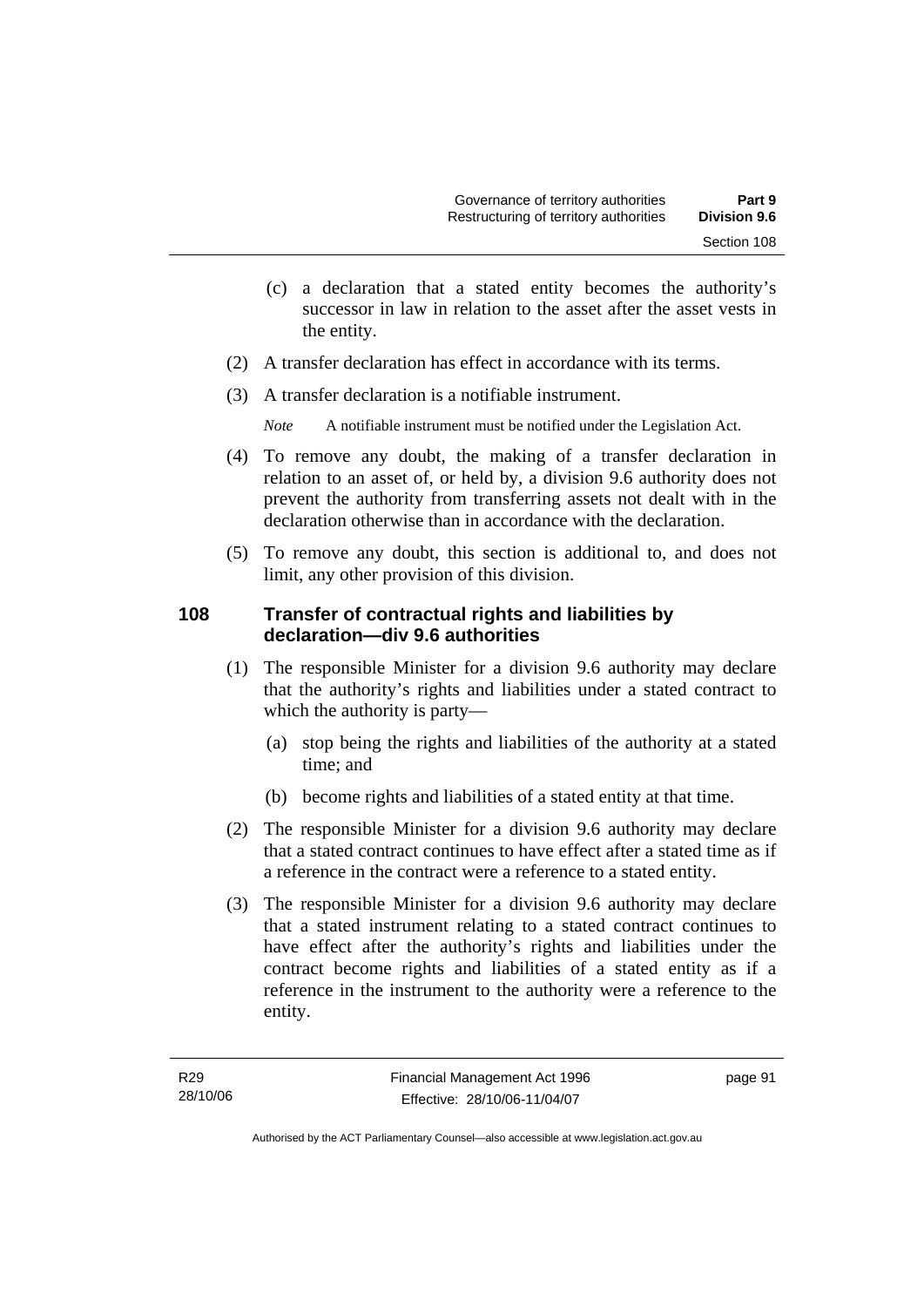| Part 9              | Governance of territory authorities    |  |
|---------------------|----------------------------------------|--|
| <b>Division 9.6</b> | Restructuring of territory authorities |  |
| Section 109         |                                        |  |

- (4) The responsible Minister for a division 9.6 authority may declare that a stated person becomes the authority's successor in law, in relation to the authority's rights and liabilities under a stated contract, immediately after the authority's rights and liabilities under the contract become rights and liabilities of the entity.
- (5) A declaration under this section has effect according to its terms.
- (6) A declaration under this section is a notifiable instrument.

*Note* A notifiable instrument must be notified under the Legislation Act.

 (7) To remove any doubt, this section is additional to, and does not limit, any other provision of this division.

### **109 Transfer of liabilities by declaration—div 9.6 authorities**

- (1) The responsible Minister for a division 9.6 authority may make 1 or more of the following declarations in relation to a liability of the authority:
	- (a) a declaration that a stated liability stops being a liability of the authority and becomes a liability of a stated entity at a stated time;
	- (b) a declaration that a stated instrument relating to a stated liability continues to have effect after the liability becomes a liability of a stated entity as if a reference in the instrument to the authority were a reference to the entity;
	- (c) a declaration that a stated entity becomes the authority's successor in law in relation to a stated liability immediately after the liability becomes a liability of the entity.
- (2) A declaration under subsection (1) has effect in accordance with its terms.
- (3) A declaration under subsection (1) is a notifiable instrument.

*Note* A notifiable instrument must be notified under the Legislation Act.

Authorised by the ACT Parliamentary Counsel—also accessible at www.legislation.act.gov.au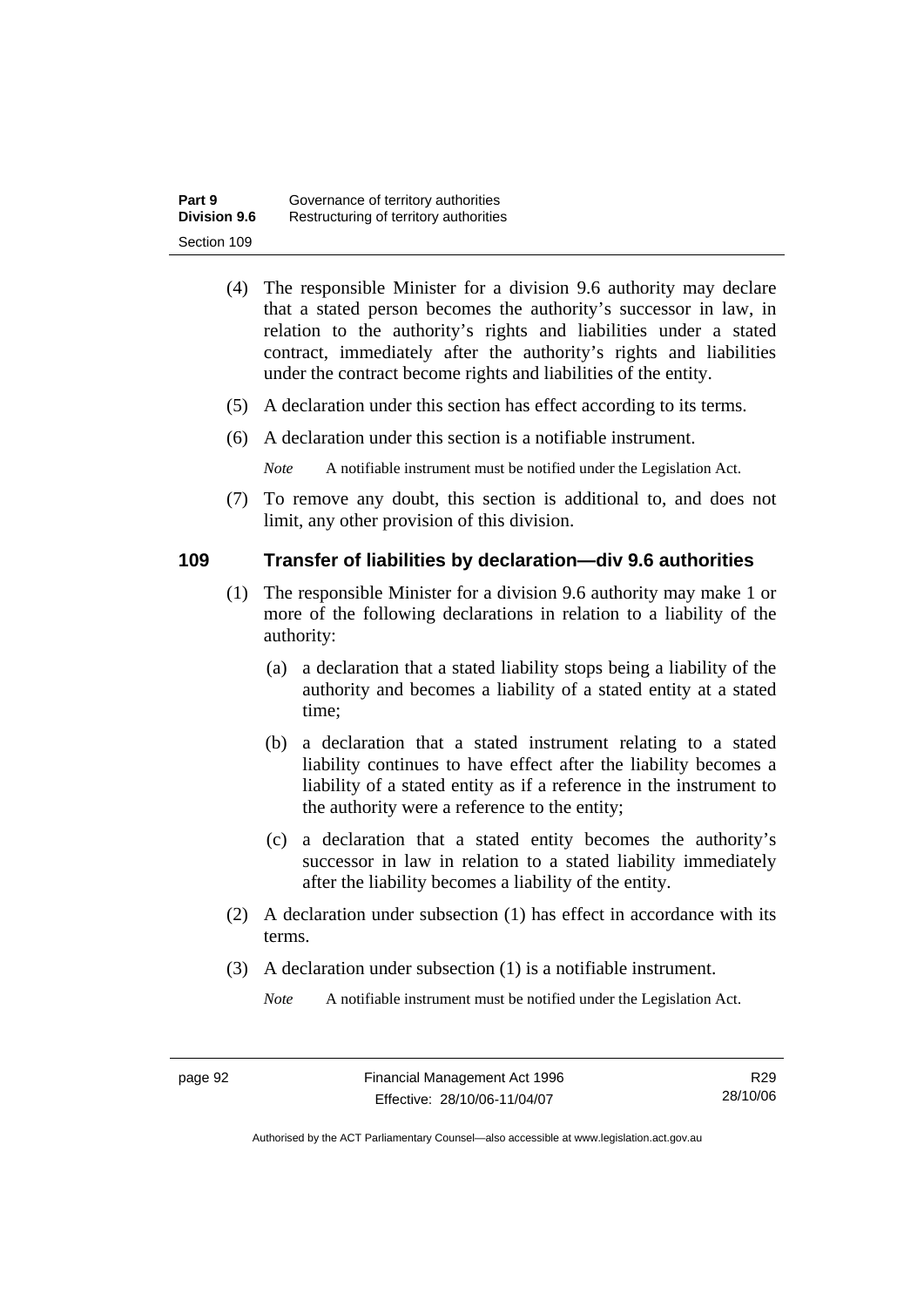(4) To remove any doubt, this section is additional to, and does not limit any other provision of this division.

### **110 Assistance given by authorities for div 9.6**

 (1) A division 9.6 authority may, on the authority's own initiative, give the Territory assistance in relation to the transfer of the authority's assets.

### **Examples of forms of assistance**

- 1 giving information
- 2 giving financial assistance
- 3 giving a financial benefit to an entity
- 4 giving facilities, information and other assistance in relation to the conduct of a due diligence procedure or market briefing
- 5 entering into an agreement with the Territory
- *Note* An example is part of the Act, is not exhaustive and may extend, but does not limit, the meaning of the provision in which it appears (see Legislation Act, s 126 and s 132).
- (2) A division 9.6 authority must, if asked in writing by the responsible Minister for the authority, assist the Territory in relation to the transfer of the authority's assets.
- (3) If a division 9.6 authority must give assistance under subsection (2), the assistance must be given within the period, and in the way, stated in the request.
- (4) To remove any doubt, a division 9.6 authority that gives assistance under this section does not incur civil liability only because of the giving of assistance.
- (5) Any liability that would, apart from this section, attach to the division 9.6 authority attaches instead to the Territory.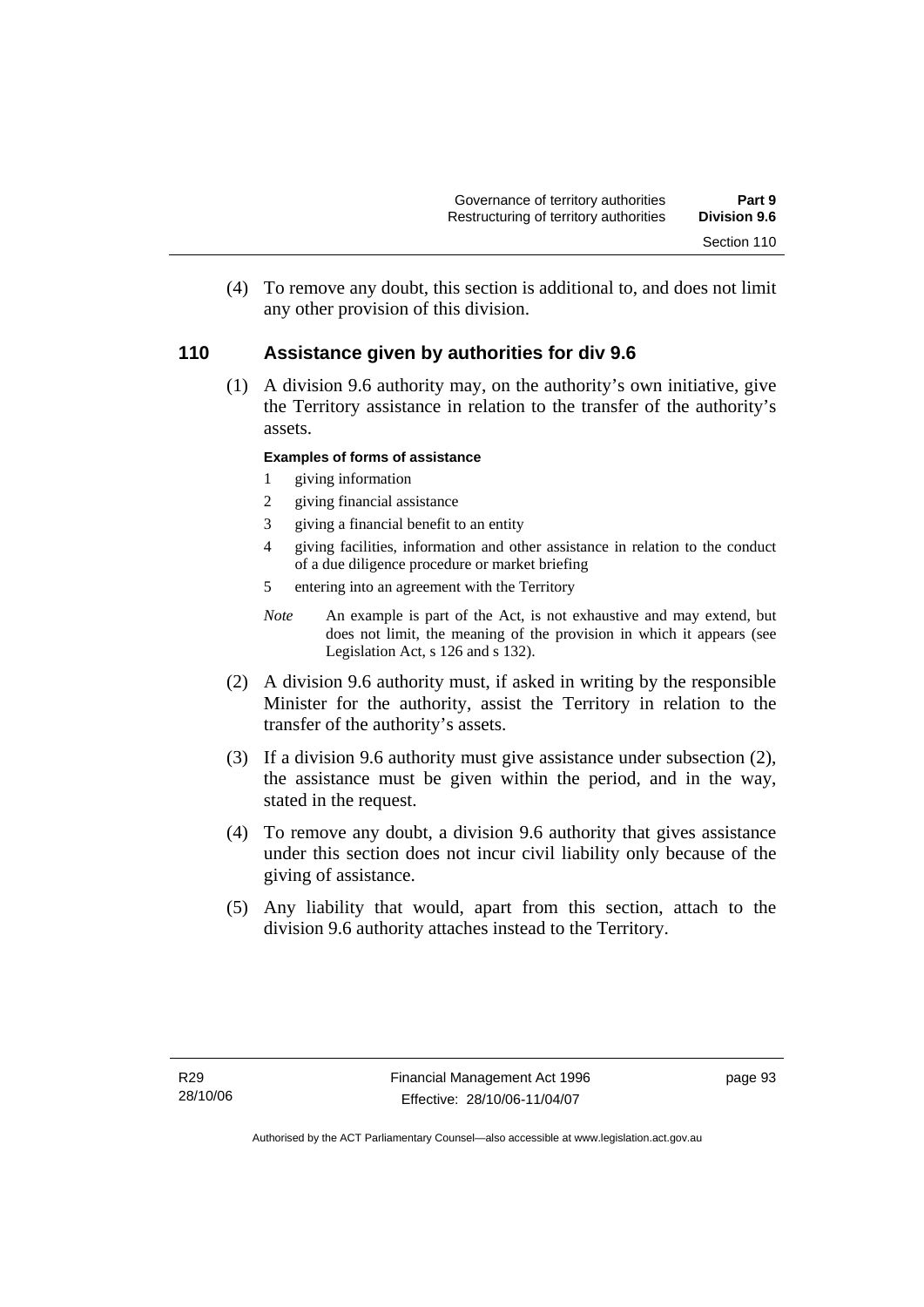### **111 Assistance given by governing board members for div 9.6**

 (1) The governing board, or a member of the governing board, of a division 9.6 authority may, on the board's or member's own initiative, give the Territory assistance in relation to the transfer of the authority's assets.

### **Examples of forms of assistance**

- 1 giving information
- 2 giving financial assistance
- 3 giving a financial benefit to an entity
- 4 giving facilities, information and other assistance in relation to the conduct of a due diligence procedure or market briefing
- 5 entering into an agreement with the Territory
- *Note* An example is part of the Act, is not exhaustive and may extend, but does not limit, the meaning of the provision in which it appears (see Legislation Act, s 126 and s 132).
- (2) The governing board, or a member of the governing board, of a division 9.6 authority must, if asked in writing by the responsible Minister for the authority, assist the Territory in relation to the transfer of the authority's assets.
- (3) If the governing board, or a member of the governing board, of a division 9.6 authority must give assistance under subsection (2), the assistance must be given within the period, and in the way, stated in the request.
- (4) To remove any doubt, a governing board or a member of a governing board who gives assistance under this section does not incur civil liability only because of the giving of assistance.
- (5) Any liability that would, apart from this section, attach to the members or member of the governing board attaches instead to the Territory.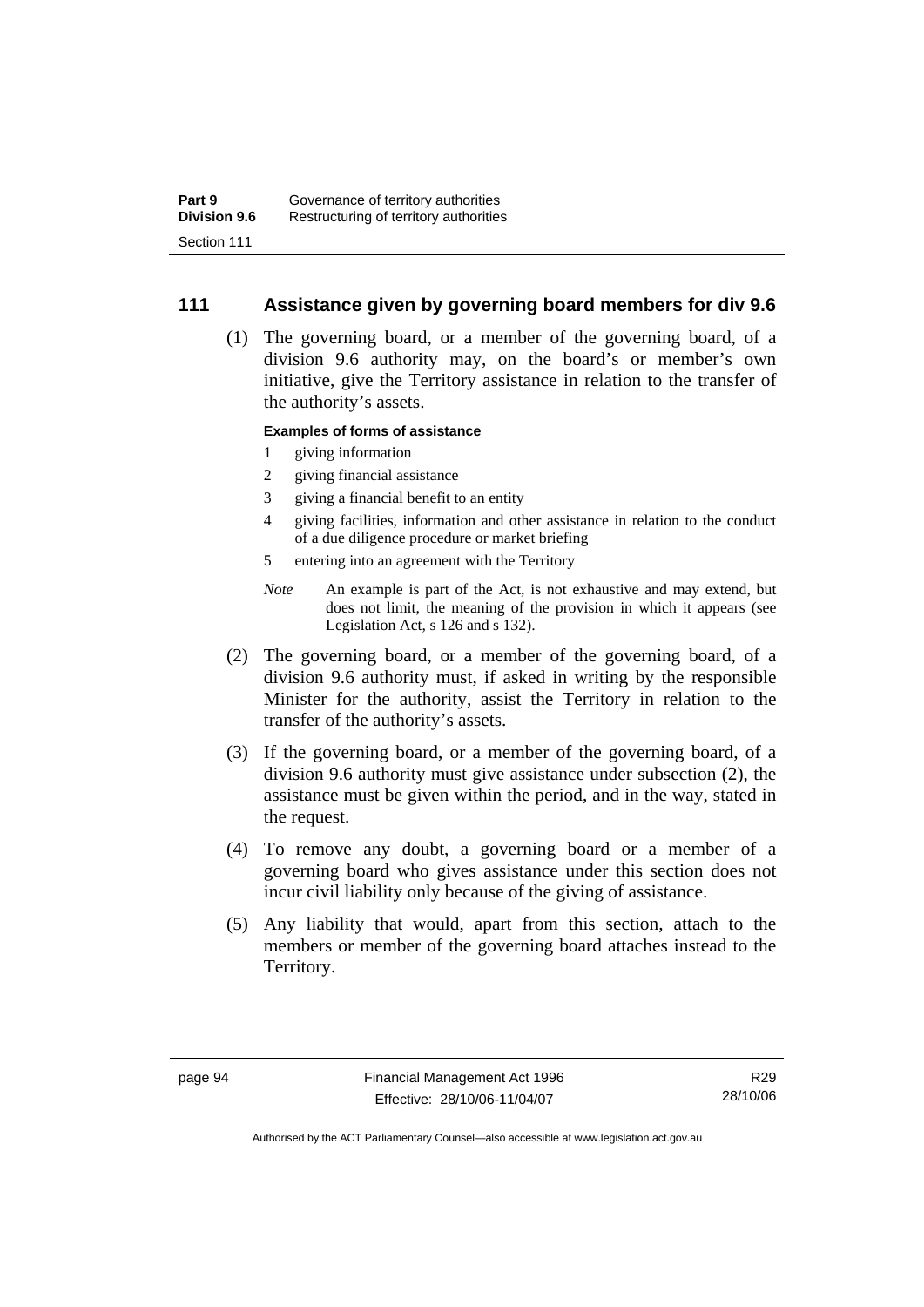### **112 Use of information by Territory and div 9.6 authorities**

- (1) This section applies to information provided under section 110 (Assistance given by authorities for div 9.6) or section 111 (Assistance given by governing board members for div 9.6) in relation to a division 9.6 authority.
- (2) The Territory, the division 9.6 authority or an associated person may use the information for a purpose related to, or consequent on, the transfer of the authority's assets.
- (3) The Territory, the territory authority or an associated person may give the information to someone else for a purpose related to, or consequent on, the transfer of the authority's assets.
- (4) If a person gives information or uses information under this section—
	- (a) the giving of the information is not—
		- (i) a breach of confidence; or
		- (ii) a breach of professional etiquette or ethics; or
		- (iii) a breach of a rule of professional conduct; and
	- (b) the person does not incur civil liability only because of the giving or using of the information.
- (5) In this section:

*associated person*—each of the following is an *associated person* in relation to a division 9.6 authority:

- (a) the responsible Minister for the authority;
- (b) a public employee;
- (c) a person who exercises a function for the Territory in relation to the transfer of the authority's assets;
- (d) a member of the governing board of the territory authority;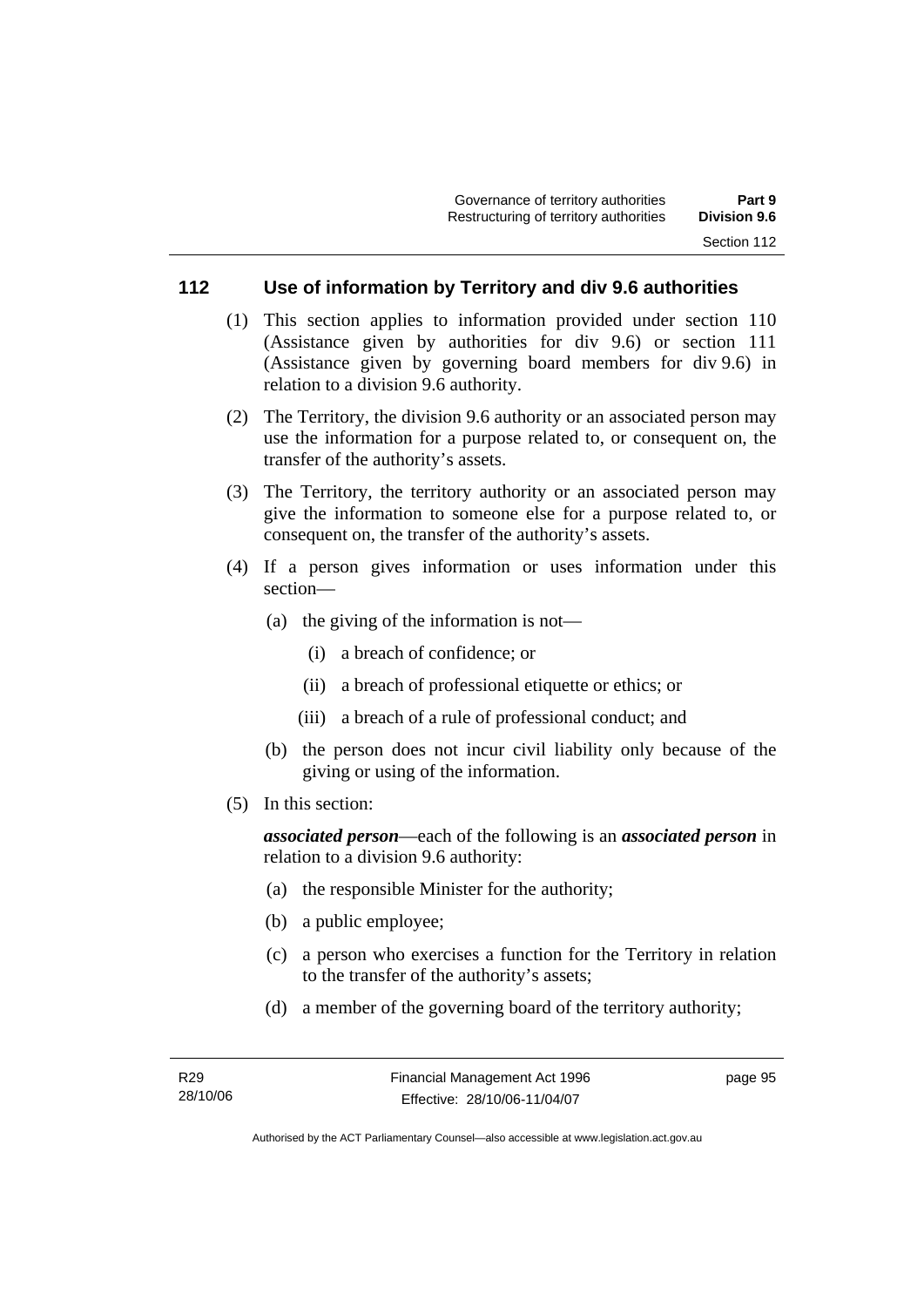- (e) an officer or employee of the authority;
- (f) a person who exercises a function for the authority in relation to the authority's assets.

### **113 Contracts relating to the protection of information responsible Minister for div 9.6 authority**

- (1) The responsible Minister for a division 9.6 authority may, on behalf of the Territory, enter into a contract with an entity relating to the protection of information if—
	- (a) the information is provided under section 110 (Assistance given by authorities for div 9.6) or section 111 (Assistance given by governing board members for div 9.6); and
	- (b) publication of the information might be expected to substantially prejudice the entity's commercial interests.
- (2) To remove any doubt, subsection (1) does not limit the power of the Territory to enter into contracts.

### **114 Contracts relating to the protection of information div 9.6 authority**

- (1) A division 9.6 authority may enter into a contract with an entity relating to the protection of information if—
	- (a) the information is provided under section 110 (Assistance given by authorities for div 9.6) or section 111 (Assistance given by governing board members for div 9.6); and
	- (b) publication of the information might be expected to substantially prejudice the entity's commercial interests.
- (2) To remove any doubt, subsection (1) does not limit the power of the division 9.6 authority to enter into contracts.

### **115 Transfer of pending proceedings—div 9.6 authorities**

(1) This section applies if—

| page 96 | Financial Management Act 1996 | R29      |
|---------|-------------------------------|----------|
|         | Effective: 28/10/06-11/04/07  | 28/10/06 |

Authorised by the ACT Parliamentary Counsel—also accessible at www.legislation.act.gov.au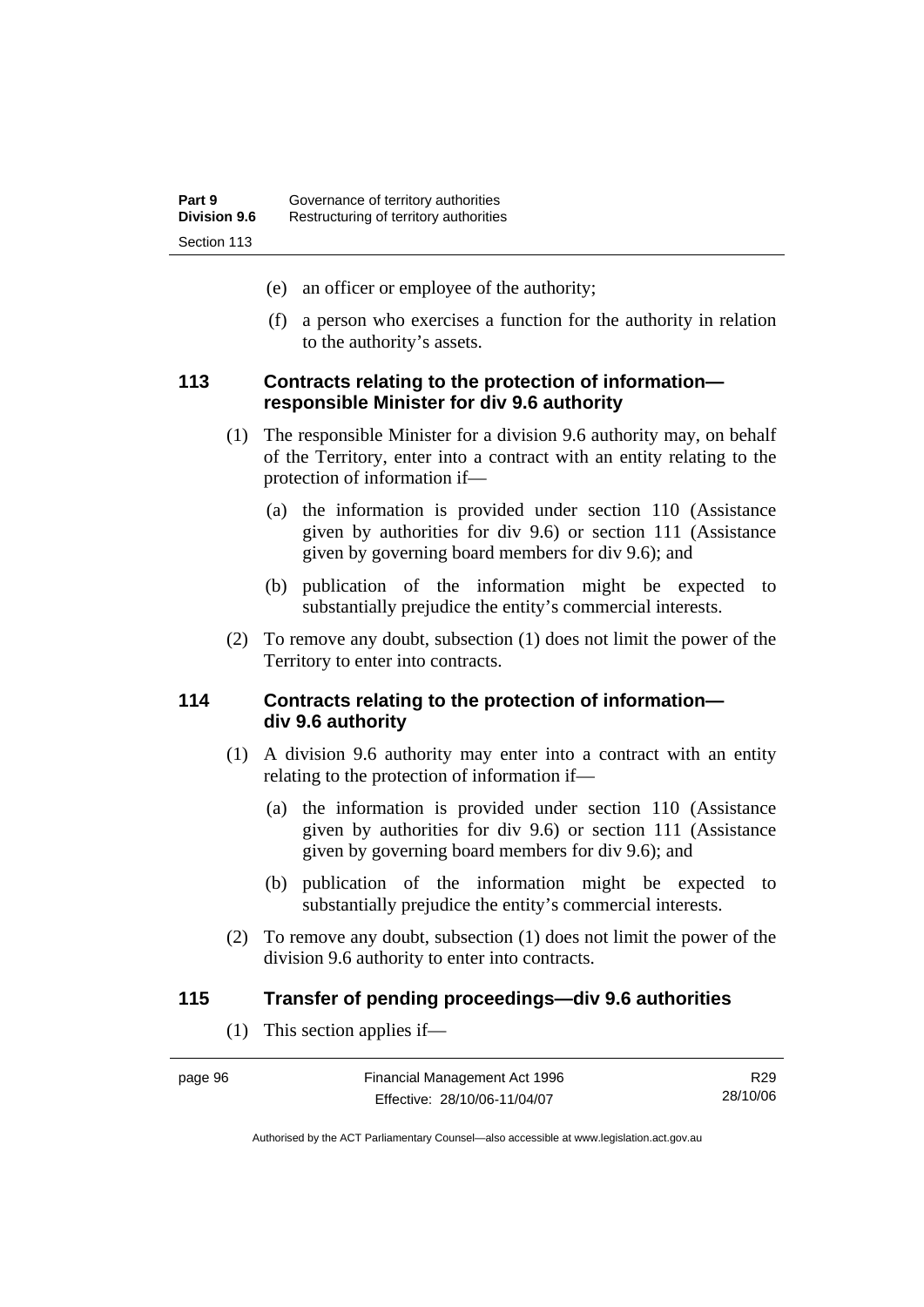- (a) an entity (the *successor*) becomes the successor in law of someone else (the *original entity*) at a particular time (the *handover time*) in relation to a particular asset, right or liability because of a declaration made by a Minister under this division; and
- (b) a proceeding to which the original entity was a party was pending in a court or other entity immediately before the handover time; and
- (c) the proceeding related, completely or partly, to the asset, right or liability.
- (2) The successor is, by force of this subsection, substituted for the original entity as a party to the proceeding to the extent to which the proceeding relates to the asset, right or liability.
- (3) The court or other entity in which, or before which, a proceeding has been continued under this section may give directions about the proceeding.
- (4) However, subsection (2) does not apply if the responsible Minister for the original entity determines otherwise.
- (5) A determination under subsection (3) is a notifiable instrument.

*Note* A notifiable instrument must be notified under the Legislation Act.

### **116 Proceedings and evidence—div 9.6 authorities**

- (1) This section applies if an entity (the *successor*) becomes the successor in law of someone else (the *original entity*) at a particular time (the *handover time*) in relation to a particular asset, right or liability because of a declaration made by a Minister under this division.
- (2) A proceeding for a cause of action may be brought against the successor in relation to the asset, right or liability if, before handover time—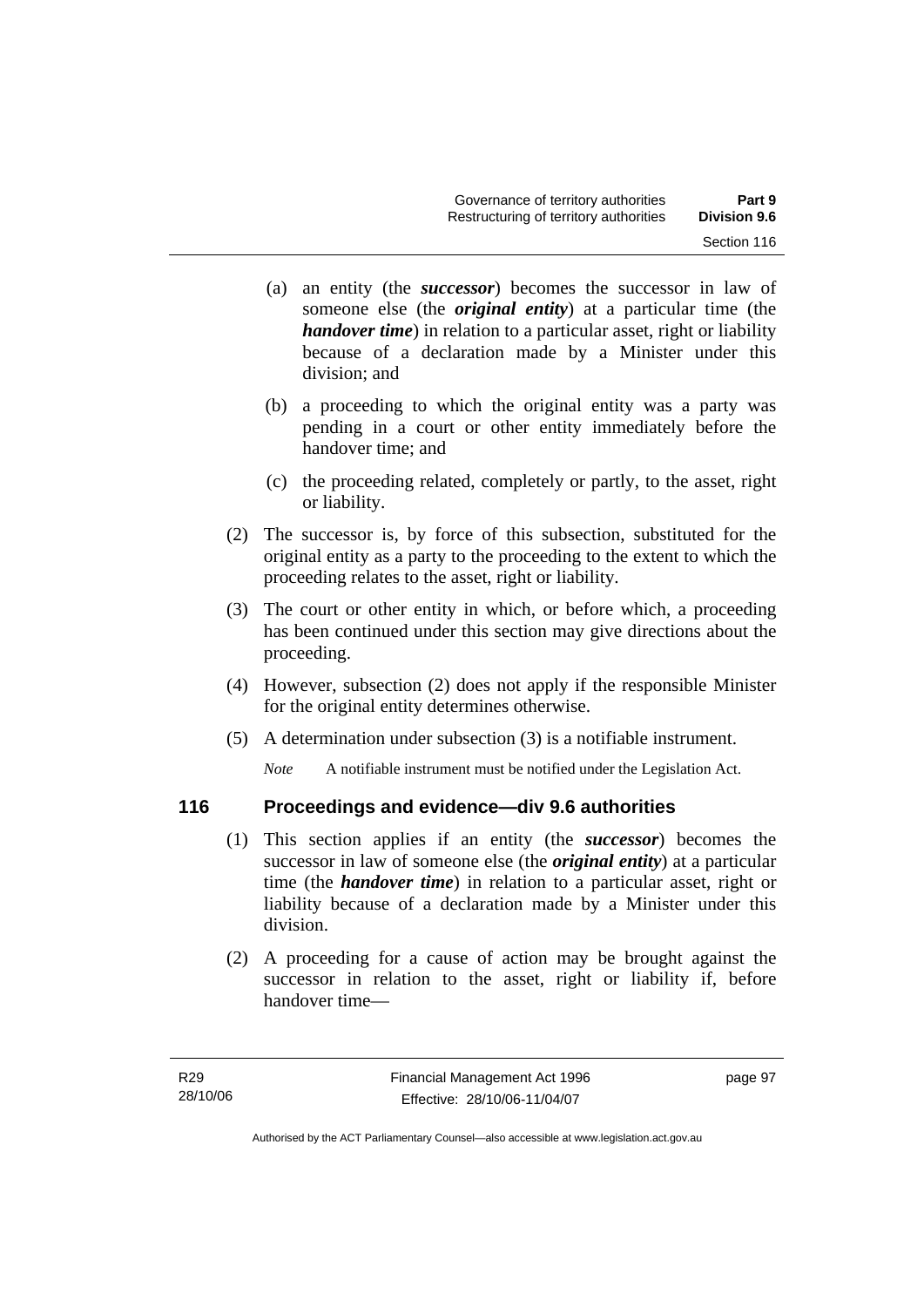- (a) the cause of action had accrued against the original entity in relation to the asset, right or liability; and
- (b) a proceeding had not started in relation to the cause of action; and
- (c) the limitation period for the cause of action had not ended.
- (3) The *Limitation Act 1985,* part 3 (Postponement of bar) applies to the starting of a proceeding that may be brought by or against the successor under this section as if the cause of action had been accrued by, or had accrued against, the successor.
- (4) The court or other entity in which, or before which, a proceeding has been or may be started under this section may give directions about the proceeding.
- (5) Any evidence that, before handover time, would have been admissible for or against the original entity in relation to the asset, right or liability is admissible for or against the successor.
- (6) An order made in a proceeding by or against the original entity in relation to the asset, right or liability before handover time may be enforced by or against the successor.
- (7) In this section:

*proceeding* includes a proceeding by way of appeal or review (including review under the *Ombudsman Act 1989*).

### **117 Operation of div 9.6 not breach of contract etc**

To remove any doubt, the operation of this division must not be taken to—

- (a) place a person in breach of contract or confidence; or
- (b) otherwise make a person guilty of a civil wrong; or
- (c) place a person in breach of, or create a default under, any territory law or provision in an agreement, arrangement or

R29 28/10/06

Authorised by the ACT Parliamentary Counsel—also accessible at www.legislation.act.gov.au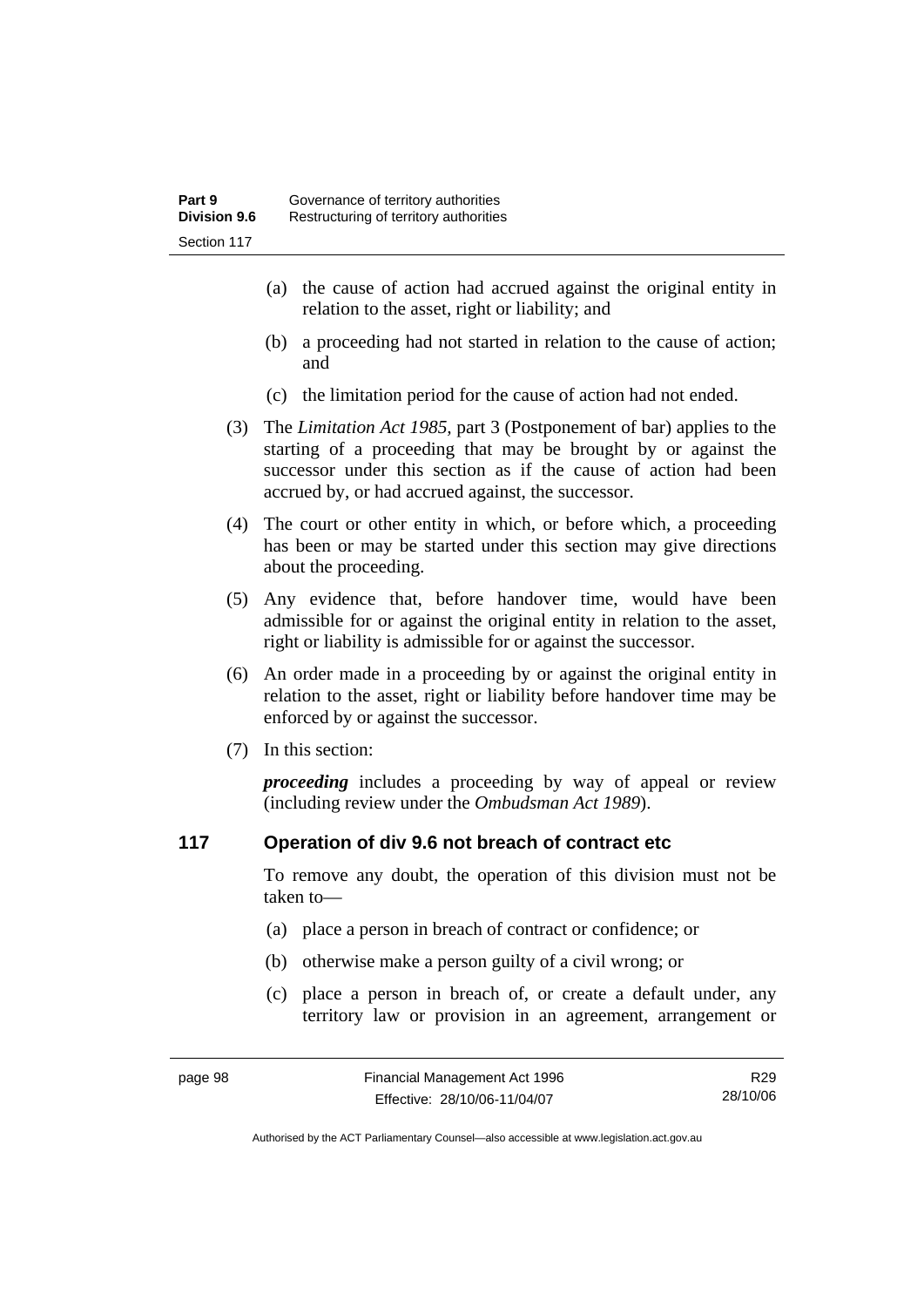understanding, including, for example, a contractual provision prohibiting, restricting or regulating the following:

- (i) the assignment or transfer of an asset, right or liability;
- (ii) the disclosure of information; or
- (d) release a surety from any of surety's liabilities in relation to a liability that is transferred under a declaration made by a Minister under this division; or
- (e) fulfil a condition that—
	- (i) allows an entity to terminate an agreement or liability; or
	- (ii) alters the operation or effect of an agreement; or
	- (iii) requires an amount to be paid before its stated maturity.
- *Note* An example is part of the Act, is not exhaustive and may extend, but does not limit, the meaning of the provision in which it appears (see Legislation Act, s 126 and s 132).

## **118 Transfer of assets etc not otherwise disposed of—div 9.6 authorities**

- (1) This section applies in relation to an asset, right or liability of a division 9.6 authority if—
	- (a) the authority ceases to exist; and
	- (b) apart from this section, division 9.7 would not apply in relation to the authority; and
	- (c) the asset, right or liability has not been disposed of after the authority ceases to exist.
- (2) Division 9.7 applies in relation to the division 9.6 authority as if it were a division 9.7 authority, but only in relation to the asset, right or liability that has not been disposed of.

page 99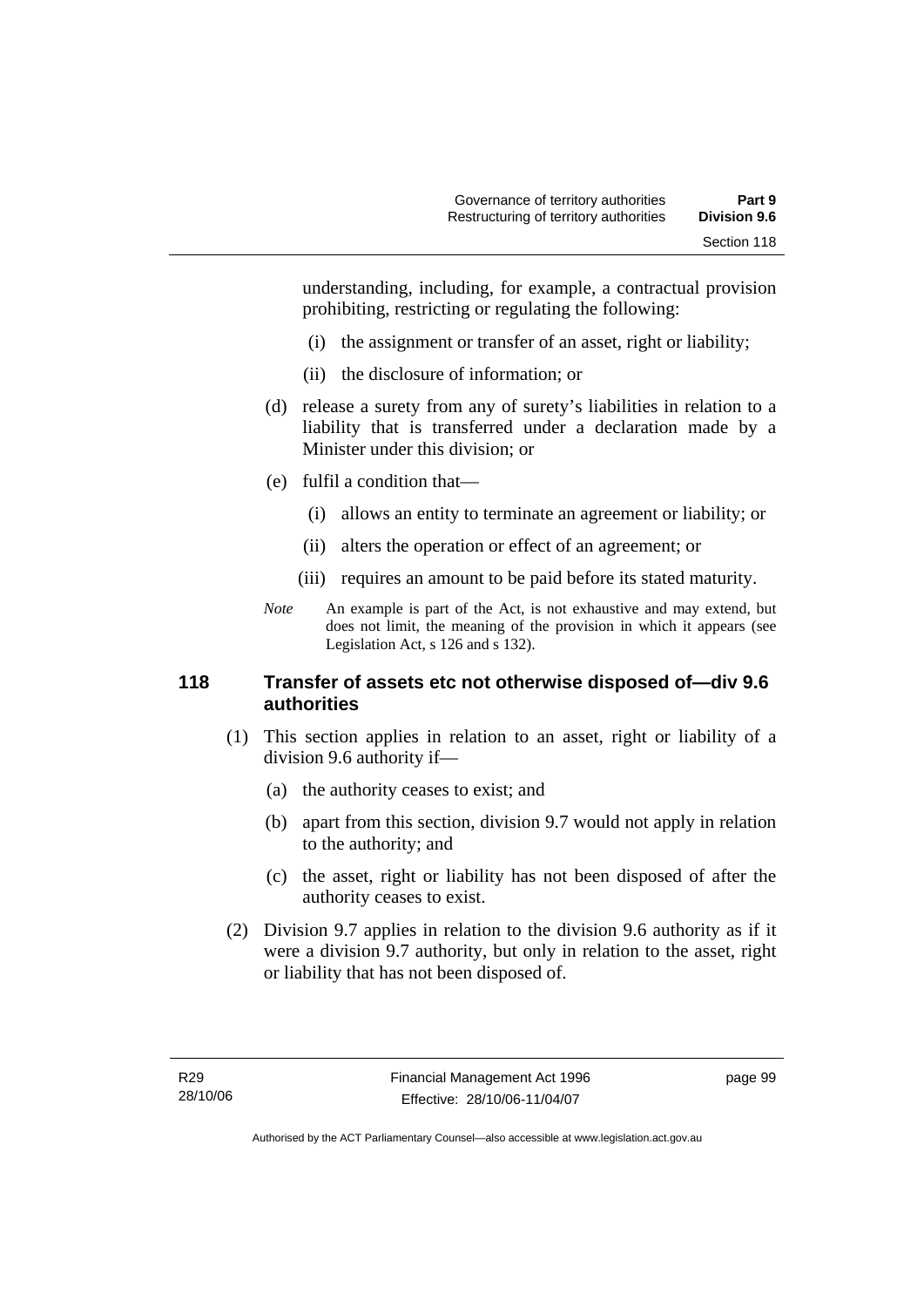## **119 Annual reports etc for div 9.6 authorities**

(1) In this section:

*division 9.6 authority* means a division 9.6 authority that has ceased to exist and is not also a division 9.7 authority.

*financial year*––see the *Annual Reports (Government Agencies) Act 2004*, section 6 (3).

*handover day*, in relation to a division 9.6 authority, means the day the authority ceases to exist.

*relevant financial year*, for a division 9.6 authority, means a financial year—

- (a) beginning before the handover day for the authority; and
- (b) for which a report had not been presented by the authority under the *Annual Reports (Government Agencies) Act 2004*, section 6 (Annual report of public authority) before the handover day.

*responsible Minister*, for a division 9.6 authority, means the Minister who was the responsible Minister for the authority immediately before it ceased to exist.

- (2) The responsible Minister for a division 9.6 authority must present an annual report for the authority for each relevant financial year.
- (3) An annual report under subsection (2) must include anything that the annual report would have been required to include before handover day for the division 9.6 authority.
- (4) The applied provisions of part 8 (Financial provisions for territory authorities) apply in relation to a division 9.6 authority in relation to any period before the handover day as if—
	- (a) the authority had not ceased to exist; and

Authorised by the ACT Parliamentary Counsel—also accessible at www.legislation.act.gov.au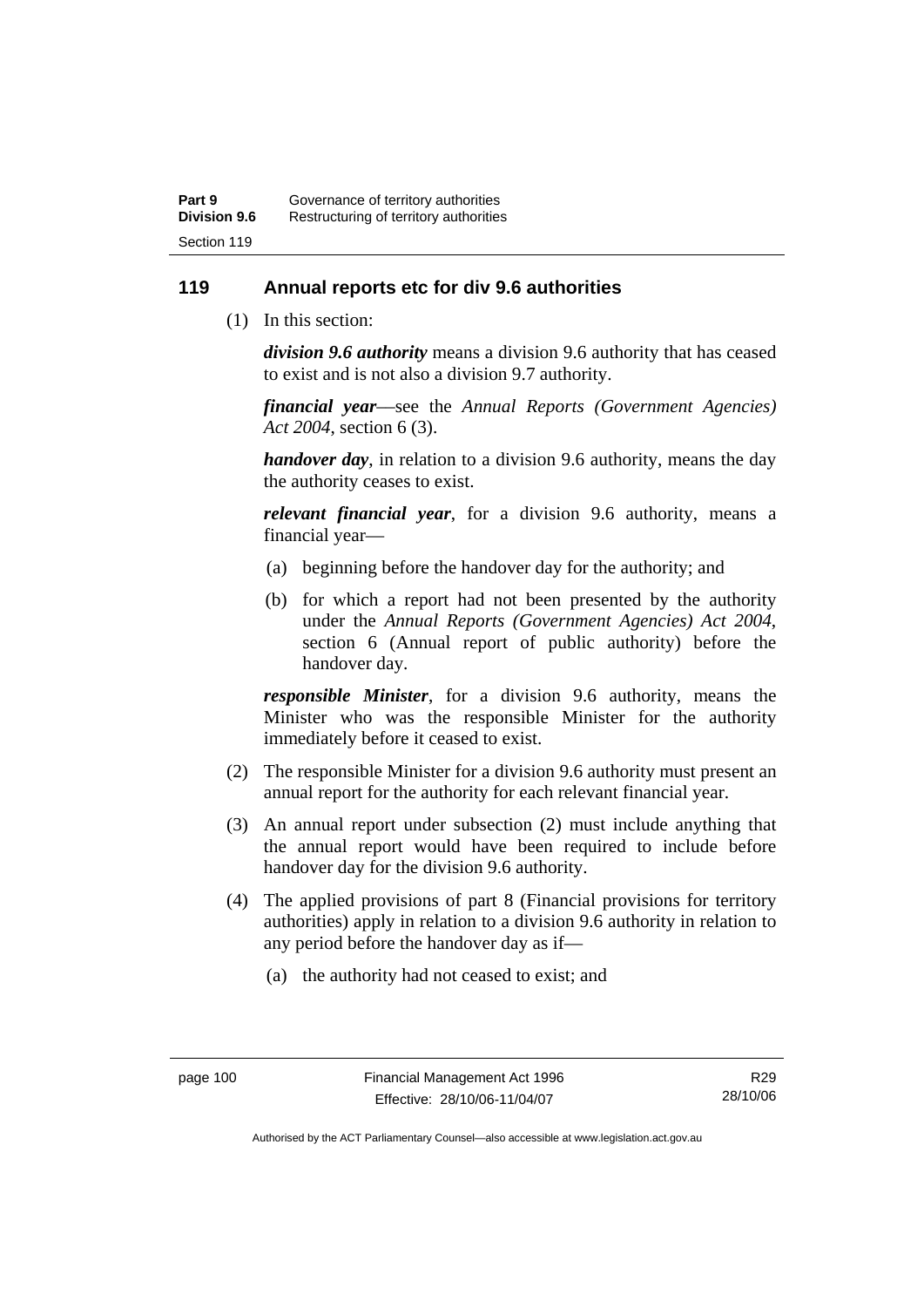- (b) a reference in section 63 and section 68 to the authority included a reference to the responsible Minister for the authority; and
- (c) a reference in section 64 and section 69 to the relevant person for the authority included a reference to the responsible Minister for the authority; and
- (d) a reference in section 65 and section 70 to the chief executive officer of the authority included a reference to the responsible Minister for the authority; and
- (e) all other necessary changes were made; and
- (f) any changes prescribed by regulation were made.
- (5) For subsection (4), the *applied provisions of part 8* are the following:
	- section 63 (Annual financial statements of territory authorities)
	- section 64 (Responsibility for annual financial statements of territory authorities)
	- section 65 (Audit of annual financial statements of territory authorities)
	- section 66 (Annual financial statements of territory authorities to be included in annual reports etc)
	- section 68 (Statements of performance of territory authorities)
	- section 69 (Responsibility for territory authority statements of performance)
	- section 70 (Scrutiny of territory authority statements of performance)
	- section 71 (Territory authority statements of performance to be included in annual reports).

page 101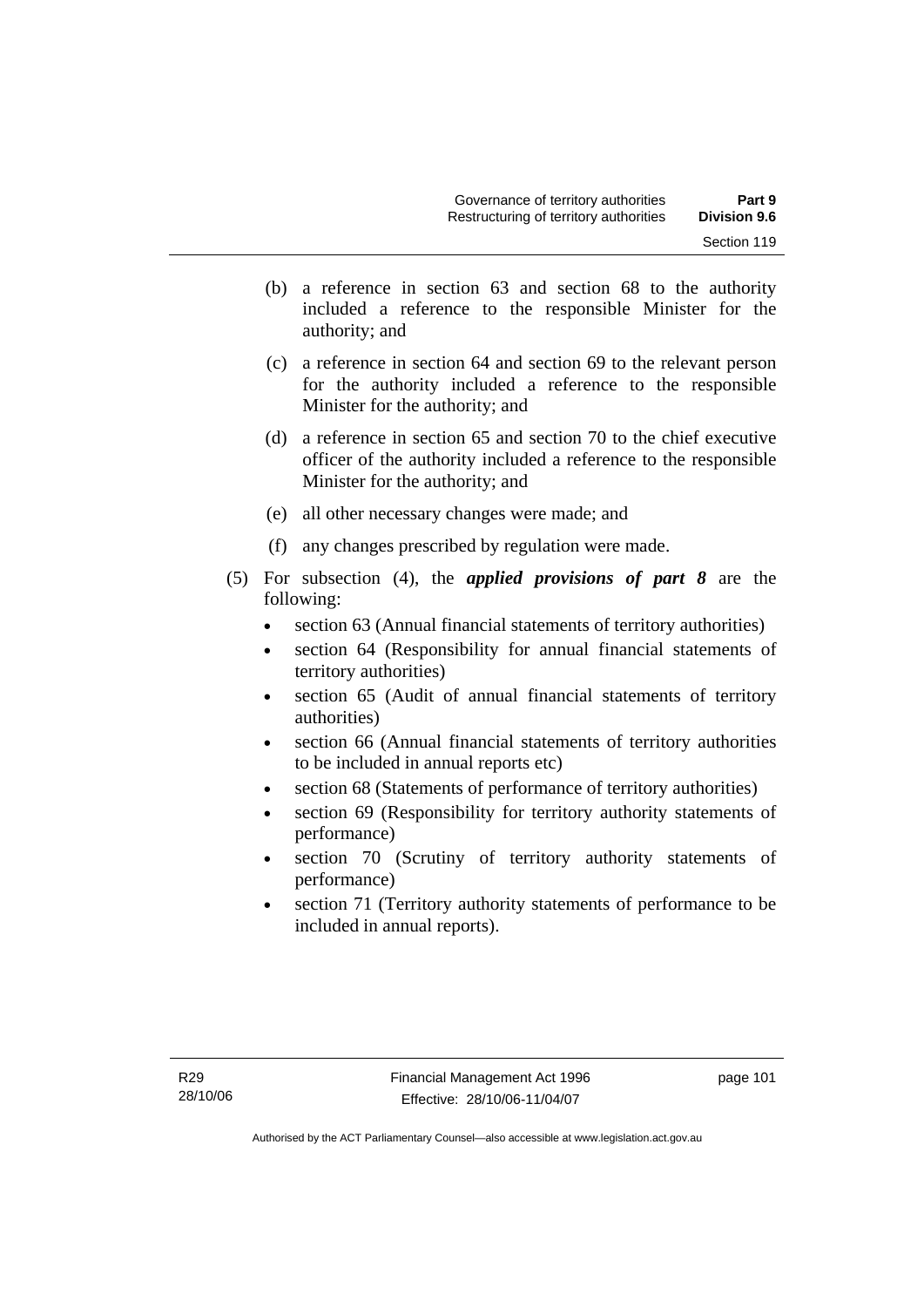## **Division 9.7 Additional provisions for restructuring of certain territory authorities**

## **120 What territory authorities does div 9.7 apply to?**

- (1) This division applies to a territory authority if the authority is prescribed by regulation for this division.
	- *Note* This division also applies in relation to territory authorities in relation to certain assets, rights and liabilities (see s 118).
- (2) A reference in this division to a *division 9.7 authority* is a reference to a territory authority to which this division applies.
- (3) To remove any doubt, a regulation may prescribe a territory authority for this division whether or not this part would otherwise apply to the authority.

## **121 Definitions—div 9.7**

In this division:

*handover day*, in relation to a division 9.7 authority, means the day the authority ceases to exist.

*territory authority* includes a territory authority that has ceased to exist.

## **122 Vesting of assets, rights and liabilities—div 9.7 authorities**

- (1) All assets, rights and liabilities of a division 9.7 authority immediately before handover day vest in the Territory on handover day.
- (2) To remove any doubt, all records of the territory authority, including applications made to the authority, become the records of the Territory on handover day.

R29 28/10/06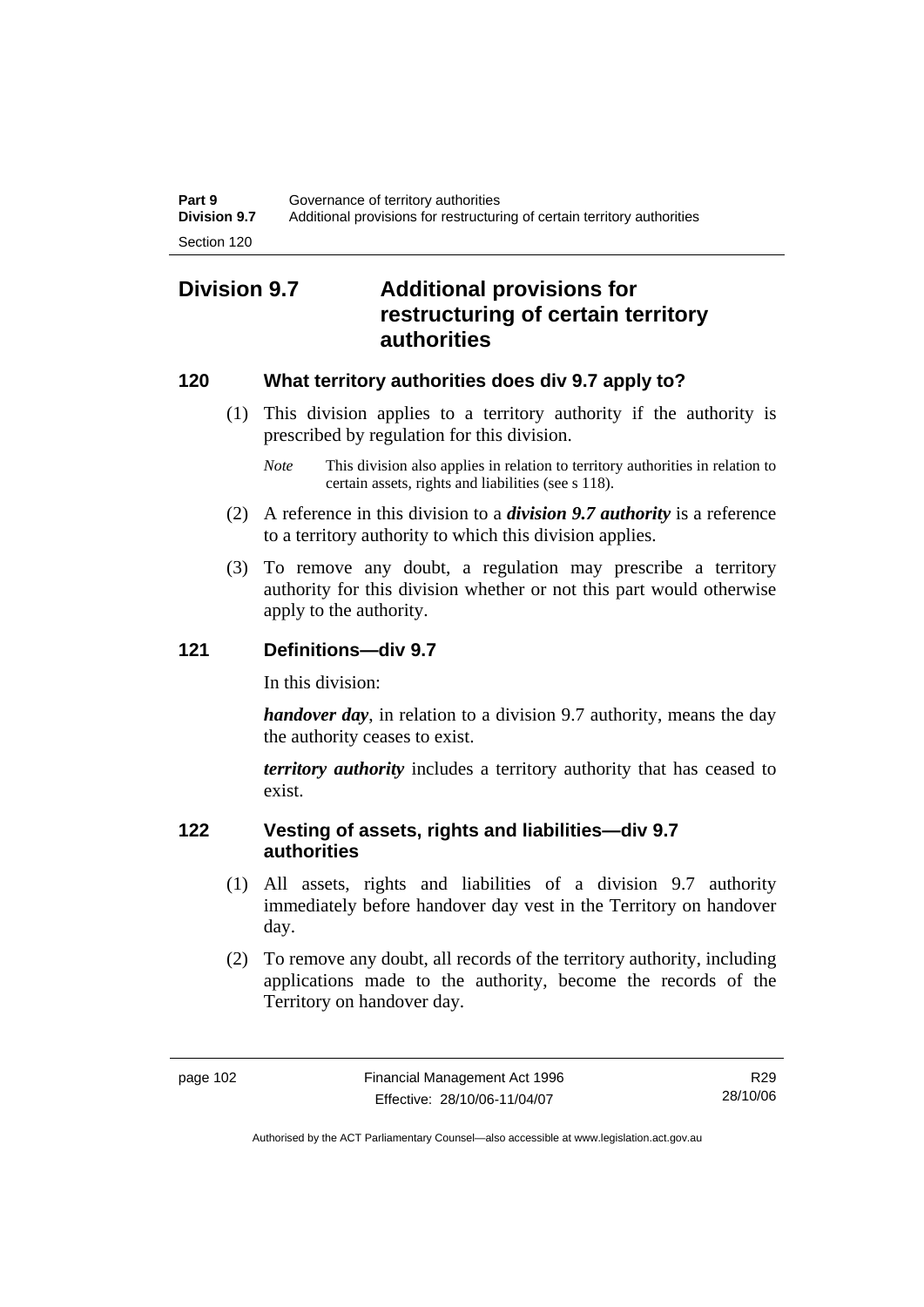## **123 Proceedings and evidence—div 9.7 authorities**

- (1) For a proceeding started before handover day and to which a division 9.7 authority is a party, the Territory is substituted as a party on the handover day.
- (2) A proceeding for a cause of action in relation to a division 9.7 authority may be brought against the Territory if, before handover day—
	- (a) the cause of action had accrued against the authority; and
	- (b) a proceeding had not started in relation to the cause of action; and
	- (c) the limitation period for the cause of action had not ended.
- (3) The *Limitation Act 1985,* part 3 (Postponement of bar) applies to the starting of a proceeding that may be brought by or against the Territory under this section as if the cause of action had been accrued by, or had accrued against, the Territory.
- (4) The court or other entity in which, or before which, a proceeding may be or has been started or continued under this section may give directions about the proceeding.
- (5) Any evidence that would, before a division 9.7 authority ceased to exist, have been admissible for or against the authority is admissible for or against the Territory.
- (6) An order made in a proceeding by or against a division 9.7 authority before the handover day may, after the handover day, be enforced by or against the Territory.
- (7) In this section:

*proceeding* includes a proceeding by way of appeal or review (including review under the *Ombudsman Act 1989*).

page 103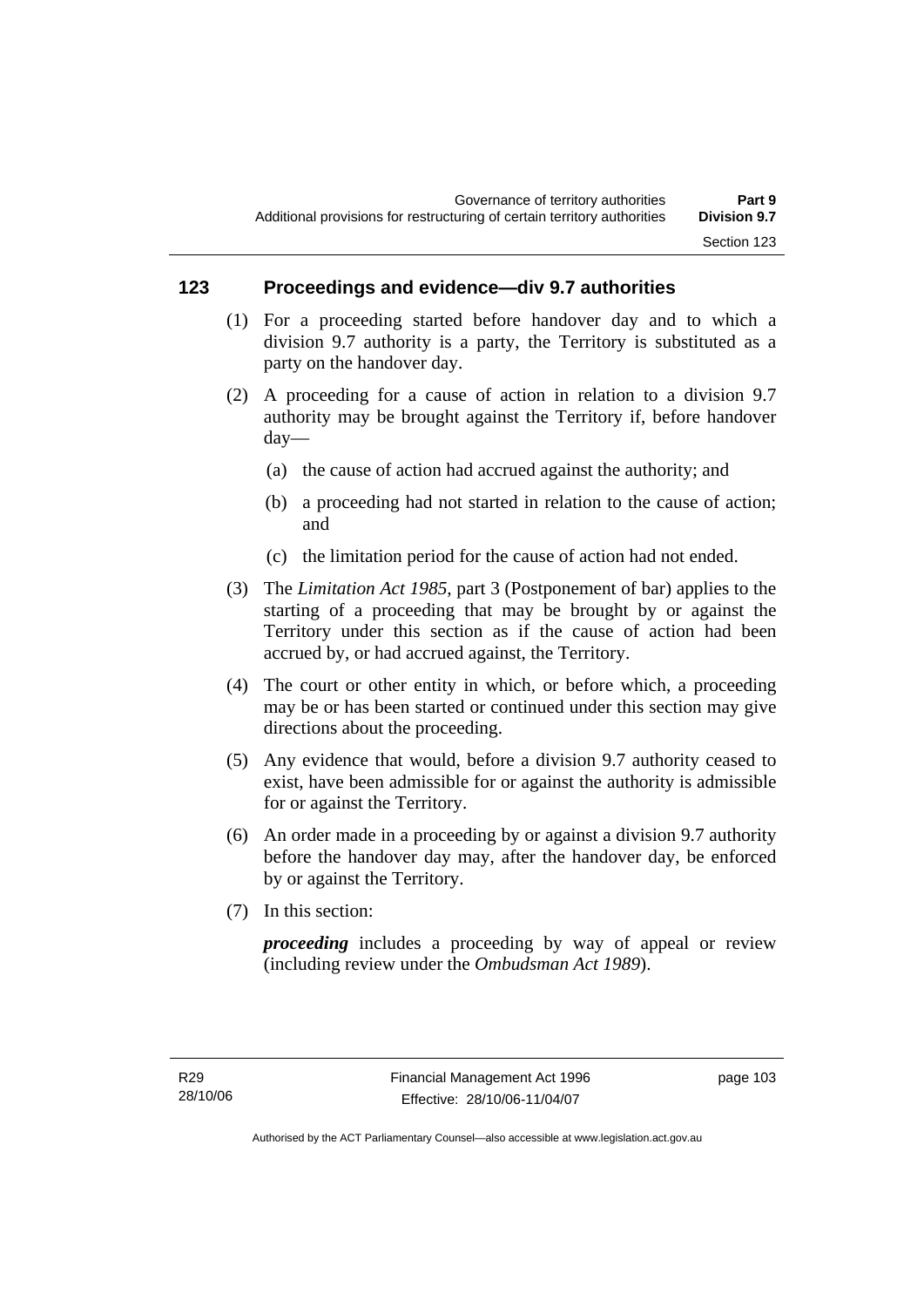## **124 Annual reports and financial statements for div 9.7 authorities**

(1) In this section:

*division 9.7 authority* means a division 9.7 authority that has ceased to exist.

*financial year*––see the *Annual Reports (Government Agencies) Act 2004*, section 6 (3).

*relevant financial year*, for a division 9.7 authority, means a financial year—

- (a) beginning before the handover day for the authority; and
- (b) for which a report had not been presented by the authority under the *Annual Reports (Government Agencies) Act 2004*, section 6 (Annual report of public authority) before the handover day.

*responsible Minister*, for a division 9.7 authority, means the Minister who was the responsible Minister for the authority immediately before it ceased to exist.

- (2) The responsible Minister for a division 9.7 authority must present an annual report for the authority for each relevant financial year.
- (3) An annual report under subsection (2) must include anything that the annual report would have been required to include before handover day for the division 9.7 authority.
- (4) The applied provisions of part 8 (Financial provisions for territory authorities) apply in relation to a division 9.7 authority in relation to any period before the handover day as if—
	- (a) the authority had not ceased to exist; and
	- (b) a reference in section 63 and section 68 to the authority included a reference to the responsible Minister for the authority; and

R29 28/10/06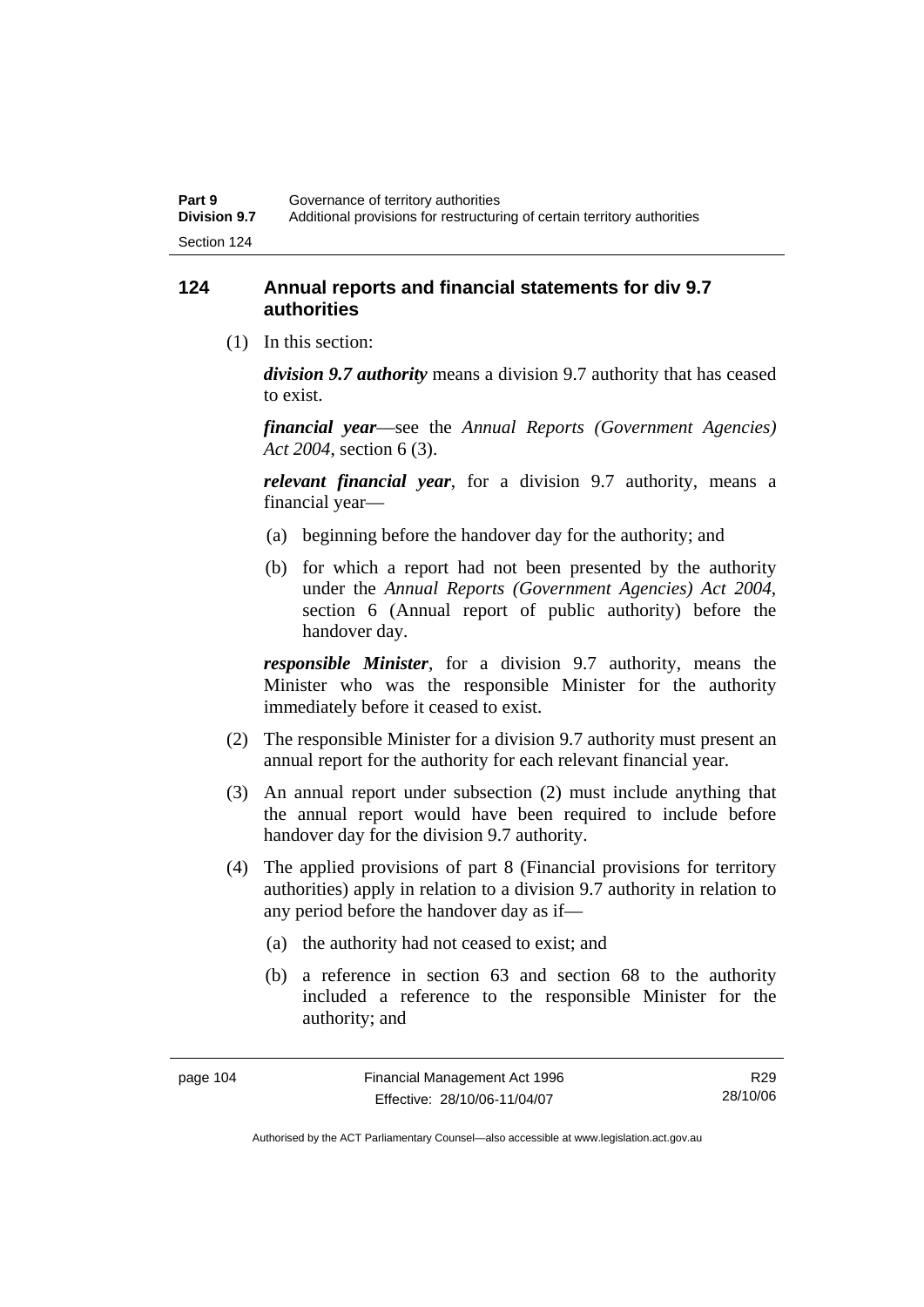- (c) a reference in section 64 and section 69 to the relevant person for the authority included a reference to the responsible Minister for the authority; and
- (d) a reference in section 65 and section 70 to the chief executive officer of the authority included a reference to the responsible Minister for the authority; and
- (e) all other necessary changes were made; and
- (f) any changes prescribed by regulation were made.
- (5) For subsection (4), the *applied provisions of part 8* are the following:
	- section 63 (Annual financial statements of territory authorities)
	- section 64 (Responsibility for annual financial statements of territory authorities)
	- section 65 (Audit of annual financial statements of territory authorities)
	- section 66 (Annual financial statements of territory authorities to be included in annual reports etc)
	- section 68 (Statements of performance of territory authorities)
	- section 69 (Responsibility for territory authority statements of performance)
	- section 70 (Scrutiny of territory authority statements of performance)
	- section 71 (Territory authority statements of performance to be included in annual reports).

## **125 References to div 9.7 authority**

In any contract, agreement or arrangement, a reference to a division 9.7 authority is, for the application of the contract, agreement or arrangement on or after the handover day, a reference to the Territory.

page 105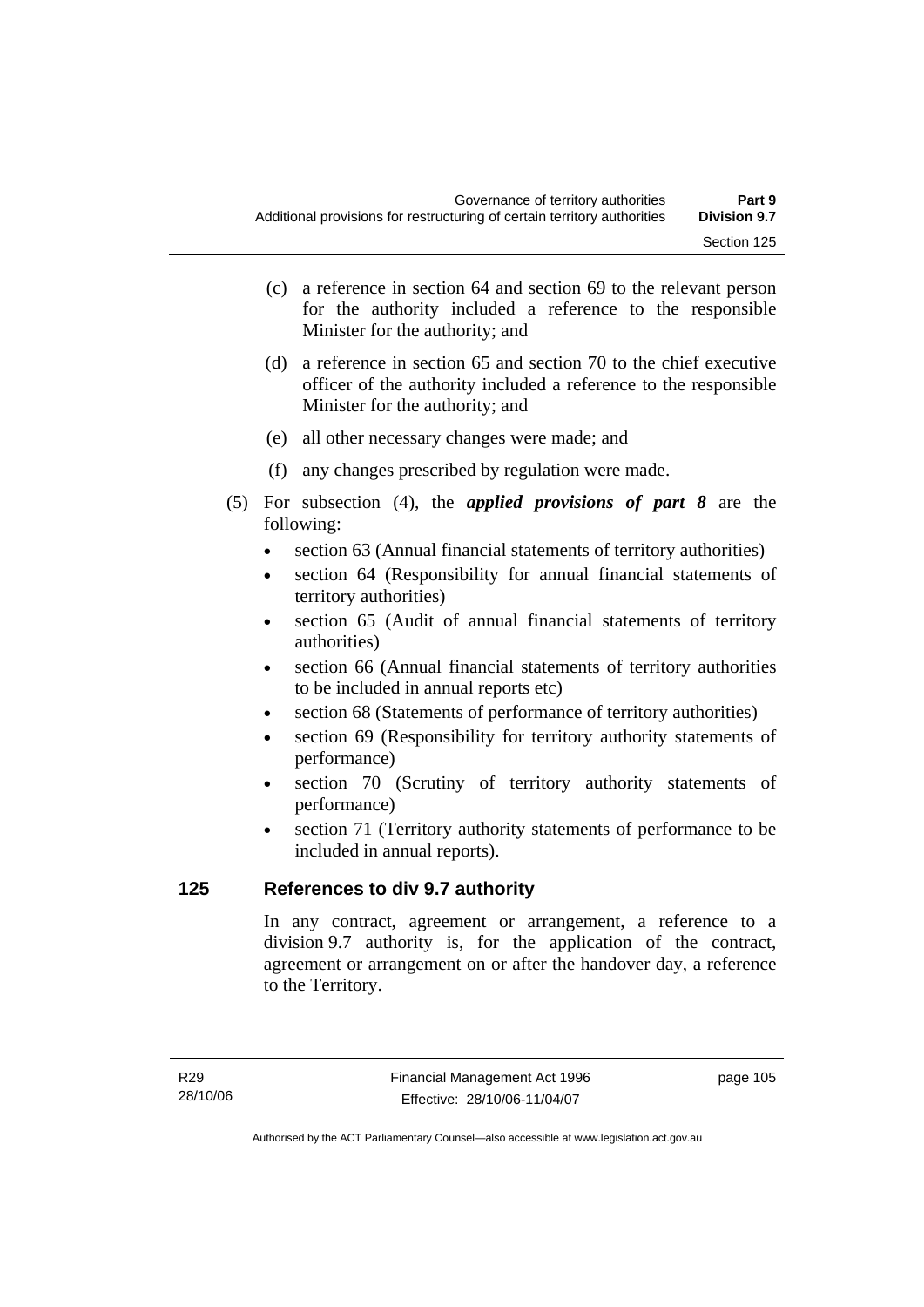#### **Part 10** Miscellaneous

Section 130

# **Part 10 Miscellaneous**

## **130 Act of grace payments**

- (1) If the Treasurer considers it appropriate to do so because of special circumstances, the Treasurer may authorise the payment by a department of an amount to a person (the *payee*) although the payment of that amount (the *relevant amount*) would not otherwise be authorised by law or required to meet a legal liability.
- (2) The authorisation may provide for the relevant amount to be paid  $by-$ 
	- (a) more than 1 instalment and on the dates specified in the authorisation; or
	- (b) periodical payments of an amount, and for the period, specified in the authorisation.
- (3) An authorisation may be expressed to be subject to conditions to be complied with by the payee.
- (4) If a condition is contravened, the Treasurer may by written notice addressed to the last-known address of the payee require the payee, within 30 days of receipt of the notice, to pay an amount equal to all or part of the relevant amount.
- (5) If the payee does not pay the amount specified in the notice under subsection (4), the amount may be recovered by the Territory as a debt.
- (6) If the payment of an amount by a department is authorised under this section, the Treasurer must —
	- (a) direct that the amount be paid from an appropriate appropriation for the department specified by the Treasurer; or
	- (b) authorise payment of the amount under section 18; or

R29 28/10/06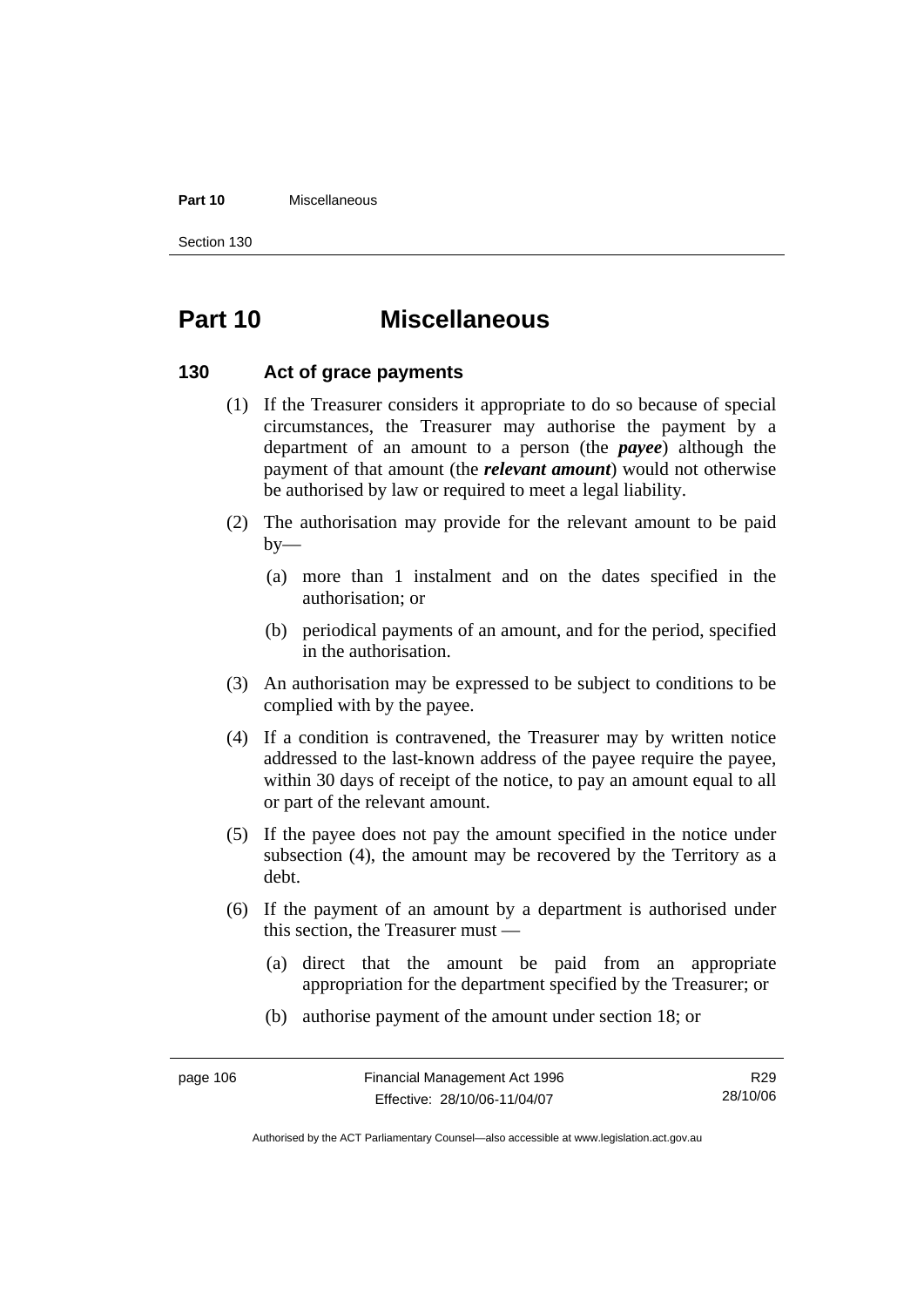- (c) authorise payment of the amount out of the public money of the Territory.
- (7) The public money of the Territory is appropriated for subsection  $(6)$  (c).
- (8) A payment made by a department under this section must be reported in notes to the financial statements of the department that relate to the financial year when the payment was made.
- (9) The notes must indicate in relation to each payment under this section the amount and grounds for the payment.
- (10) The notes relating to a payment under this section must not disclose the identity of the payee unless disclosure was agreed to by the payee as a condition of authorising the payment.

## **131 Waiver of debts etc**

- (1) The Treasurer may, in writing, on behalf of the Territory—
	- (a) waive the Territory's right to payment of an amount payable to the Territory; or
	- (b) postpone any right of the Territory to be paid a debt in priority to another debt; or
	- (c) allow the payment by instalments of an amount payable to the Territory; or
	- (d) defer the time for payment of an amount payable to the Territory.
- (2) A waiver relating to an amount payable to the Territory by a person may be expressed to be subject to a condition that the person agrees to pay an amount to the Territory in circumstances specified in the waiver.

page 107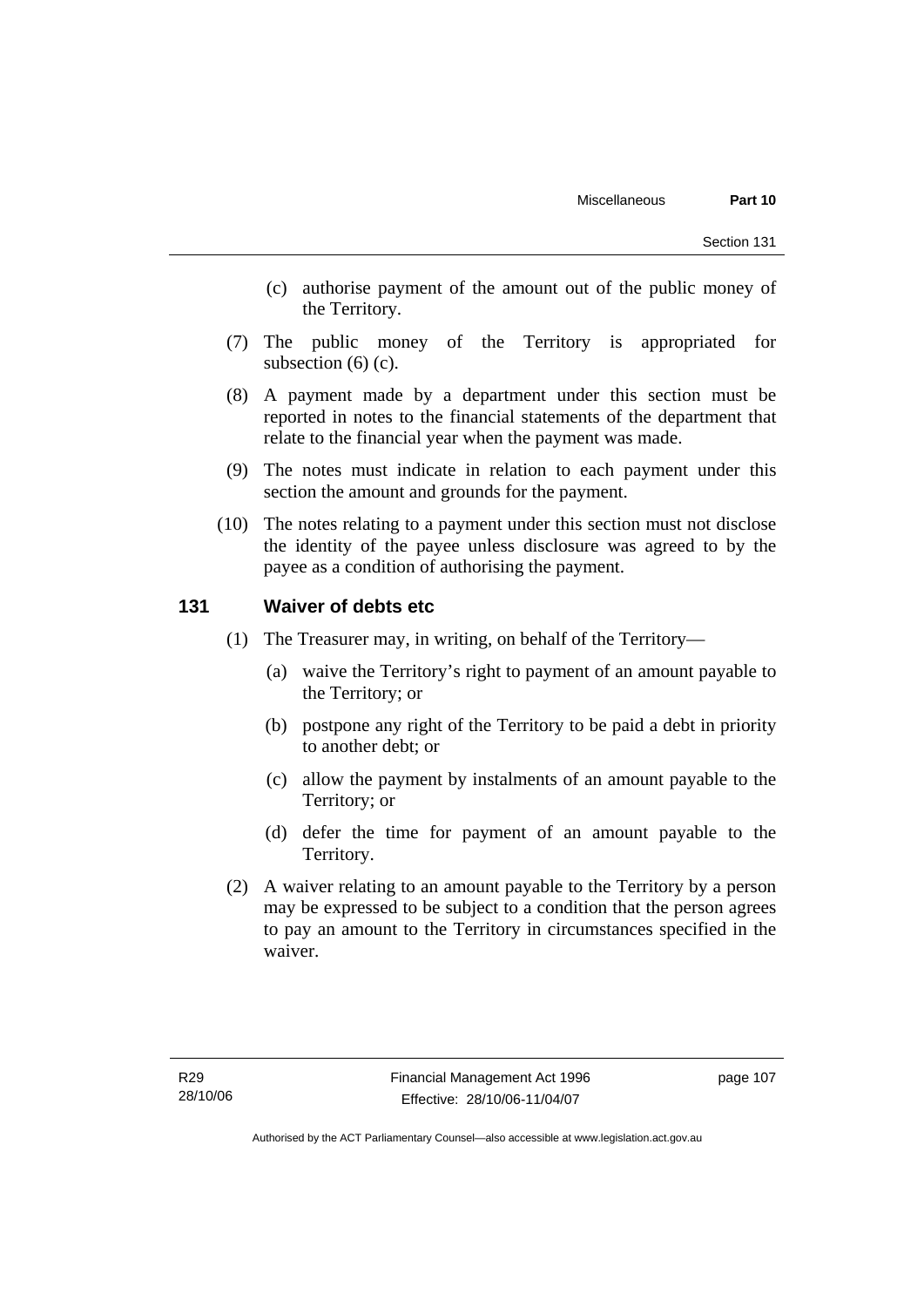#### **Part 10** Miscellaneous

Section 132

 (3) A waiver relating to an amount payable to the Territory must be reported in the notes to the financial statements of the relevant department that relate to the year in which the right to payment was waived.

## **132 Payments in relation to deceased estates**

- (1) If, at the time of a person's death (whether before or after the commencement of this section), the Territory owed an amount to the person, the Treasurer may pay that amount to the person who the Treasurer considers should receive the payment.
- (2) In deciding who should be paid, the Treasurer must have regard  $to$ —
	- (a) the provisions of any will of the deceased person that identify the persons entitled to property under the will; and
	- (b) the law relating to the disposition of the property of deceased people.
- (3) Before making a payment to a person, the Treasurer may require the person to produce any documents and other evidence relating to—
	- (a) the disposition of the deceased person's estate; or
	- (b) the family of the deceased person and any other people apparently entitled to share in the estate of the deceased person.
- (4) Subject to subsection (3), the Treasurer may make the payment without requiring production of probate of the will, or letters of administration of the estate, of the deceased person.
- (5) If a payment is made in relation to an amount owing to a deceased person, the Territory is discharged from any further liability in relation to that amount.
- (6) This section does not relieve the recipient of a payment from liability to deal with the money in accordance with law.

R29 28/10/06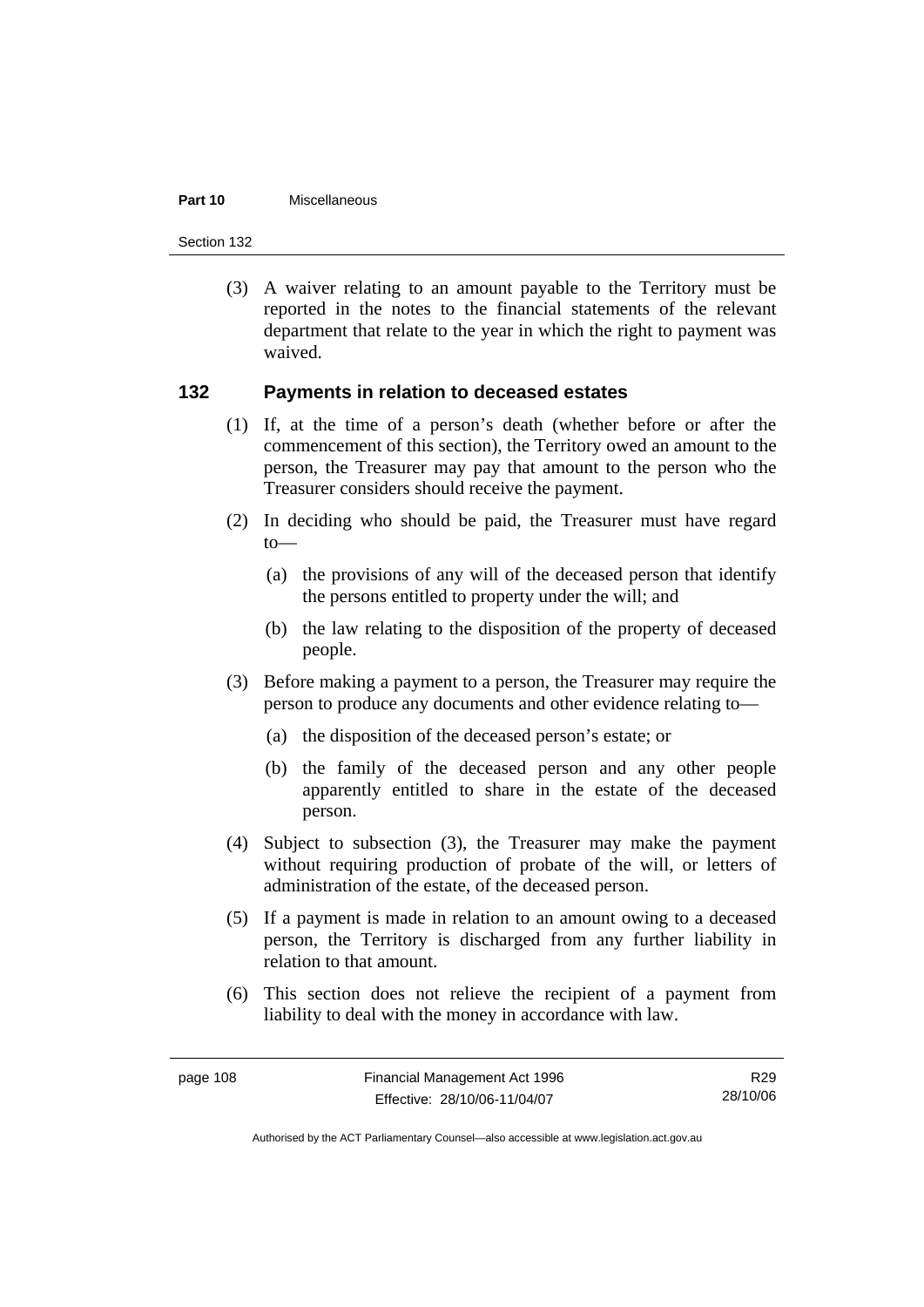## **133 Guideline-making power**

- (1) The Treasurer may, in writing, make financial management guidelines for this Act.
- (2) A financial management guideline is a disallowable instrument.
	- *Note* A disallowable instrument must be notified, and presented to the Legislative Assembly, under the Legislation Act.

## **134 Regulation-making power**

The Executive may make regulations for this Act.

*Note* A regulation must be notified, and presented to the Legislative Assembly, under the Legislation Act.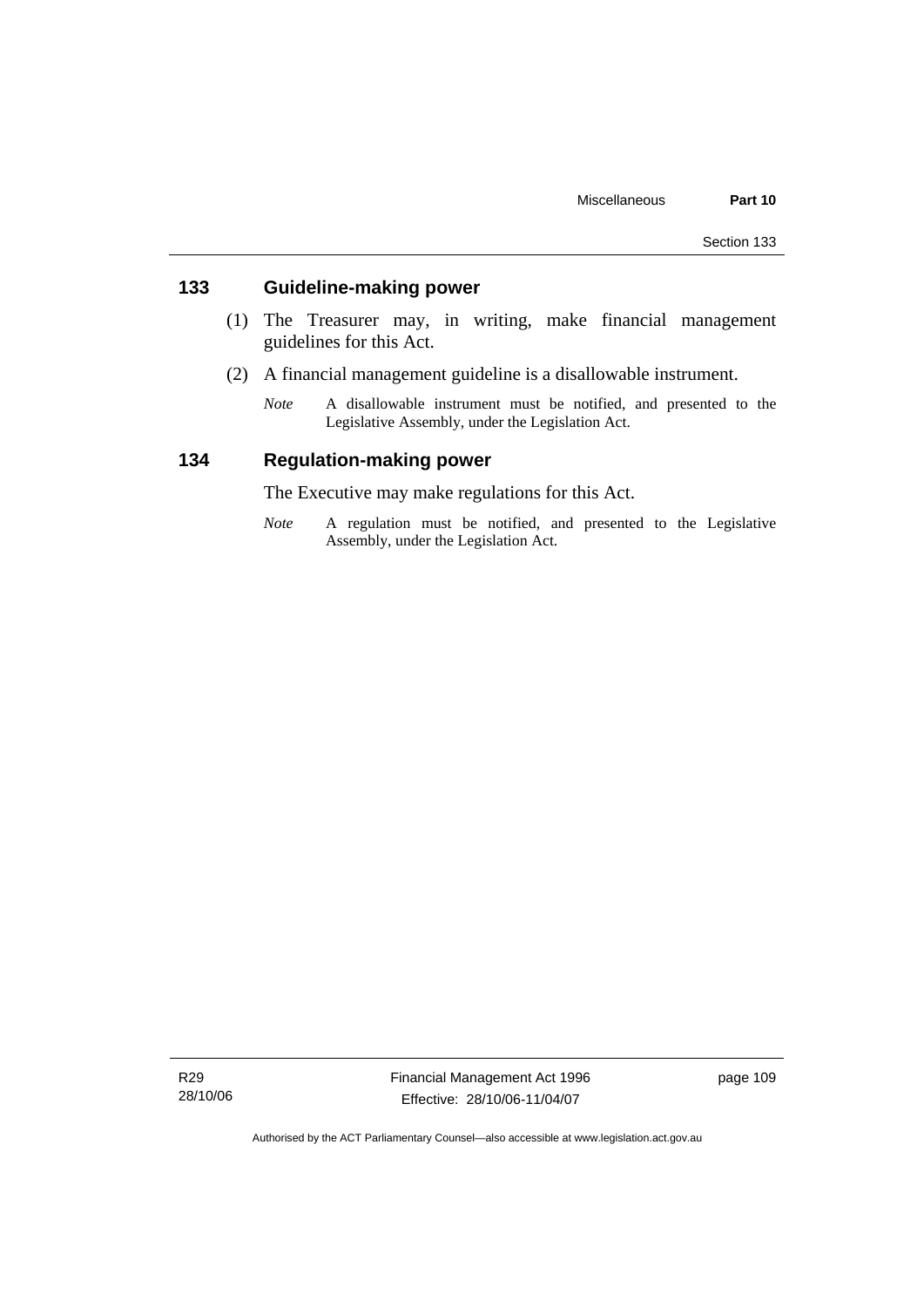#### **Part 19 Transitional—Financial Management Legislation Amendment Act 2005**

Section 152

# **Part 19 Transitional—Financial Management Legislation Amendment Act 2005**

## **M** 152 Application of Legislation Act, s 94 to certain **appointments, elections and approvals**

## **155 Transitional regulations**

- (1) A regulation may prescribe transitional matters necessary or convenient to be prescribed because of the enactment of the *Financial Management Legislation Amendment Act 2005*.
- (2) A regulation may modify this part (including its operation in relation to another territory law) to make provision in relation to anything that, in the Executive's opinion, is not, or not adequately or appropriately, dealt with in this part.
- (3) A regulation under subsection (2) has effect despite anything elsewhere in this Act or another territory law.
- (4) This section expires 2 years after the day it commences.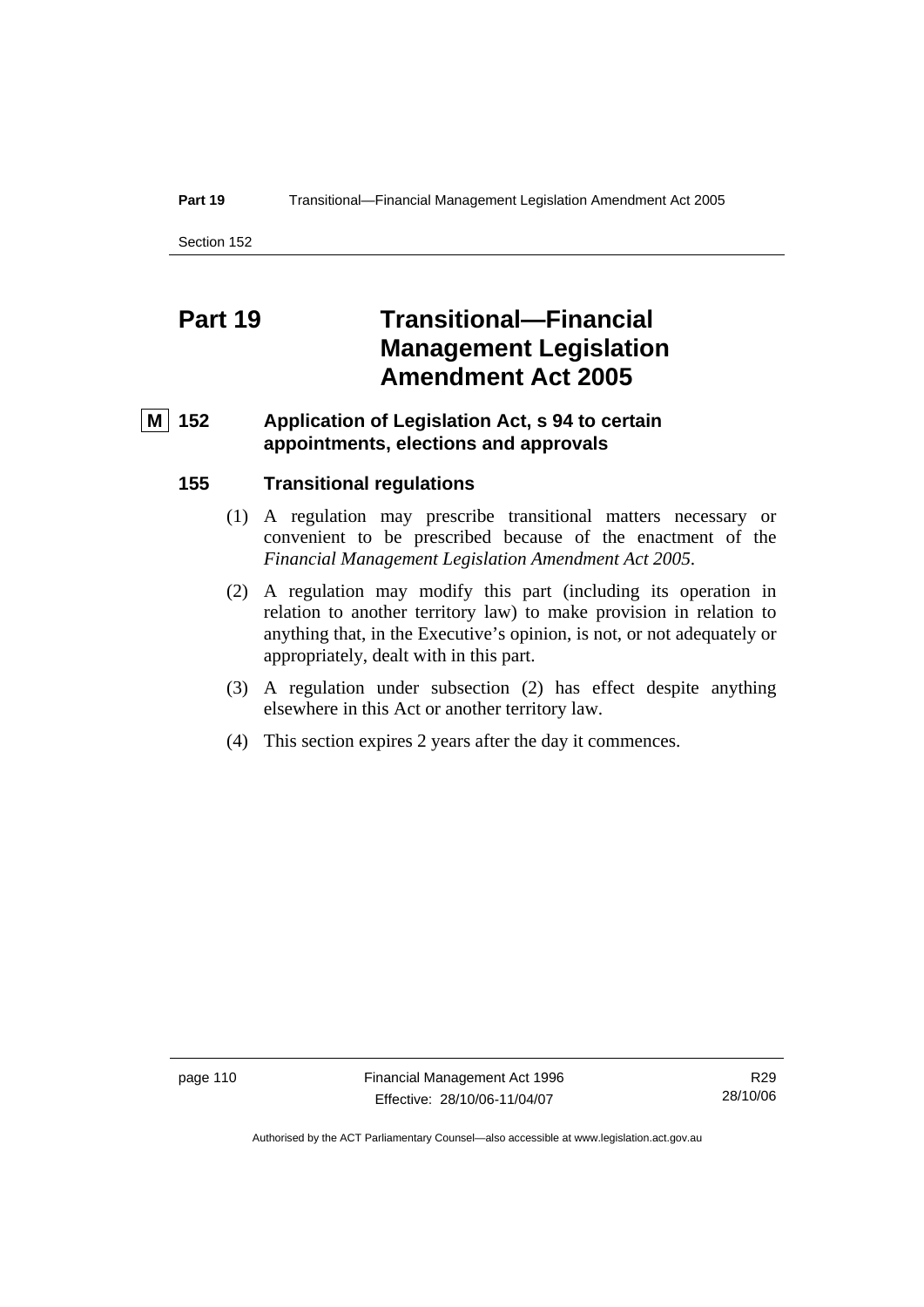# **Part 20 Transitional—Administrative (Miscellaneous Amendments) Act 2006**

## **222 Transitional regulations—Administrative (Miscellaneous Amendments) Act 2006**

- (1) A regulation may prescribe transitional matters necessary or convenient to be prescribed because of the enactment of the *Administrative (Miscellaneous Amendments) Act 2006*.
- (2) A regulation may modify this part (including its operation in relation to another territory law) to make provision in relation to anything that, in the Executive's opinion, is not, or not adequately or appropriately, dealt with in this part.
- (3) A regulation under subsection (2) has effect despite anything elsewhere in this Act or another territory law.

## **223 Expiry—pt 20**

This part expires 2 years after the day this section commences.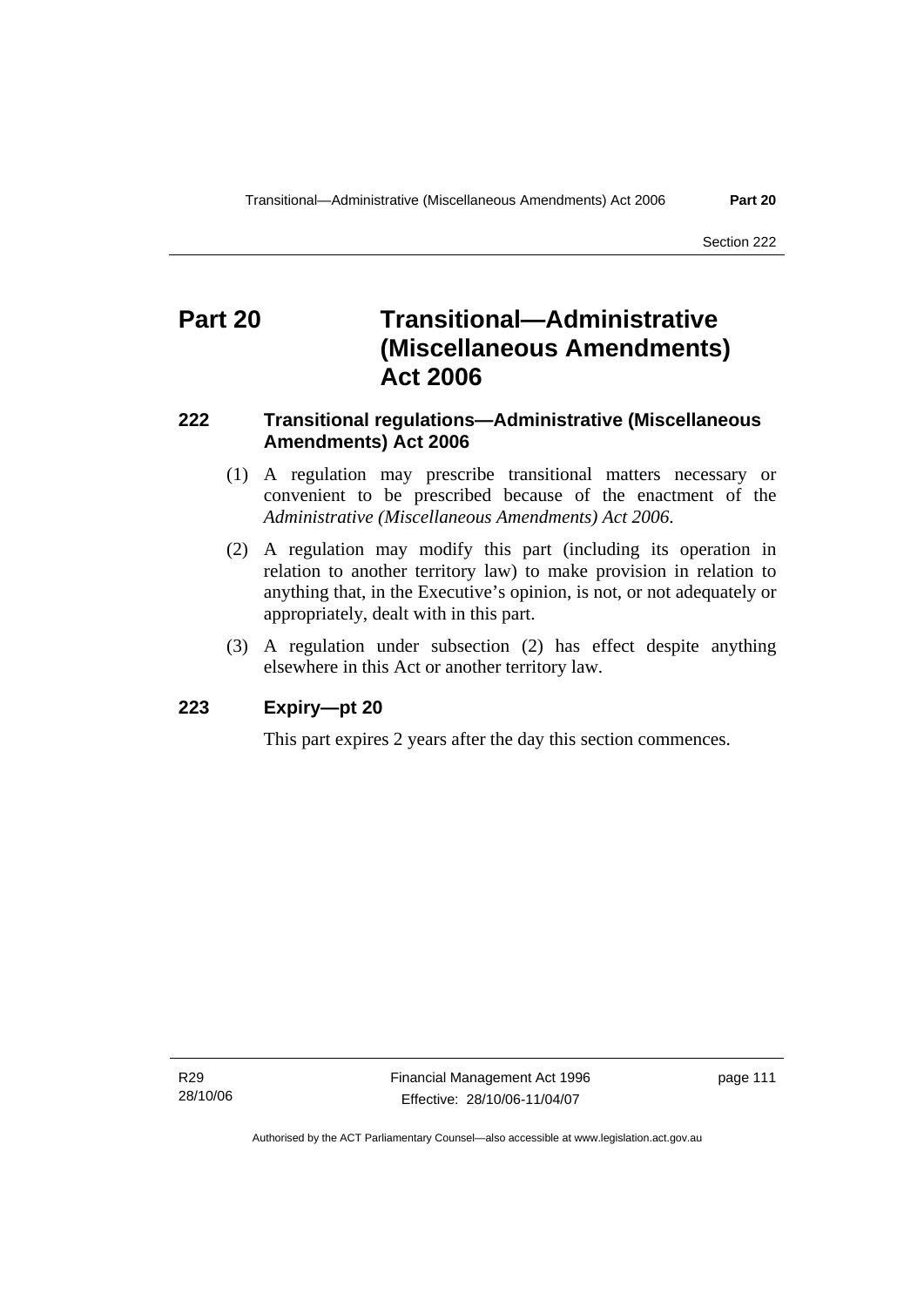# **Dictionary**

(see s 3)

*Note 1* The Legislation Act contains definitions and other provisions relevant to this Act.

*Note 2* For example, the Legislation Act, dict, pt 1, defines the following terms:

- Act
	- administrative unit
	- auditor-general
	- authorised deposit-taking institution
	- chief executive (see s 163)
	- exercise
	- **function**
	- GST
	- may (see s  $146$ )
	- Minister (see s 162)
	- must (see s  $146$ )
	- person
	- Self-Government Act
	- territory-owned corporation.

*applicable governmental policies*, for a territory authority, for part 9 (Governance of territory authorities)—see section 103.

*appropriation* means an appropriation of public money by any Act including this Act.

*Appropriation Act* means an Act that makes appropriations in relation to a financial year for purposes mentioned in section 8.

*appropriation unit* means a class of outputs, or a group of output classes, for which an appropriation is made by an Appropriation Act.

*banking account* means an account with an authorised deposit-taking institution that is, or is substantially the same as, a bank account.

page 112 Financial Management Act 1996 Effective: 28/10/06-11/04/07

R29 28/10/06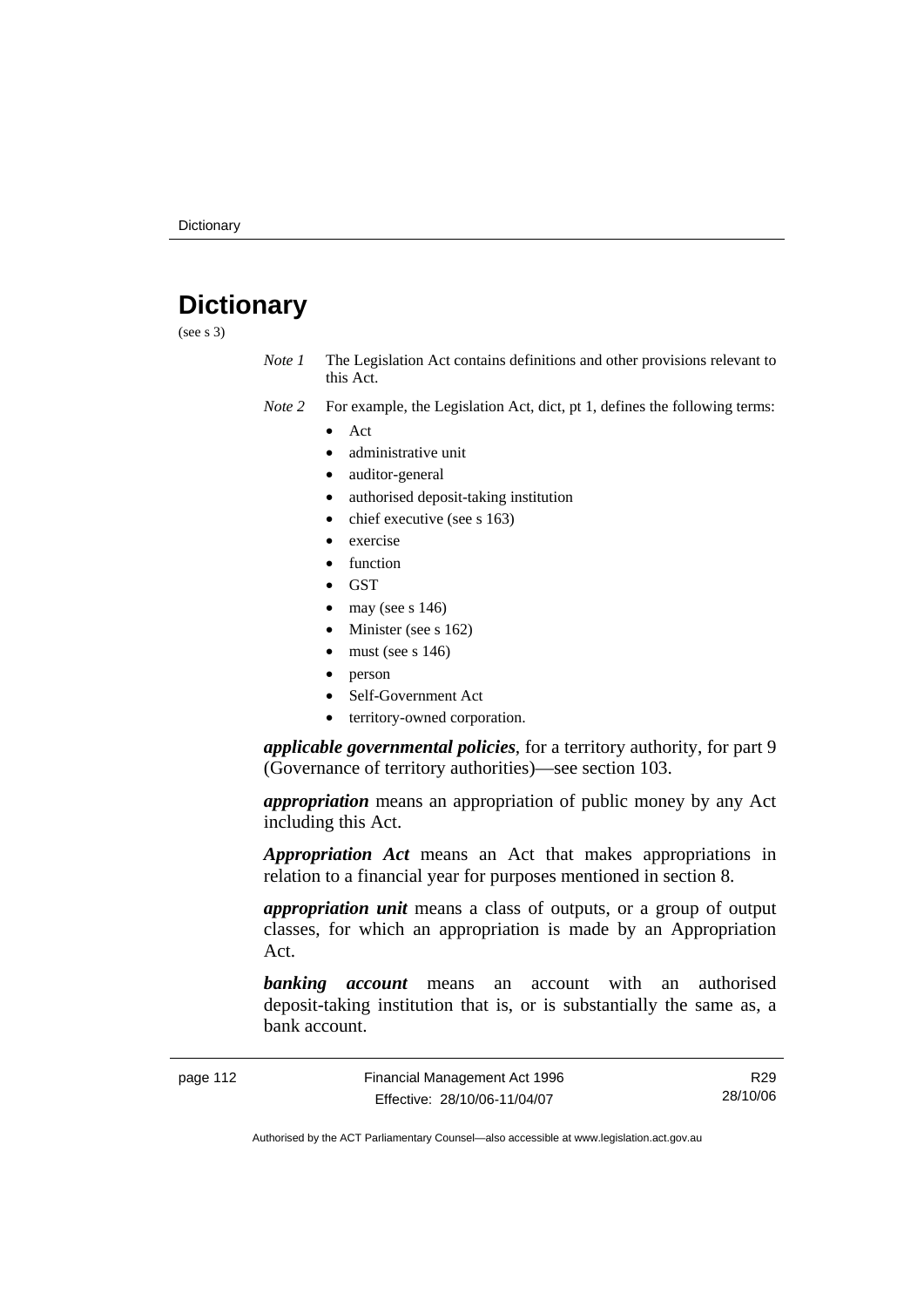*borrowing* includes—

- (a) raising money or obtaining credit, whether by dealing in securities or otherwise; and
- (b) entering into a financing lease;

but does not include using a credit card or overdraft facility, or otherwise obtaining credit, in a transaction forming part of the day-to-day operations of the Territory or a territory authority.

*budget papers* means documents presented to the Legislative Assembly under section 10 or section 13 (1).

*capital injection* means an amount provided, or to be provided, to a department, a territory authority or a territory-owned corporation for—

- (a) the purchase of assets to be held by the department or to be owned by the authority or corporation; or
- (b) the development of assets held by the department or owned by the authority or corporation; or
- (c) augmenting the assets held by the department or owned by the authority or corporation; or
- (d) reducing the liabilities of the department, the authority or the corporation;

but does not include an amount provided from an appropriation for a purpose mentioned in section  $8(1)(a)$  or (c) or (2) (a).

*CEO*—see *chief executive officer*.

*chief executive officer* (or *CEO*), of a territory authority, means the person (however described) who is responsible for managing the affairs of the authority.

*class of outputs* means a group of outputs identified as a class by an Appropriation Act.

*contract* includes an agreement or arrangement.

page 113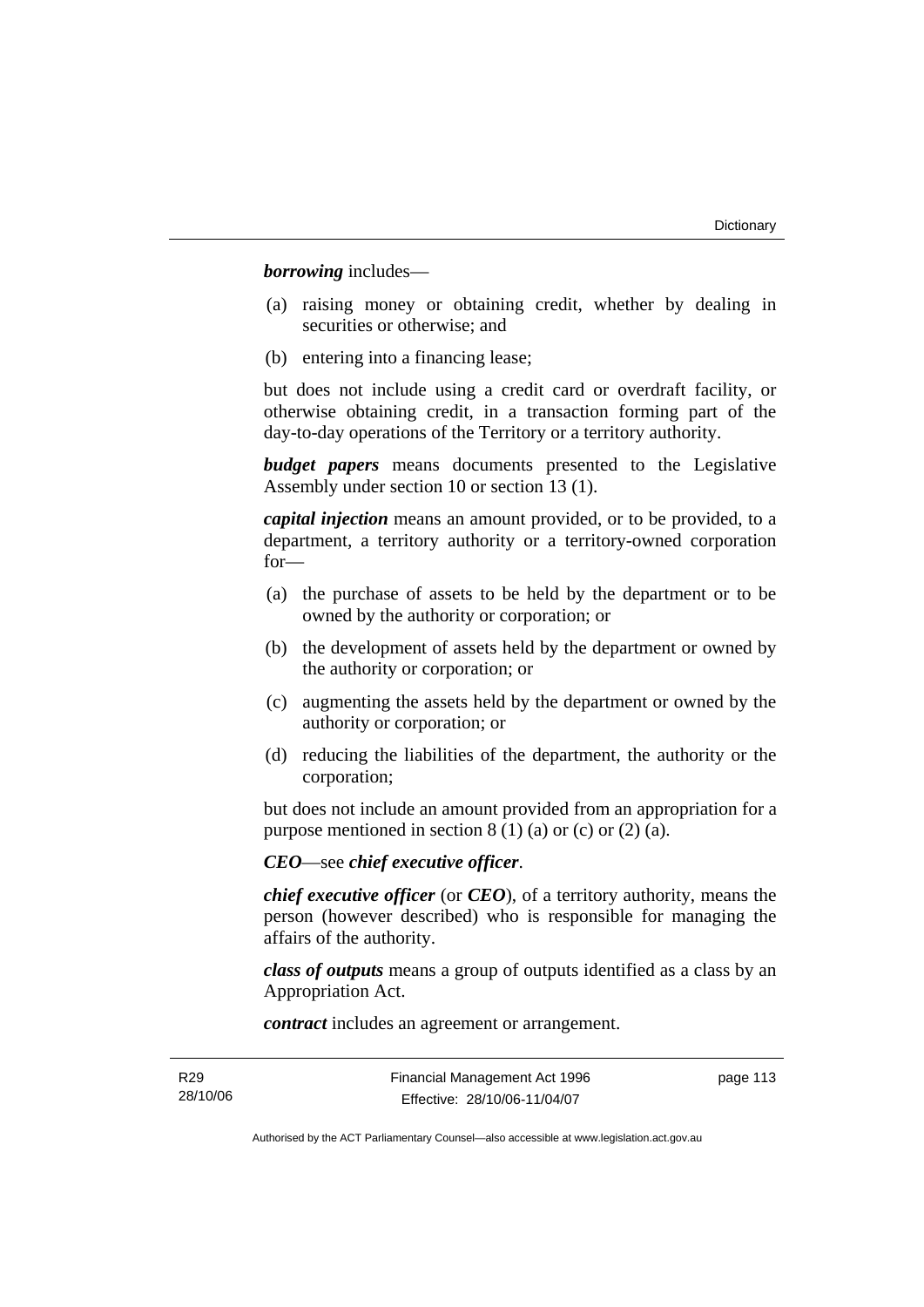*department* means—

- (a) an administrative unit (excluding any part of an administrative unit prescribed for paragraph (b) and any administrative unit forming part of a group of administrative units prescribed for paragraph (c)); or
- (b) a part of an administrative unit prescribed for this paragraph; or
- (c) a group of 2 or more administrative units prescribed for this paragraph.

*departmental banking account* means a banking account mentioned in section 34 (1).

*division 9.6 authority* means a territory authority to which division 9.6 applies (see s 105).

*division 9.7 authority* means a territory authority to which division 9.7 applies (see s 120).

*establishing Act*, for a territory authority, governing board or governing board member, for part 9 (Governance of territory authorities)—see section 72.

*expenses*, in relation to an output, means the expenses incurred in providing the output quantified on an accrual accounting basis and includes the overhead expenses properly attributable to the output.

*financial management guidelines* means the financial management guidelines under this Act.

*financial year*, for a territory authority, for part 9 (Governance of territory authorities)—see section 72.

#### *general government sector* means—

 (a) those organisations whose primary function is to provide services that are mainly not market orientated, are mainly for the consumption of the community generally, involve the transfer or redistribution of income, and are financed mainly through appropriation; and

R29 28/10/06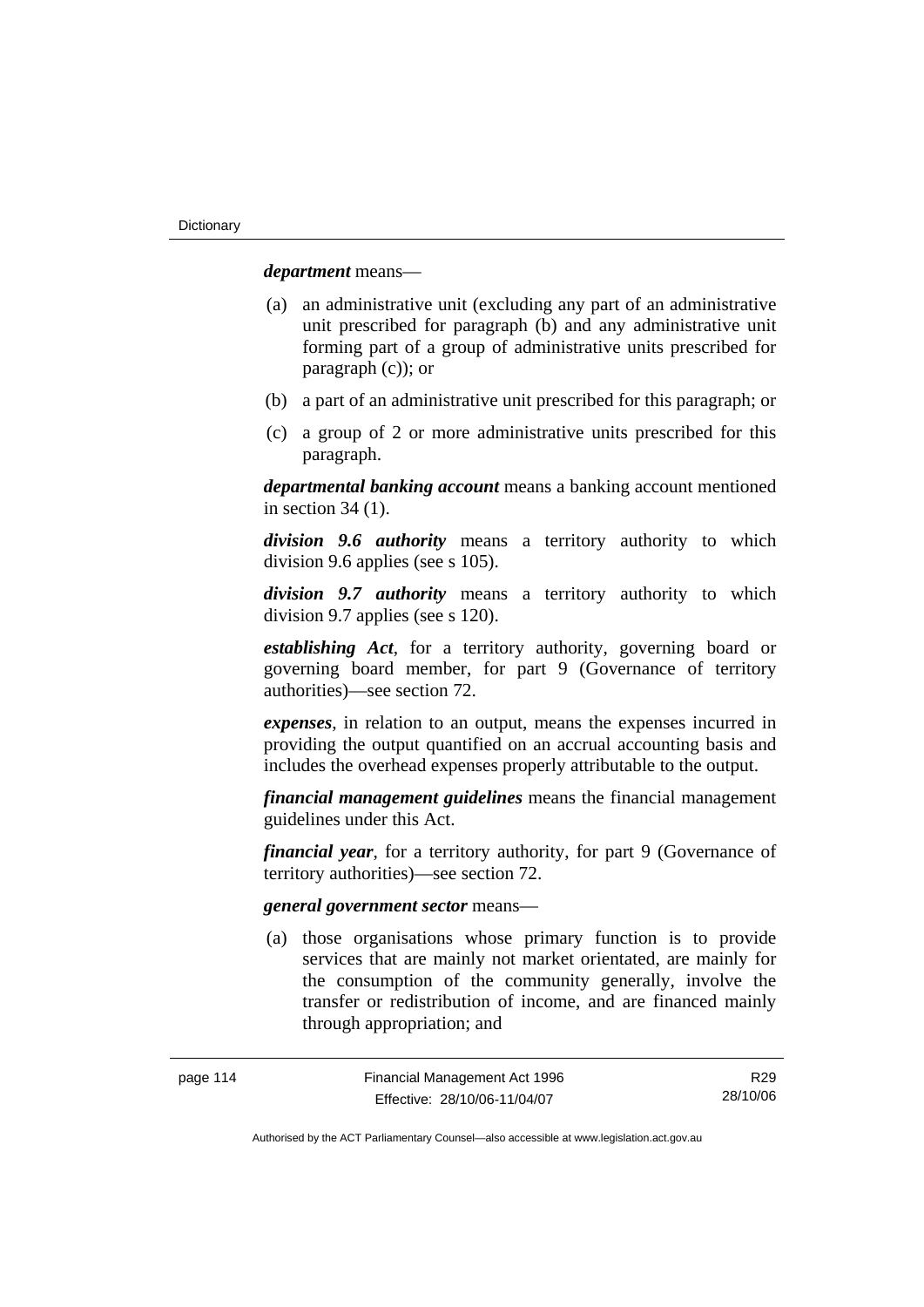(b) those organisations that are controlled by the Territory and provide investment or other financial services.

*generally accepted accounting principles* means accounting principles and procedures that are—

- (a) recognised by the accounting profession as appropriate for reporting financial information relating to government, a department or a territory authority; and
- (b) consistent with this Act and any relevant Appropriation Act.

*governing board*, for a territory authority, means the governing board for the authority mentioned in section 76.

*governing board member*, for a territory authority with a governing board for part 9 (Governance of territory authorities)—see section 72.

*handover day*, for division 9.7 (Additional provisions for restructuring of certain territory authorities)—see section 121.

*input tax credit*—see the *A New Tax System (Goods and Services Tax) Act 1999* (Cwlth), dictionary.

*interest* includes a dividend and any other financial return on a deposit, loan or other investment.

*invest* includes enter into a transaction or arrangement for the protection or enhancement of investments.

*Legislative Assembly secretariat*—see the *Public Sector Management Act 1994*, section 3.

*material interest*, for part 9 (Governance of territory authorities) see section 88 (4).

*outcomes* means the consequences for the community of outputs.

*outputs* means goods produced or services provided by a department or territory authority or a person producing goods or providing services on behalf of a department or territory authority.

page 115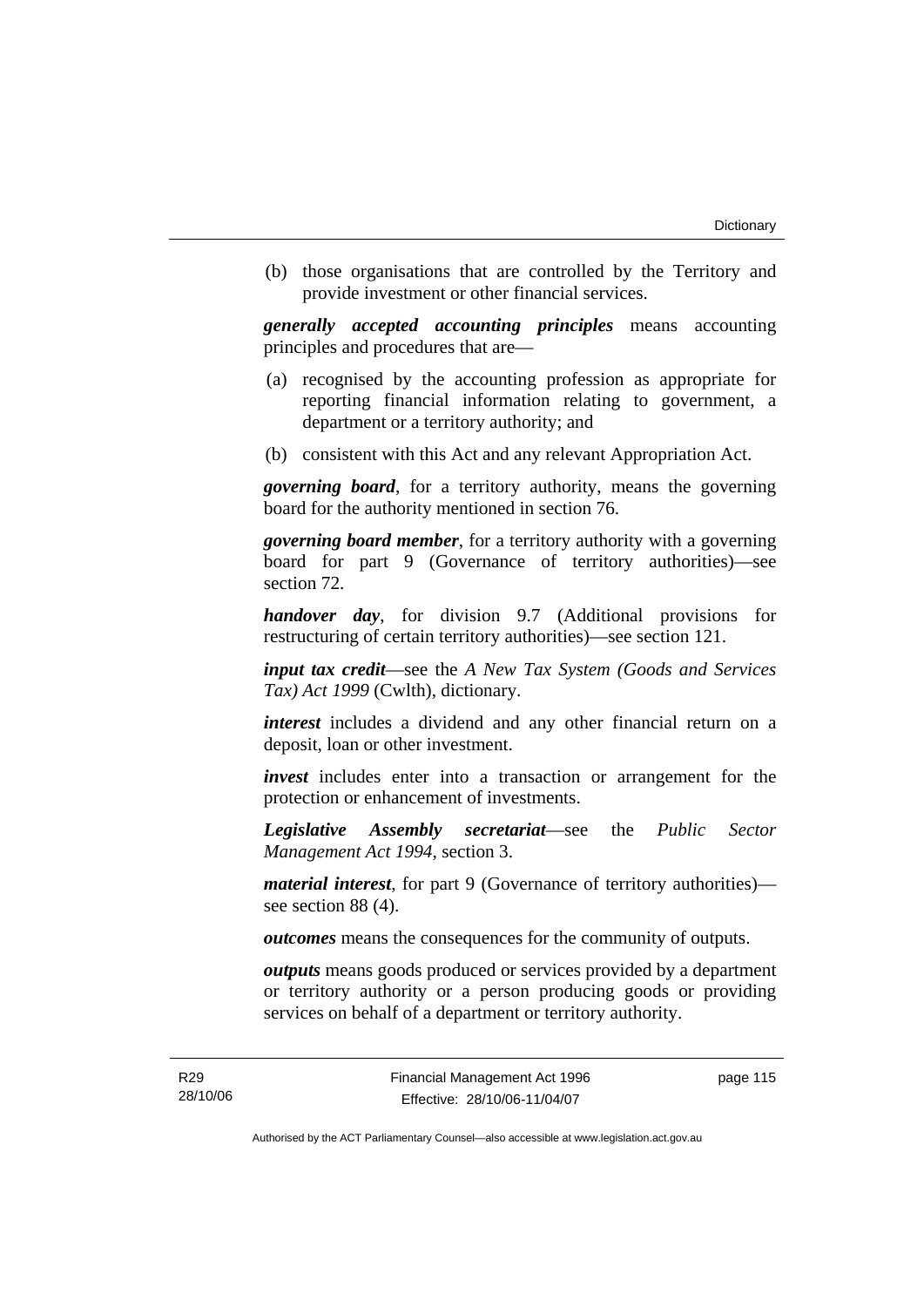*prescribed* means prescribed by the financial management guidelines.

*public money* means all money received by the Territory, including the proceeds of all loans raised on behalf of the Territory, but does not include—

- (a) money held by the Territory as trust money; or
- (b) money received by a territory-owned corporation or subsidiary of a territory-owned corporation; or
- (c) money received by the Territory from a territory-owned corporation or subsidiary of a territory-owned corporation for investment for the corporation or subsidiary; or
- (d) money received by a territory authority; or
- (e) money received by the Territory from a territory authority for investment for the authority; or
- (f) money received by the Territory—
	- (i) in repayment of an investment made by the Territory for a territory authority; or
	- (ii) as interest on such an investment.

*public trading enterprise sector* means those organisations whose primary function is to provide goods and services that are mainly market orientated and non-regulatory in nature and who may recover a significant part of their costs from individual consumers.

*relevant territory authority*, for part 9 (Governance of territory authorities)—see section 72.

*responsible chief executive*, in relation to a department, means—

 (a) if the department is constituted by an administrative unit or a part of an administrative unit—the chief executive of that administrative unit; or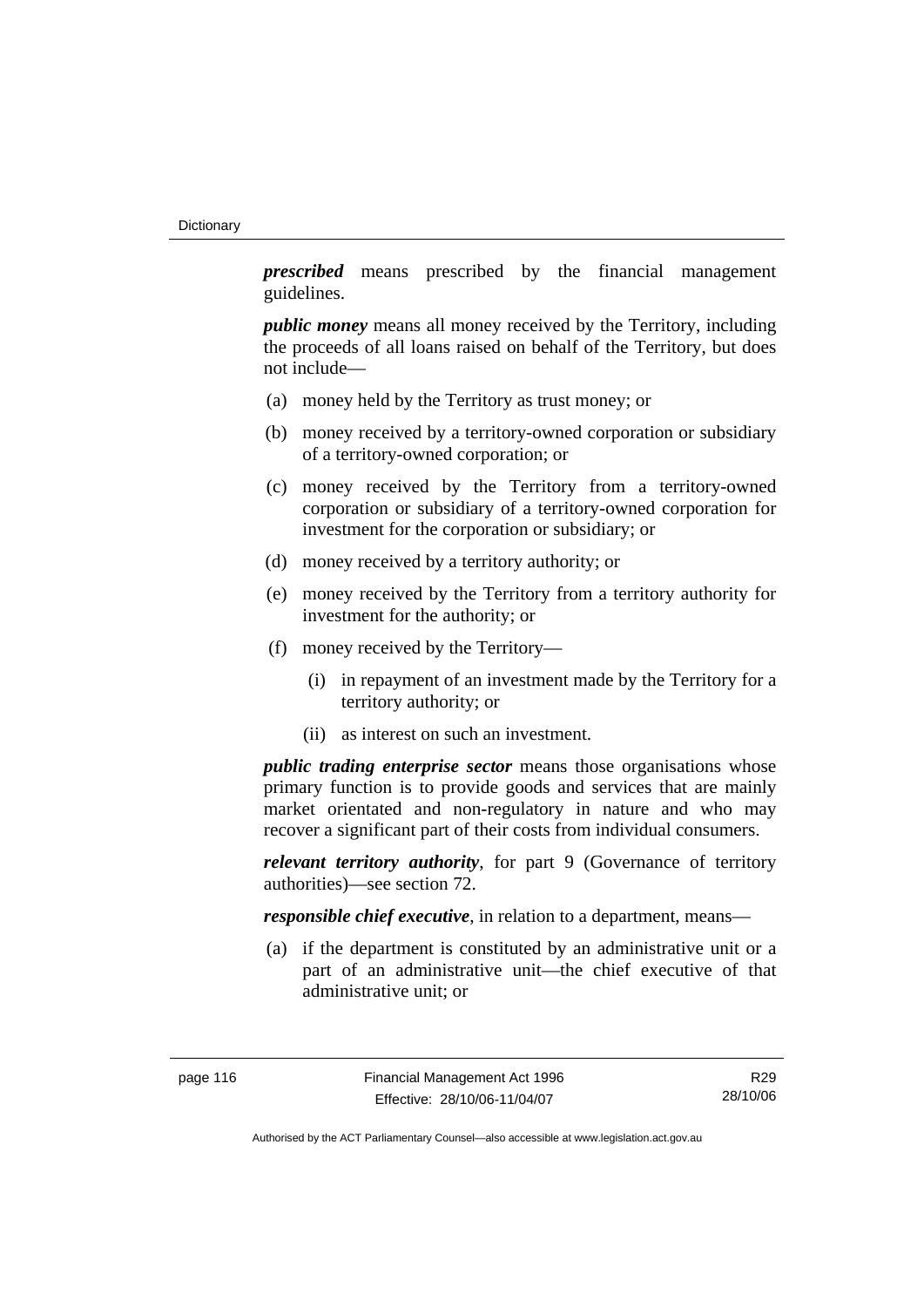(b) if the department is constituted by a group of 2 or more administrative units—the person prescribed as the responsible chief executive in relation to the department.

*responsible Minister* means—

- (a) in relation to a department that is constituted by an administrative unit or a part of an administrative unit—the Minister to whom responsibility for that administrative unit has been allocated under the *Public Sector Management Act 1994*, section 14; and
- (b) in relation to a department that is constituted by a group of 2 or more administrative units—the Minister prescribed as the responsible Minister in relation to the department; and
- (c) in relation to a territory authority—the Minister administering the Act under which the authority is established; and
- (d) in relation to a territory-owned corporation—the Minister administering the *Territory-owned Corporations Act 1990*.

*securities* includes stocks, debentures, notes, bonds, promissory notes, bills of exchange, and any other securities approved in writing by the Treasurer.

*statement of intent*, for a territory authority—see section 61 (1).

*subsidiary*—see the *Territory-owned Corporations Act 1990*, dictionary.

*superannuation appropriation*—see the *Territory Superannuation Provision Protection Act 2000*, dictionary.

*superannuation banking account*—see the *Territory Superannuation Provision Protection Act 2000*, section 7.

*taxable supply*—see the *A New Tax System (Goods and Services Tax) Act 1999* (Cwlth), dictionary.

R29 28/10/06 page 117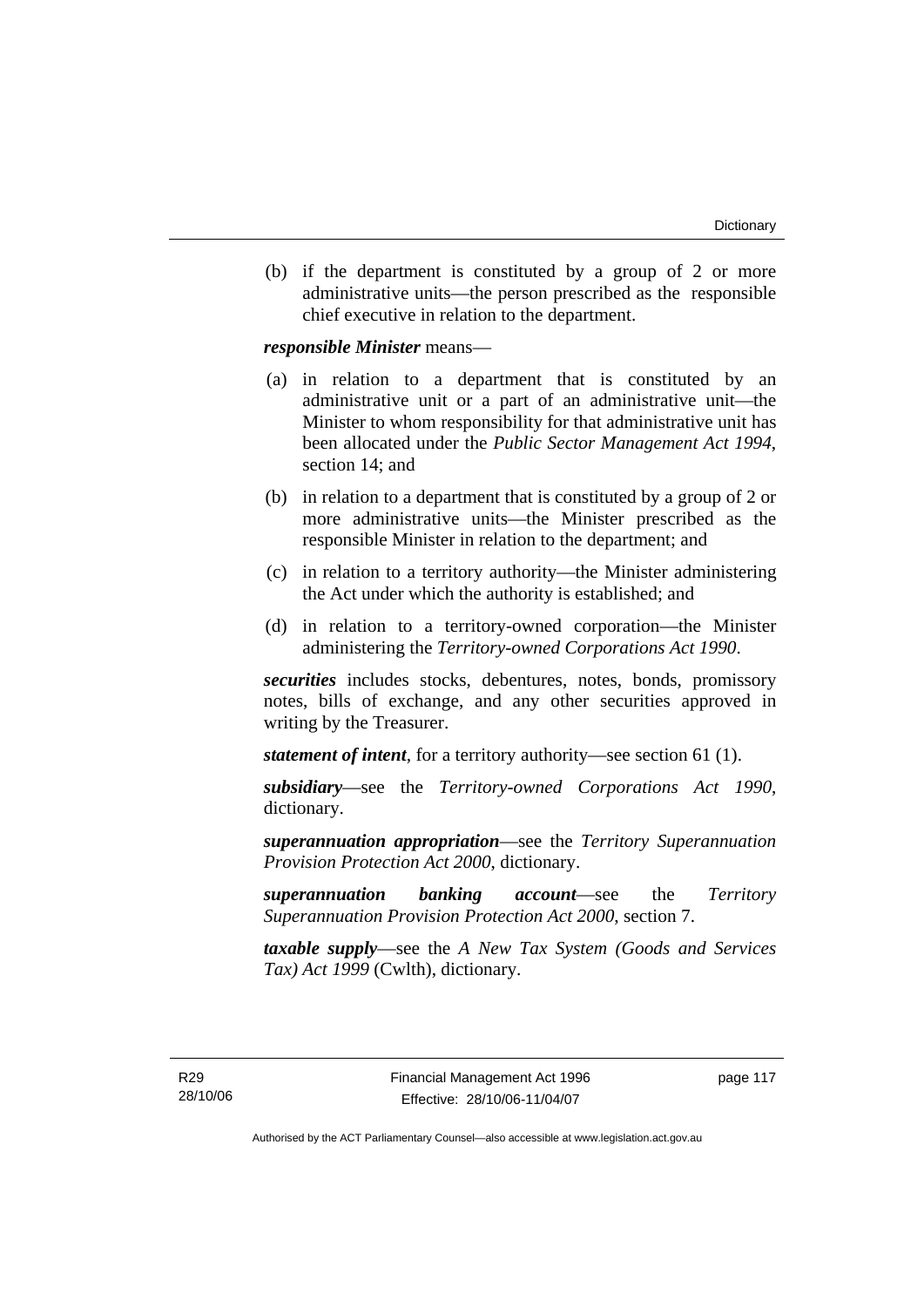## *territory authority*—

- (a) means a body corporate established by an Act; and
- (b) to remove any doubt, includes an entity to which part 8 applies; and
- (c) for division 9.7 (Additional provisions for restructuring of certain territory authorities)—includes a territory authority that has ceased to exist; but
- (d) does not include a body declared under section 3B not to be a territory authority.

*territory banking account* means the banking account mentioned in section 33.

*trust money* means—

- (a) money deposited with the Territory pending the completion of a transaction or the determination of a dispute and that may become repayable to the depositor or payable to the Territory or anyone else; or
- (b) all money that is paid into a territory court for possible repayment to the payee or a third party because of any Act, order, instruction or authority; or
- (c) money that belongs to or is owing to any person and is collected by the Territory because of an agreement between the Territory and that person; or
- (d) unclaimed money that is owing to or belongs to anyone and is deposited with the Territory; or
- (e) money that is paid to the Territory in trust for any other lawful purpose including interest on trust money.

R29 28/10/06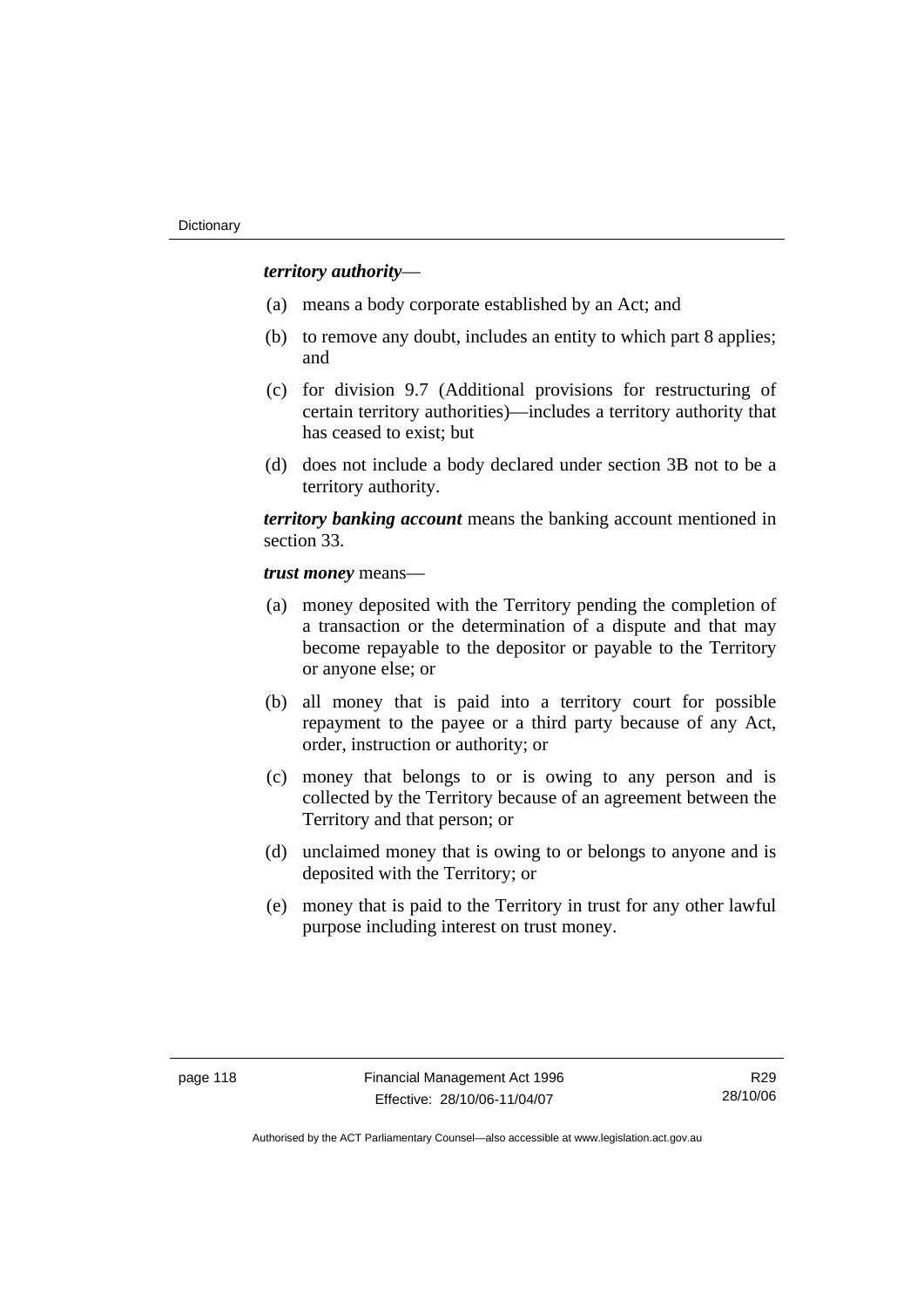## **Endnotes**

## **1 About the endnotes**

Amending and modifying laws are annotated in the legislation history and the amendment history. Current modifications are not included in the republished law but are set out in the endnotes.

Not all editorial amendments made under the *Legislation Act 2001*, part 11.3 are annotated in the amendment history. Full details of any amendments can be obtained from the Parliamentary Counsel's Office.

Uncommenced amending laws and expiries are listed in the legislation history and the amendment history. These details are underlined. Uncommenced provisions and amendments are not included in the republished law but are set out in the last endnote.

If all the provisions of the law have been renumbered, a table of renumbered provisions gives details of previous and current numbering.

The endnotes also include a table of earlier republications.

| $am = amended$                               | $ord = ordinance$                         |
|----------------------------------------------|-------------------------------------------|
| $amdt = amendment$                           | $orig = original$                         |
| $ch = chapter$                               | par = paragraph/subparagraph              |
| $def = definition$                           | $pres = present$                          |
| $dict = dictionary$                          | $prev = previous$                         |
| $disallowed = disallowed by the Legislative$ | $(\text{prev}) = \text{previously}$       |
| Assembly                                     | $pt = part$                               |
| $div = division$                             | $r = rule/subrule$                        |
| $exp = expires/expired$                      | $remum = renumbered$                      |
| $Gaz = gazette$                              | $reloc = relocated$                       |
| $hda =$ heading                              | $R[X]$ = Republication No                 |
| $IA = Interpretation Act 1967$               | $RI = reissue$                            |
| $ins = inserted/added$                       | $s = section/subsection$                  |
| $LA =$ Legislation Act 2001                  | $sch = schedule$                          |
| $LR =$ legislation register                  | $sdiv = subdivision$                      |
| $LRA =$ Legislation (Republication) Act 1996 | $sub = substituted$                       |
| $mod = modified/modification$                | $SL = Subordinate$ Law                    |
| $o = order$                                  | underlining = whole or part not commenced |
| $om = omitted/repealed$                      | or to be expired                          |
|                                              |                                           |

## **2 Abbreviation key**

R29 28/10/06 Financial Management Act 1996 Effective: 28/10/06-11/04/07

page 119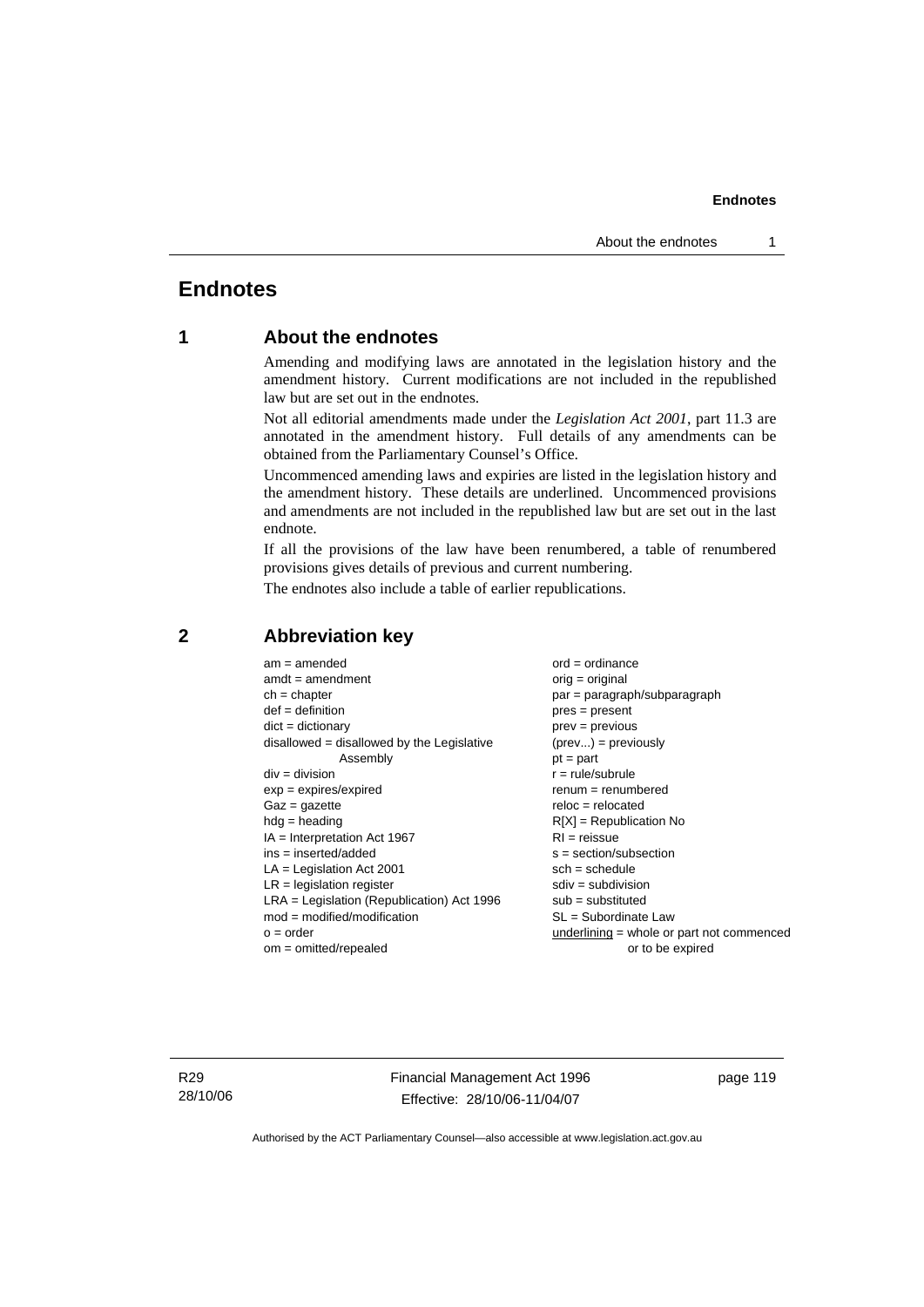| 3 | Legislation history |  |
|---|---------------------|--|
|---|---------------------|--|

## **3 Legislation history**

**Financial Management Act 1996 No 22**  notified 4 June 1996 (Gaz 1996 No 101) commenced 1 July 1996 (s 2)

as amended by

## **Financial Management (Amendment) Act 1997 No 39**  notified 1 September 1997 (Gaz 1997 No S257) commenced 1 September 1997 (s 2)

**Financial Management (Amendment) Act (No 2) 1997 No 102**  notified 24 December 1997 (Gaz 1997 No S420) ss 1-3 commenced 24 December 1997 (s 2 (1)) remainder commenced 14 January 1998 (s 2 (2) and Gaz 1998 No S24)

**Financial Management (Amendment) Act (No 3) 1997 No 124**  notified 24 December 1997 (Gaz 1997 No S420) commenced 24 December 1997 (s 2)

**Trustee (Amendment) Act 1999 No 28 sch**  notified 21 May 1999 (Gaz 1999 No S24) sch commenced 21 May 1999 (s 2)

#### **Financial Sector Reform (ACT) Act 1999 No 33 sch**  notified 25 June 1999 (Gaz 1999 No S34)

s 1, s 2 and dict commenced 25 June 1999 (s 2 (1)) sch commenced 1 July 1999 (s 2 (2) and Cwlth Gaz 1999 No S289)

**Appropriation Act 1999-2000 No 36 s 9**  notified 12 July 1999 (Gaz 1999 No S44)

s 9 commenced 12 July 1999 (s 2)

## **Financial Management Amendment Act 1999 No 58**  notified 10 November 1999 (Gaz 1999 No 45) commenced 10 November 1999 (s 2)

page 120 Financial Management Act 1996 Effective: 28/10/06-11/04/07

R29 28/10/06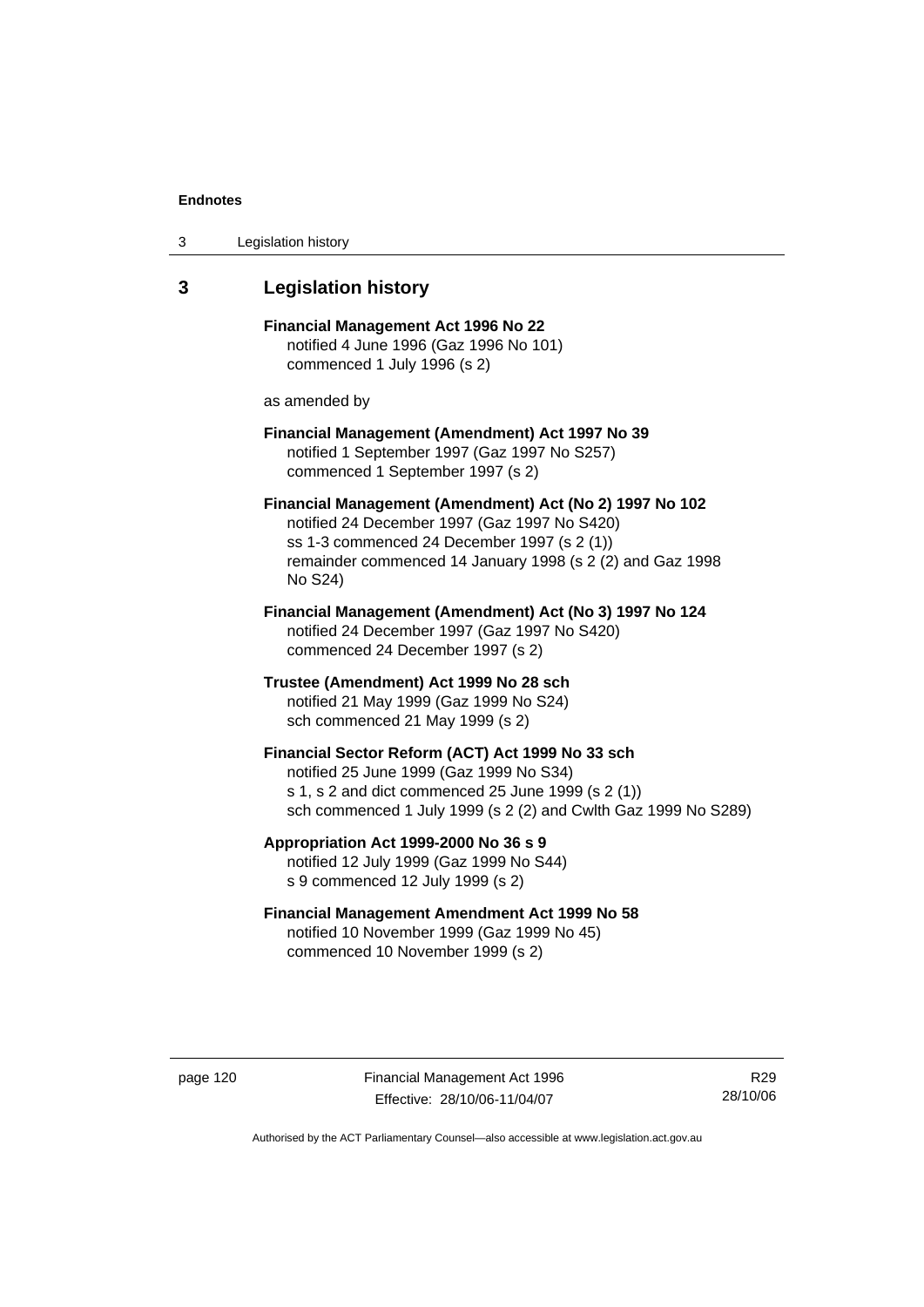### **Territory Superannuation Provision Protection Act 2000 No 21 sch**

notified 15 June 2000 (Gaz 2000 No 24) s 1, s 2 commenced 15 June 2000 (IA s 10B) sch commenced 1 July 2000 (s 2)

#### **Financial Management Amendment Act 2000 No 27**

notified 30 June 2000 (Gaz 2000 No S30) s 1, s 2 commenced 30 June 2000 (IA s 10B) remainder commenced 30 June 2000 (s 2)

#### **Financial Management Amendment Act 2001 No 4**

notified 8 March 2001 (Gaz 2001 No 10) s 1, s 2 commenced 8 March 2001 (IA s 10B) s 3 commenced 8 March 2001 (s 2) remainder commenced 8 September 2001 (IA s 10E)

#### **Statute Law Amendment Act 2001 No 11 sch 3**

notified 29 March 2001 (Gaz 2001 No 13) commenced 29 March 2001 (s 2)

#### **Financial Management Amendment Act 2001 (No 2) 2001 No 42**

notified 29 June 2001 (Gaz 2001 No S36)

- s 1, s 2 commenced 29 June 2001 (IA s 10B) s 3, s 4, s 6, s 7 commenced 29 June 2001 (s 2 (1))
- s 5 commenced 1 July 2001 (s 2 (2))

## **Appropriation Act 2001-2002 2001 No 43 s 12**

notified 29 June 2001 (Gaz 2001 No S36)

- s 1, s 2 commenced 29 June 2001 (IA s 10B)
- s 12 commenced 1 July 2001 (s 2)

#### **Legislation (Consequential Amendments) Act 2001 No 44 pt 146**

notified 26 July 2001 (Gaz 2001 No 30) s 1, s 2 commenced 26 July 2001 (IA s 10B) pt 146 commenced 12 September 2001 (s 2 and see Gaz 2001 No S65)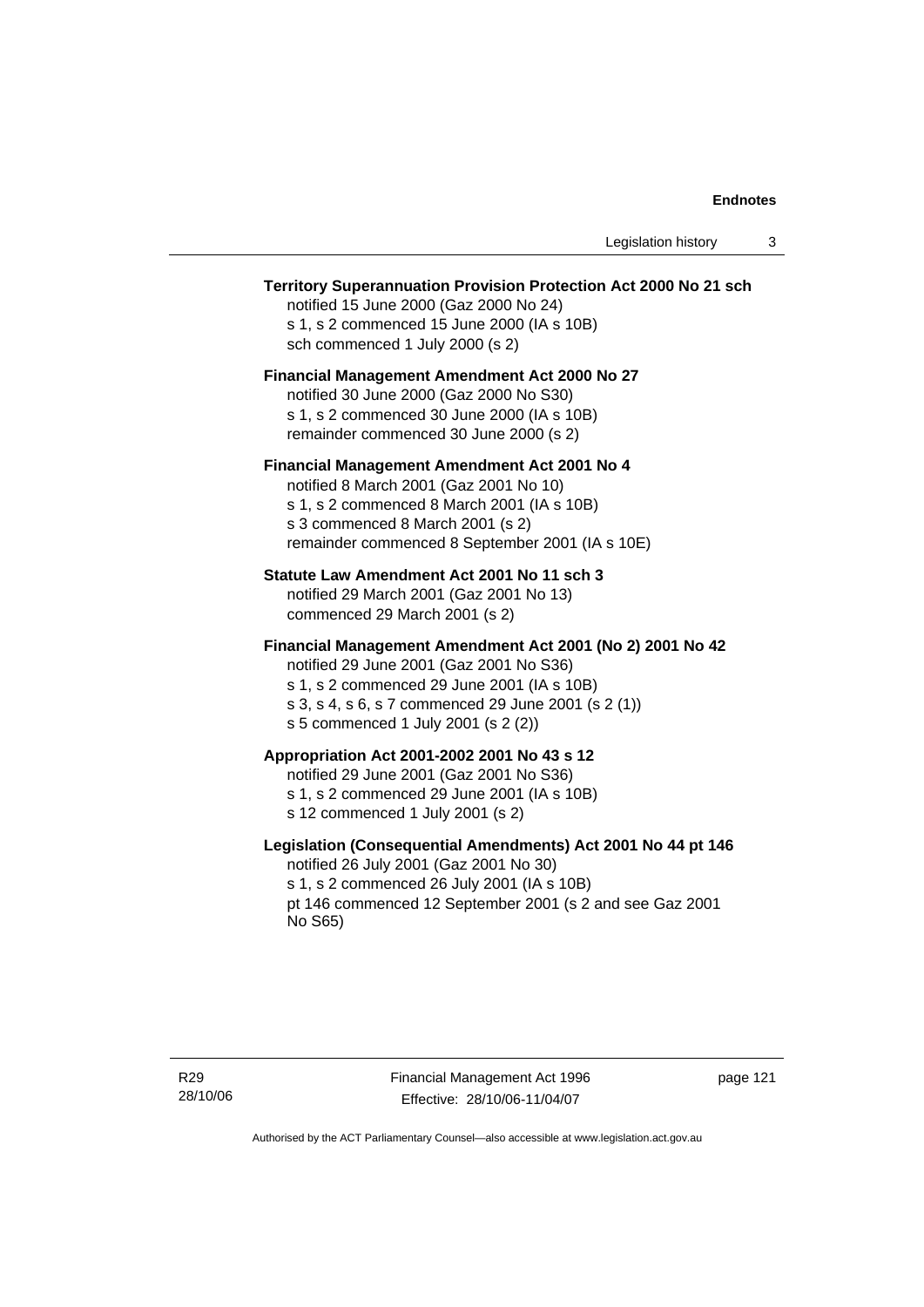3 Legislation history

## **Financial Management Legislation Amendment Act 2001 No 45 pt 2 (as am by 2002 No 30 pt 3.26)**

notified 12 July 2001 (Gaz 2001 No 28) s 1, s 2 commenced 12 July 2001 (IA s 10B) s 4 commenced 12 January 2002 (s 2 (3) and see Act 2002 No 30 amdt 3.370) pt 2 remainder commenced 12 January 2002 (LA s 79)

#### **Statute Law Amendment Act 2001 No 56 pt 3.20**

notified 5 September 2001 (Gaz 2001 No S65) commenced 5 September 2001 (s 2)

## **Financial Management Amendment Act 2001 (No 3) 2001 No 95**

notified 10 September 2001 (Gaz 2001 No S66) s 1, s 2 commenced 10 September 2001 (LA s 75) remainder commenced 1 January 2002 (CN 2001 No 6)

#### **Financial Management Amendment Act 2001 (No 4) No 97**

notified LR 20 December 2001 commenced 20 December 2001 (s 2)

#### **Appropriation Act 2002-2003 No 29 s 12**

notified LR 9 September 2002 taken to have commenced 30 June 2002 (s 2)

## **Statute Law Amendment Act 2002 No 30 pt 3.25**

notified LR 16 September 2002 s 1, s 2 taken to have commenced 19 May 1997 (LA s 75 (2)) amdt 3.369 taken to have commenced 31 December 2001 (s 2 (2)) pt 3.25 remainder commenced 17 September 2002 (s 2 (1))

#### **Financial Management Amendment Act 2002 No 38**

notified LR 8 October 2002 s 1, s 2 commenced 8 October 2002 (LA s 75 (1))

remainder commenced 1 November 2002 (s 2 and CN2002-12)

## **Appropriation Act 2002-2003 (No 2) A2003-9 s 9**

notified LR 7 March 2003

s 1, s 2 commenced 7 March 2003 (LA s 75 (1))

s 9 commenced 8 March 2003 (s 2)

R29 28/10/06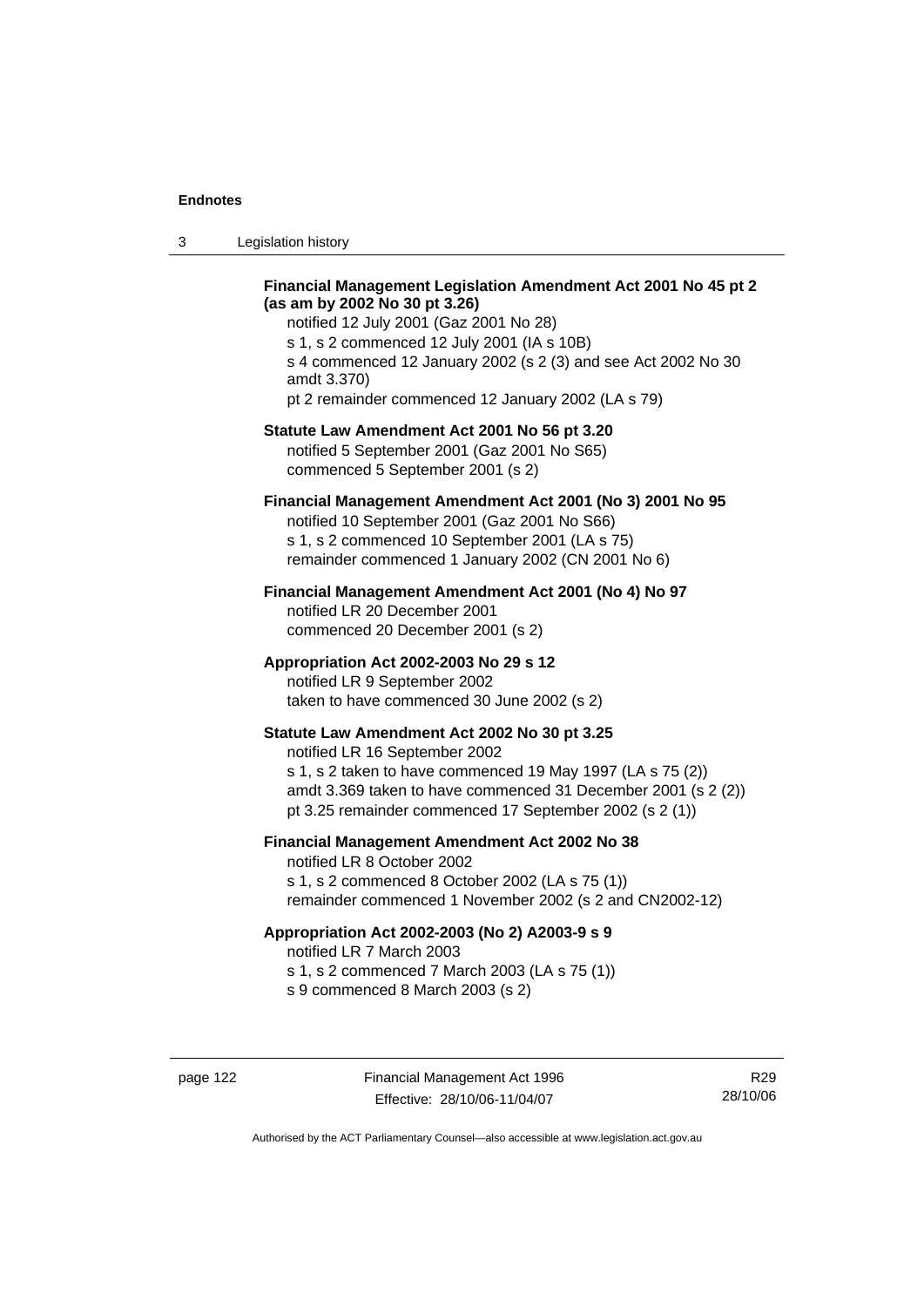#### **Financial Management Amendment Act 2003 A2003-21**

notified LR 19 May 2003 s 1, s 2 commenced 19 May 2003 (LA s 75 (1)) remainder commenced 20 May 2003 (s 2)

## **Appropriation Act 2003-2004 A2003-27**  notified LR 30 June 2003 commenced 30 June 2003 (s 2)

## **Financial Management Amendment Act 2003 (No 2) A2003-46**

notified LR 31 October 2003 s 1, s 2 commenced 31 October 2003 (LA s 75 (1)) remainder commenced 1 November 2003 (s 2)

#### **Statute Law Amendment Act 2003 (No 2) A2003-56 sch 3 pt 3.9**

notified LR 5 December 2003 s 1, s 2 commenced 5 December 2003 (LA s 75 (1)) sch 3 pt 3.9 commenced 19 December 2003 (s 2)

#### **Financial Management Amendment Act 2004 A2004-19**  notified LR 6 April 2004

s 1, s 2 commenced 6 April 2004 (LA s 75 (1)) remainder commenced 7 April 2004 (s 2)

#### **Financial Management Amendment Act 2004 (No 2) A2004-33**

notified LR 30 June 2004 s 1, s 2 commenced 30 June 2004 (LA s 75 (1)) remainder commenced 1 July 2004 (s 2)

#### **Appropriation Act 2004-2005 A2004-35 s 12**

notified LR 30 June 2004 commenced 30 June 2004 (s 2)

#### **Territory Owned Corporations Amendment Act 2004 A2004-53 sch 1**  notified LR 16 August 2004

s 1, s 2 commenced 16 August 2004 (LA s 75 (1)) sch 1 commenced 17 August 2004 (s 2)

## **Statute Law Amendment Act 2005 A2005-20 sch 3 pt 3.22**

notified LR 12 May 2005

- s 1, s 2 taken to have commenced 8 March 2005 (LA s 75 (2))
- sch 3 pt 3.22 commenced 2 June 2005 (s 2 (1))

R29 28/10/06 page 123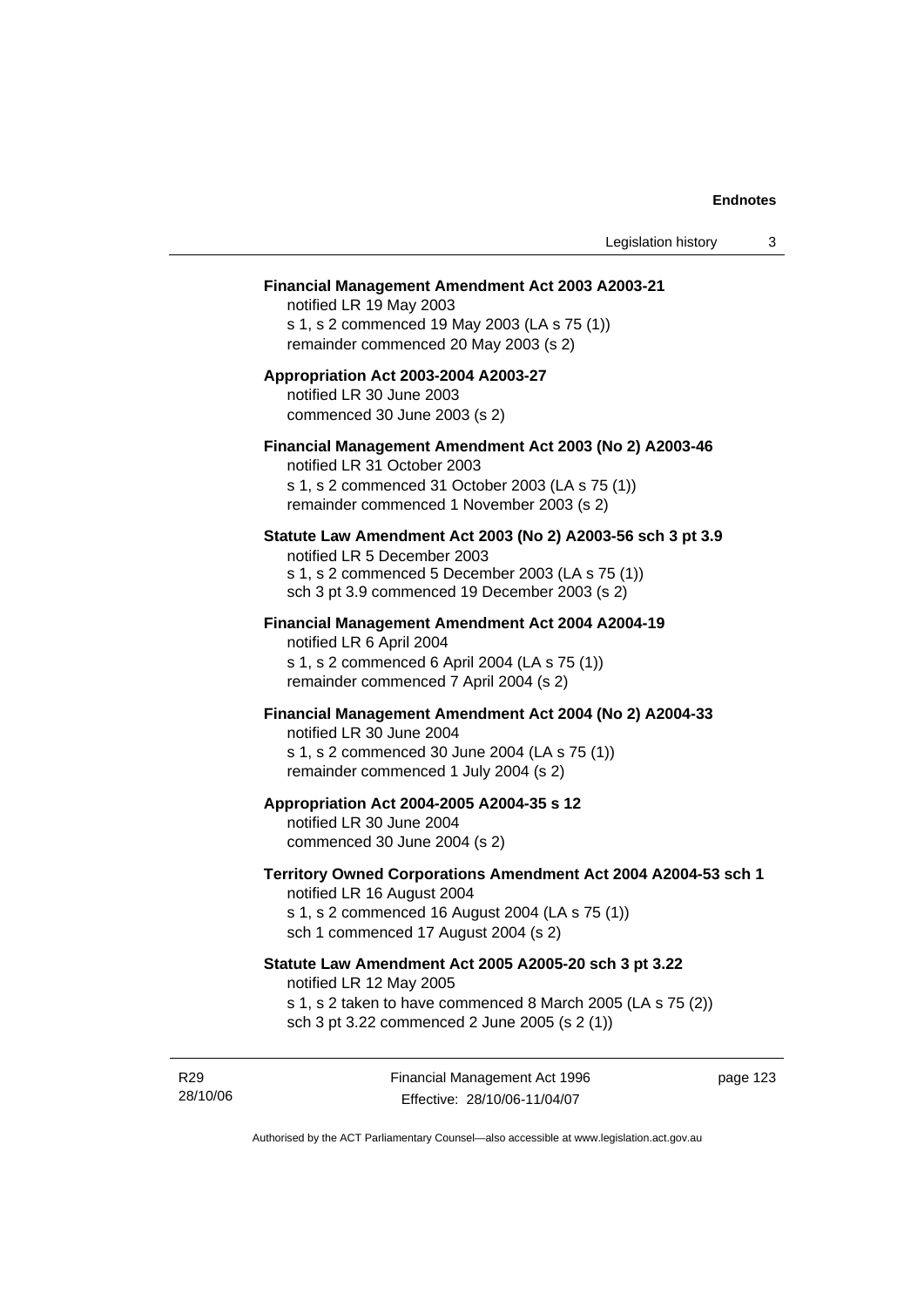3 Legislation history

#### **Appropriation Act 2005-2006 A2005-32 s 12, s 13**

notified LR 1 July 2005

s 1, s 2 taken to have commenced 30 June 2005 (LA s 75 (2))

s 12, s 13 taken to have commenced 30 June 2005 (s 2)

#### **Public Sector Management Amendment Act 2005 A2005-42 sch 1 pt 1.1**

notified LR 31 August 2005 s 1, s 2 commenced 31 August 2005 (LA s 75 (1)) sch 1 pt 1.1 commenced 1 September 2005 (s 2)

## **Financial Management Legislation Amendment Act 2005 A2005-52**

notified LR 26 October 2005

s 1, s 2 commenced 26 October 2005 (LA s 75 (1)) s 7, s 9, s 10, s 14, s 15, ss 17-32, s 38 (in part), s 39, s 40, s 42 (in part), s 49 commenced 27 October 2005 (s 2 (1)) remainder commenced 1 January 2006 (s 2 (2))

as modified by

#### **Financial Management Regulation 2005 SL2005-42 sch 1 (as am by A2006-30 amdt 1.61, amdt 1.62)**

notified LR 21 December 2005 s 1, s 2 commenced 21 December 2005 (LA s 75 (1)) sch 1 commenced 1 January 2006 (s 2)

as amended by

#### **Administrative (Miscellaneous Amendments) Act 2006 A2006-30 sch 1 pt 1.3, amdt 1.61, amdt 1.62**

notified LR 16 June 2006 s 1, s 2 commenced 16 June 2006 (LA s 75 (1)) amdt 1.45, amdt 1.52 so far as it inserts s 220, amdt 1.56 commenced 19 June 2006 (s 2 (2)) amdt 1.39, amdt 1.40, amdt 1.43, amdt 1.44 commenced 1 July 2006 (s 2 (2) and CN2006-15) sch 1 pt 1.3 remainder, amdt 1.61, amdt 1.62 commenced 1 July 2006  $(s 2(1))$ 

R29 28/10/06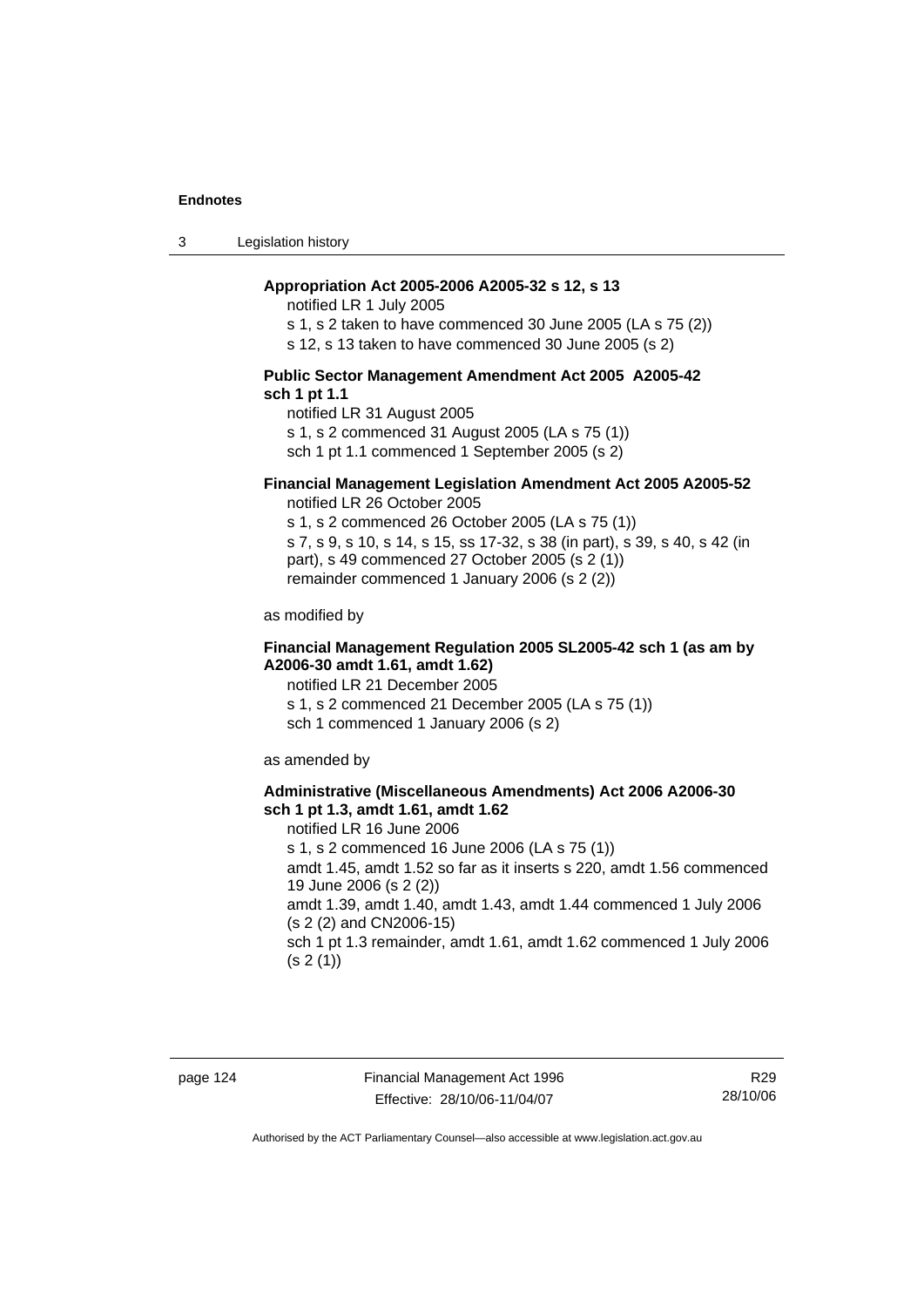## **4 Amendment history Name of Act**

R29

| Nallie VI AUL<br>s 1                             | sub 2001 No 56 amdt 3.255                                                                                                                                                                                                                                                                                                                  |          |
|--------------------------------------------------|--------------------------------------------------------------------------------------------------------------------------------------------------------------------------------------------------------------------------------------------------------------------------------------------------------------------------------------------|----------|
| s 2                                              | Act subject to Territory Superannuation Provision Protection Act<br>sub 2000 No 21 sch                                                                                                                                                                                                                                                     |          |
| <b>Dictionary</b><br>s 3 hdg<br>s <sub>3</sub>   | sub 2000 No 21 sch<br>am 2000 No 21 sch<br>remaining defs reloc to dict 2001 No 95 amdt 1.4<br>sub 2001 No 95 amdt 1.5<br>def bank om 1999 No 33 sch<br>def banking institution ins 1997 No 102 s 4<br>om 1999 No 33 sch<br>def Territory activities ins 1997 No 124 s 4<br>om 2001 No 95 amdt 1.3<br>def Treasurer om 2001 No 95 amdt 1.2 |          |
| <b>Notes</b><br>s 3A                             | orig s 3A<br>renum as s 3B<br>pres s 3A<br>ins 2001 No 95 amdt 1.5                                                                                                                                                                                                                                                                         |          |
| s 3B                                             | Declaration that certain bodies are not territory authorities for Act<br>(prev s 3A) ins 2000 No 21 sch<br>am 2001 No 44 amdt 1.1631, amdt 1.1632<br>renum as s 3B 2001 No 95 amdt 1.6<br>sub A2005-52 s 4                                                                                                                                 |          |
| <b>Budget management</b><br>pt 2 hdg             | sub A2003-46 s 4                                                                                                                                                                                                                                                                                                                           |          |
| <b>Appropriations and budgets</b><br>div 2.1 hdg | ins A2003-46 s 4                                                                                                                                                                                                                                                                                                                           |          |
| Form of appropriations<br>s 8                    | sub A2005-52 s 5                                                                                                                                                                                                                                                                                                                           |          |
| Net appropriations for outputs<br>s 9            | am 2000 No 27 s 5                                                                                                                                                                                                                                                                                                                          |          |
| s 9A                                             | Net appropriations for capital injections<br>ins 2000 No 27 s 6                                                                                                                                                                                                                                                                            |          |
| s 9B                                             | Appropriations for payments on behalf of Territory to be net appropriations<br>ins 2001 No 95 s 5                                                                                                                                                                                                                                          |          |
| <b>Budget papers</b><br>s 10                     | am 1997 No 124 s 5; 2001 No 56 amdt 3.257; A2005-52 s 6                                                                                                                                                                                                                                                                                    |          |
|                                                  | Financial Management Act 1996                                                                                                                                                                                                                                                                                                              | page 125 |

28/10/06 Effective: 28/10/06-11/04/07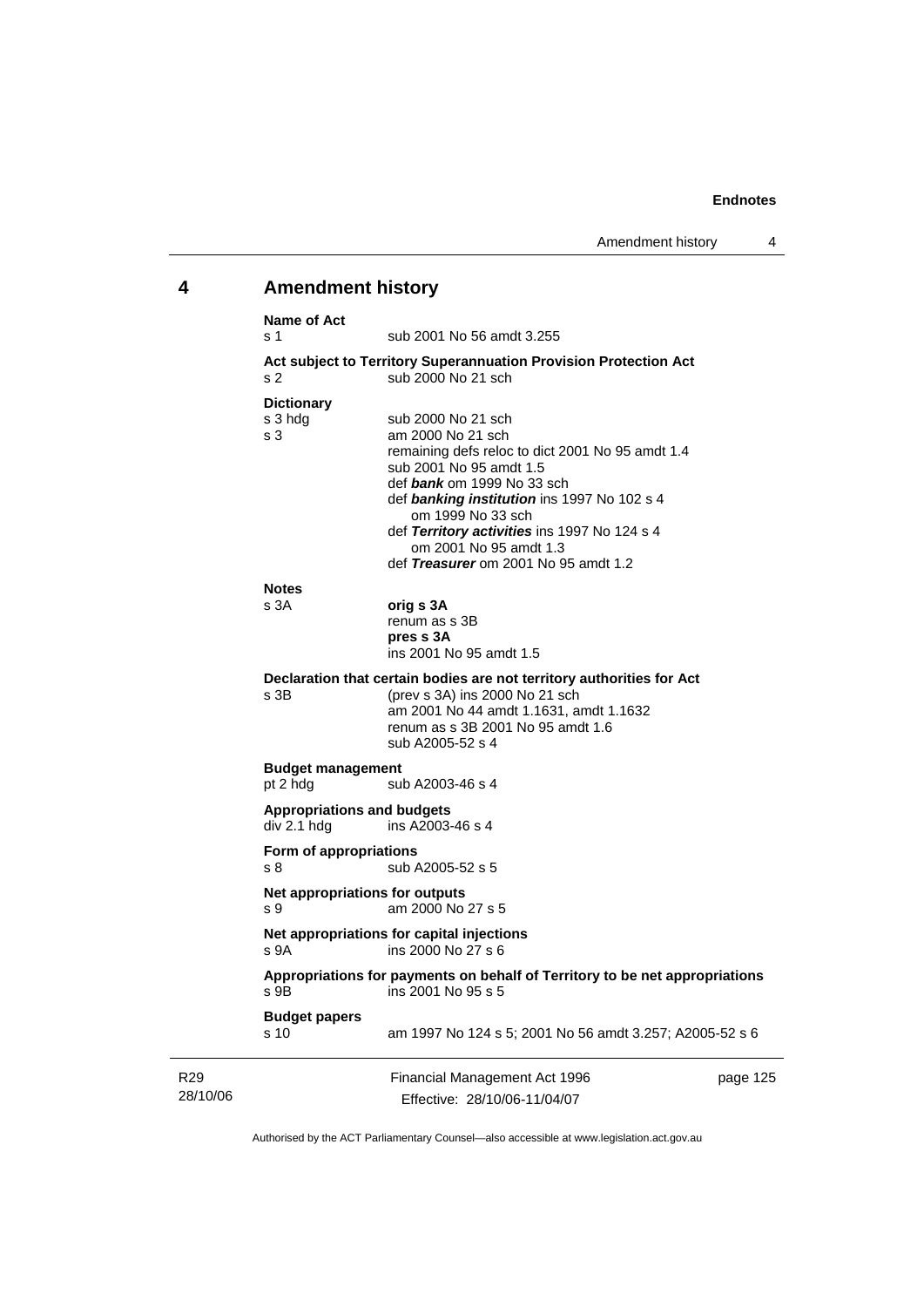4 Amendment history

| <b>Territory budgets</b><br>s 11           | am 1997 No 124 s 6; 2001 No 4 s 4; 2001 No 56 amdt 3.258;<br>2001 No 95 s 6<br>sub A2003-46 s 5<br>am A2005-32 s 12                                                                 |
|--------------------------------------------|-------------------------------------------------------------------------------------------------------------------------------------------------------------------------------------|
| s 11A                                      | Financial policy objectives and strategies statement<br>ins A2003-46 s 5                                                                                                            |
| <b>Departmental budgets</b><br>s 12        | am 1997 No 102 s 5; 1997 No 124 s 7; 1999 No 58 s 3; 2001<br>No 56 amdt 3.258; 2001 No 95 s 7; ss renum R6 LA (see<br>2001 No 95 amdt 1.7); 2002 No 38 s 4, s 5<br>sub A2005-52 s 7 |
| s 12A                                      | Territory authority and territory-owned corporation budgets<br>ins 1997 No 124 s 8<br>am 2001 No 56 amdt 3.258; 2001 No 95 s 8<br>sub A2005-52 s 8                                  |
| <b>Supplementary budget papers</b><br>s 13 | am 2001 No 56 amdt 3.259, amdt 3.260<br>sub 2001 No 97 s 4<br>am A2005-52 s 9                                                                                                       |
| s 13A                                      | Amendment of budgets for supplementary appropriation<br>ins A2003-9 s 9<br>sub A2005-52 s 10                                                                                        |
| s <sub>14</sub>                            | Transfer of funds between appropriations<br>am 1997 No 102 s 6; 2000 No 21 sch; 2001 No 56 amdt 3.261                                                                               |
| s <sub>15</sub>                            | Transfer of funds within appropriations<br>am 1997 No 102 s 7; 2001 No 56 amdt 3.262                                                                                                |
| s 15A                                      | Reclassification of certain appropriations<br>ins 1997 No 102 s 8; 2001 No 56 amdt 3.263                                                                                            |
| s 16                                       | Transfer of functions after Appropriation Act passed<br>am 2000 No 21 sch; 2001 No 56 amdt 3.263<br>sub A2005-52 s 11                                                               |
| s 16A                                      | Amendment of budgets on transfer of functions between departments<br>ins A2003-21 s 4<br>om A2004-19 s 4                                                                            |
| s 17                                       | Variation of appropriations for Commonwealth grants<br>am 1997 No 102 s 9; 2001 No 56 amdt 3.264, amdt 3.265;<br>2002 No 38 s 6                                                     |

page 126 Financial Management Act 1996 Effective: 28/10/06-11/04/07

R29 28/10/06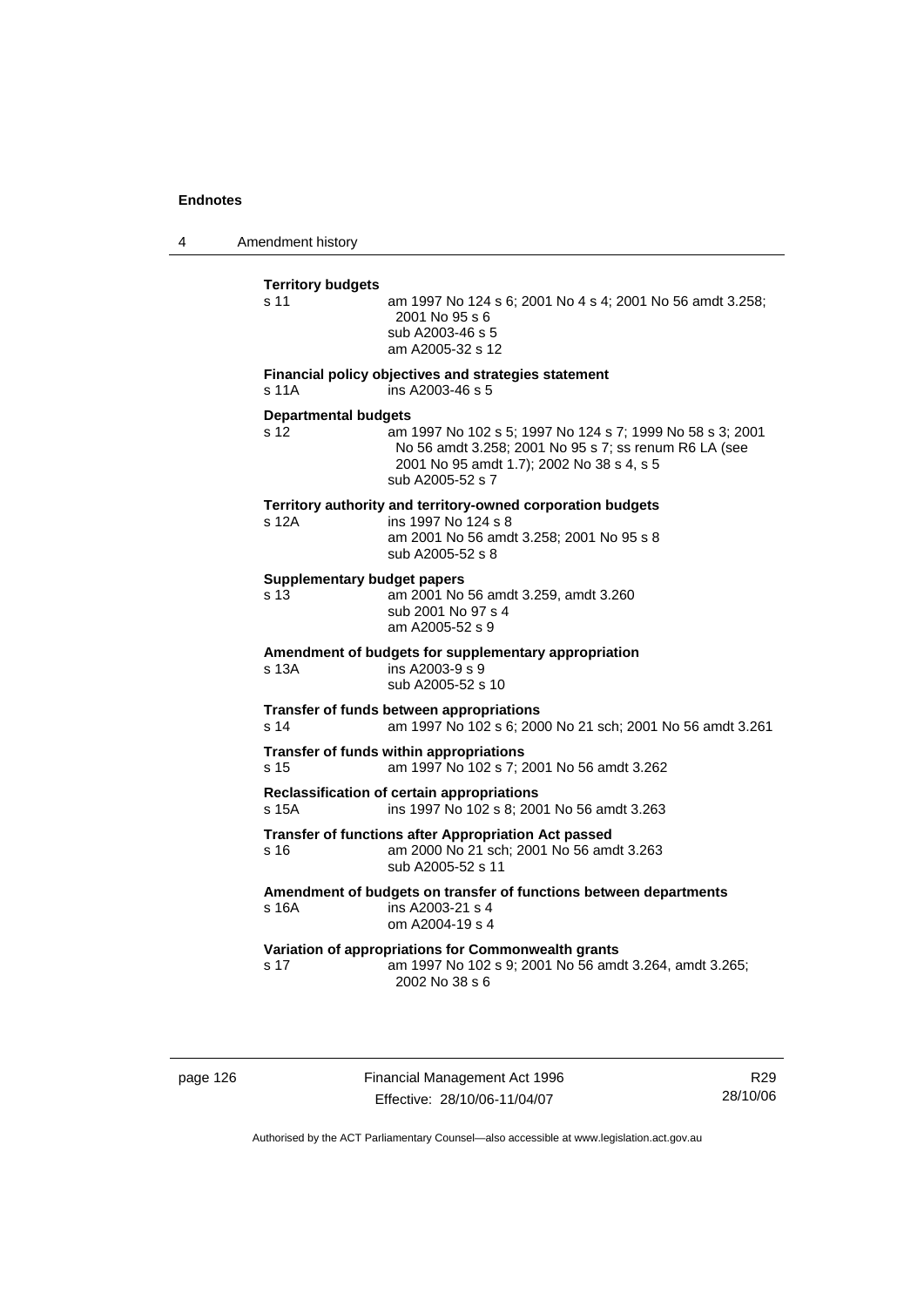## **Variations of appropriations for certain payments to Commonwealth** s 17A ins 1999 No 36 s 9 am 2000 No 27 s 7; 2001 No 43 s 12; 2001 No 56 amdt 3.266, amdt 3.267; A2003-27 s 12; A2004-35 s 12; A2005-32 s 13 **Treasurer's advance**  s 18 am 2001 No 56 amdt 3.268; 2001 No 97 s 5, s 6; ss renum R4 LA sub A2004-33 s 4 am A2005-20 amdt 3.153 **Assembly to be told about treasurer's advance** s 18A ins 1997 No 102 s 10 am 2001 No 56 amdt 3.269 om 2002 No 38 s 7 ins A2004-33 s 4 **Payments for Territory GST liabilities** ins 1997 No 39 s 4 sub 2000 No 27 s 8 **Authorisation of expenditure of certain Commonwealth grants**  s 19B ins 1997 No 102 s 11 am 2001 No 56 amdt 3.269 **Amendment of capital injection conditions**  ins 2002 No 38 s 8 sub A2005-52 s 12 **Amendment of performance criteria**<br>s 19D ins 2002 No 38 s 8 ins 2002 No 38 s 8 sub A2005-52 s 13 **Amendment of financial targets**  s 19E ins 2002 No 38 s 8 om A2005-52 s 14 **Amendment of budgets**   $ins$  A2004-19 s 5 am A2004-33 s 5 om A2005-52 s 15 **Budgets for Legislative Assembly secretariat**  s 20 am A2003-21 s 5 **Budget reviews and pre-election updates**   $div 2.2$  hdg  $ins A2003-46 s 6$ **Budget review**  s 20A ins A2003-46 s 6

R29 28/10/06 Financial Management Act 1996 Effective: 28/10/06-11/04/07

page 127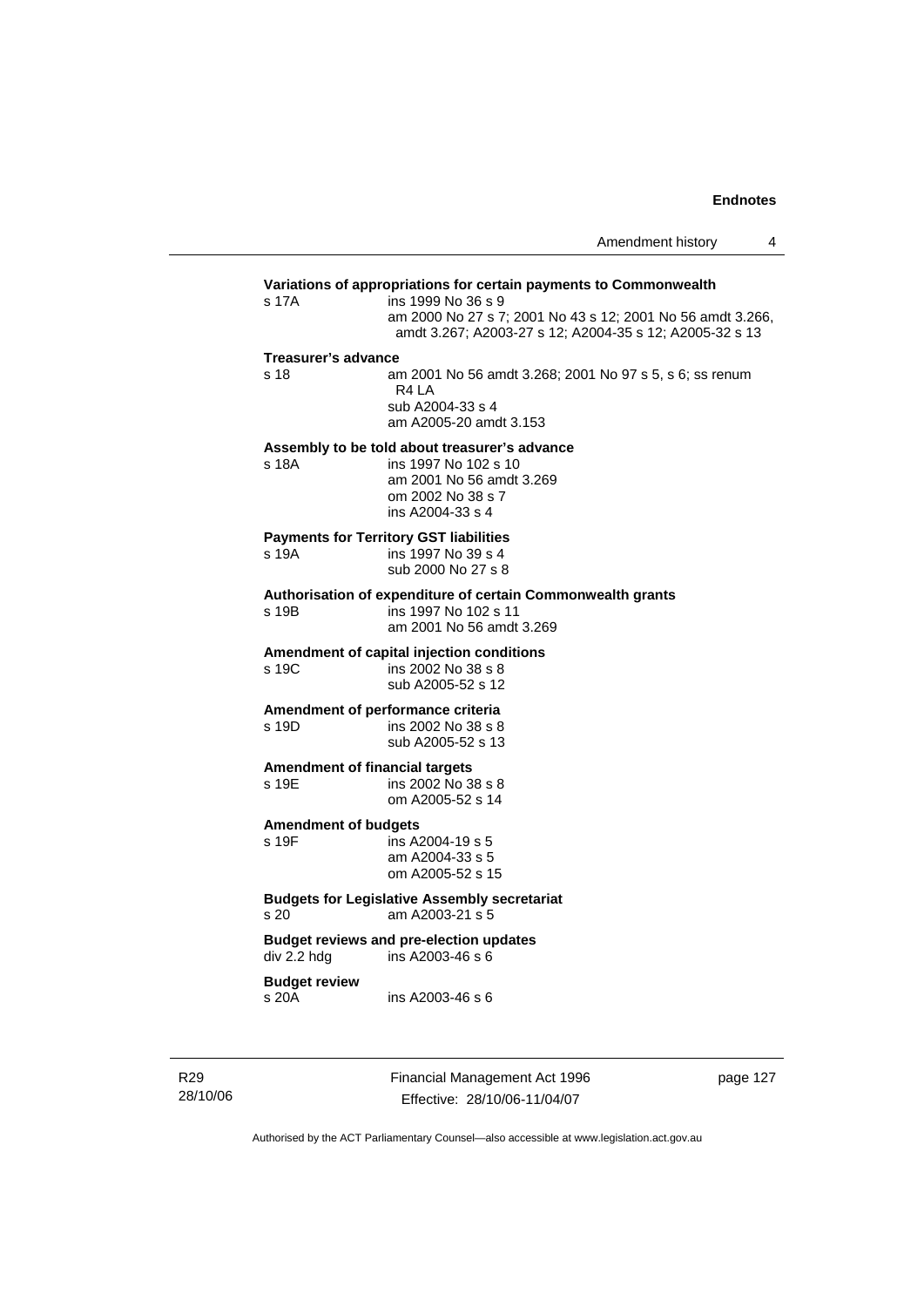| 4 | Amendment history                                                                                                                                                                          |
|---|--------------------------------------------------------------------------------------------------------------------------------------------------------------------------------------------|
|   | Purpose and contents of budget review<br>ins A2003-46 s 6<br>s 20B                                                                                                                         |
|   | Pre-election budget update<br>s 20C<br>ins A2003-46 s 6                                                                                                                                    |
|   | Purpose and contents of pre-election budget update<br>ins A2003-46 s 6<br>s 20D<br>am A2005-52 s 16                                                                                        |
|   | <b>Financial reports of the Territory</b><br>div 3.1 hdg<br>(prev pt 3 div 1 hdg) renum R3 LA (see 2001 No 95 amdt 1.11)                                                                   |
|   | Meaning of the Territory in div 3.1<br>am R3 LA<br>$s21$ hdg                                                                                                                               |
|   | Annual financial statements of the Territory<br>am 2001 No 95 s 9; A2005-52 s 17<br>s 22                                                                                                   |
|   | Responsibility for annual financial statements<br>s 23<br>am A2005-52 s 18                                                                                                                 |
|   | Audit of annual financial statements<br>s 24<br>am 2002 No 38 s 9, amdt 1.1; A2003-46 s 7; A2005-52<br>ss 19-21                                                                            |
|   | Presentation of annual financial statements to Legislative Assembly<br>sub 2002 No 38 amdt 1.2<br>$s$ 25 hdg<br>s 25<br>am 2001 No 56 amdt 3.270; A2003-46 s 8, s 9                        |
|   | Quarterly departmental performance reports<br>s 25A<br>reloc to s 30A                                                                                                                      |
|   | <b>Periodic financial statements</b><br>am 1997 No 124 s 10; 2001 No 42 s 4<br>s 26<br>(6), (7) exp 30 June 2001 (s 26 (7))<br>sub 2001 No 42 s 5; 2001 No 95 s 11                         |
|   | Financial reports and performance statements of departments<br>(prev pt 3 div 2 hdg) renum R3 LA (see 2001 No 95 amdt 1.11)<br>div 3.2 hdg<br>sub A2005-52 s 22                            |
|   | Annual financial statements of departments<br>s 27<br>am 2001 No 56 amdt 3.272; 2001 No 95 s 12; 2002 No 38<br>ss 10-13; pars renum R10 LA (see 2002 No 38 amdt 1.5);<br>A2005-52 ss 23-26 |
|   | Responsibility for annual financial statements of departments<br>s 28 hdg<br>sub 2002 No 38 amdt 1.6<br>s 28<br>sub A2005-52 s 27                                                          |
|   |                                                                                                                                                                                            |

page 128 Financial Management Act 1996 Effective: 28/10/06-11/04/07

R29 28/10/06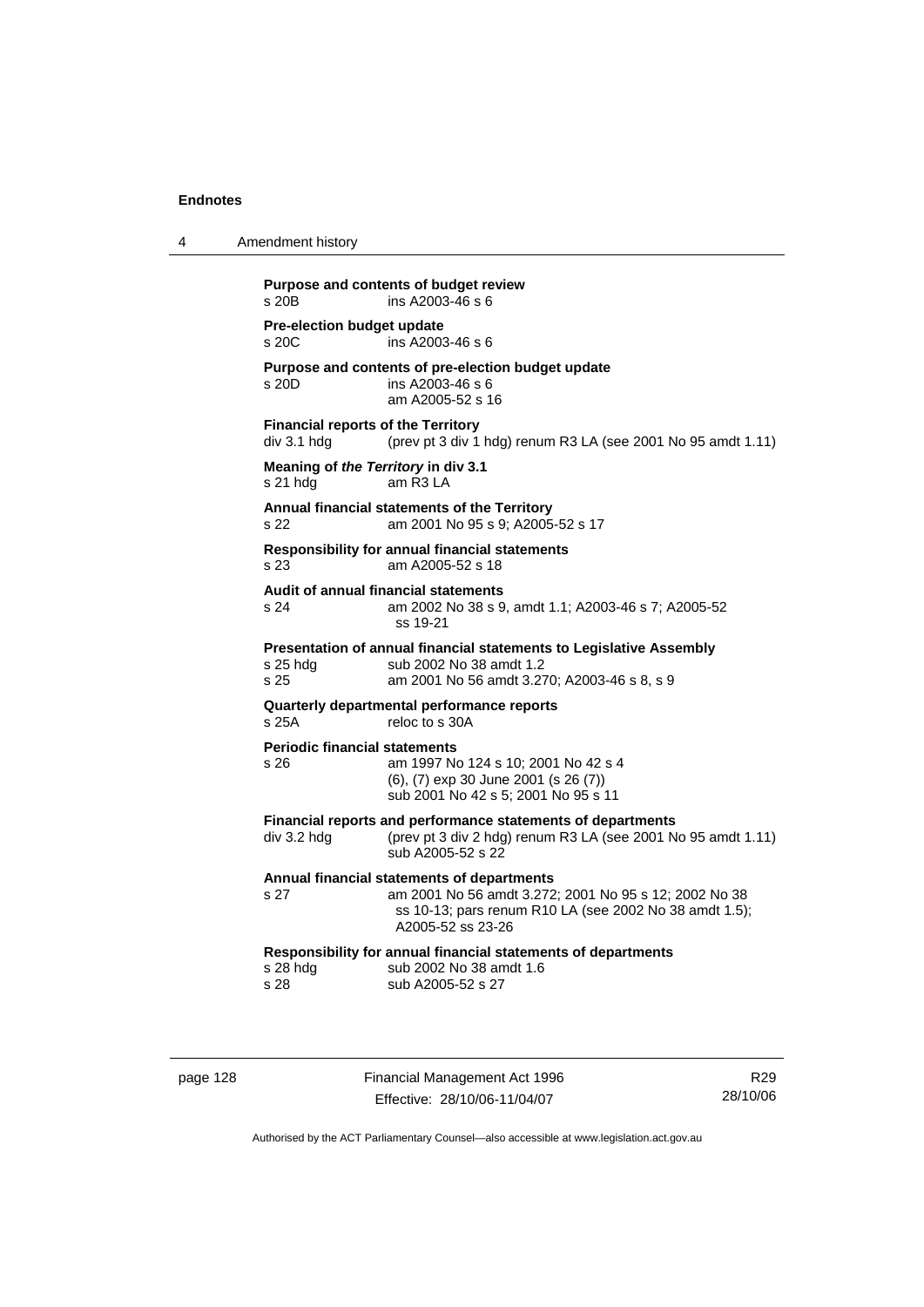| s 29                                     | Audit of financial statements of departments<br>sub 2002 No 38 s 14<br>am A2005-52 s 28, s 29                                                                                                                         |
|------------------------------------------|-----------------------------------------------------------------------------------------------------------------------------------------------------------------------------------------------------------------------|
| s 29A                                    | Audit of financial statements for departments for 2000-2001<br>ins 2001 No 42 s 6<br>exp 31 December 2001 (s 29A (2))                                                                                                 |
| etc                                      | Departmental annual financial statements to be included in annual reports                                                                                                                                             |
| s 30 hdg<br>s 30                         | sub 2002 No 38 amdt 1.7<br>am 2001 No 56 amdt 3.273<br>sub A2005-52 s 30                                                                                                                                              |
| s 30A                                    | <b>Statements of performance of departments</b><br>(prev s 25A) ins 1997 No 124 s 9<br>am 2001 No 56 amdt 3.271; 2001 No 95 s 10; 2002 No 38<br>amdt 1.3<br>reloc from s 25A 2002 No 38 amdt 1.4<br>sub A2005-52 s 31 |
| s 30B                                    | Responsibility for departmental statements of performance<br>ins A2005-52 s 31                                                                                                                                        |
| s 30C                                    | Scrutiny of departmental statements of performance<br>ins A2005-52 s 31                                                                                                                                               |
| s 30D                                    | Departmental statements of performance to be included in annual reports etc<br>ins A2005-52 s 31                                                                                                                      |
| s 30E                                    | Half-yearly departmental performance reports<br>ins A2005-52 s 31                                                                                                                                                     |
| s 31                                     | Responsibilities of chief executives of departments<br>am 2002 No 38 s 15; A2005-20 amdt 3.154<br>sub A2005-52 s 32                                                                                                   |
| s 32                                     | Agreement for the conduct of banking for Territory<br>am 1997 No 102 sch; 1999 No 33 sch                                                                                                                              |
| <b>Territory banking account</b><br>s 33 | am 1997 No 102 sch                                                                                                                                                                                                    |
| Departmental banking accounts<br>s 34    | am 1997 No 102 sch; 1999 No 33 sch; 2001 No 95 s 13; 2001<br>No 95 s 7; ss renum R6 LA (see 2001 No 95 amdt 1.8); 2002<br>No 38 s 16                                                                                  |
| s 34A                                    | Transfer of departmental banking account<br>prev s 34A renum as s 34B<br>ins 2001 No 95 s 14                                                                                                                          |

R29 28/10/06 Financial Management Act 1996 Effective: 28/10/06-11/04/07

page 129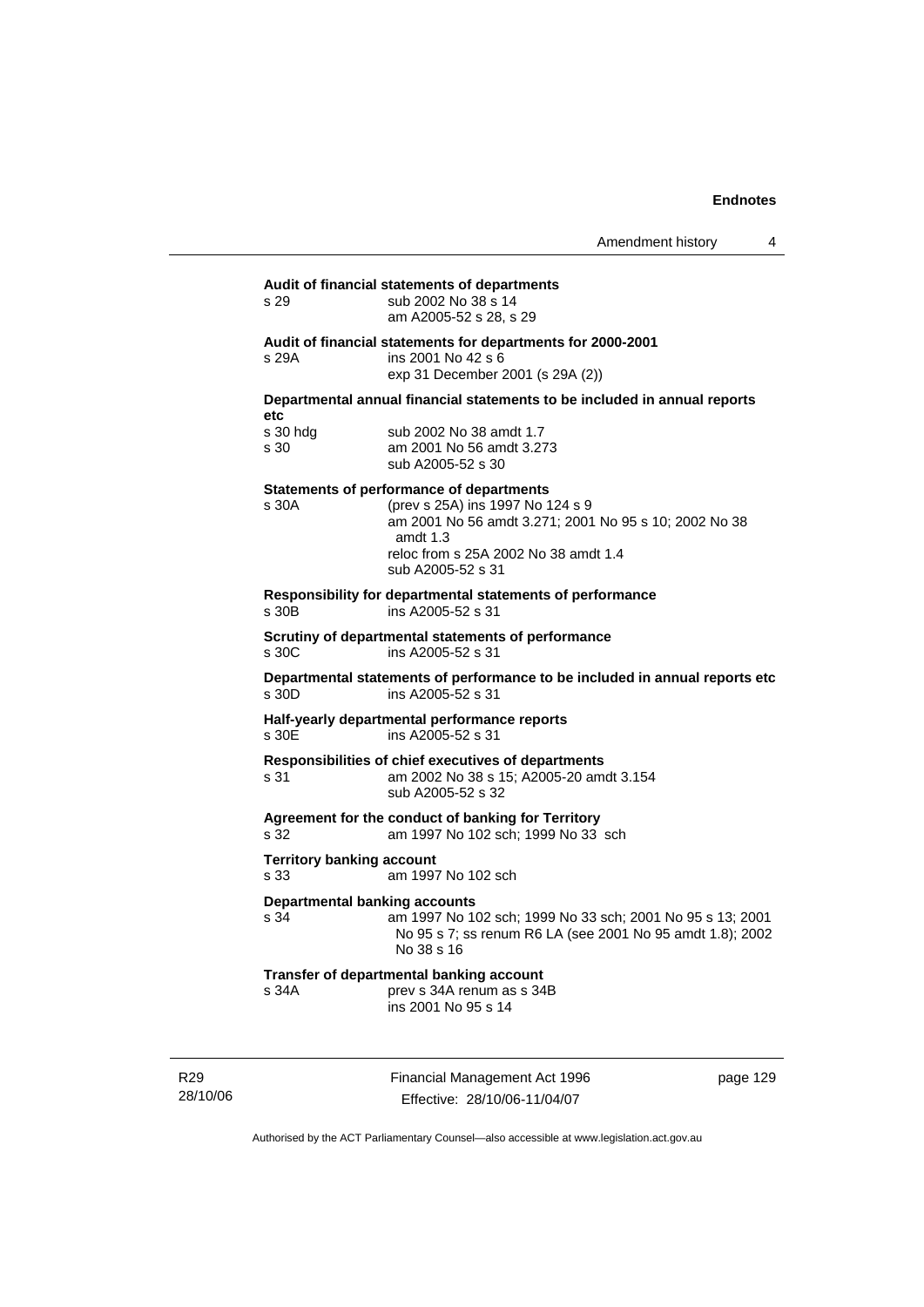| 4 | Amendment history                                                                                                                                                                                                                |
|---|----------------------------------------------------------------------------------------------------------------------------------------------------------------------------------------------------------------------------------|
|   | End of year balances of departmental banking accounts<br>(prev s 34A) ins 1997 No 102 s 12<br>s 34B<br>renum 2001 No 95 s 15                                                                                                     |
|   | <b>Payments into banking accounts</b><br>am 1997 No 102 sch; 1999 No 33 sch<br>s 35                                                                                                                                              |
|   | Transfer following change in departmental responsibilities<br>am 1997 No 102 sch<br>s 36                                                                                                                                         |
|   | Transfers from departmental banking accounts to territory banking account<br>ins 2002 No 38 s 17<br>s 36A                                                                                                                        |
|   | Payments from territory banking account<br>sub 2002 No 38 s 18<br>s 37 hdg<br>s 37<br>am 1997 No 102 sch; 2000 No 21 sch; 2001 No 95 s 16; 2002<br>No 38 s 19; ss renum R10 LA (see 2002 No 38 amdt 1.8);<br>A2005-52 ss 33-35   |
|   | Investment of certain public money<br>sub 2000 No 21 sch<br>s 38 hdg<br>am 1997 No 102 sch; 1999 No 33 sch; 2000 No 21 sch; 2001<br>s 38<br>No 45 s 5; 2001 No 95 s 17; A2003-21 s 6, s 7; ss renum<br>R12 LA (see A2003-21 s 8) |
|   | <b>Borrowing and guarantees</b><br>sub 2001 No 45 s 6<br>pt 6 hdg                                                                                                                                                                |
|   | Borrowings by territory authorities to be approved<br>am 2001 No 95 s 18, amdt 1.9<br>s 42                                                                                                                                       |
|   | Loans to be paid into territory banking account<br>am 1997 No 102 sch; 2001 No 95 s 19<br>s 45                                                                                                                                   |
|   | <b>Payments by Treasurer</b><br>sub 2002 No 38 s 20<br>s 46                                                                                                                                                                      |
|   | <b>Guarantees by Territory</b><br>s 47<br>am 2001 No 56 amdt 3.274                                                                                                                                                               |
|   | <b>Financial derivatives</b><br>om 2001 No 45 s 7<br>s 48                                                                                                                                                                        |
|   | Departmental trust banking accounts<br>s 51<br>am 1997 No 102 sch; 1999 No 33 sch; 2002 No 38 s 21                                                                                                                               |
|   | Transfer of departmental trust banking accounts<br>s 51A<br>ins A2005-52 s 36                                                                                                                                                    |
|   | Transfers between trust banking accounts-changes in departmental<br>responsibilities<br>s 51B<br>ins A2005-52 s 36                                                                                                               |
|   |                                                                                                                                                                                                                                  |

page 130 Financial Management Act 1996 Effective: 28/10/06-11/04/07

R29 28/10/06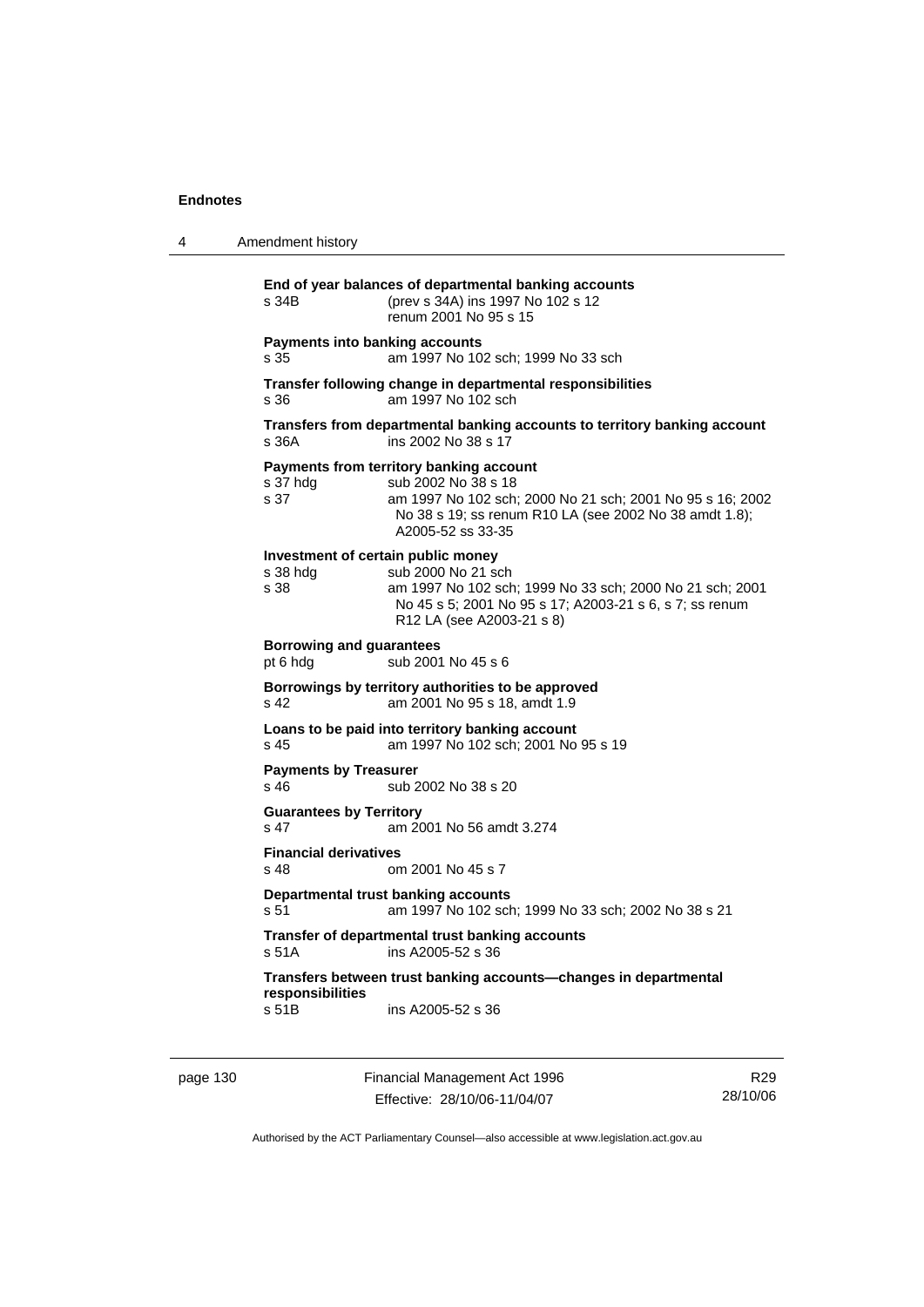| Amendment history |  |
|-------------------|--|
|-------------------|--|

| s <sub>52</sub><br>Investment of trust money<br>s 53<br><b>Unclaimed trust money</b><br>s 53A<br><b>Review of decisions</b><br>s 53B<br><b>Notification of decisions</b><br>s 53C<br>pt 8 hdg<br><b>Application-pt 8</b><br>s <sub>54</sub> | Transfers between trust banking account and territory banking account<br>am 1997 No 102 sch<br>sub 2001 No 95 s 20; A2005-52 s 37<br>am 1999 No 28 sch<br>ins 1997 No 102 s 13<br>am 1999 No 33 sch; 2001 No 44 amdts 1.1633-1.1635;<br>ss renum R3 LA (see 2001 No 44 amdt 1.1636); 2001 No 95<br>s 21; ss renum R6 LA; 2002 No 30 amdt 3.367<br>ins 1997 No 102 s 13<br>am 2002 No 30 amdt 3.368<br>ins 1997 No 102 s 13<br>Financial provisions for territory authorities<br>sub A2005-52 s 38<br>am A2005-20 amdt 3.155<br>sub A2005-52 s 38 |
|---------------------------------------------------------------------------------------------------------------------------------------------------------------------------------------------------------------------------------------------|--------------------------------------------------------------------------------------------------------------------------------------------------------------------------------------------------------------------------------------------------------------------------------------------------------------------------------------------------------------------------------------------------------------------------------------------------------------------------------------------------------------------------------------------------|
|                                                                                                                                                                                                                                             |                                                                                                                                                                                                                                                                                                                                                                                                                                                                                                                                                  |
|                                                                                                                                                                                                                                             |                                                                                                                                                                                                                                                                                                                                                                                                                                                                                                                                                  |
|                                                                                                                                                                                                                                             |                                                                                                                                                                                                                                                                                                                                                                                                                                                                                                                                                  |
|                                                                                                                                                                                                                                             |                                                                                                                                                                                                                                                                                                                                                                                                                                                                                                                                                  |
|                                                                                                                                                                                                                                             |                                                                                                                                                                                                                                                                                                                                                                                                                                                                                                                                                  |
|                                                                                                                                                                                                                                             |                                                                                                                                                                                                                                                                                                                                                                                                                                                                                                                                                  |
|                                                                                                                                                                                                                                             | am A2006-30 amdts 1.37-1.40                                                                                                                                                                                                                                                                                                                                                                                                                                                                                                                      |
| s 55                                                                                                                                                                                                                                        | Responsibilities of chief executive officers of territory authorities<br>am 1997 No 102 sch; 1999 No 33 sch; 2002 No 38 s 22<br>sub A2005-52 s 38                                                                                                                                                                                                                                                                                                                                                                                                |
| s 56                                                                                                                                                                                                                                        | Responsibilities of governing boards of territory authorities<br>am 1997 No 102 sch; 1999 No 33 sch; 2001 No 45 s 8; 2001<br>No 95 s 22; 2002 No 38 s 23, s 24; A2003-21 ss 9-12;<br>ss renum R12 LA (see A2003-21 s 13)<br>sub A2005-52 s 38                                                                                                                                                                                                                                                                                                    |
| s 57                                                                                                                                                                                                                                        | <b>Banking accounts of territory authorities</b><br>am 2001 No 95 s 23<br>sub A2005-52 s 38                                                                                                                                                                                                                                                                                                                                                                                                                                                      |
| Investment by territory authorities<br>s 58                                                                                                                                                                                                 | am 2001 No 95 s 24<br>sub A2005-52 s 38                                                                                                                                                                                                                                                                                                                                                                                                                                                                                                          |

R29 28/10/06 Financial Management Act 1996 Effective: 28/10/06-11/04/07

page 131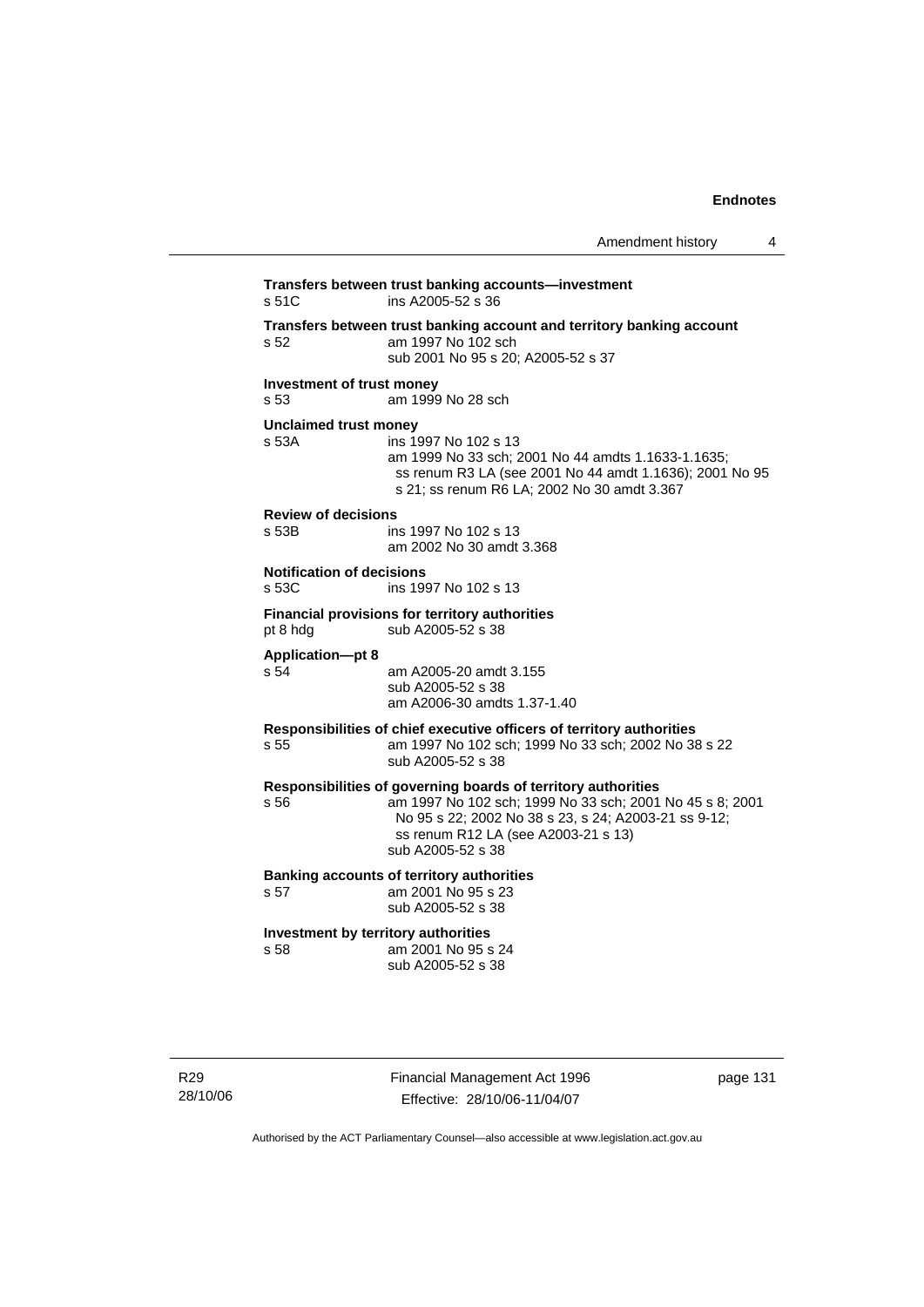4 Amendment history

| Borrowing by territory authorities<br>s 59         | am 2001 No 95 s 25<br>om A2005-52 s 38 (see s 2 (1))<br>ins A2005-52 s 38 (see s 2 (2))                                                                                                                 |
|----------------------------------------------------|---------------------------------------------------------------------------------------------------------------------------------------------------------------------------------------------------------|
| <b>Guarantees by territory authorities</b><br>s 60 | om A2005-52 s 38 (see s 2 (1))<br>ins A2005-52 s 38 (see s 2 (2))                                                                                                                                       |
| s 61                                               | Territory authority statements of intent<br>sub 2002 No 38 s 25<br>om A2005-52 s 38 (see s 2 (1))<br>ins A2005-52 s 38 (see s 2 (2))                                                                    |
| s 61A                                              | Audit of annual financial statements for 2000-2001<br>ins 2001 No 42 s 7<br>exp 31 December 2001 (s 61A (2))                                                                                            |
| s 62                                               | Presentation of statements of intent of territory authorities<br>am 2001 No 56 amdt 3.275; R8 LA (see also 2002 No 38<br>amdt 1.9)<br>om A2005-52 s 38 (see s 2 (1))<br>ins A2005-52 s 38 (see s 2 (2)) |
| s63                                                | Annual financial statements of territory authorities<br>sub A2005-52 s 38                                                                                                                               |
| s 64                                               | Responsibility for annual financial statements of territory authorities<br>orig s 64<br>renum as s 104 and then s 130<br>pres s 64<br>ins A2005-52 s 38                                                 |
| s 65                                               | Audit of annual financial statements of territory authorities<br>orig s 65<br>renum as s 105 and then s 131<br>pres s 65<br>ins A2005-52 s 38                                                           |
| reports etc                                        | Annual financial statements of territory authorities to be included in annual                                                                                                                           |
| s 66                                               | orig s 66<br>renum as s 106 and then s 132<br>pres <sub>66</sub><br>ins A2005-52 s 38                                                                                                                   |
| <b>Guideline-making power</b><br>s 66A             | ins 2000 No 27 s 9<br>om 2001 No 44 amdt 1.1637                                                                                                                                                         |
|                                                    |                                                                                                                                                                                                         |

page 132 Financial Management Act 1996 Effective: 28/10/06-11/04/07

R29 28/10/06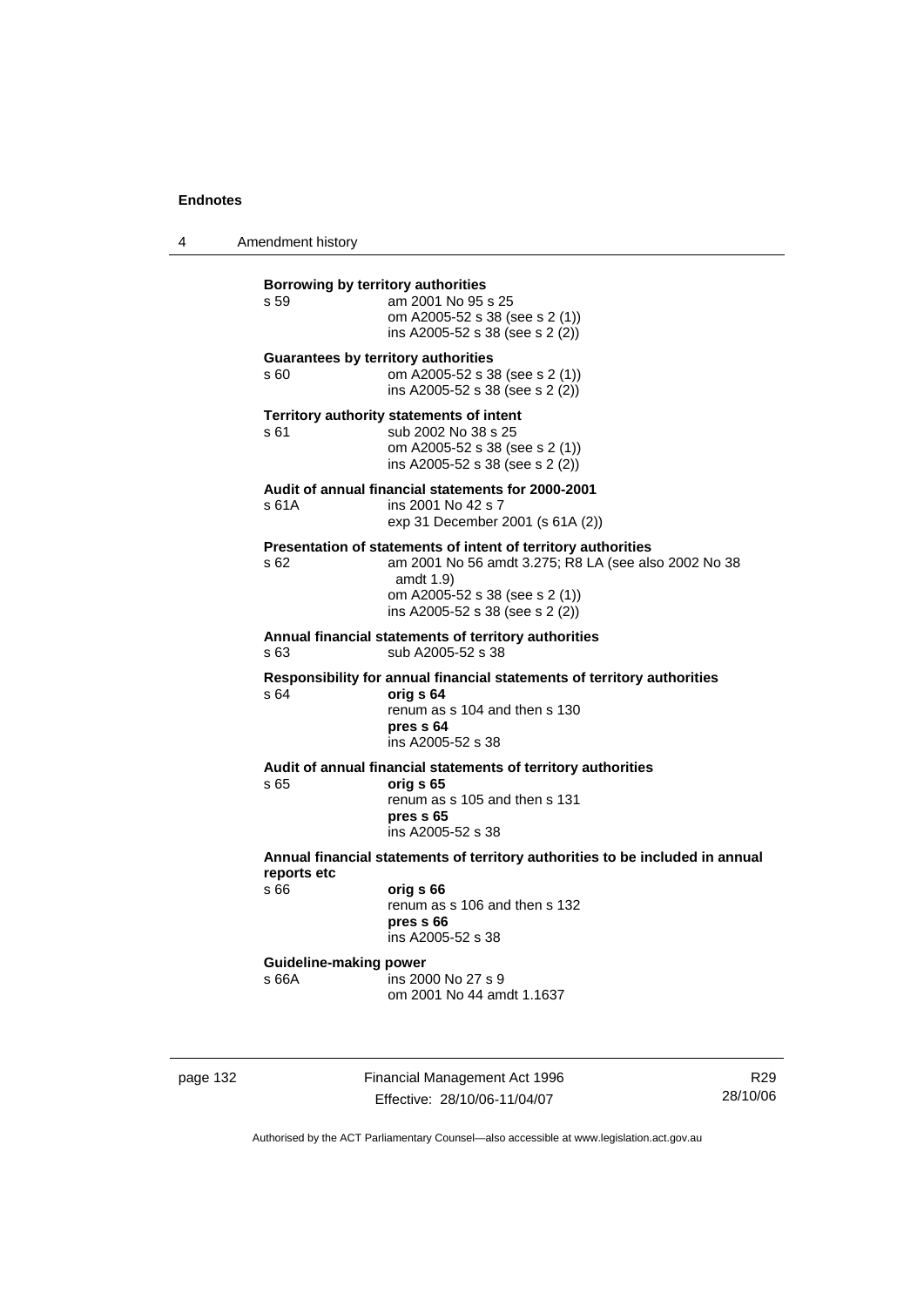| authorities<br>s 67          | orig s 67                                                                      |
|------------------------------|--------------------------------------------------------------------------------|
|                              | renum as s 107 and then s 133                                                  |
|                              | pres s 67                                                                      |
|                              | ins A2005-52 s 38                                                              |
|                              | Statements of performance of territory authorities                             |
| s 68                         | orig s 68<br>renum as s 108 and then s 134                                     |
|                              | pres s 68                                                                      |
|                              | ins A2005-52 s 38                                                              |
|                              | Responsibility for territory authority statements of performance               |
| s 69                         | ins A2005-52 s 38                                                              |
|                              | Scrutiny of territory authority statements of performance                      |
| s <sub>70</sub>              | ins A2005-52 s 38                                                              |
| reports etc                  | Territory authority statements of performance to be included in annual         |
| s 71                         | ins A2005-52 s 38                                                              |
|                              | Governance of territory authorities                                            |
| pt 9 hdg                     | orig pt 9 hdg                                                                  |
|                              | renum as pt 10 hdg<br>pres pt 9 hdg                                            |
|                              | ins A2005-52 s 41                                                              |
|                              | Definitions and important concepts                                             |
| div 9.1 hdg                  | ins A2005-52 s 41                                                              |
| Definitions-pt 9             |                                                                                |
| s 72                         | ins A2005-52 s 41                                                              |
|                              | def applicable governmental policies ins A2005-52 s 41                         |
|                              | def establishing Act ins A2005-52 s 41<br>def financial year ins A2005-52 s 41 |
|                              | def governing board member ins A2005-52 s 41                                   |
|                              | def <i>material interest</i> ins A2005-52 s 41                                 |
|                              | def relevant territory authority ins A2005-52 s 41                             |
| s <sub>73</sub>              | Nature of relevant territory authorities<br>ins A2005-52 s 41                  |
|                              | Powers of territory authorities generally                                      |
| s 74                         | ins A2005-52 s 41                                                              |
| territory authority may make | Execution of documents and assumptions people dealing with relevant            |
| s 75                         | ins A2005-52 s 41                                                              |

R29 28/10/06 Financial Management Act 1996 Effective: 28/10/06-11/04/07

page 133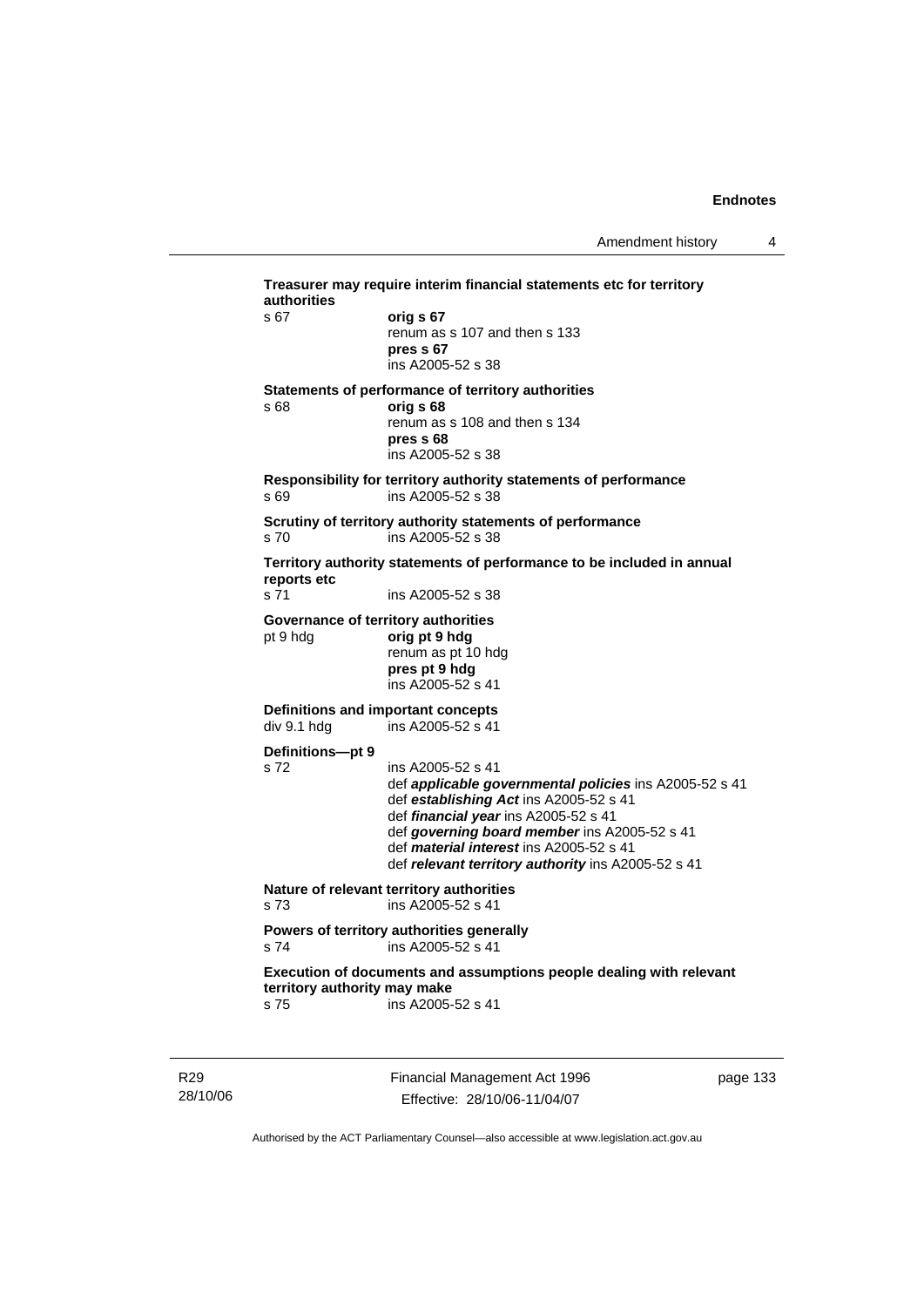4 Amendment history

**Governing board of territory authority**  s 76 ins A2005-52 s 41 am A2006-30 amdts 1.41-1.44 **Role of governing board**  s 77 ins A2005-52 s 41 **Governing board member appointments**  div 9.2 hdg ins A2005-52 s 41 **Appointment of governing board members generally**  s 78 ins A2005-52 s 41 **Appointment of chair and deputy chair**  s 79 ins A2005-52 s 41 **Appointment of CEO of authority with governing board**  s 80 ins A2005-52 s 41 **Ending board member appointments**  s 81 ins A2005-52 s 41 **Functions of governing board members**  div 9.3 hdg ins A2005-52 s 41 **Chair's functions**  s 82 ins A2005-52 s 41 **Deputy chair's functions**  ins A2005-52 s 41 **CEO's functions**  s 84 ins A2005-52 s 41 **Honesty, care and diligence of governing board members**  s 85 ins A2005-52 s 41 **Conflicts of interest by governing board members**  s 86 ins A2005-52 s 41 **Agenda to require disclosure of interest item**  s 87 ins A2005-52 s 41 **Disclosure of interests by governing board members**  s 88 ins A2005-52 s 41 **Reporting of disclosed governing board interests to Minister**  s 89 ins A2005-52 s 41 **Protection of governing board members from liability**  s 90 ins A2005-52 s 41 **Indemnification and exemption of governing board members**  s 91 ins A2005-52 s 41

page 134 Financial Management Act 1996 Effective: 28/10/06-11/04/07

R29 28/10/06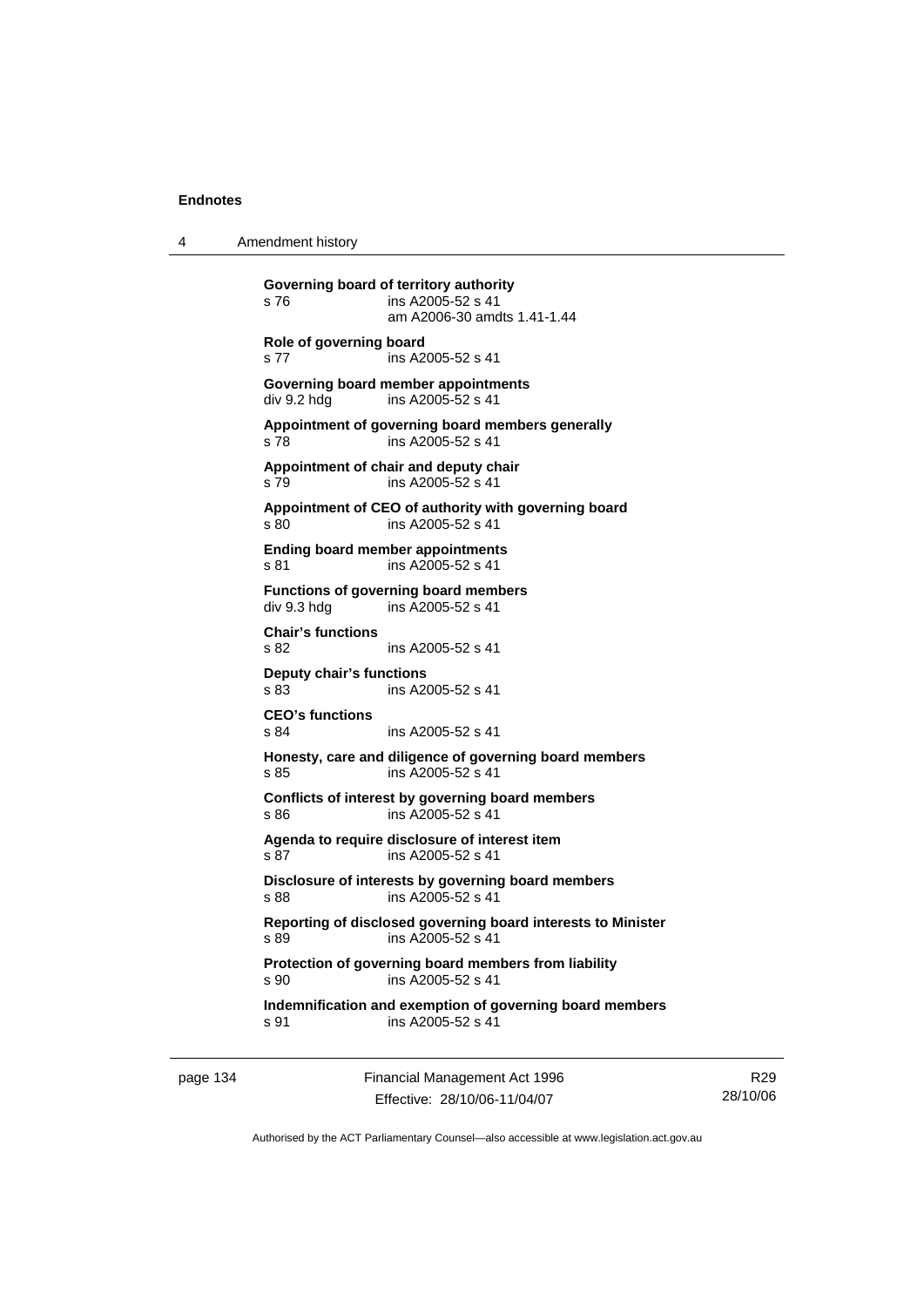Amendment history 4

**Compensation for exercise of functions etc**  s 92 ins A2005-52 s 41 **Governing board meetings**<br>div 9.4 hdg ins A200 ins A2005-52 s 41 **Time and place of governing board meetings**  s 93 ins A2005-52 s 41 **Presiding member at governing board meetings**  s 94 ins A2005-52 s 41 **Quorum at governing board meetings**  s 95 ins A2005-52 s 41 **Voting at governing board meetings**  s 96 ins A2005-52 s 41 **Conduct of governing board meetings etc**  s 97 ins A2005-52 s 41 **Requirements and obligations for territory authorities**  div 9.5 hdg ins A2005-52 s 41 **Limitations on authorities forming corporations etc**  s 98 ins A2005-52 s 41 **Limitations on authorities taking part in joint ventures and trusts**  s 99 ins A2005-52 s 41 **Corporations, joint ventures and trusts in which authority has interest**  s 100 ins A2005-52 s 41 **Obligation of authorities to tell Minister about significant events**  s 101 ins A2005-52 s 41 **Ministerial directions to authorities about financial etc statements**  s 102 ins A2005-52 s 41 **Application of government policies to authorities**  s 103 ins A2005-52 s 41 **Restructuring of territory authorities**  ins  $A2006-30$  amdt 1.45 **Purpose of div 9.6**  s 104 **orig s 104** renum as s 130 **pres s 104**  ins A2006-30 amdt 1.45

R29 28/10/06 Financial Management Act 1996 Effective: 28/10/06-11/04/07

page 135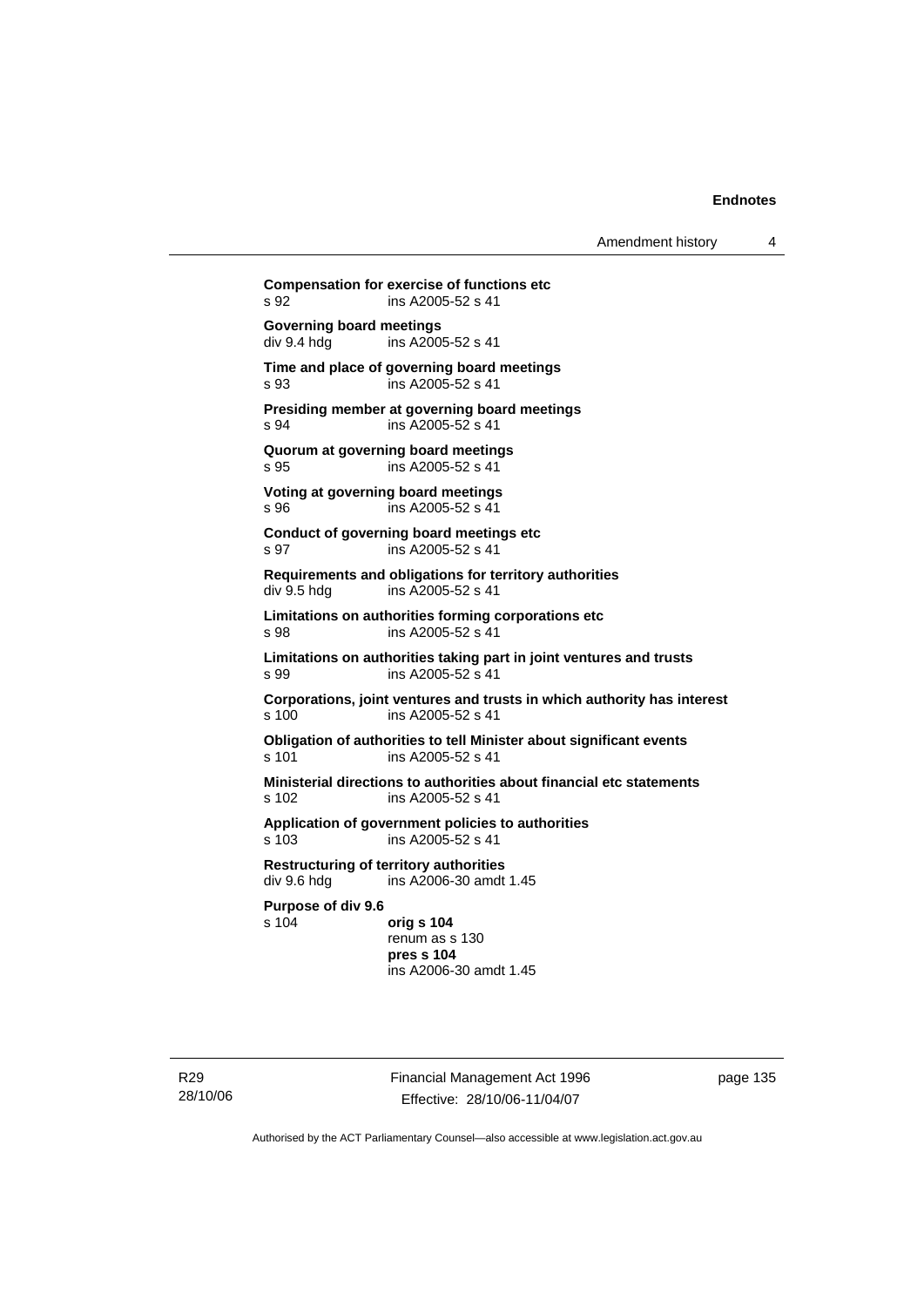4 Amendment history

|          | s 105                                                                                                              | What territory authorities does div 9.6 apply to?<br>orig s 105<br>renum as s 131<br>pres s 105<br>ins A2006-30 amdt 1.45                            |   |
|----------|--------------------------------------------------------------------------------------------------------------------|------------------------------------------------------------------------------------------------------------------------------------------------------|---|
|          | s 106                                                                                                              | Responsible Minister may direct div 9.6 authority to sell or transfer assets<br>orig s 106<br>renum as s 132<br>pres s 106<br>ins A2006-30 amdt 1.45 |   |
|          | s 107                                                                                                              | Transfer of assets by declaration—div 9.6 authorities<br>orig s 107<br>renum as s 133<br>pres s 107<br>ins A2006-30 amdt 1.45                        |   |
|          | authorities<br>s 108                                                                                               | Transfer of contractual rights and liabilities by declaration-div 9.6<br>orig s 108<br>renum as s 134<br>pres s 108<br>ins A2006-30 amdt 1.45        |   |
|          | s 109                                                                                                              | Transfer of liabilities by declaration-div 9.6 authorities<br>orig s 109<br>renum as s 150<br>pres s 109<br>ins A2006-30 amdt 1.45                   |   |
|          | s 110                                                                                                              | Assistance given by authorities for div 9.6<br>orig s 110<br>renum as s 151<br>pres s 110<br>ins A2006-30 amdt 1.45                                  |   |
|          | Application of Legislation Act, s 94 to certain appointments, elections and<br>approvals<br>s 110A<br>sub as s 152 |                                                                                                                                                      |   |
|          | s 110B                                                                                                             | Application of Act to Health Promotion Act<br>ins as mod SL2005-42 sch 1 mod 1.1 (om A2006-30<br>amdt 1.62)                                          |   |
|          | s 111                                                                                                              | Assistance given by governing board members for div 9.6<br>orig s 111<br>renum as s 155<br>pres s 111<br>ins A2006-30 amdt 1.45                      |   |
| page 136 |                                                                                                                    | Financial Management Act 1996                                                                                                                        | R |

Effective: 28/10/06-11/04/07

R29 28/10/06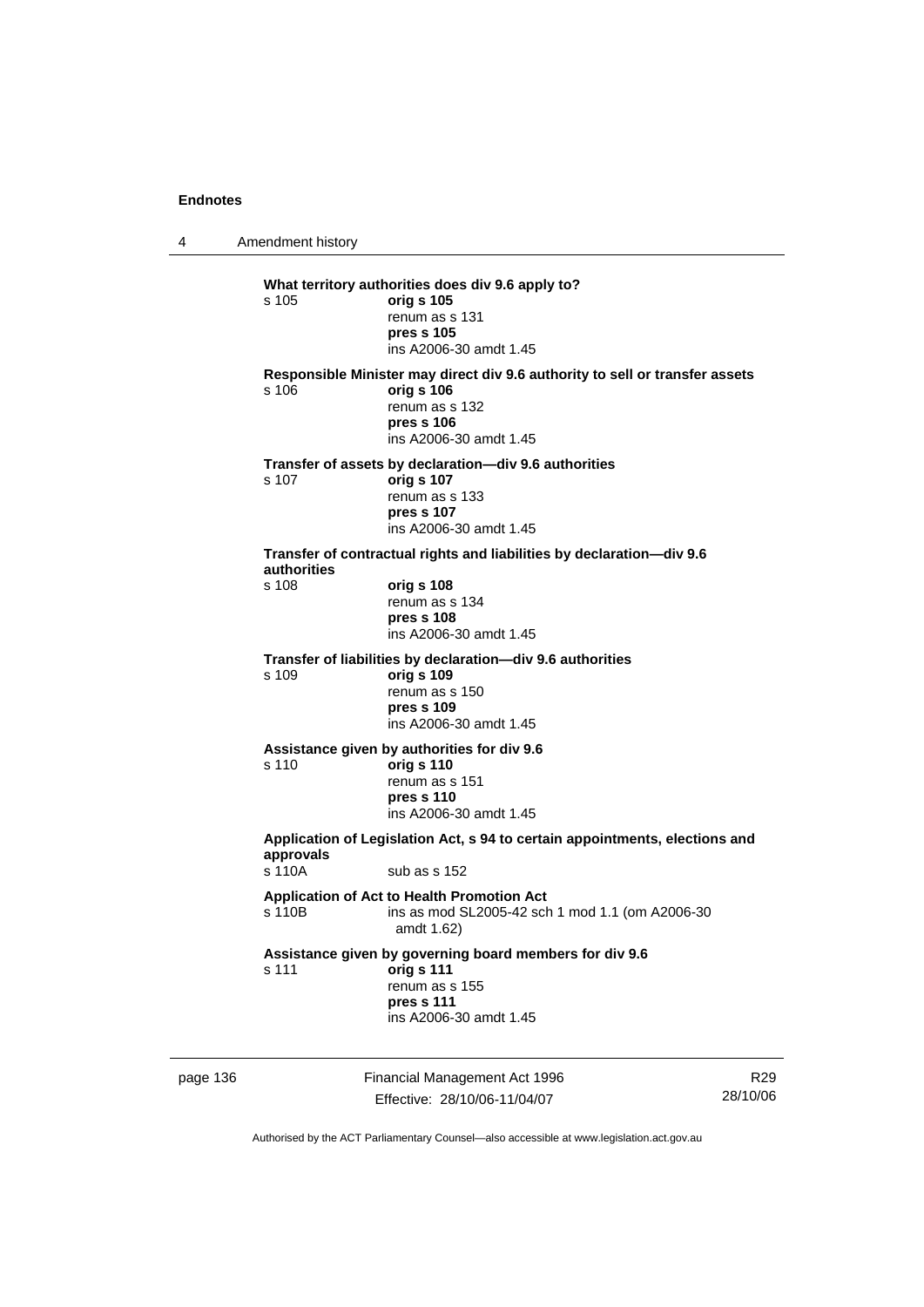| Amendment history |  |
|-------------------|--|
|-------------------|--|

**Use of information by Territory and div 9.6 authorities**  s 112 ins A2006-30 amdt 1.45 **Contracts relating to the protection of information—responsible Minister for div 9.6 authority**  s 113 ins A2006-30 amdt 1.45 **Contracts relating to the protection of information—div 9.6 authority**  s 114 ins A2006-30 amdt 1.45 **Transfer of pending proceedings—div 9.6 authorities**  s 115 ins A2006-30 amdt 1.45 **Proceedings and evidence—div 9.6 authorities**  s 116 ins A2006-30 amdt 1.45 **Operation of div 9.6 not breach of contract etc**  s 117 ins A2006-30 amdt 1.45 **Transfer of assets etc not otherwise disposed of—div 9.6 authorities**  s 118 ins A2006-30 amdt 1.45 **Annual reports etc for div 9.6 authorities**  s 119 ins A2006-30 amdt 1.45 **Additional provisions for restructuring of certain territory authorities**  div 9.7 hdg ins A2006-30 amdt 1.45 **What territory authorities does div 9.7 apply to?**  s 120 ins A2006-30 amdt 1.45 **Definitions—div 9.7**  s 121 ins A2006-30 amdt 1.45 def *handover day* ins A2006-30 amdt 1.45 def *territory authority* ins A2006-30 amdt 1.45 **Vesting of assets, rights and liabilities—div 9.7 authorities**  s 122 ins A2006-30 amdt 1.45 **Proceedings and evidence—div 9.7 authorities**  s 123 ins A2006-30 amdt 1.45 **Annual reports and financial statements for div 9.7 authorities**  s 124 ins A2006-30 amdt 1.45 **References to div 9.7 authority**  ins A2006-30 amdt 1.45 **Miscellaneous**  pt 10 hdg (prev pt 9 hdg) renum A2005-52 s 39

Financial Management Act 1996 Effective: 28/10/06-11/04/07

page 137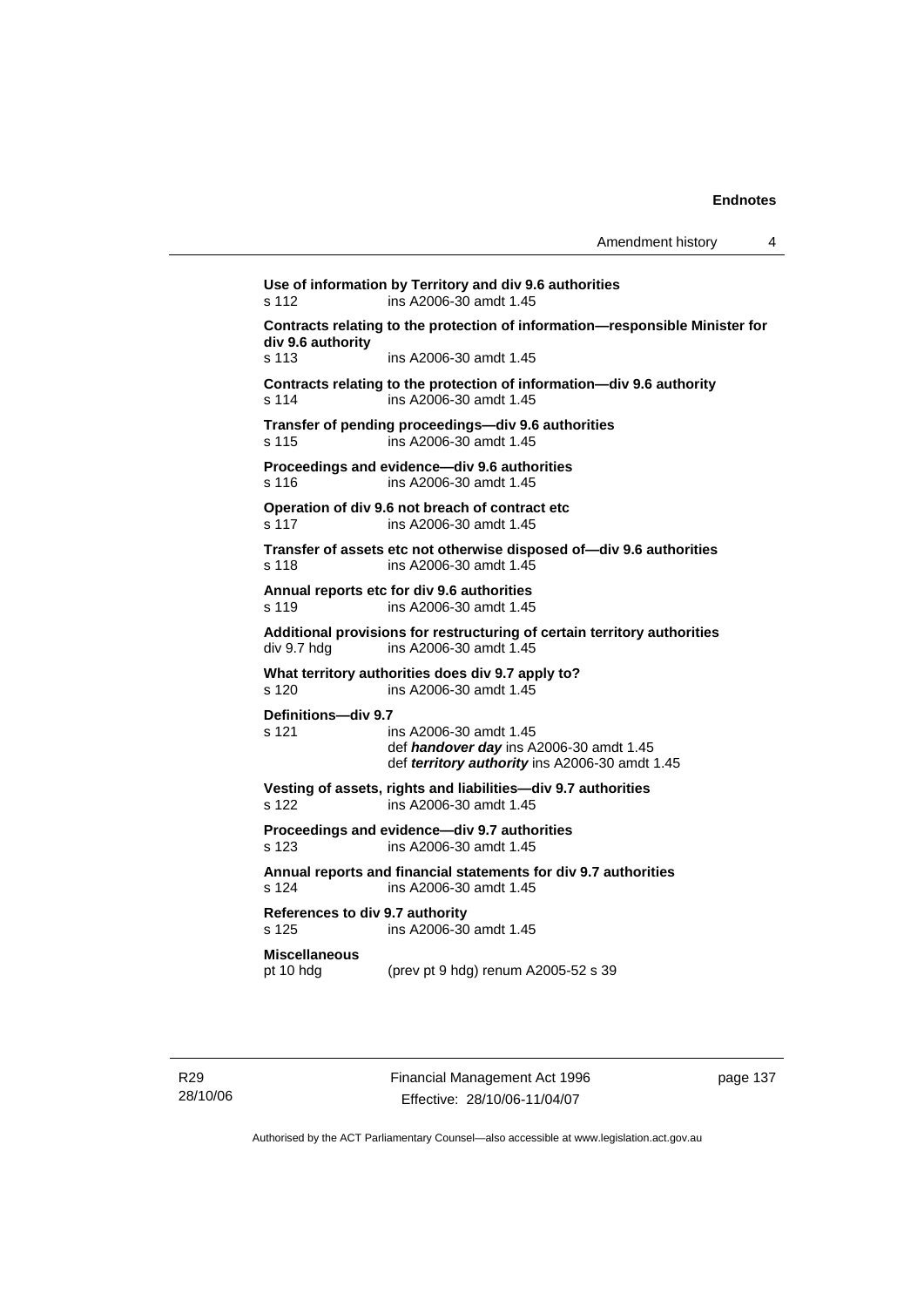4 Amendment history

| s 130                                                                                             | Responsibility for annual financial statements of territory authorities<br>(prev s 64) am 2001 No 95 amdt 1.10<br>renum as s 104 A2005-52 s 40<br>renum as s 130 A2006-30 amdt 1.46                |  |
|---------------------------------------------------------------------------------------------------|----------------------------------------------------------------------------------------------------------------------------------------------------------------------------------------------------|--|
| s 131                                                                                             | Audit of annual financial statements of territory authorities<br>(prev s 65) renum as s 105 A2005-52 s 40<br>renum as s 131 A2006-30 amdt 1.46                                                     |  |
|                                                                                                   | Annual financial statements of territory authorities to be included in annual                                                                                                                      |  |
| reports etc<br>s 132                                                                              | (prev s 66) renum as s 106 A2005-52 s 40<br>renum as s 132 A2006-30 amdt 1.46                                                                                                                      |  |
| Treasurer may require interim financial statements etc for territory<br>authorities               |                                                                                                                                                                                                    |  |
| s 133 hdg<br>s 133                                                                                | (prev s 67 hdg) sub 2000 No 27 s 10<br>(prev s 67) am 2000 No 27 s 10<br>sub 2001 No 44 amdt 1.1637<br>am A2003-56 amdt 3.139<br>renum as s 107 A2005-52 s 40<br>renum as s 133 A2006-30 amdt 1.46 |  |
| s 134                                                                                             | Statements of performance of territory authorities<br>(prev s 68) ins 2001 No 44 amdt 1.1637<br>renum as s 108 A2005-52 s 40<br>renum as s 134 A2006-30 amdt 1.46                                  |  |
| <b>Transitional</b><br>pt 11 hdg                                                                  | sub as pt 19 hdg                                                                                                                                                                                   |  |
| pt 19 hdg                                                                                         | Transitional—Financial Management Legislation Amendment Act 2005<br>(prev pt 11 hdg) ins A2005-52 s 42<br>sub as pt 19 hdg A2006-30 amdt 1.47                                                      |  |
| Financial Management Legislation Amendment Act 2005--- provisions with<br>1 July 2005 application |                                                                                                                                                                                                    |  |
| s 150                                                                                             | (prev s 109) ins A2005-52 s 42<br>renum as s 150 A2006-30 amdt 1.48<br>exp 27 October 2006 (s 150 (4))                                                                                             |  |
| Financial Management Legislation Amendment Act 2005-provisions with<br>1 July 2006 application    |                                                                                                                                                                                                    |  |
| s 151                                                                                             | (prev s 110) ins A2005-52 s 42<br>am A2006-30 amdt 1.49<br>renum as s 151 A2006-30 amdt 1.50<br>exp 27 October 2006 (s 151 (4))                                                                    |  |

page 138 Financial Management Act 1996 Effective: 28/10/06-11/04/07

R29 28/10/06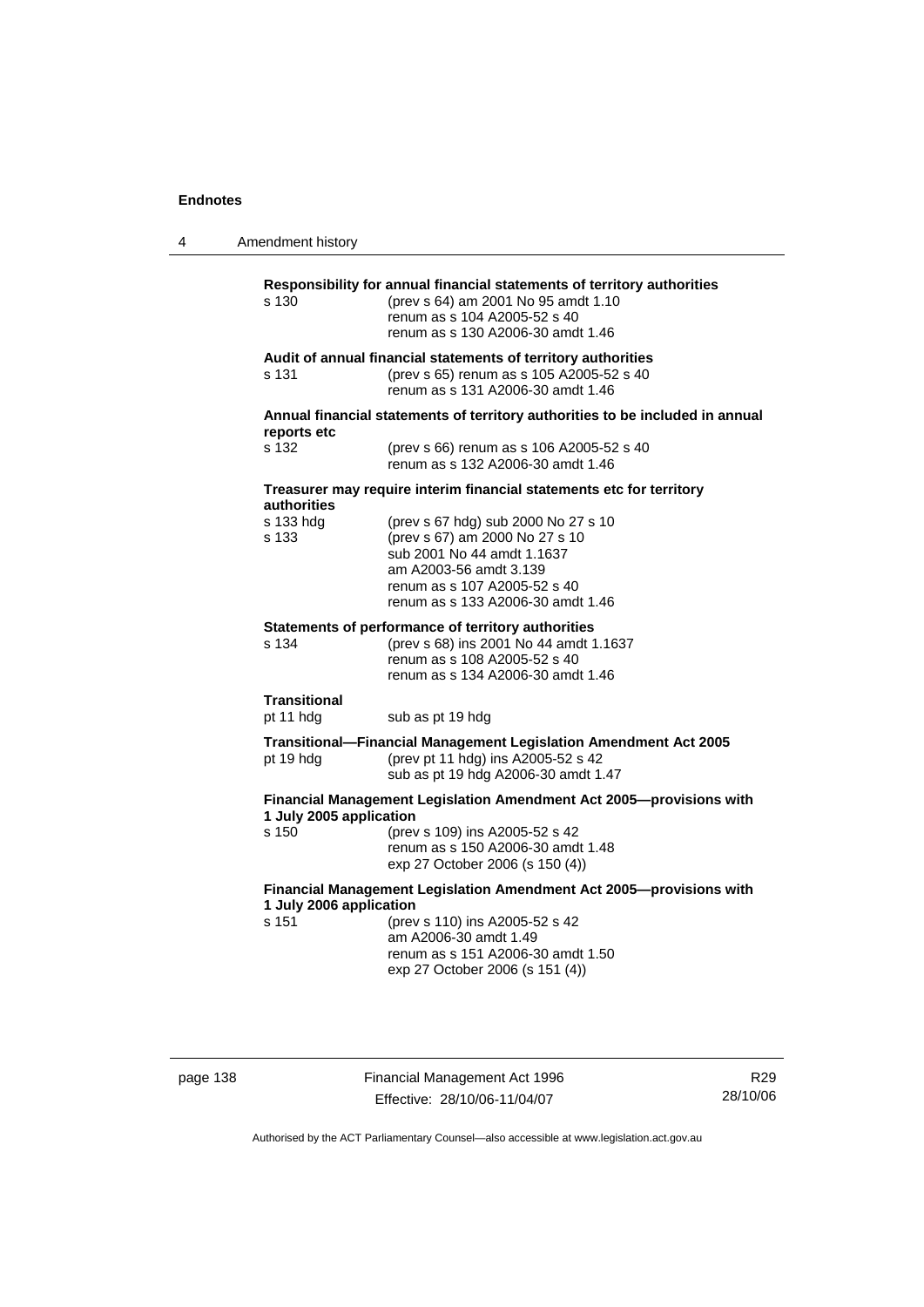| s 152                           | (prev s 110A) ins as mod SL2005-42 sch 1 mod 1.1 (sub as<br>s 152 A2006-30 amdt 1.61)<br>exp 27 October 2007 (s 152 (4))                                                                                                                                                                                                                                                                                                                                                                                                                                                                                                                                                                                     |          |
|---------------------------------|--------------------------------------------------------------------------------------------------------------------------------------------------------------------------------------------------------------------------------------------------------------------------------------------------------------------------------------------------------------------------------------------------------------------------------------------------------------------------------------------------------------------------------------------------------------------------------------------------------------------------------------------------------------------------------------------------------------|----------|
| <b>Transitional regulations</b> |                                                                                                                                                                                                                                                                                                                                                                                                                                                                                                                                                                                                                                                                                                              |          |
| s 155                           | (prev s 111) ins A2005-52 s 42<br>renum as s 155 A2006-30 amdt 1.51<br>exp 27 October 2007 (s 155 (4))                                                                                                                                                                                                                                                                                                                                                                                                                                                                                                                                                                                                       |          |
| pt 20 hdg                       | Transitional-Administrative (Miscellaneous Amendments) Act 2006<br>ins A2006-30 amdt 1.52<br>exp 1 July 2008 (s 223)                                                                                                                                                                                                                                                                                                                                                                                                                                                                                                                                                                                         |          |
|                                 | Transitional-definition of territory authority                                                                                                                                                                                                                                                                                                                                                                                                                                                                                                                                                                                                                                                               |          |
| s 220                           | ins A2006-30 amdt 1.52<br>exp 19 July 2006 (s 220 (2) (LA s 88 declaration applies))                                                                                                                                                                                                                                                                                                                                                                                                                                                                                                                                                                                                                         |          |
| s 221                           | Transitional-Legislation Act, s 84 inapplicable<br>ins A2006-30 amdt 1.52<br>exp 1 August 2006 (s 221 (2) (LA s 88 declaration applies))                                                                                                                                                                                                                                                                                                                                                                                                                                                                                                                                                                     |          |
| 2006                            | Transitional regulations—Administrative (Miscellaneous Amendments) Act                                                                                                                                                                                                                                                                                                                                                                                                                                                                                                                                                                                                                                       |          |
| s 222                           | ins A2006-30 amdt 1.52<br><u>exp 1 July 2008 (s 223)</u>                                                                                                                                                                                                                                                                                                                                                                                                                                                                                                                                                                                                                                                     |          |
| Expiry-pt 20                    |                                                                                                                                                                                                                                                                                                                                                                                                                                                                                                                                                                                                                                                                                                              |          |
| s 223                           | ins A2006-30 amdt 1.52<br>exp 1 July 2008 (s 223)                                                                                                                                                                                                                                                                                                                                                                                                                                                                                                                                                                                                                                                            |          |
| <b>Dictionary</b>               |                                                                                                                                                                                                                                                                                                                                                                                                                                                                                                                                                                                                                                                                                                              |          |
| dict                            | am A2005-52 s 43<br>def applicable governmental policies ins A2005-52 s 44<br>def <i>appropriation</i> reloc from s 3 2001 No 95 amdt 1.4<br>def Appropriation Act reloc from s 3 2001 No 95 amdt 1.4<br>def <b>appropriation unit</b> reloc from s 3 2001 No 95 amdt 1.4<br>def banking account ins 1997 No 102 s 4<br>am 1999 No 33 sch<br>reloc from s 3 2001 No 95 amdt 1.4<br>def borrowing reloc from s 3 2001 No 95 amdt 1.4<br>def budget papers am 2001 No 56 amdt 3.256<br>reloc from s 3 2001 No 95 amdt 1.4<br>def capital injection reloc from s 3 2001 No 95 amdt 1.4<br>sub A2005-52 s 45<br>def <i>CEO</i> ins A2005-52 s 46<br>def <i>chief executive officer</i> reloc from s 3 2001 No 95 |          |
|                                 | amdt 1.4<br>sub A2005-52 s 47                                                                                                                                                                                                                                                                                                                                                                                                                                                                                                                                                                                                                                                                                |          |
|                                 | Financial Management Act 1996                                                                                                                                                                                                                                                                                                                                                                                                                                                                                                                                                                                                                                                                                | page 139 |

28/10/06

R29

Effective: 28/10/06-11/04/07

page 139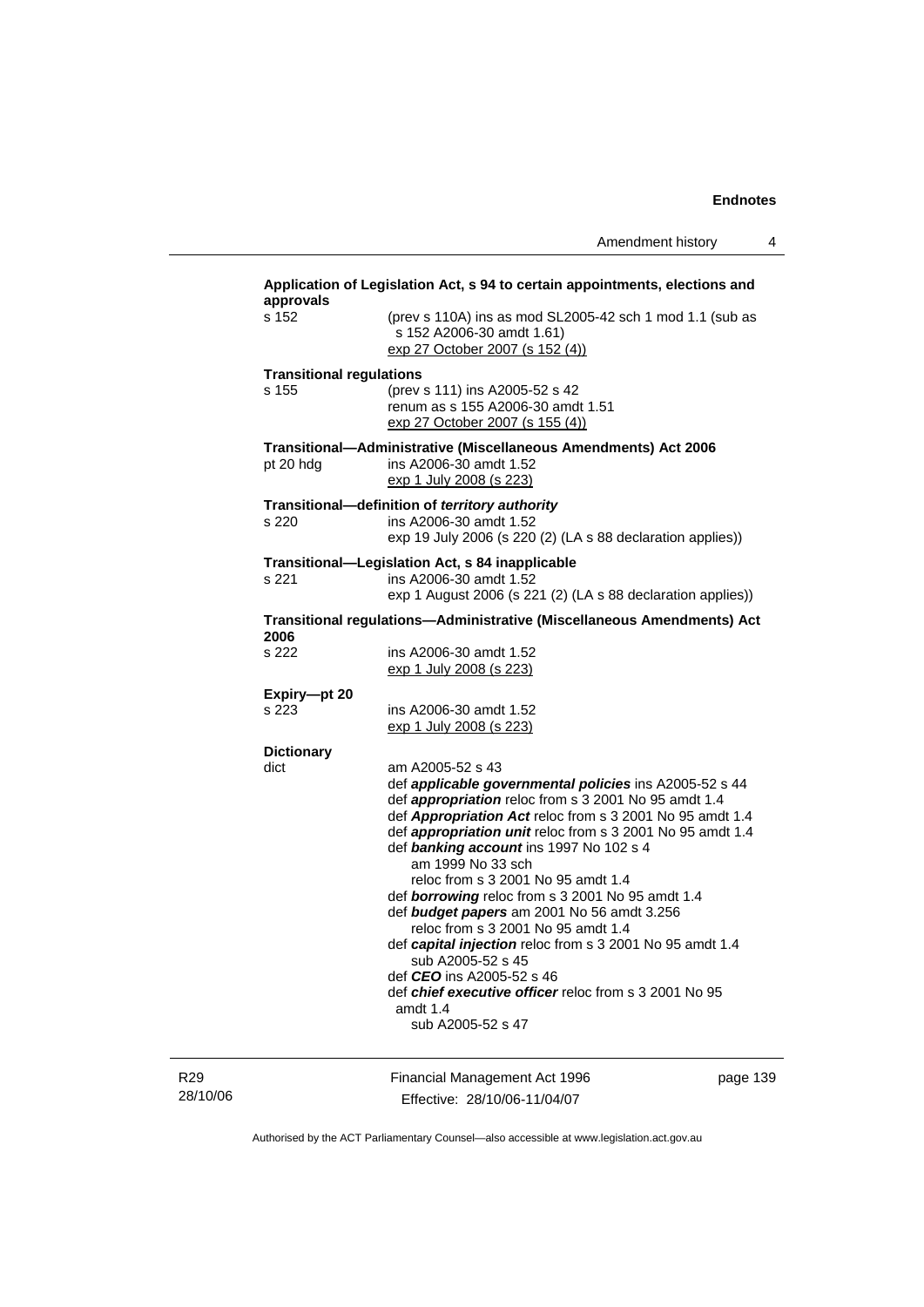4 Amendment history

 def *class of outputs* reloc from s 3 2001 No 95 amdt 1.4 def *contract* ins A2006-30 amdt 1.53 def *department* reloc from s 3 2001 No 95 amdt 1.4 def *departmental banking account* am 1997 No 102 sch reloc from s 3 2001 No 95 amdt 1.4 def *division 9.6 authority* ins A2006-30 amdt 1.54 def *division 9.7 authority* ins A2006-30 amdt 1.54 def *establishing Act* ins A2005-52 s 48 def *expenses* reloc from s 3 2001 No 95 amdt 1.4 def *financial management guidelines* sub 2001 No 11 amdt 3.125 reloc from s 3 2001 No 95 amdt 1.4 def *financial year* ins A2005-52 s 48 def *general government sector* ins 1997 No 124 s 4 reloc from s 3 2001 No 95 amdt 1.4 def *generally accepted accounting practice* reloc from s 3 2001 No 95 amdt 1.4 sub A2005-52 s 49 def *governing board* ins A2005-52 s 50 def *governing board member* ins A2005-52 s 50 def *GST* ins 2000 No 27 s 4 reloc from s 3 2001 No 95 amdt 1.4 om A2005-52 s 51 def *handover day* ins A2006-30 amdt 1.55 def *input tax credit* ins 2000 No 27 s 4 reloc from s 3 2001 No 95 amdt 1.4 def *interest* ins 2001 No 45 s 4 (as am 2002 No 30 amdt 3.370) def *invest* ins 2001 No 45 s 4 (as am 2002 No 30 amdt 3.370) def *Legislative Assembly secretariat* sub 2001 No 95 amdt 1.1 reloc from s 3 2001 No 95 amdt 1.4 sub A2005-42 amdt 1.1 def *material interest* ins A2005-52 s 52 def *outcomes* reloc from s 3 2001 No 95 amdt 1.4 def *outputs* reloc from s 3 2001 No 95 amdt 1.4 def *prescribed* reloc from s 3 2001 No 95 amdt 1.4 def *public money* am 2001 No 95 s 4 reloc from s 3 2001 No 95 amdt 1.4 am A2004-53 amdt 1.1; pars renum R19 LA (see A2004-53 amdt 1.2) def *public trading enterprise* ins 1997 No 124 s 4 reloc from s 3 2001 No 95 amdt 1.4 am A2003-21 s 14 om A2005-52 s 53 def *public trading enterprise sector* ins 1997 No 124 s 4 reloc from s 3 2001 No 95 amdt 1.4

page 140 Financial Management Act 1996 Effective: 28/10/06-11/04/07

R29 28/10/06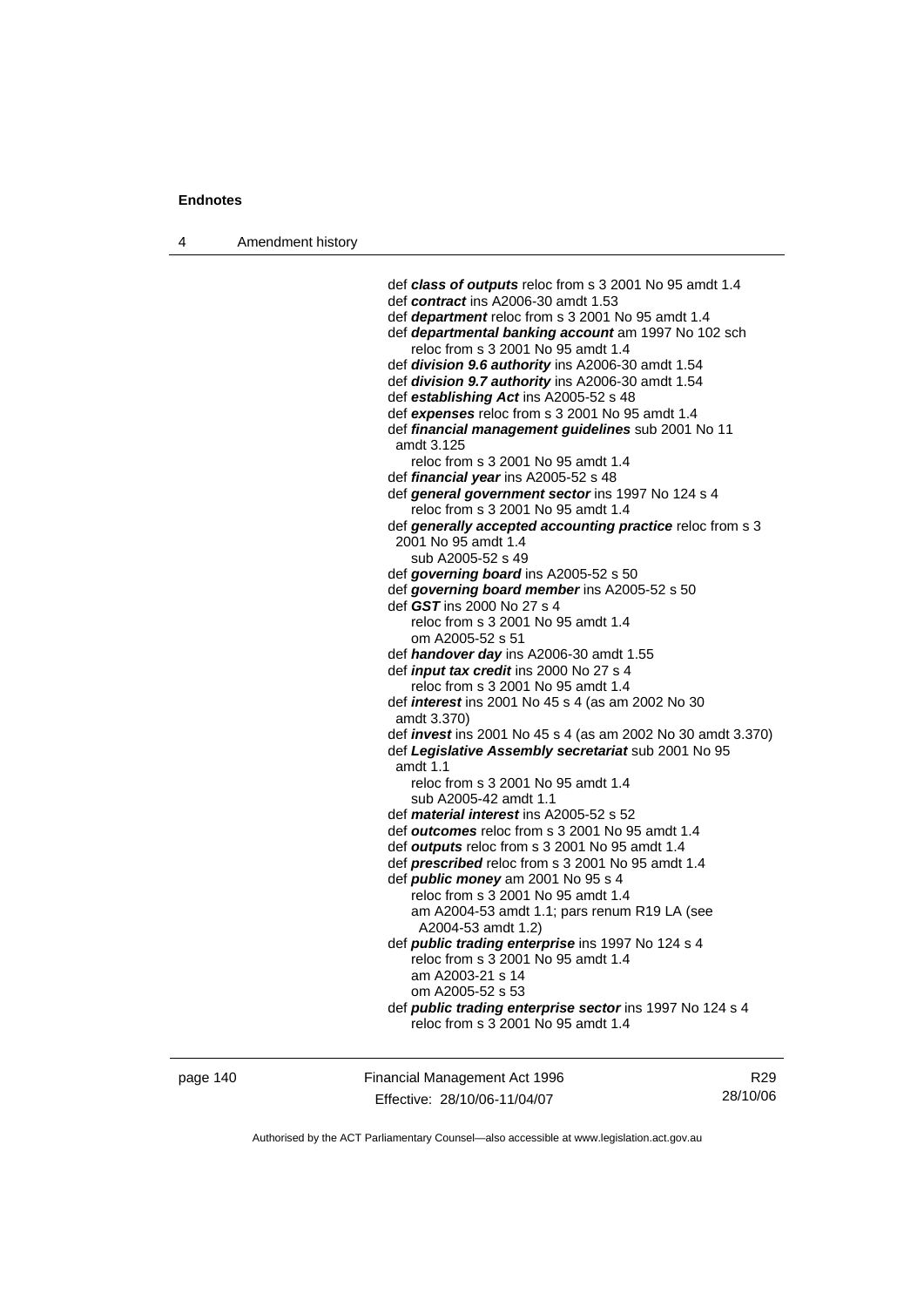def *relevant territory authority* ins A2005-52 s 54 def *responsible chief executive* reloc from s 3 2001 No 95 amdt 1.4 def *responsible Minister* reloc from s 3 2001 No 95 amdt 1.4 am A2005-52 s 55 def *securities* reloc from s 3 dict 2001 No 95 amdt 1.4 def *statement of intent* reloc from s 3 2001 No 95 amdt 1.4 sub A2005-52 s 56 def *subsidiary* ins A2004-53 amdt 1.3 def *superannuation appropriation* ins 2000 No 21 sch reloc from s 3 2001 No 95 amdt 1.4 def *superannuation banking account* ins 2000 No 21 sch reloc from s 3 2001 No 95 amdt 1.4 def *taxable supply* ins 2000 No 27 s 4 reloc from s 3 2001 No 95 amdt 1.4 def *territory authority* am 2000 No 21 sch; 2001 No 95 amdt 1.3 reloc from s 3 2001 No 95 amdt 1.4 sub A2006-30 amdt 1.56 def *territory banking account* am 1997 No 102 sch reloc from s 3 2001 No 95 amdt 1.4 def *trust money* reloc from s 3 2001 No 95 amdt 1.4 def *warrant* am 1997 No 102 sch reloc from s 3 2001 No 95 amdt 1.4 om 2002 No 38 amdt 1.10

## **5 Earlier republications**

Some earlier republications were not numbered. The number in column 1 refers to the publication order.

Since 12 September 2001 every authorised republication has been published in electronic pdf format on the ACT legislation register. A selection of authorised republications have also been published in printed format. These republications are marked with an asterisk (\*) in column 1. Electronic and printed versions of an authorised republication are identical.

| <b>Republication No</b> | <b>Amendments to</b> | <b>Republication date</b> |
|-------------------------|----------------------|---------------------------|
|                         | Act 1997 No 124      | 31 January 1998           |
| $\mathcal{P}$           | Act 1999 No 58       | 10 November 1999          |
| 3                       | Act 2001 No 56       | 12 September 2001         |
|                         | Act 2001 No 97       | 20 December 2001          |
|                         |                      |                           |

Financial Management Act 1996 Effective: 28/10/06-11/04/07

page 141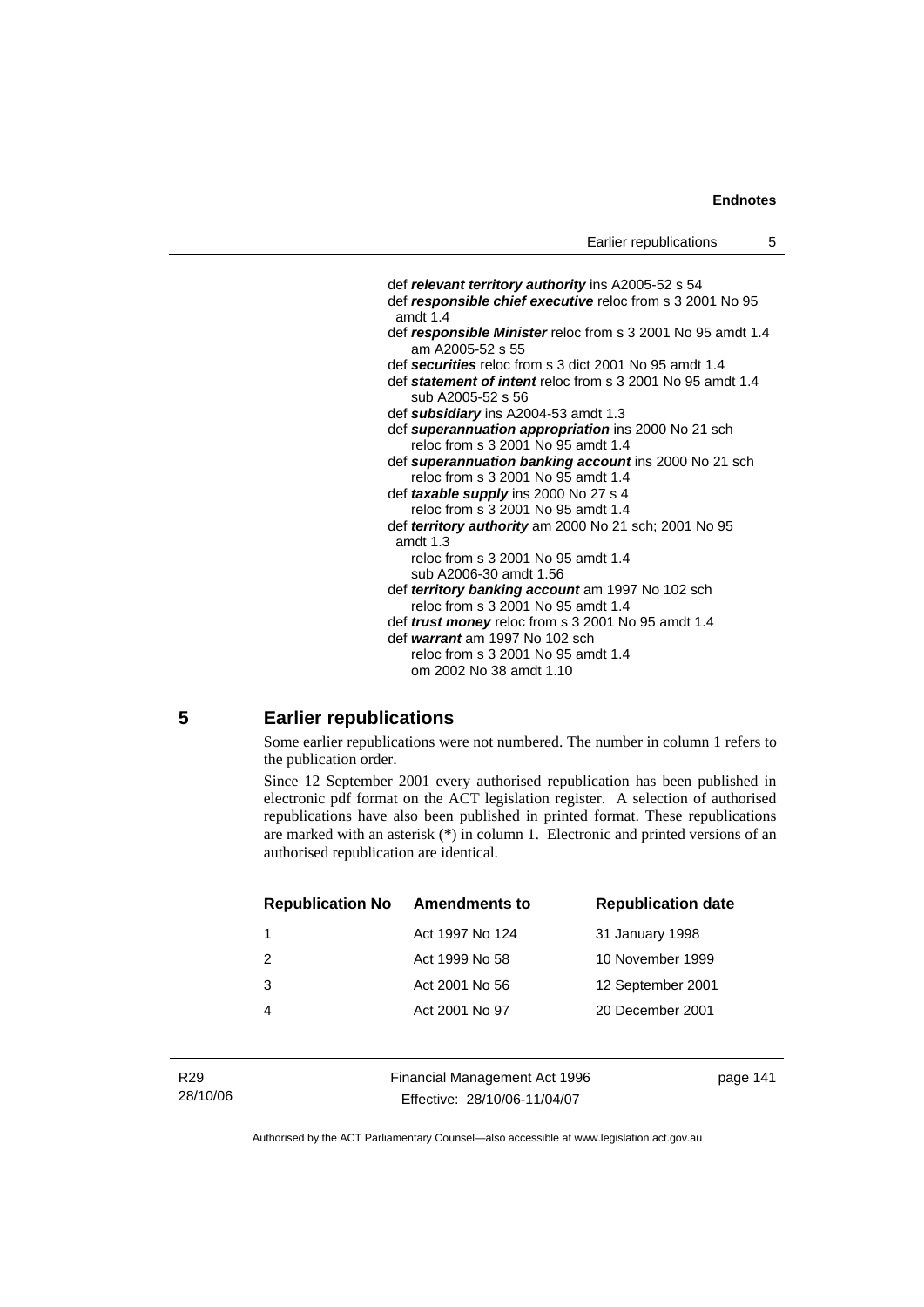| <b>Republication No</b> | <b>Amendments to</b> | <b>Republication date</b> |
|-------------------------|----------------------|---------------------------|
| 5                       | Act 2001 No 97       | 31 December 2001          |
| 5(RI)                   | Act 2001 No 97 ‡     | 19 September 2002         |
| 6                       | Act 2001 No 97       | 4 January 2002            |
| 6(RI)                   | Act 2001 No 97 ‡     | 19 September 2002         |
| $7^*$                   | Act 2001 No 97       | 14 January 2002           |
| 7 (RI)                  | Act 2001 No 97 ‡     | 19 September 2002         |
| 7A                      | Act 2001 No 97 ‡     | 19 September 2002         |
| 8                       | Act 2001 No 97       | 1 July 2002               |
| 8 (RI)                  | Act 2001 No 97 ‡     | 19 September 2002         |
| 9*                      | Act 2002 No 30       | 19 September 2002         |
| 10                      | Act 2002 No 38       | 1 November 2002           |
| 11                      | A2003-9              | 8 March 2003              |
| 12                      | A2003-21             | 20 May 2003               |
| 13                      | A2003-27             | 30 June 2003              |
| 14                      | A2003-46             | 1 November 2003           |
| 15                      | A2003-56             | 19 December 2003          |
| 16                      | A2004-19             | 7 April 2004              |
| 17                      | A2004-35             | 30 June 2004              |
| 18                      | A2004-35             | 1 July 2004               |
| 19                      | A2004-53             | 17 August 2004            |
| 20                      | A2005-20             | 2 June 2005               |
| 21                      | A2005-32             | 1 July 2005               |
| 22                      | A2005-42             | 1 September 2005          |
| 23                      | A2005-52             | 27 October 2005           |
| 24                      | A2005-52             | 1 January 2006            |

5 Earlier republications

page 142 Financial Management Act 1996 Effective: 28/10/06-11/04/07

R29 28/10/06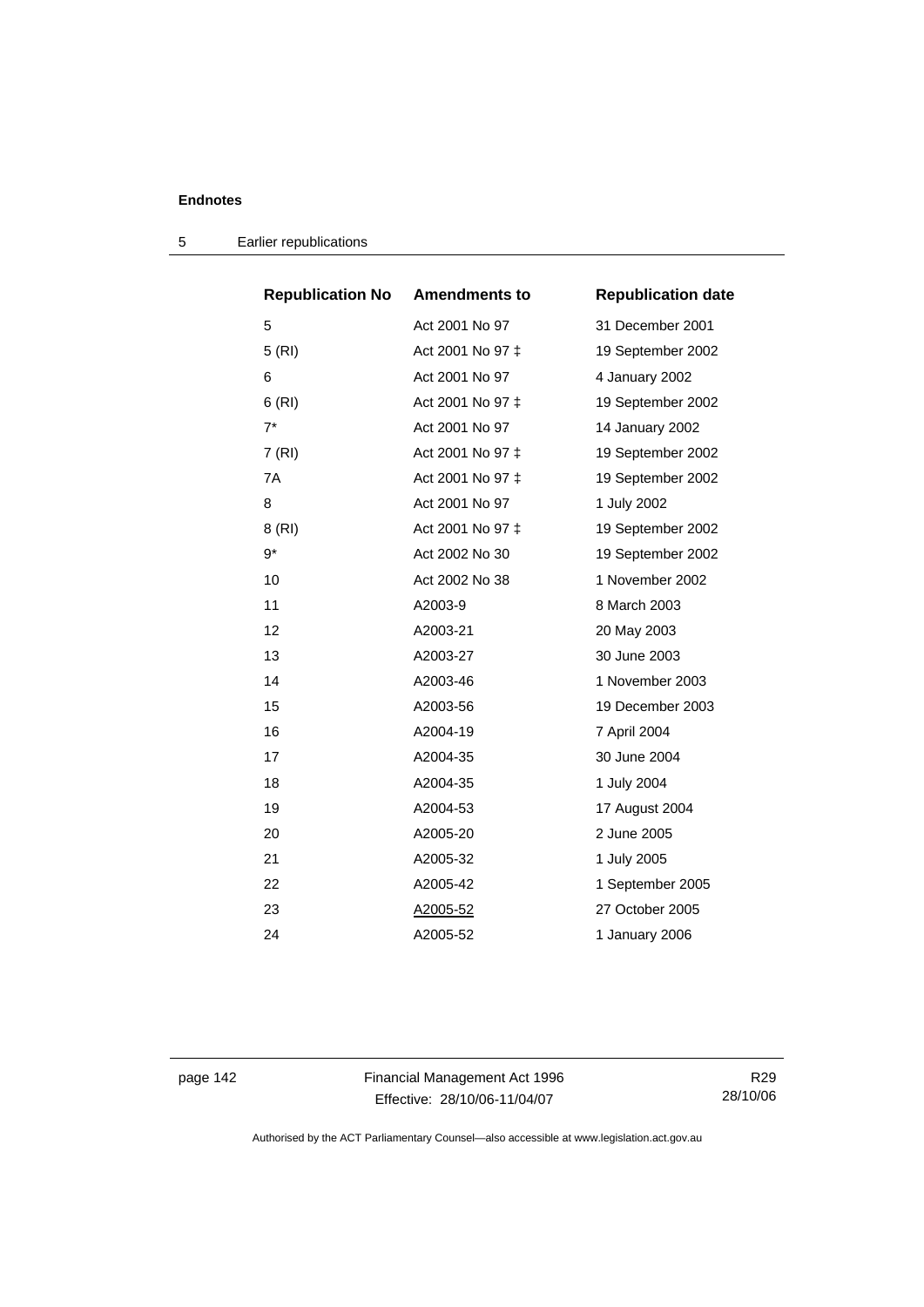| <b>Republication No</b>                               | <b>Amendments to</b> | <b>Republication date</b> |
|-------------------------------------------------------|----------------------|---------------------------|
| 25                                                    | A2006-30             | 19 June 2006              |
| 26                                                    | A2006-30             | 1 July 2006               |
| 27                                                    | A2006-30             | 20 July 2006              |
| 28                                                    | A2006-30             | 2 August 2006             |
| t includes retrospective amendments by Act 2002 No 29 |                      |                           |
| t includes retrospective amendments by Act 2002 No 30 |                      |                           |

Modifications of republished law with temporary effect 6

**6 Modifications of republished law with temporary effect** 

The following modifications have not been included in this republication:

 **Financial Management Regulation 2005 SL2005-42 sch 1 (as am by A2006-30 amdt 1.61, amdt 1.62)** 

# **Schedule 1 Modification of Act**

(see s 3)

| [1.1] | <b>New section 152</b> |
|-------|------------------------|
|-------|------------------------|

*insert* 

# **152 Application of Legislation Act, s 94 to certain appointments, elections and approvals**

- (1) This section applies to the following:
	- (a) an appointment in force immediately before 1 January 2006 under an amended Act;
	- (b) the election of a person elected to office if the person held the office immediately before 1 January 2006 under an amended Act;

page 143